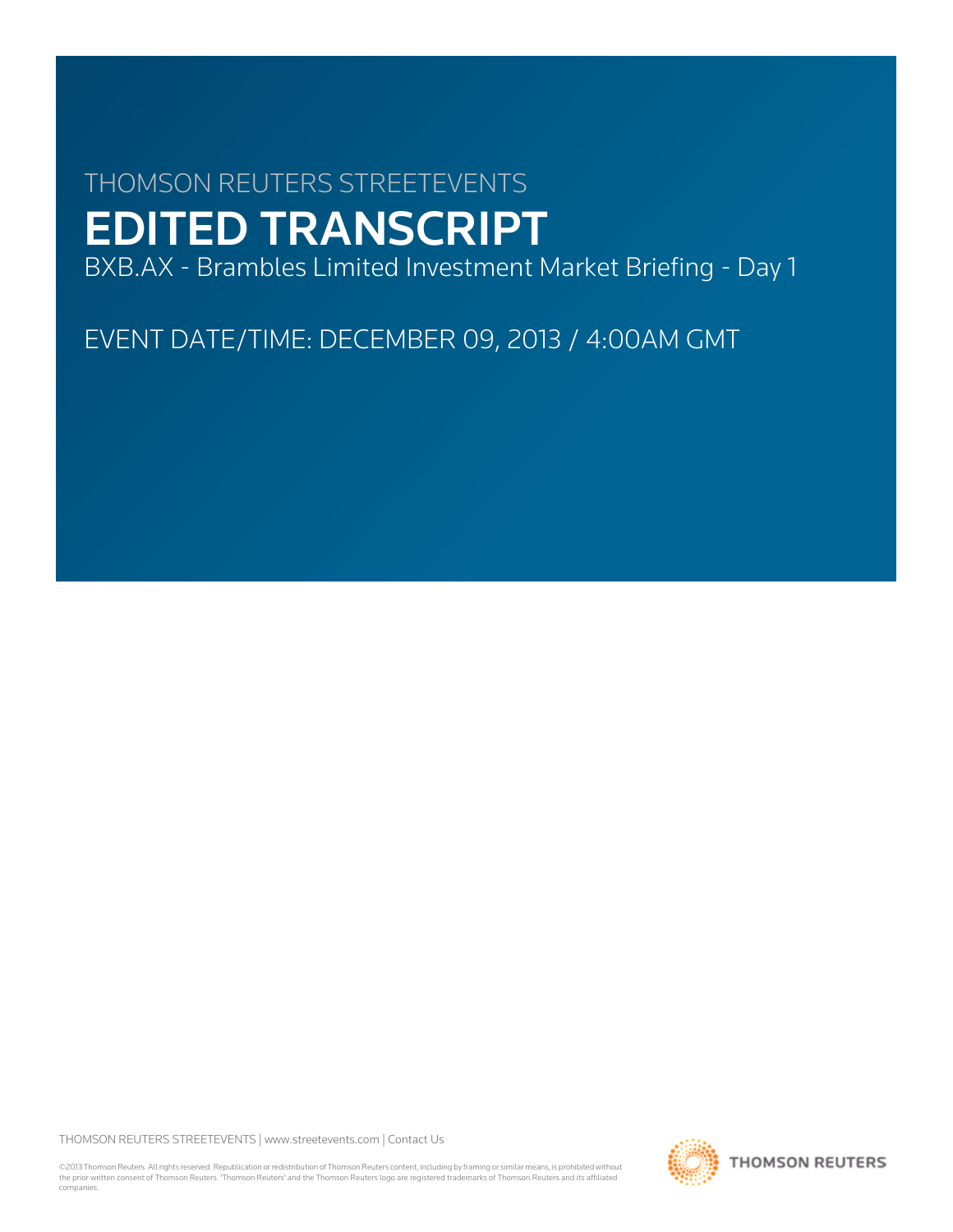# **CORPORATE PARTICIPANTS**

**[James Hall](#page-1-0)** Brambles Ltd - Senior Director Investor Relations and Corporate Affairs **[Tom Gorman](#page-1-1)** Brambles Ltd - CEO **[Zlatko Todorcevski](#page-7-0)** Brambles Ltd - CFO

# **CONFERENCE CALL PARTICIPANTS**

**[Simon Mitchell](#page-14-0)** UBS - Analyst **[Scott Kelly](#page-15-0)** Morgan Stanley - Analyst **[Anthony Moulder](#page-16-0)** Citigroup - Analyst **[Matt Spence](#page-18-0)** - Analyst **[Cameron McDonald](#page-20-0)** Deutsche Bank - Analyst **[Andrew Gibson](#page-22-0)** Goldman Sachs - Analyst **[Paul Ryan](#page-23-0)** Evans and Partners - Analyst

# <span id="page-1-0"></span>**PRESENTATION**

**James Hall** - Brambles Ltd - Senior Director Investor Relations and Corporate Affairs

Hi everyone. If I can encourage those of you who haven't taken a seat yet to do so we will get going. Hello and welcome to Brambles investment market briefing for 2013. We're glad you could make it. I'm James Hall from the investor relations team. A few small housekeeping matters before we get the interesting part of the afternoon underway.

## (Conference instructions)

A few notes on financial numbers and formats. All currency amounts otherwise stated are going to be in U.S. dollars. All data and commentary excludes recall. All dollars amounts are at actual foreign exchange rates but year-on-year percentage growth rates are in constant currency. And where there are CAGRs they are calculated at 30 June 2013 FX. That's all unless otherwise stated, there'll be footnotes where things vary.

<span id="page-1-1"></span>We have a standard disclaimer that's included in your packs. Obviously everything we say over the next couple of days is subject to that. So without any further ado Tom Gorman. Thanks Tom.

## **Tom Gorman** - Brambles Ltd - CFO

Well good afternoon everyone and thank you very much for joining us today. The next couple of days I think are going to be very exciting for us here at Brambles and my management team and we really are looking forward to spending the time with you.

I think this is my fourth investor market briefing since I've been with the company. It's the third for me as Chief Executive Officer and it is really pleasing for us to be able to do it here down in Sydney. The number of attendees is about two to two and a half times what we would typically get in a North American or European market briefing. So it's really a great pleasure for us to have so many of you here today.

In just looking at the purpose of these events there are several things that we're trying to communicate and I think this one in a way is no different than what we've done in the past. But clearly today in particular is a very important and momentous day in the history of Brambles.

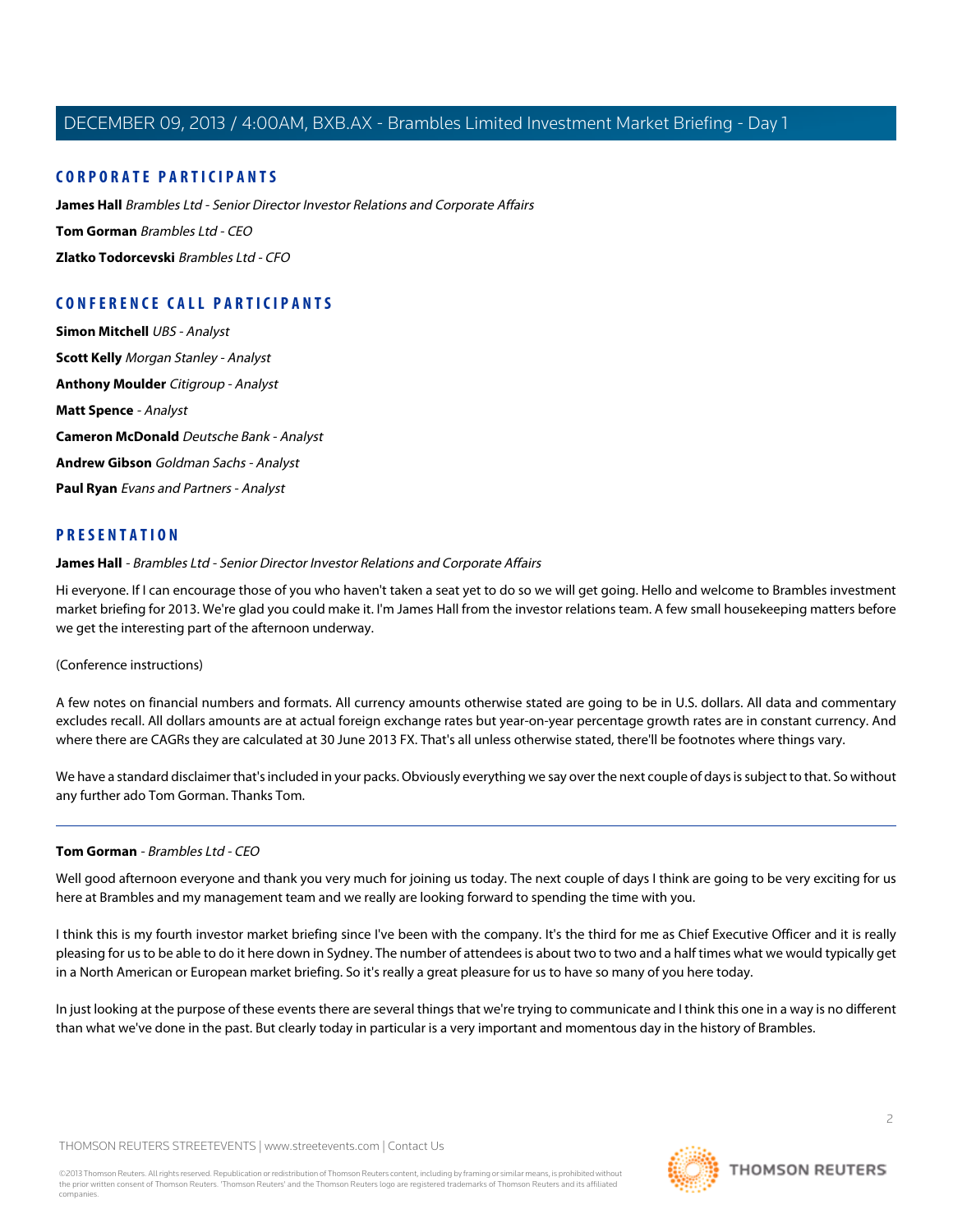Today is the last day that we trade with Recall. Tomorrow as a company we'll begin training ex-Recall and as I think all of you would have seen we got the final court approval and we lodged everything with the ASX earlier today. So it is sort of a momentous occasion for us in that way.

And what that really means that all of our discussions now and our objectives are really about a Brambles world post Recall. So it's a great opportunity to talk about our longer term vision, our longer term strategies for our company going forward. We'll also provide detailed updates as we typically do at these events from our key operational management, all of whom I'll introduce in a moment.

And of course related to that it's an opportunity for all of you to meet that management team and to spend some time with them. So let me just start with the introductions for those that you'll be hearing from over the next couple of days. Of course with me on the stage today is Zlatko Todorcevski. Zlatko and I will sort of give a corporate overview in the next hour, hour and a half.

But tomorrow is really the bulk of the detailed discussions of our business plans and we have a number of executives here with us, both local and from overseas. On the pallet side I'll just ask these guys just to stand or raise their hand if they're not doing so but the group presidents for pallet, Peter Mackie is here. Pete's also been in attendance at a number of these events over the last couple of years.

But for those of you that this is the first investor briefing I could encourage you all to get to know Peter. And part of Peter's team is here as well, Phil Austin who's the president of the CHEP operations in Australian/New Zealand. You'll hear from Phil tomorrow. James McCarthy who's the president of the pallets group in Europe. James again has been at a number of these over the past couple of years. And Kim Rumph is sitting in the middle of the room. Kim is the president of pallets for us in North America.

On the RPC side I think those again who have been to these events before have met but Wolfgang Orgeldinger is here. So Wolfgang is right in the front. You can tell he's just been promoted so he wants to sit in the front of the room so well done Wolfgang. But Wolfgang has been with the IFCO team for -- well for over a dozen years and he's just taken over the leadership and we're really pleased and honored to have him and it'll be great to hear from him tomorrow.

And then last but not least on the container side Jason Rabbino who's the group president of global containers. Jason is there. Some of you met Jason before. And then also here with Jason is Neale Myers and Neale is the managing director of CHEP Pallecon Solutions for Asia-Pac. So again all of these guys will be available to you this evening and also again tomorrow.

So as I said one of the major objectives that we have is to try to introduce management to you and they're meant to be no holds barred discussions so please seek our team out. They'll seek you out as well and hopefully it'll lead to a number of good conversations.

As I said one of the things we like to do is to talk about the long term strategy at these sessions but before I do that today I would just like to reconfirm and reaffirm that there is no change in our short term guidance.

So in terms of underlying profit guidance for FY14 we guided back in August that a range of underlying profit between \$930 million and \$965 million and that is at 30 June 2013 exchange rates and that -- our guidance remains completely unchanged. I would like to note though that first half growth is likely to be stronger than second half growth in FY14. And this really has a lot to do with the major wins that we drove in the second half of last year, also the Pallecon acquisition which occurred in the second half.

So it's more of a comp issue than it is anything else but I just wanted to make that clear when we talk about the first half which is still a number of months ahead of us. You are likely to see growth rates higher in the first half than in the second half. So -- well thank you -- just to get that out of the way and now we'll try to focus on a bit of a longer term future.

What I would like to do is to cover a couple of things with you and really start with our value proposition. And you know when we step back and we look we often ask ourselves the question what is the investment thesis? What is the value proposition when people step back and look at Brambles? And when we look at this we really look across about three basic themes when we define the value proposition.

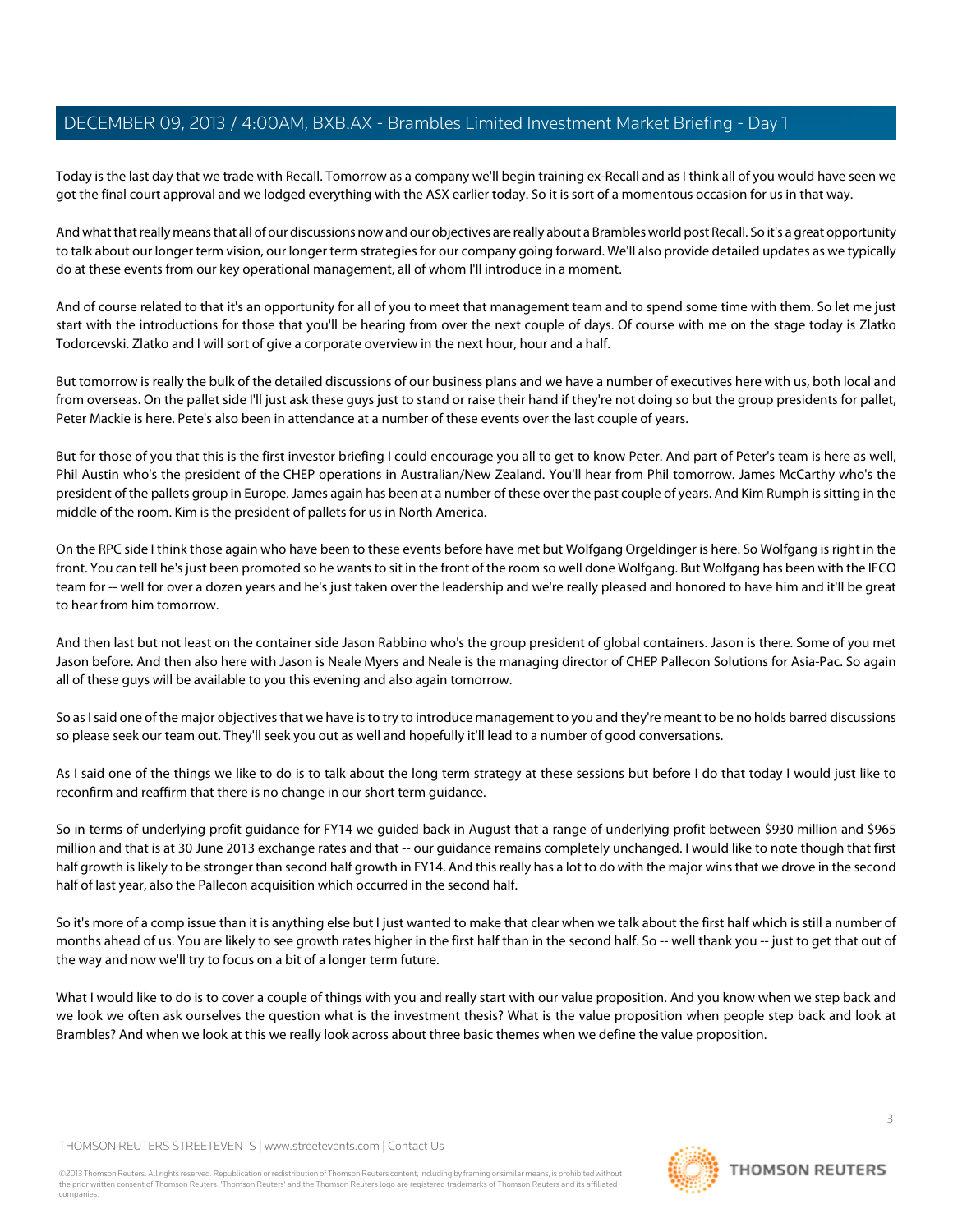Firstly as a company we believe that everything starts with the customer. It's actually in our core mission values and guiding principles. We actually say all things begin with the customer. And when it comes to our value proposition it is about creating that sustainable, competitive advantage in the face of the customer.

How do we provide a value proposition that is sustainable over the long period of time and how do we make that a competitive advantage that makes it very, very difficult for new entrants into the market to step up and compete? So first and foremost we believe we have a sustainable competitive advantage.

Secondly we believe that that sustainable competitive advantage allows us to drive superior rates of economic return. So we believe that our businesses today are high quality businesses. Now we'll talk to you about these themes over the next day and a half but the first theme to keep in mind is the quality of the businesses that we have.

And thirdly we believe that we are positioned uniquely to deliver superior levels of growth and so this is the quantity component of the value proposition or the investment thesis. We believe we have a sustainable advantage, high quality opportunity and we believe there are myriad opportunities to spread or myriad opportunities to build the quantity going forward.

So throughout the presentations over the next day and a half you'll constantly hear the team at Brambles talking about both the quality and the quantity side of our offering. Now when we step back and look at that investment thesis or that value proposition what we try to do then is put it in terms of our plans. What are the easiest way to simplify the message for our plan over the next short to medium term period?

And we really run our business now thinking through five year plans and a five year time horizon. So I'd just like to lay out a few concepts for you so that you can sort of judge our business against these concepts. First and foremost it's really about getting the basics right. In simple terms our strategy is unchanged here.

We recognize that a company that is -- as a company we must continue to invest in both the quality of our products and services. It wasn't long ago when you think back over the last four or five years of our company's history where we had to do -- take a massive effort really to fix things that were broken in the company. And as a leadership team nobody wants to go back to that space.

So we are absolutely committed to the ongoing investment in product and service quality and as a component of that our business is about asset management. I think all of you realize that the pooling business is a high volume or a high velocity business. In fact it's high velocity at low transaction value. That really is what the pooling business is all about.

And in order to deliver value in the long term and in terms of getting the basics right you have to control your asset pool. Whether it's in RPCs, containers or pallets asset control and asset management is critical to our success. So before we can think about anything else as a leadership team we are absolutely committed to getting the basics right. And you should over the next day and a half again you'll hear about this idea of getting the basics right repeatedly. This is the quality component of the business.

But at the same time we believe that we're in a position to drive business growth. We think that we're uniquely positioned to continue to grow our business and the two platforms of growth here are really pretty straightforward. We want to take the intellectual property that we possess in asset pooling and do it in more supply chains.

So more asset classes, unique complex supply chains and growing our business in that manner. So when you think about and you'll hear particularly from Jason on a number of initiatives in intermediate bulk containers. That's about taking the IP of pooling and applying it to new asset classes in different supply chains.

And the second component of our growth is about geographic expansion. So taking what we know and doing it in multiple jurisdictions around the world. So again the strategies on the change, get the basics right and grow the business. And we believe if we do that in the medium term we'll be able to deliver two things in terms of a financial outcome.

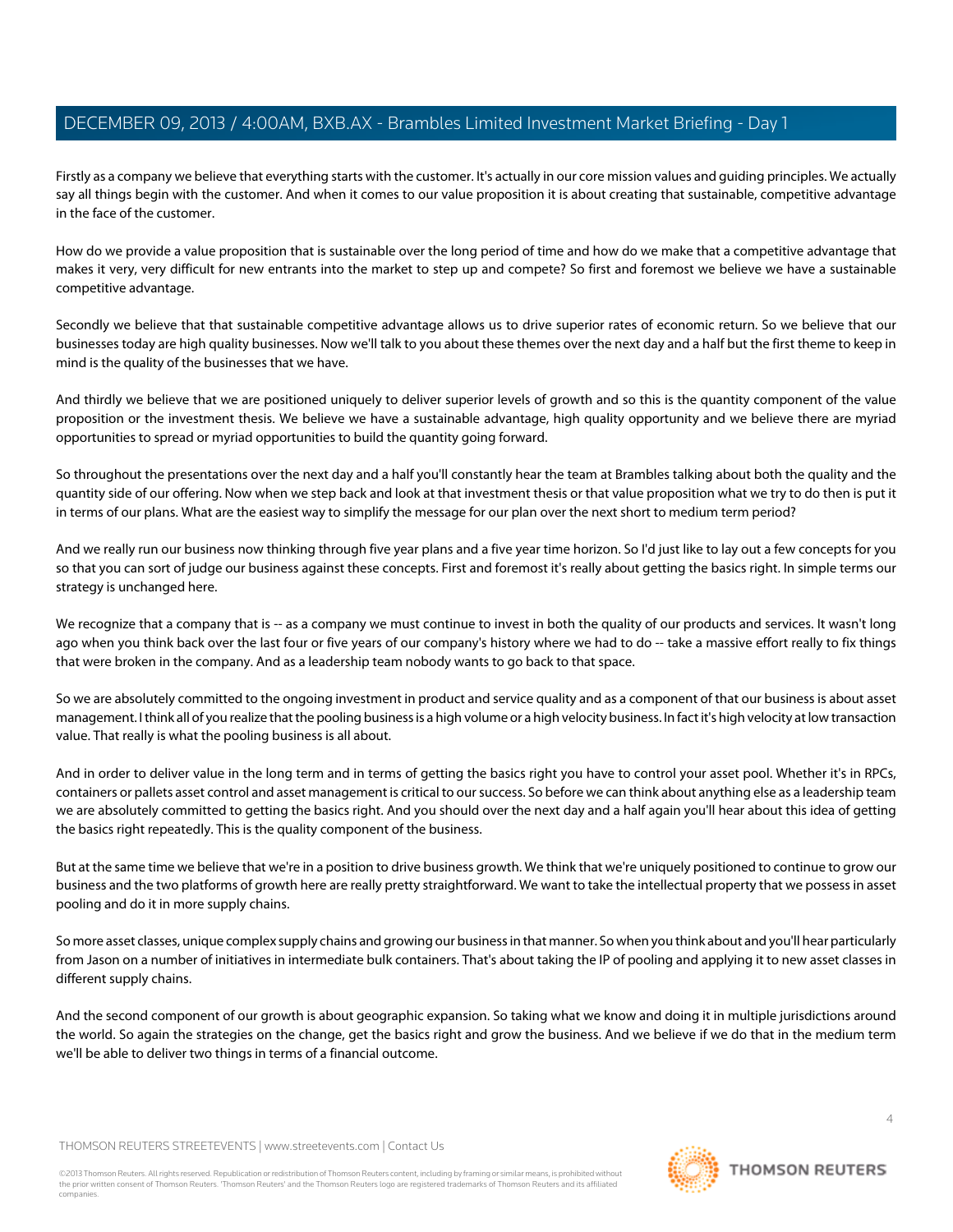We should be able to deliver annual percentage sales revenue growth in the high single digits annually over the next five year period and this is organic growth so this excludes any acquisitions that may occur in this time period. And secondly we're on a path to consistently improve our return on capital such that five years out from now in the 2019 financial year we will have group returns on capital at least, at least, at 20%. In fact in excess of 20% during this time period.

Now a number -- as we target these economic returns there is obviously an economic and operating environment in which we perform and there are a number of external factors that will influence our assumptions and our targets over this time period. And I thought it would be good just to share them with you so you get a sense of the things that we're looking at and how we assess some of the opportunities and challenges that we see when we look at our various marketplaces around the world.

From the macro level first and foremost we continue to see flat growth in major economies around the world and we see challenging environments for political leadership. So the major economies in the world we see broadly speaking continued ineffective political leadership and we're not relying on any major turnaround in any of the economics in which we operate. And that is our plan through the five year period.

And also we'll continue to see added cost pressures, not just cost pressures in terms of some inflationary pressure but also cost pressures from our customers as their margins continue to be under pressure and they're looking for all of their partner suppliers to continue to deliver high value at lower cost.

From an industry perspective there are a couple of things that are driving our view of the future. We continue to see the evolution of new store formats and multi-channel fulfilment. There's going to be continued SKU proliferation and more promotional activity and in fact more promotional complexity.

When you look particularly at fast moving consumer goods most of our customers have been driving volume through promotion and we see that going to continue. We do see a continued growth in private label. Online will continue to grow. I think that shouldn't surprise anyone. And omni-channel approaches to the market will also continue.

And in terms of the other parts of our business, particularly in terms of the containers businesses we see continued increase in global flows and a desire from all of our customers to drive standardization of packaging formats. And from a customer perspective here we see a number of things that we think really play to our sweet spot.

First of all our customers are more and more demanding a solution. It's not just a platform that they're looking for. They're really looking for a supply chain solution and we believe we're uniquely positioned to deliver those solutions going forward. Outsourcing of non-core activities will continue and this is keenly important for us particularly in the container space as we continue to grow out a number of new initiatives and different supply chains.

There will be a continued focus on sustainability and I've said this to many of you privately before. Green is important but from a U.S. perspective we often hear the greenback is more important. Clearly being a low cost provider and an efficient provider to our customers is important but if we can add that sustainability focus I think that is a differentiator for us and clearly a space that we should own.

And with all of that I'd like to say that we'll see a continued increase in competitor activity. If you just look over the last couple of years in virtually every one of our businesses we've seen a dynamic change in the facing competitors. Some have been successful for a brief period, sort of flamed out and have gone away. Others have been recapitalized. There have been ownership changes. This is a dynamic space and we continue to see increased competitor activity going forward.

So now that I've tried to set out for you sort of the value that we are seeking to deliver for our investors and I've also given you sort of the operating environment in which we believe we'll be competing over the next three to five years what I would like to do is talk to you a little bit about the areas of focus that we'll continue to drive when it comes to creating value.

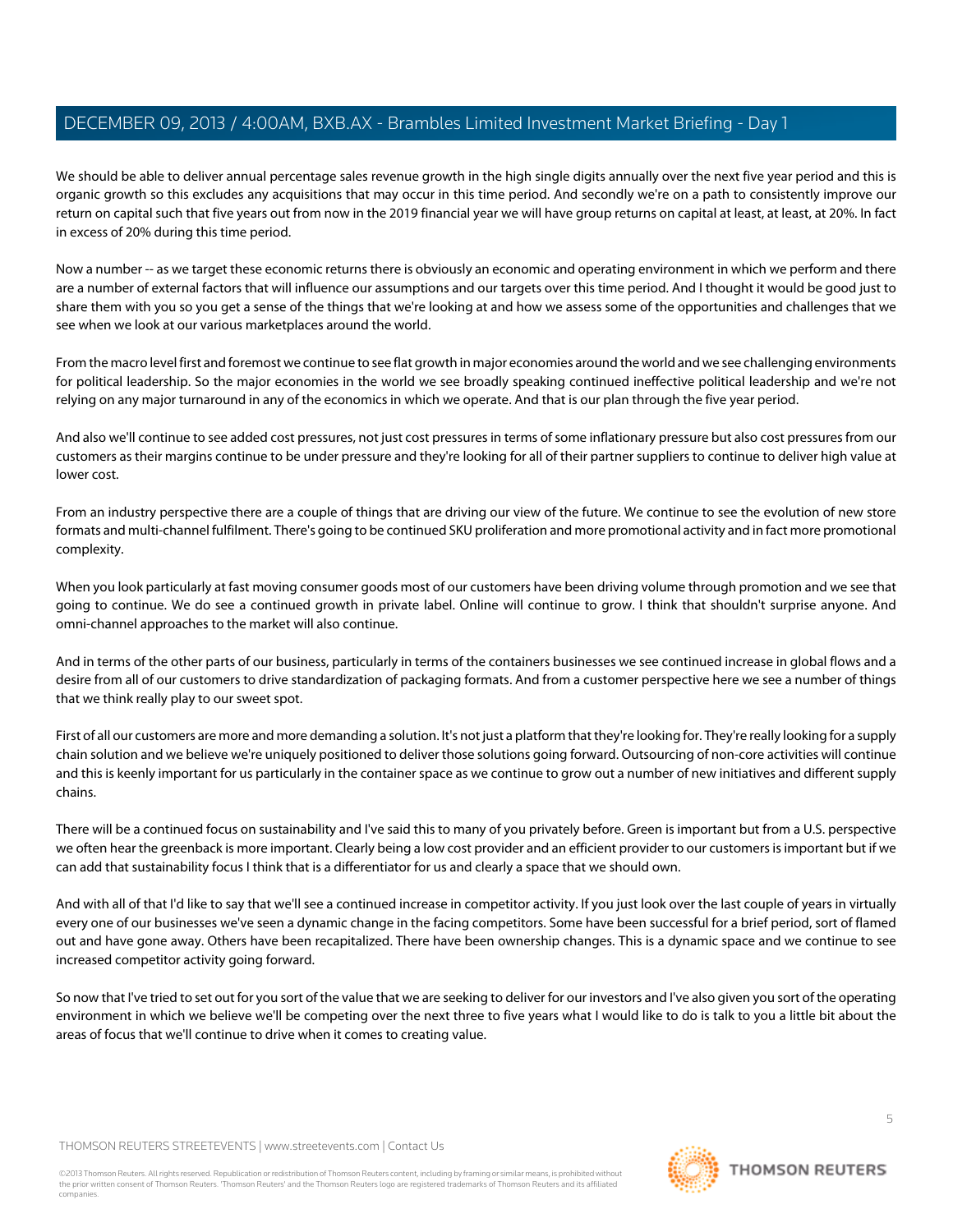So what are we focusing on? And again here we'll try to simplify the message. There are really three areas that will drive all of our business decisions over the coming planned period. So first the thing we want to do is we want to continue to allocate capital to high value growth opportunities. We believe with Brambles that we're blessed with a large number of opportunities for investment and we want to continue to be quite rigorous in terms of applying that capital to those high valued opportunities.

And these include things like continuing the discipline growth that we've been achieving in the RPC business as well as continuing to fund growth in containers. As I mentioned previously we'll continue to focus on geographic expansion and funding growth in high potential emerging markets and you'll hear a fair bit about emerging markets from all of the operating management.

And we want to provide new pallet offerings in the developed markets and I think you'll hear a fair bit of this from both Kim and James tomorrow. The second thing we want to focus on is we want to emphasize our operational expertise, particularly when it comes to asset efficiency.

As I indicated to your previously we are a high volume sort of a business. We will complete the \$100 million of cost efficiencies by FY15. Kim will touch on this briefly tomorrow but we're absolutely on track to deliver everything we've committed to and we will deliver that through FY15.

We are continuing to deliver improvements in asset management and again the operating leadership will show you that specifically with some case studies as well. And we are going to have an extensive review of our overheads as a company. We are at a natural point of inflection with the de-merger of Recall and it's now time for us to rip the business open a little bit more and drive overhead efficiency and in a short period of time Zlatko will walk you through some of that detail.

And the third component of what we're trying to do is to really leverage our global scale, leverage our global networks and to leverage our footprint. We have already done quite a bit of this in terms of shared services sort of if you will behind the screen, the non-customer facing activities. But we'll continue to do that and drive a shared services model across our entire global footprint.

We want to do more to leverage the brand and we'll talk about that as well over the next day and a half. And this concept of nurturing a culture of one business/one team whether it be in terms of cross-selling to major accounts or whether it's about moving some of our corporate leaders from one business to another and taking advantage of our scale. We will continue to do all of that.

And all of this really comes down to driving the quality and quantity of our opportunities for our shareholders. So what I would like to do now is to look a little more closely at capital allocation and how we view capital allocation and then shortly I'll hand it over to Zlatko and he'll walk you through some of our views on operational and asset efficiency.

So let me start with how we allocate capital in our view of the world. Now what I'd like to start with here is this slide is a bit of a conceptual model but it really shows you how we think about capital allocation. And it is in a way -- it's a bit of a two by two matrix here which talks about maturity and growth and what this really means is that the more mature or more well-established markets are markets where we deliver very strong returns.

So you can think of this as -- in terms of markets where our returns are well in excess of our cost of capital. Now to the left side here those that are well-established businesses we have a number of businesses here that are quite successful and just to call out too I'd say our CHEP business in Middle-East Africa which is really predominantly our CHEP business in South Africa or the CHEP CCC business.

Two businesses that are strong businesses, very strong market position and very strong returns on capital. But they don't have the growth characteristics of some of our other businesses. So what's really critical for us here if you look on the -- further on the right side of this chart this is the opportunity that we have in some well-established businesses which still have ample growth opportunity. They're really in the center of this chart.

And clearly here the U.S.A. business on the CHEP pallet side, the European business on the pallet side, all plenty of opportunities for us to continue to deliver really strong returns and to deliver solid growth. And on the far right of this chart you can see those businesses that are very, very high growth opportunities but still are small in terms of the overall impact in our company.

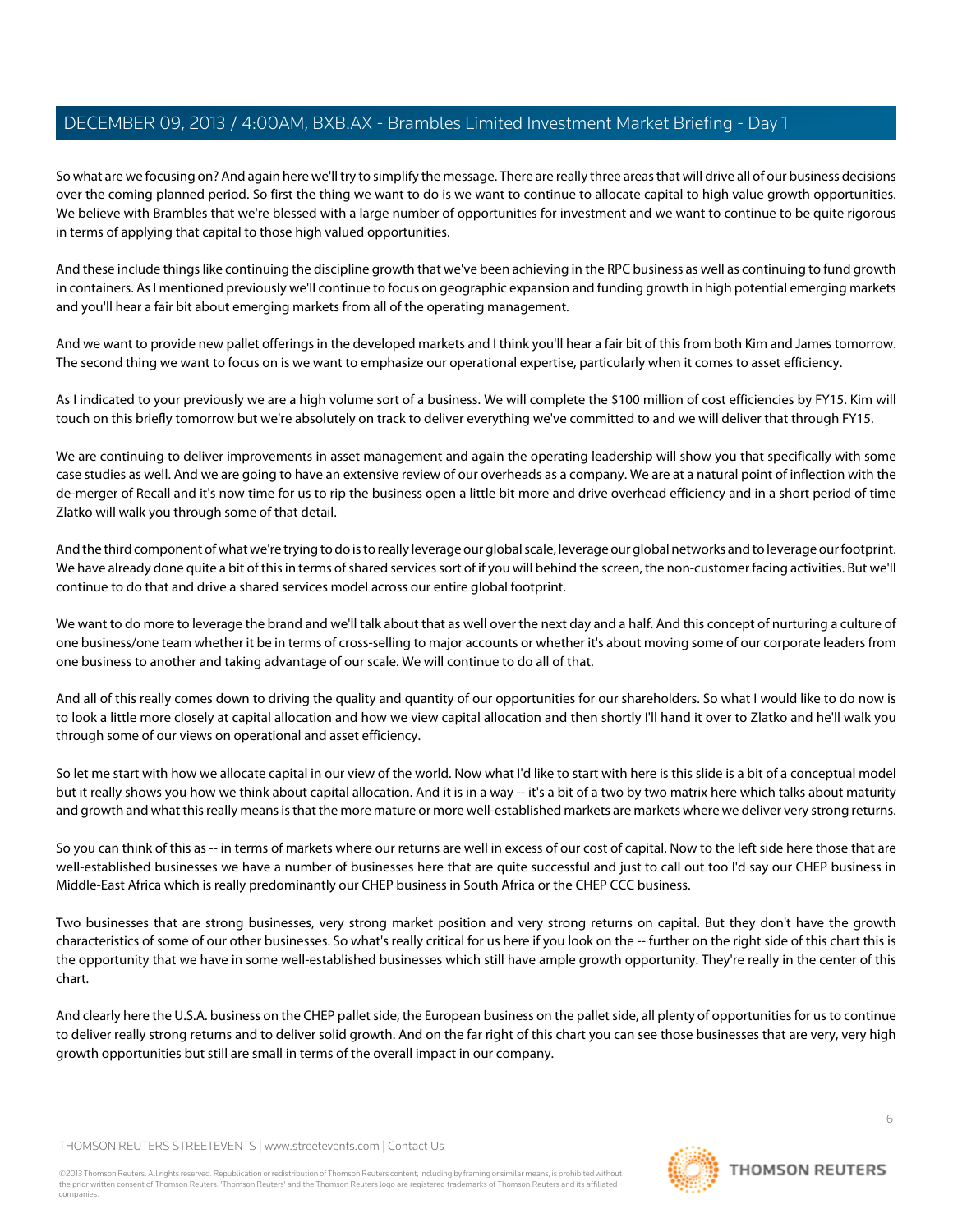Often times businesses talk about horizons of investment. Horizon one, two and three. We think that we're very fortunate to have all three horizons in our portfolio and it is about the disciplined allocation of capital to each one of those horizons that we believe can ensure a high quality return for our shareholders over the long term.

So now moving on a little bit further what I would like to do is to -- just to show you again another conceptual model if you will but to emphasize the point that with many of our new initiatives these initiatives do take time to evolve. And what I'll lay out for you on this slide is to show you how we view market development and you might want to think of this in terms of the U.S.A. pallet business.

So I'll use that as a backdrop to describe how we entered that business in the early 1990s and where we see that business today. So the first phase of this is really about the early adopters. What you see here is that a small number of customers are seen as innovators and we see this in many markets around the world.

There is always that sort of bell weather account or that benchmark customer that is willing to look for efficiencies before anyone else in the market addresses the issue. So we start all of our businesses with the early adopters or early stage customers.

The second phase is really about when other major players start to follow and here in many ways this is really a tipping point for profitability for us. So as we're building scale and as we're building the advantages of our network in the early phases you really don't have that network efficiency so profitability, return on capital, cash returns are negative in the early phase and then you grow to this point where you reach your tipping point.

Now this tipping point differs by market and I think some of the guys will discuss this with you tomorrow when we look particularly in the European context. When we move eastward from Western Europe and we follow our customers to the east in some cases we can turn profitability very quickly.

There are markets where we have a number of known customers, both on the retail side and the manufacture side, so not every case is the same but typically what you'll see over a couple of years, three, four, five years you start to build critical mass and you move to profitability.

The third phase is really where you get mass adoption and this is where you really drive industry standards. In the case of markets like India and China this is going to take some time to get there. But when you compare that to what we've done in other new markets where we've entered you can actually move up the scale much more quickly.

And then the final phase for us really or the fifth phase sorry is really when the core market starts to mature and now we begin to focus on product and service diversification. And you'll see that really in good measure tomorrow as Kim talks about the move that the U.S. team and the North American team is really making as we now look for product diversity after building a very strong business on the 48x40 pallet side.

And when you hear from Phil Austin and you see all of the creative and innovative things that are happening here in Australia this model really proves out. We have a very strong business, we've reached a point of great market penetration and then we start to think about diversification going forward.

And if I could just point out that over the last couple of years I think diversification has been a key driver for growth and value creation for us. This is a very simply slide that just juxtaposes where we were in FY09 and it shows where we are in FY13. Again this is the pooling business only and in '09 we were a \$3.3 billion revenue base as a company but only about one-fifth was not coming from developed markets pallet operations.

And where do we find ourselves today at the close of FY13? Well today we're a little bit over \$5 billion in revenue and now just about a third of that comes -- I'm sorry, a little bit more than a third comes from the developed markets pallet business. So we have been able to diversify significantly over this period, both in terms of acquisitions and clearly the acquisition of IFCO has been a big part of this.

But a drive to diversify into RPCs, into emerging markets and of course the growth in the containers business. Even though the containers business remains the same in percentage obviously in terms of in absolute terms it's a much bigger business than we had back in 2009.

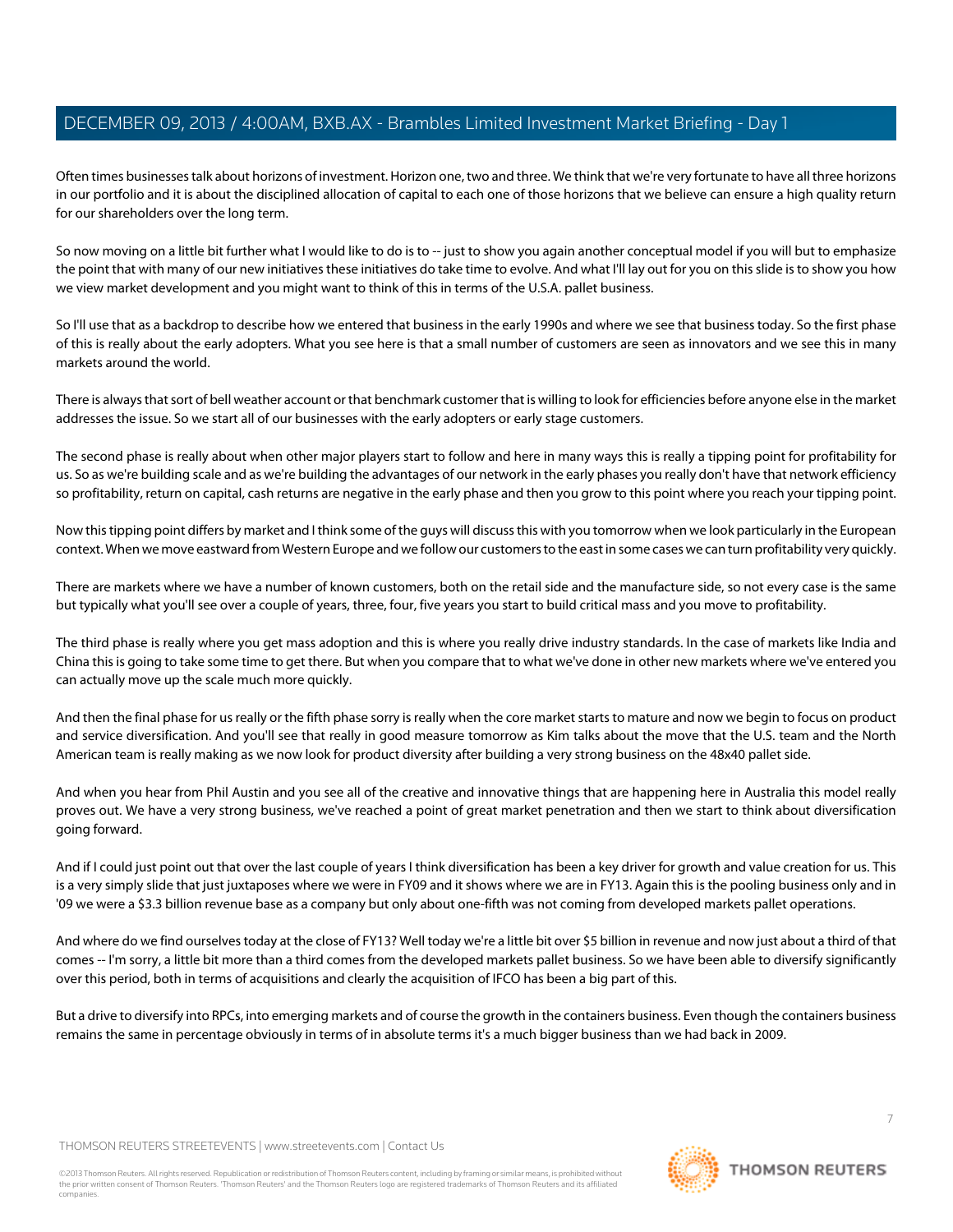And also I think this often gets missed in terms of how we present the business but diversification has also been able to deliver strong growth in what we often think about as developed regions. But when you look at the growth that we've been able to deliver over this time period the five year period from '09 to '13 we delivered a CAGR of 12% in North America, 10% in Europe and here in ANZ we've been able to continue to grow at a clip of about 3% and here in ANZ that's again some pretty stiff headwinds that we've had with the automotive business really been in steady decline over this time period.

So diversification is not only a story about specific business units but it is about geographies as well. It isn't all just about emerging markets for us. We can continue to leverage our market position, our intellectual property, our market knowledge in our core markets such as the North American markets, western European markets and continuing to deliver growth here in Australia and New Zealand.

So again what we're trying to do for you today is to give you a high level view of the focus areas that we look to when we think about value creation. I've tried to give you a very, very quick overview of how we look in terms of how we allocate capital and the high growth opportunities that we're faced with today when we look forward over the next three to five year period.

<span id="page-7-0"></span>What I'd like to do now is hand over to Zlatko and Zlatko will walk you through our focus on and how we're emphasizing operational and asset efficiency initiatives to deliver if you will the quantity -- the quality component of our value proposition. So with that it's my pleasure to introduce Zlatko Todorcevski.

## **Zlatko Todorcevski** - Brambles Ltd - CFO

Thanks very much Tom. Good afternoon to everybody, it's great for me to be here at my first investment market briefing with Brambles. But first let me get that mug shot off the screen. As Tom said what I want to talk to you about is operating and asset efficiency as we see it within our business and particularly talk about how we intend to drive higher quality growth at the same time as we grow the business overall.

In particular the three areas I want to focus on or I give you a little bit of a sense around how we've managed asset efficiency and asset management over the last couple of years and how that is translating into improvements within our financial results and I'll explain that in a bit more detail.

I'll also talk a little bit about the program we've previously spoken to you about to take costs out of our business particularly in the direct cost side within the pallets organization and I'll finally give you a sense for some of the work that we're currently doing around taking overheads out of the business. That still isn't completed but I'll give you a sense of the approach we're taking and the forward program we're looking to do on that.

But let me first by -- start by setting the scene. If you look at our last financial year we delivered return on capital right across the entire pooling business of in excess of 16%. If you adjust that result and exclude goodwill and exclude amortizable intangibles from the results the underlying return on capital from our business is 23%.

But let me be clear, we don't ignore goodwill and we fully expect to deliver acceptable and appropriate returns on capital from the total investments that we make in all acquisitions. The reason we adjust out goodwill is to give us a sense of the quality of the underlying businesses and that's important for us as we think about where we invest incremental money and the marginal types of returns that we should expect from those businesses. So sitting here today underlying businesses generally deliver on average about 23%.

As Tom mentioned the way we're thinking about the business going forward is we're targeting a total return on capital from the pooling business in excess of 20% across all of our businesses in all geographies and including goodwill. If you similarly adjust out goodwill as we see it five years down the track our view of underlying return on capital from those pooling businesses is that they should be at or around 25%.

So the key take away message here is that we have very, very strong quality in our underlying businesses today and as we continue to grow those businesses we feel that we can continue to improve the quality that we're getting out of those businesses as well. If we then quickly touch on return on capital I think it's important for us to explain why return on capital is important to us as opposed to underlying profit or margins from the business.

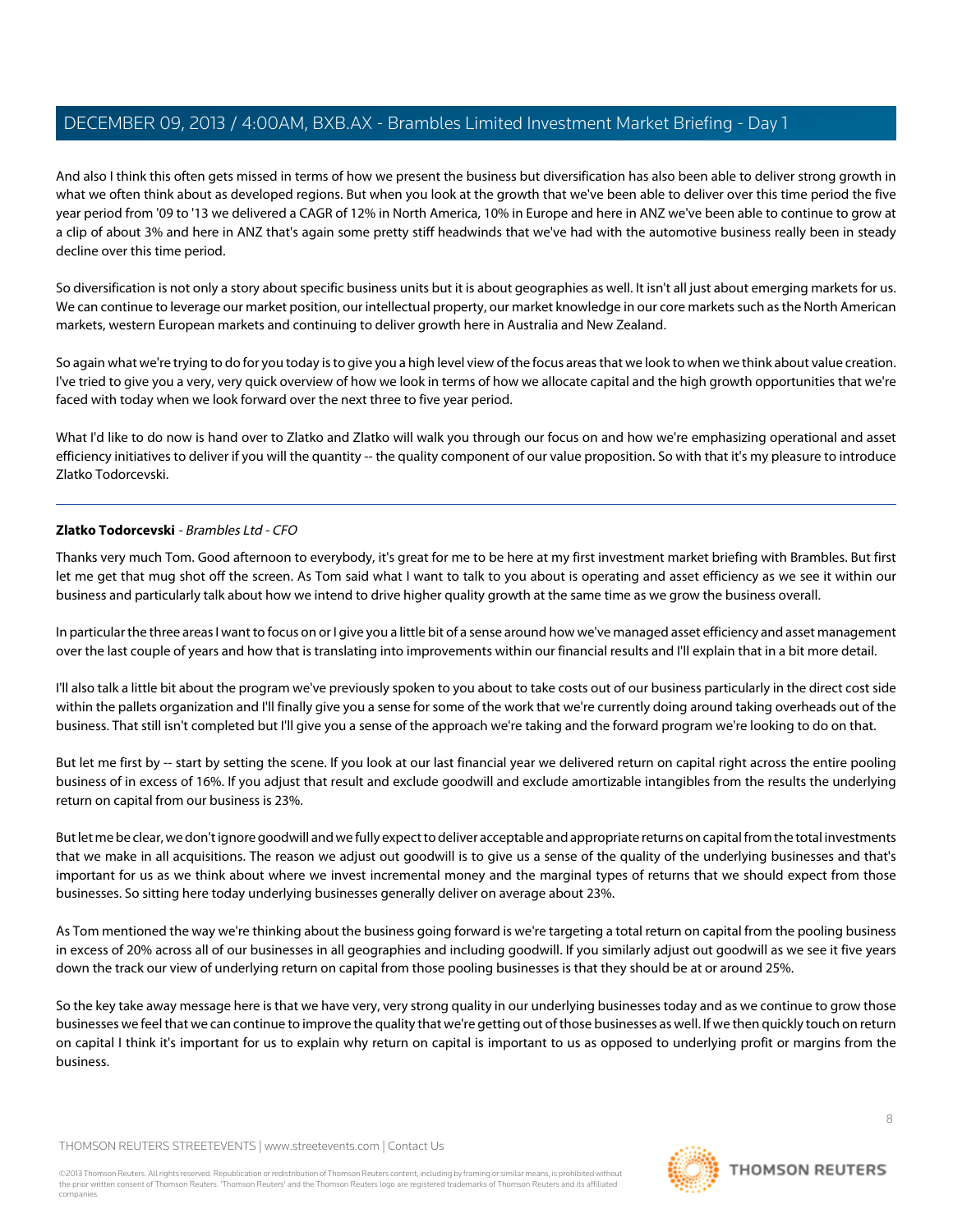And this is not about telling you how to suck eggs but I want to talk about how we see the business and how you can see some of these results translate through our financial statements. So clearly underlying profit is critical to us and we've spent a lot of time over the recent years focusing on underlying profit. We've done a great job at improving the business over those years.

And as Tom alluded to we continue to see a lot of opportunities to grow that business over the next five years by targeting high single digit growth right across the pooling business. But we continue to see opportunities to take operating costs out of the company and we continue to see opportunities to tackle our overhead position as it stands today and I'll talk about that in a moment in a bit more detail.

But if you purely focus on underlying profits I think it'd be a bit of a blunt [instrument] and it wouldn't give you the full context and in some cases it could actually be a little bit misleading and I'll come back and talk about that in a moment as well. Our view is you really get a lot of power in the return on capital when you marry improvements in underlying profit whilst at the same time managing the leverage that you get from your invested capital base.

And I'll spend a little bit of time today talking about what we are doing in the capital base and particularly the work we've done around asset control improvements, how we want to drive more efficiency in our asset base and how we can reduce the misuse of our assets. It's probably worth just digressing quickly here and talking about return on capital because as I said our view is it's a good measure in terms of giving you a feel for the overall impact of the measures that we're taking that impact both the profit and loss and the balance sheet.

If you were to purely focus on something like the profit and loss as I said I think you would only get half the story and you'll see tomorrow Peter Mac and his team will talk in a lot more detail about our asset management programs. But there are instances where we do improve our asset management and you'll see that in a moment and that results in lower capital investment required and our results in the lower average capital base that we have.

But if you purely focus on the profit and loss what you might see is lower compensations coming in as we improve our recoveries from the asset management activities we take. And as I said purely on a P&L basis that would look like it's a bad outcome but when you focus on return on capital you get a much more balanced view, I think the correct view of how we're improving the overall performance from the business.

The first area I wanted to spend some time on was talking about asset management and as Tom said we're targeting high single digit growth in the top line over the next five years. But that doesn't come investment free so we do need to continuously reinvest in our business.

But our view is that over the five year period we will only need to increase our capital base by about 5% on average so clearly lower than the top line growth giving us a lot better leverage on that capital investment as we move forward. In part that leverage comes from our ability to improve recoveries and therefore reduce the amount of maintenance capital required to be reinvested in the business. If you look at the chart on the right-hand side of this page, we're currently sitting at a position that has us spending about 70% of our total capital investment each year to maintain or replenish the pool of pooling equipment that we have.

Our view in the five year plan is that we can improve recoveries and improve our asset management capability so that maintenance capital proportion of our total investment spend will reduce down to about 60%. And if you look at our capital spend each year it's broadly around a billion dollars and that 10% improvement alone means that we can potentially save about \$100 million per year in replenishing the pool which gives us obviously more capacity to grow the pool.

Another way to look at asset management is from the DIN metric which I think we've shared with you previously. Some of you may not be aware of it so I'll just quickly describe exactly what DIN means. DIN is the sum of depreciation of our pooling equipment plus the annual provision that we take or the expense that we take for irrecoverable pooling equipment, plus the net book value of assets that are compensated by our customers or scrapped.

So the addition of those three is what we call DIN and it's really useful insofar as it's a good proxy for maintenance capital in the business, so we don't report maintenance capital broken out separately. But if you look at DIN it's a reasonable proxy that gives you a sense -- because it really represents the value that you would need to replace on the balance sheet each year, to cater for those three items.

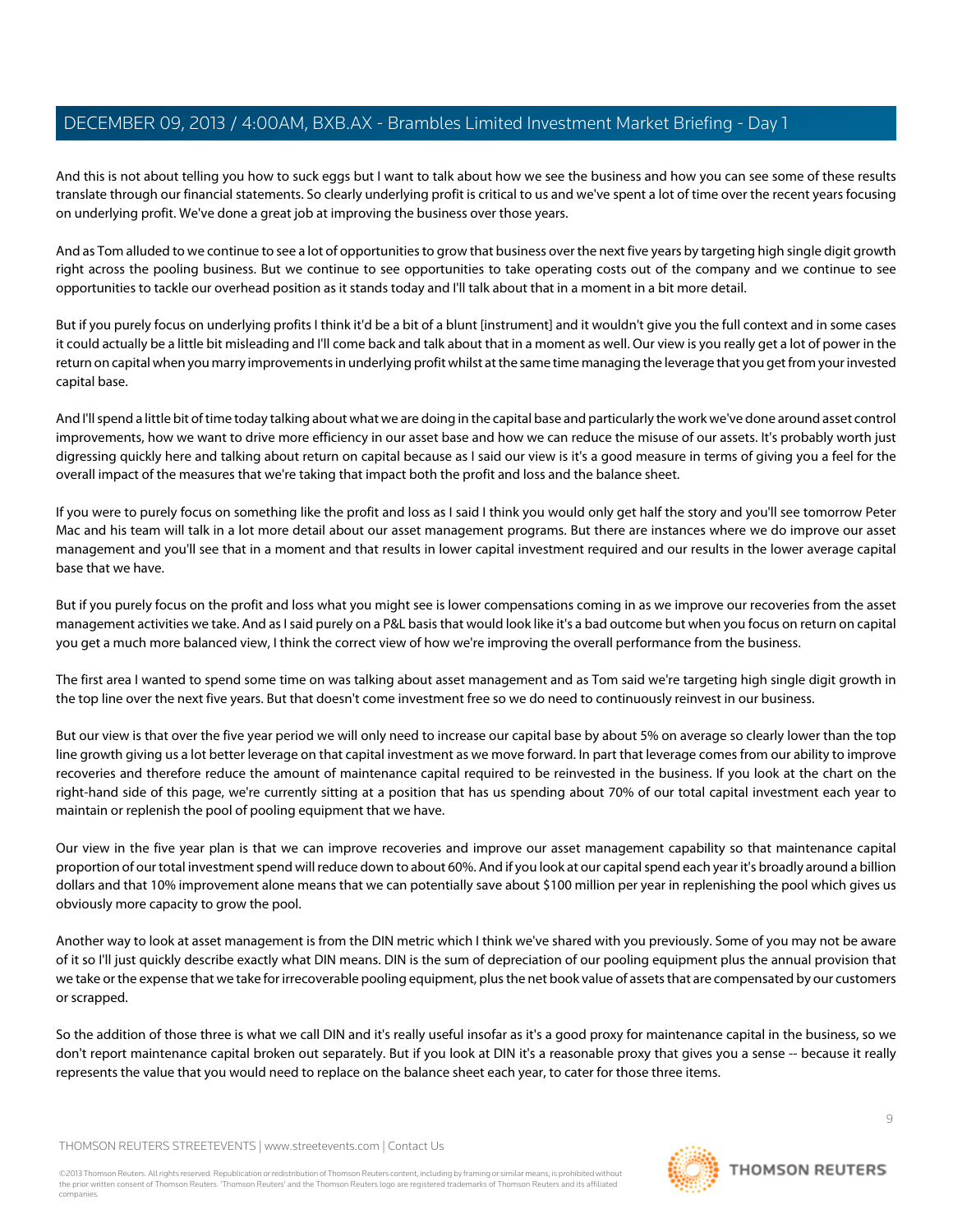It's also a good metric because it's readily identifiable in the financial statements and included within the background materials you have in your packs today we've included a page that shows you exactly where -- within our financial statements -- you can find each of those components, so it's something you can track yourselves.

If you then look at our performance in DIN, over the last five years you can see a steady and consistent trend there where we've managed to improve the overall DIN rate, relative to the value of sales increment. That, roughly two percentage point improvement that we've delivered over that five year period. If you think about our pallets business excluding PMS which is obviously a non-pooling business of about \$3.5 billion.

That broadly 2% improvement equates to about \$70 million worth of benefit. Once again it's a proxy for maintenance capital but it shows that as we continue to focus on asset management we are starting to see some of those results flow through to our financial.

Another way to look at asset management is to look at IPEP directly. I know there's a lot of attention on IPEP not only from the market but from ourselves and rightly so. The one caution I'd give you around IPEP though is that it isn't a holistic measure like DIN is and it can be prone to being a little bit more volatile than DIN and can be event driven. So if we have a number of audits, for example, in a period of time that can drive a little bit of volatility and IPEP but it is, as I said, a very useful measure and one that we track internally.

If you look at the performance of IPEP relative to sales revenue over that same period of time you can, once again, see a fairly steady improvement over that five year period. So I think the key take away here is that the asset management programs we've been working on over the last couple of years are starting to have an impact and whether it's DIN you look at or whether it's the IPEP expense you look at you can see clear financial improvements coming through those numbers.

I want to spend a little bit of time talking about our operating costs in particular. The chart up here is you really focus on the pallets numbers and I'll go through each of the components in a moment but it excludes obviously RPCCs and containers, and for the purposes of the comparison we've also excluded the PMS business which is obviously non-pooling.

Before I talk about each of the components though, I think most of you will be aware that we committed a number of years ago to taking about \$100 million out of the business. So I'll come back and give you a sense of how we're tracking towards that overall program.

If I first start with the net transport costs you can see over the five year period that we're comparing here, the transport costs have increased by 3% compound annual growth over that five year period. Now, if you think about what's happened in transport costs, we've clearly grown the volume of the business and we've grown sales over that period of time. So the CAGR for transport cost is actually lower than the overall sales, so it's growing at a slower rate than volumes.

In that period of time we've also had to deal with inflationary pressures including the price of diesel. So I think when you think about an overall 3% growth rate, relative to volume increases and inflationary pressures, I think it's an outstanding achievement, particularly from our supply chain organisation that has been able to live with that kind of result over the last five years, and that result has been principally delivered through optimising our overall network of plant operations around the globe.

The secondary to talk about is plant costs and this is a little bit more complex and, to some degree, we've consciously taken decisions to put more costs back in the system. So if you think about the investment that we've spoken about in the past around better every day to improve the quality of our pallets particularly in the US or the decisions we've taken more recently to put more costs back into our businesses to improve our asset management performance.

The conscious decisions that we've taken to spend more operating costs and that has a direct impact on plant costs and some of our other cost components but in addition to that, we clearly have the same impact of volume, driving plant costs up and as we've spoken about more recently, we also see the impact via inflation particularly in lumbar in the US coming through in plant costs as well.

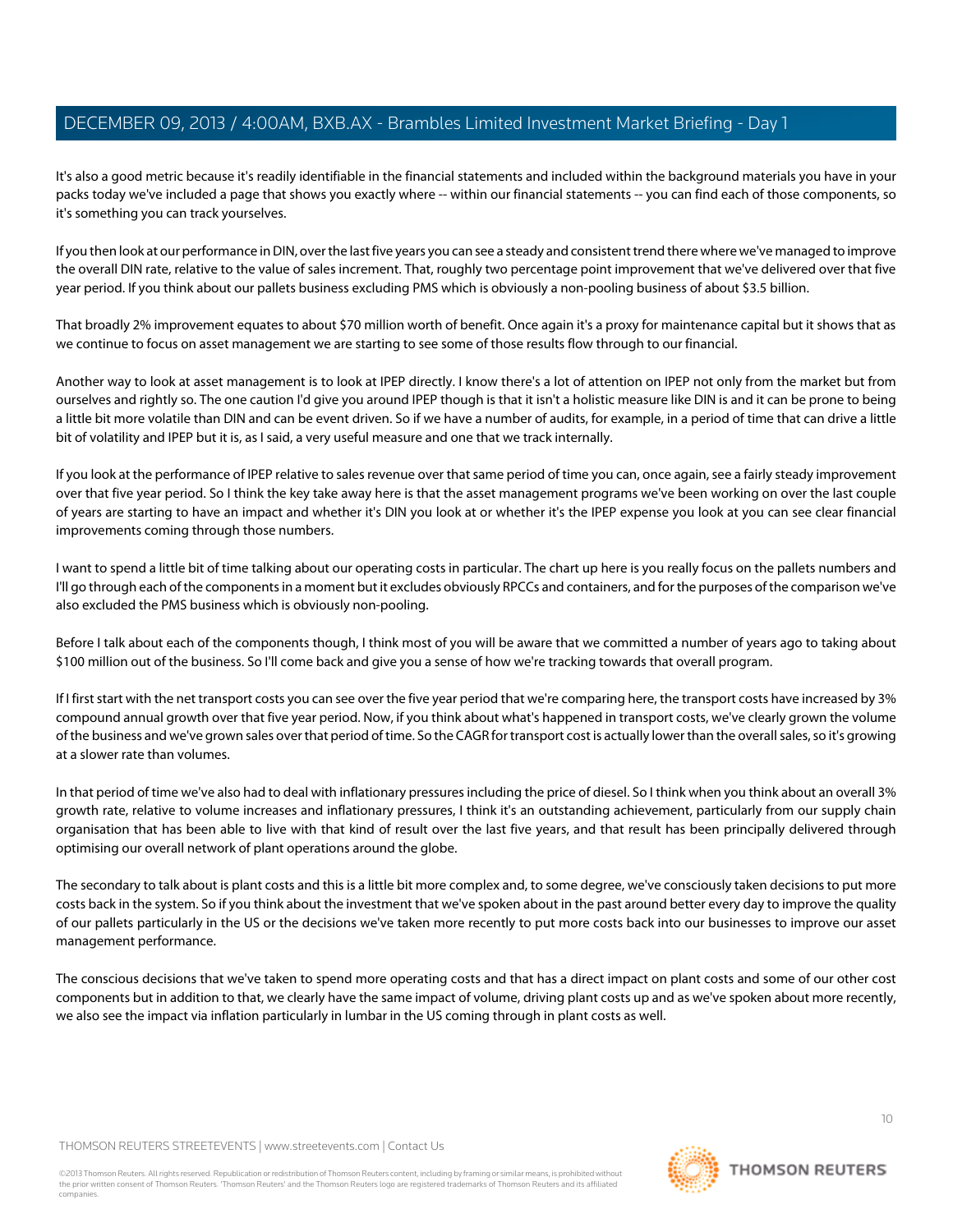So although plant costs have risen at a faster rate than transportation costs, I think we're reasonably happy with the performance of plant costs overall. In terms of the overall program that I touched on earlier, the \$100 million that we committed to delivering over four years, the current financial year FY14 is the largest single year of that \$100 million and we targeted \$40 million from this year.

We're on track to deliver that and we still very good about that \$40 million program and we will report about that progressively but we're still committed to doing that in this financial year.

The final \$20 million of that program is slated for delivery in FY15 and we still feel very good about our ability to live with that final \$20 million but clearly we're not going to rest on our laurels and we continue to look at opportunities to drive costs out of the system.

The final area I wanted to touch on here was around indirect costs and if you look at the pallet history here over that same five year period, indirect costs or overheads have grown by about 4%. Broadly in line with the increase in sales we've seen right across the business.

Now, I'll touch on this in a moment in a lot more detail but I think right across our organisation the rate of growth of overheads and the sustainability of that overhead scope is not where we want to be. We think it's not appropriate for our business going forward and that's something we're tackling actively at the moment.

So if I talk about overheads in a little bit more detail, Tom touched on this a moment ago. The de-merger of Recall provides us with a natural opportunity to sit back and rethink how we want to run Brambles once it's a 100% pooling solutions company.

As I said, we also recognise that in the recent past overheads have grown by about \$40 million or \$50 million per year and that kind of growth is just not sustainable and may have continued were it to go unchecked. So that provided us with the impetus to sit back and think about our overhead cost base in total.

This is not an arbitrary project. We're not giving people a 5% or 10% task and telling them to go cut costs. It is an exercise where we want to have a fundamental rethink about our approach to how we manage those costs. So it is taking some time and we're going through quite a bit of analysis that I'll describe to you in a moment but it is fundamentally thinking through what an appropriate operating model for our company is going forward.

What we are conscious of though is that there are elements of our cost base that are highly valued by our customers and whatever we do with our overheads, we need to preserve those elements of our service offering to our customers, that they value highly. So that's one of the key principles that we're going into this exercise with.

So if I give you a little bit of a flavour for the exercise that we've been running to date, the first port of call for us was to establish the fact base and that's important for a couple of reasons. One is we need to really understand the composition of our costs, the location of our costs, the drivers of those costs.

And to really get into the granularity of that, we put in place a project team back in July of this year which is being led by a senior executive out of pallets business, and staffed by a number of people from our organisation right across the globe with different experiences, and with different functional backgrounds and have made very good progress in understanding the fact base to date.

One of the other things we're working on in parallel with that is conducting executive interviews. So we've done interviews internally with people from right across the business to really understand what the key drivers our cost base today are and, more importantly, what some of the potential in the future might look like as we rethink how we want to run the business.

The final piece of work that we've done in this building of the fact base part of the project is to benchmark ourselves. So internally we looked at all of our operations and the overhead costs that they incur and we've benchmarked each of those operations to really understand why there is a difference and where appropriate and available we've also looked at external benchmarks.

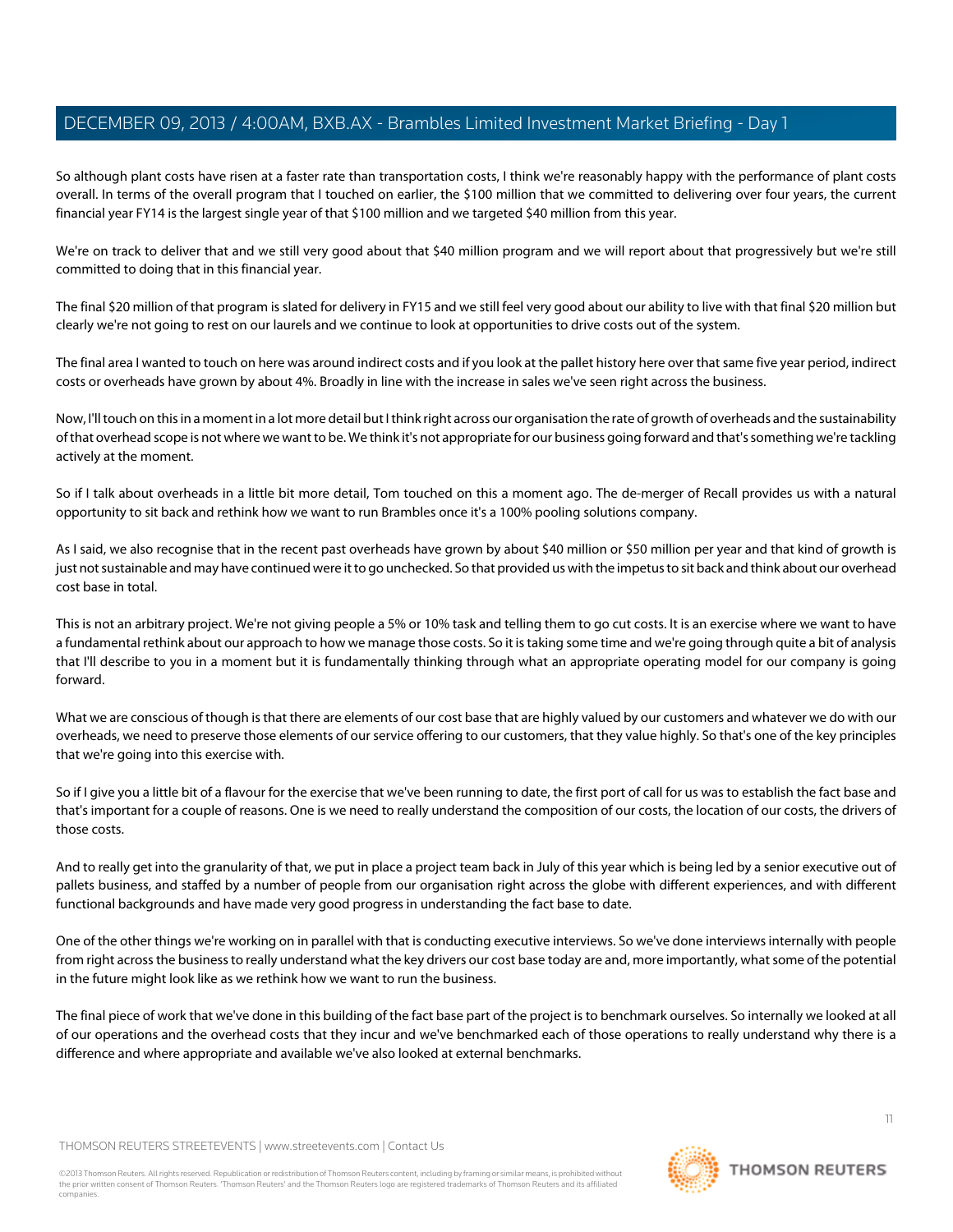So we've benchmarked each of our functions against similar functions in other organisations and where available we've benchmarked our entire company against similar companies that have a global footprint like ourselves.

So that work, as I said, was quite extensive and took quite a bit of time and we've conducted all of that ourselves. We didn't bring in McKinsey or Bain or anyone like that, unless there's somebody here that works for those organisations, but it's really proven a benefit to us because it's given us the detailed knowledge of the cost base that we may not have been able to build up ourselves.

What it also informed us of was what the opportunity set might look like. So through that building of the fact base, we started to develop views about where the opportunities might be and we've called that exercise the selection and definition of hypotheses. So we have a number of hypotheses that have been developed around what might be driving our overheads, and more importantly, where the opportunity set might be in the future.

We're currently in the process of validating each of those hypotheses, understanding what the potential benefits out of them would look like, the complexity to implement those opportunities, what the investment might look like and we expect to complete that validation by the end of this calendar year and that's really the first phase of the review we're going through at the moment.

The second phase then is all about execution. It's about understanding what's required to deliver those benefits. It's about understanding the level of investment, the timeframe that we should expect and, in particular, thinking about the sequencing of these opportunities. In some cases, there will be a number of different opportunities that could rely on, for example, implementation of an IT system. So we want to make sure we get the sequencing of all those activities right.

There's no doubt that this will need to be a multi-year effort but I think the value potential that's available to us here justifies that kind of assessment. So towards the early part of next year we will complete that work and we will have completed our view of what the execution plan needs to look like and once that's been reviewed and endorsed internally then clearly it will provide some clarity to the market about what that overall program will look like but that will be in the early part of 2014.

In the absence of being able to provide you with a lot of detail today, what we thought might be useful was talking about one element of that and how it might shape up. One of the areas we are looking at is how we deliver functional support services right across our organisation, whether that's finance, HR or IT and currently to a large degree, we deliver those services on a local basis right across the company. Our hypothesis is that there's a much better way, whether it's a much cheaper way or a much more efficient standardised way to do that than we're currently doing that.

One of the blueprints for what we may do in the future is what we have done in our finance transformation more recently. So you may have heard us talk about an internal project that we've called Project Webber. It's about transforming the way that we deliver finance services right across our business and it's taken a fairly narrow suite of services to start with but with a view to seeing how we can consolidate those and deliver them right across the organisation really as a proof of concept.

Through this first phase we've elected to partner with an organisation called Genpact. Some of you might be aware of Genpact. They're a New York Stock Exchange listed company with processing centres in many parts of the globe with a very large hub in India. So we're using four of their processing centres across the globe as part of this exercise and we're still going through that exercise.

We haven't completed it but to date we're very pleased with the results that we're seeing. We are seeing lower costs but in parallel with that, what we're also seeing are a lot of benefits around standardisation and acceleration of that, that we might not have been able to deliver ourselves and a much better control environment.

Just be clear, what we are doing in that space is not just about costs and labour arbitrage or other tangential benefits that come with that.

So with that, before I hand you back to Tom, I just want to quickly re-emphasise that we are targeting a much improved return on capital right across our business as we continue to grow the overall business and we do see a lot of opportunities to continue to do that whether it's improvements in our underlying profit and improved margins or whether it's in better utilisation of our overall capital base. So with that I'll hand you back to Tom.

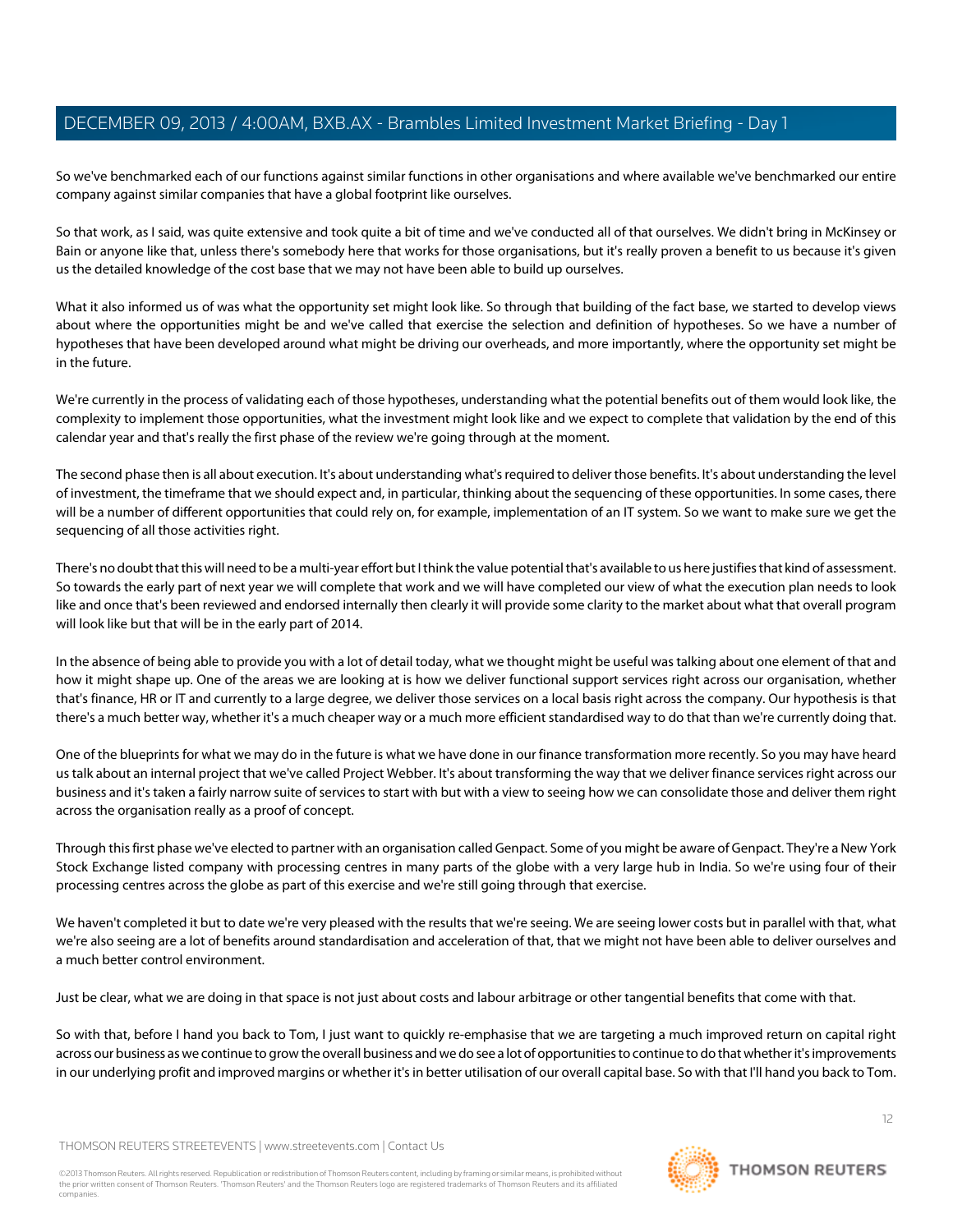# **Tom Gorman** - Brambles Ltd - CEO

Thanks very much for that, Z. I think that gives you a little bit of an insight again into the whole quantity and quality component of the day and clearly there's a lot of work going on in terms of the quality of our results and really getting into our cost base, continuing to focus on asset efficiency and asset management and much work ahead of us but clearly a lot of opportunity.

What I would like to do now is just to close out the formal component of this presentation before we open up for Q&A and I would just like to talk about the third leg in terms of our focus areas and this is really about leveraging our global scale, leveraging our networks and leveraging our footprint. So what this chart does here is, first of all just to share some facts with you, as a company we believe that we have a unique global positioning and we have therefore a uniquely global penetration opportunity.

Just to share a few numbers with you, today as a pooling operator we operate in more than 50 countries around the world. We have more than 400 million pallets, crates and containers that we're managing the flow of. We have more than 1000 sites that we now use as service centres or distribution locations. We have more than 500,000 customer touch points and, as I said earlier, we are a high volume transaction organisation. We have more than a billion transactions a year.

This clearly is a very unique position and we believe it offers an uncommon opportunity and we also believe that there's considerable untapped penetration opportunity in what are still considered by us to be our core markets. Now, this chart has a lot on it but I'll try to simplify it. The bubbles here show for both the pallet business and the RPC business, it shows the total market opportunity and then again it shows our penetration in each one of those markets.

Some of these data are new in terms of how we cut them, in terms of the total North American market which really includes the USA and Canada but you can see that in all of these markets the size of the market is still very, very large and our actual penetration in those markets remains relatively small.

There is, as I said, considerable untapped penetration opportunities in each of our core markets and there is no other competitor, no other operator has anything approaching our scale or breath when it comes to serving customers in the various supply chains. Nor do they have the opportunity to link their businesses internationally.

If you could just keep that thought as we talk about tomorrow, the build out of our intercontinental business, we have a footprint in over 50 countries around the world and nobody else is as uniquely positioned as we are at Brambles to connect the dots, if you will, for our customers as their supply chains begin to look for more opportunities for solutions providers around the world.

Now, uniquely positioned, we believe really to be the bridge between retailers, manufacturers and increasingly the end consumer. We again, believe that we are uniquely positioned in different parts of the supply chain. What I would like to do here is just to build out graphically and show you how we view the supply chain and how we view diversification and the linkages of our global footprint so important in this supply chain.

Our original business was really about serving manufacturers and mostly we were serving manufacturers in fast moving consumer goods and we served those manufacturers as they sent their goods to distribution points largely on our pallets. Following on from there, our pallets also can be used to downstream goods to the retailer.

So this is really the fundamental building block of our core business today from manufacturer to distribution centre down to retailer and obviously there's a huge benefit that this provides to the supply chain. But this benefit that we're providing to the retailer also drives asset control complexity and we've touched on that a little bit today and we'll touch on more of that tomorrow and what we're really doing to try to manage the supply chain particularly as the retailer moves from DC down to retail store.

The complexity of controlling assets in those flows increases over time. This business model was incredibly overly concentrated and I've touched on that previously. This really was the core business for us. In addition, as part of that business model, we really did not provide solutions to the end user.

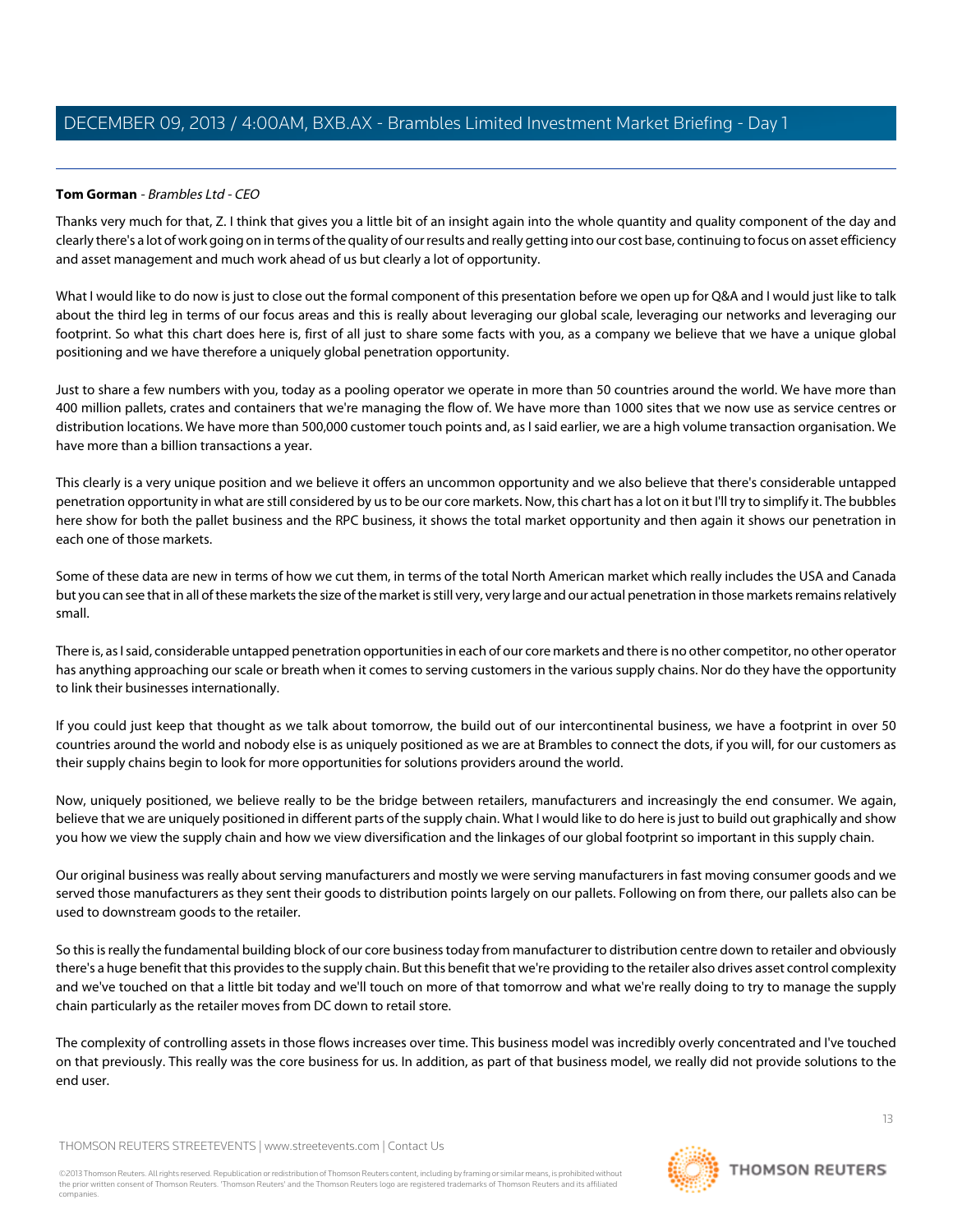If you want, we didn't provide solutions in the last mile so today what we see our customers doing as they move pallet loads from DC to store level that really is a sub-optimal solution. What we want to start to build as a company is the appropriate solution to solve that last mile and that last mile is between the retailer and the consumer.

So what did we do when we were faced with this challenge and we were faced with this set of supply chain dynamics? First we diversified, so the first step -- you know, if you go back pre the IFCO acquisition 3% of our business was really related to the RPC business. That's now about 15% to 17% of our total business and we diversified by really expanding aggressively into adjacent parts of the supply chain.

As I said, really the fundamental change, the first building block, was the IFCO acquisition where we're now driving double digit growth as we now feed the supply chain from the grower into the retailers that we know well and we work with.

We've also begun expanding into containers and this has really been driven over the last couple of years. Most notably, we're trying to consolidate the upstream as consumer goods -- as materials manufacturing materials move through the supply chain particularly as we move through intermediate bulk containers and Jason will walk through in depth tomorrow.

It really is about standardising what are various inputs today and getting a piece of that valuable supply chain, again, with customers that we know very well. So these are talking to manufacturers that are and have been customers of ours for a very long period of time.

The next phase is really to get after the last mile, the solution that we can deliver to the end user. In particular we are doing this primarily through the expansion and display pallets, a business that we know and it's a very profitable and strong and growing business for us in Europe.

We're continuing to drive display pallets many of which you'll see in the room today and throughout tomorrow and we will talk more about this tomorrow but we are also focused on delivering floor-ready displays and new and unique solutions so that we can really control the supply chain from raw material input through manufacturer, through retailer and ultimately down to the end user.

Of course there are a myriad of questions around Omni-Channel and e-channels that exist that we're working to resolve but, first and foremost, it's how do we close the loop in this last mile of the equation?

Everything that we've done today in terms of diversification, I've just given you a few examples and really how we're trying to diversify to provide a full range of solutions for our customers, not just to be the provider of an asset or a platform but really to provide a solution to resolve a supply chain challenge.

There are three aspects to the approach that we're taking and on a broad level, as we now sort of e-recall as we focus on being a global pooling solutions provider, there are a couple of behavioural changes that we're driving within our company and these really come into three basic themes here. One around collaboration, one around innovation and one around thought leadership.

First is collaboration and collaboration really is all about cooperating and collaborating with customers throughout the Brambles customer base. Innovation is about bringing new products and services that simply are not there for the customer today. As I indicated, there are many solutions that the customers use that are truly sub-optimal to what we can deliver in the long term and we're continuing to innovate with our customers.

Last but not least is around thought leadership and you'll hear from the operating guys tomorrow in terms of the actions that we've been taking over the last few years building customer forums, giving our customers opportunities to talk freely, bringing together manufacturers and retailers to solve their distribution problems, to truly be a thought leader in this area.

We've also stepped up to a number of initiatives most notably the work that we're doing with the World Economic Forum to address some of the food safety, food security and the other number of issues that we're working on, relative to getting food to market in a timely and an efficient way. Today we're working on a project in India that really focuses on the tomato or tomato supply chain and how we can bring those products more efficiently to market.

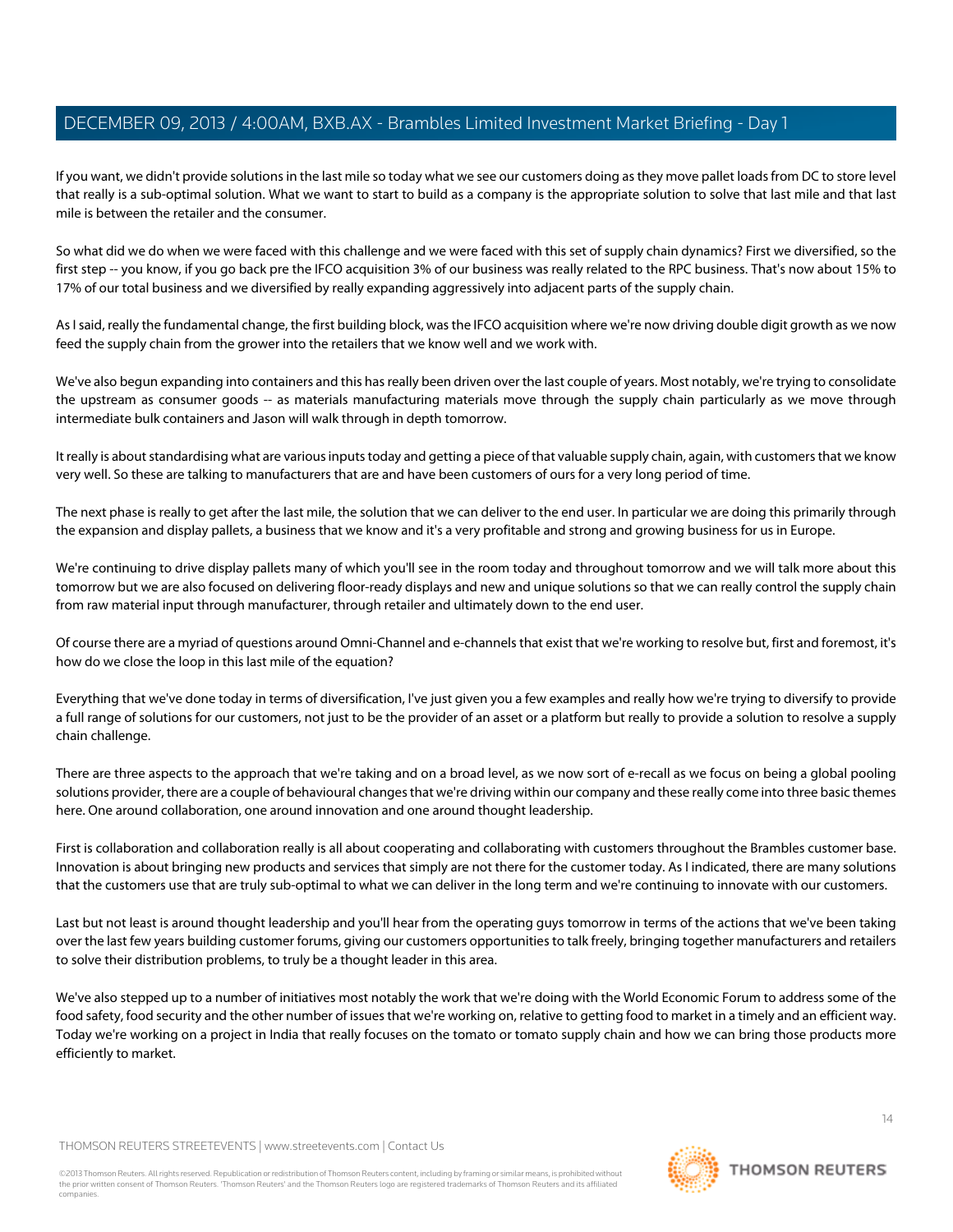There's somewhere around 30% to 40% of all produce gets lost between grower and consumer in the emerging markets and, as a company, we're now taking a leadership position and really providing thought leadership to attack a number of problems in supply chains that and our customers both care about.

All of this is trying to build a more customer-centric company. We are trying to drive the concept of customer centricity and really make it more than just a saying. As I said earlier, in sort of our missions values and guiding principles we say that everything starts with the customer.

If we really are going to make that part of our culture we believe that we need to continue to build along a collaborative environment and solving problems with our customers being much more innovative than we have been historically and driving the leadership that we have internally and bringing that to bear in the market and really being seen as leaders.

If we can do all of that, if we can both collaborate with customers, if we can innovate with customers and if we can be out front in providing thought leadership we think that the value proposition that we can bring to our shareholders, our customers and our employees will be second to none. So, again, just in summary, what are we going to be focusing on over the next two days?

Again, there are really three core themes that we believe make our value proposition unique and make our investment thesis so important. The first is that we believe we have a fundamental sustainable competitive advantage and it's our job as operating leaders here for Brambles to continue to strengthen that competitive advantage going forward. With that competitive advantage we believe that we can drive superior rates of economic return and, again, what that means is that we are a high quality company and it has a high quality opportunity.

Secondly, we think that we have a high quantity of opportunity in front of us and that really is about delivering superior levels of growth for the foreseeable future. So with that, I'd like to thank you all for listening to intently as we try to set the stage for what I think will be a very important and insightful day tomorrow.

What I might do here is just pause and we'll take -- Zlacti and I will take questions on any of the materials that were presented or any other questions that you may have this afternoon.

I will say, if there's anything that you raise specifically that I think is going to be addressed in a little bit more detail tomorrow, rather than calling on one of the executives from the group, I might just say I'll make sure that we cover that tomorrow and each one of the executives that owns that particular component of our business will do everything that they can to make sure we cover it as part of their presentation.

<span id="page-14-0"></span>So with that, I'll say thank you very much and we'll just open for questions. Thank you. I think we have a microphone roaming around.

# **QUESTIONS AND ANSWERS**

# **Simon Mitchell** - UBS - Analyst

Hi, Simon Mitchell from UBS. Tom, the reduction in maintenance CapEx burden for the business has been sort of a Holy Grail for Brambles management over many years. What actually makes you think you can achieve that going forward and do you see it more weighted towards loss rates or turn rates?

## **Tom Gorman** - Brambles Ltd - CEO

We are going to go through this in quite a bit of detail tomorrow but I would like to respond to that. I think what happened to us as a company, and I think this is more of a USA issue than it is a European issue to a degree, but I think when the USA business lost its way four or five, six years ago the focus on the business then -- we were a slave to margin -- I've said this to a number of you over many years.

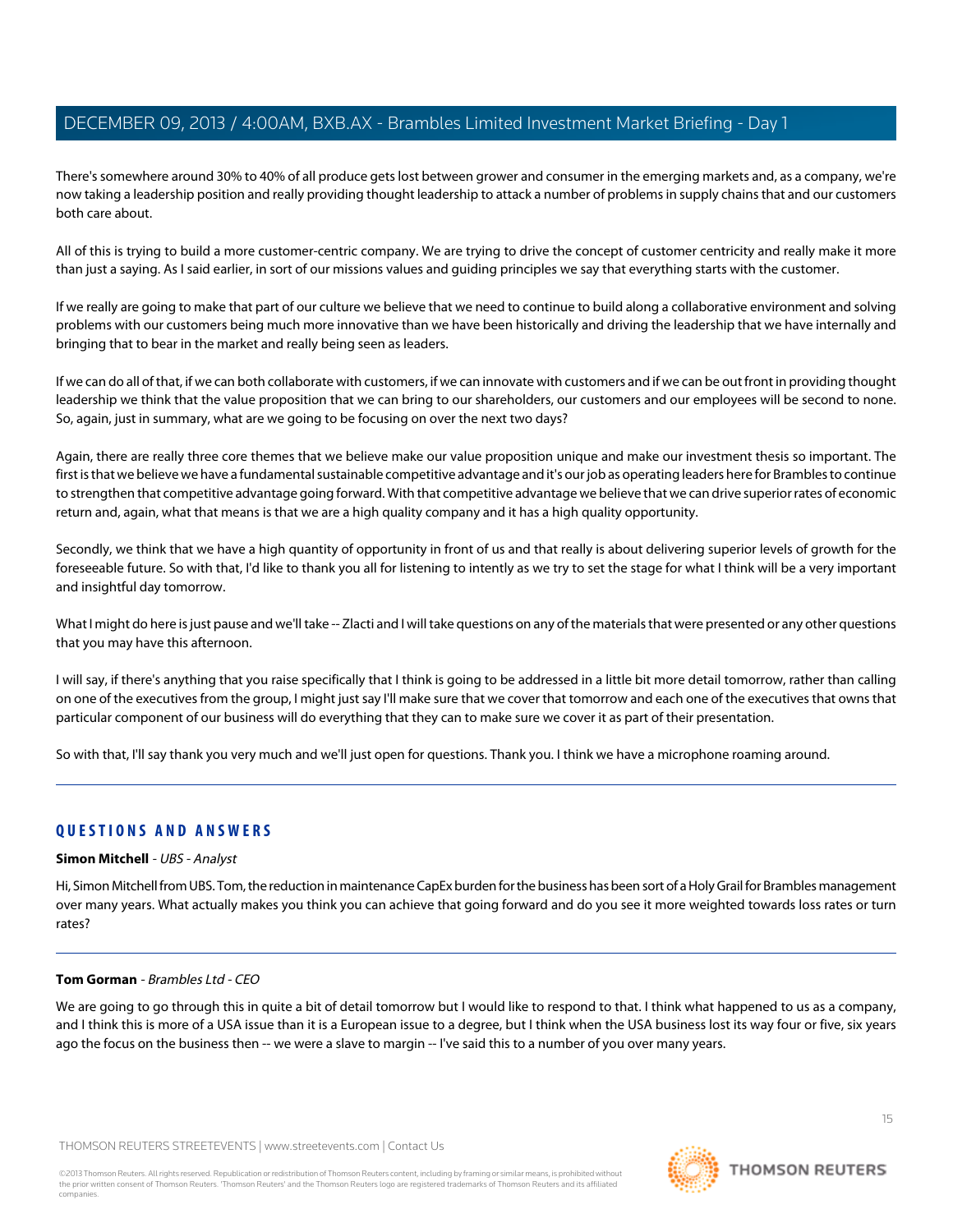As part of that there was a real focus on ripping cost out of the business and my view is we ripped the wrong cost out of the business. We had built up a fairly strong asset management capability in the US and we took it apart and we really shrunk the size of that group. What I can say is there is no silver bullet here.

We have a very, very complex set of businesses and what really drives value in this space is the basic blocking and tackling. I wish it was something sexier than just getting the basics right. I think the difference today is that we are getting the basics right because we're investing in it. I mean, Kim has significant cost to her P&L to put people back in place that were missing.

They had been taken out of the business over a number of years and some of the work that we did two or three years ago really clearly identified that we were lacking where we should have been stronger so we have invested heavily in people on the ground.

We're investing in technology. We'll talk a little bit about that in terms of the some of the technology advantages. I have to say the acquisition of IFCO and then the IFCO PMS business in the US, gave us a whole different point of view into the recycler community, what can happen there.

We are keenly focused on reverse logistics as a potential service offering. So I think that we have done is we have expanded our view on what drives value and I'll be very direct, we are not a slave to margin. What we are a slave to is improving the return on capital on the business and we would easily trade operating cost if we felt that that was improving return on capital.

That was not the mindset four or five years ago. I think that's a fundamental change. We've raised the visibility of asset management and asset control and I'd like to say that it was something sexier than that, but it really is pounding the basics. I'll put a challenge to Peter in particular and Kim and James to go in more depth than that tomorrow, and that is the plan.

## **Simon Mitchell** - UBS - Analyst

Just comments around the second half being lower growth than the first half, would suggest that it would be below the 6% to 8% guidance, and that's with cost savings, so top line you would expect would probably be a bit below that again, so just trying to reconcile the second half growth rate to the high single digit --

## **Tom Gorman** - Brambles Ltd - CEO

The only thing I would caution you on is don't take it as growth is slowing, it's just the comp is different. The comps are very challenging for us because first of all Pallecon came in in the second half of last year and if you look at second half growth last year, in FY13, it was particularly favoured by a number of wins that occur in that period.

So we're still delivering very strong results we believe in both first and second half, but in simple terms the first half comp is a little bit easier. Look, we'll talk a lot more about that when we come to February. I mean look, the natural assumption is that you think we're sandbagging the second half. All I'm trying to do is to warn you that that's not the case, that the comps are quite different, and we'll spend quite a bit of time explaining that to you in February.

<span id="page-15-0"></span>I think Anthony has a question.

**Scott Kelly** - Morgan Stanley - Analyst Tom, it's Scott Kelly at Morgan Stanley.

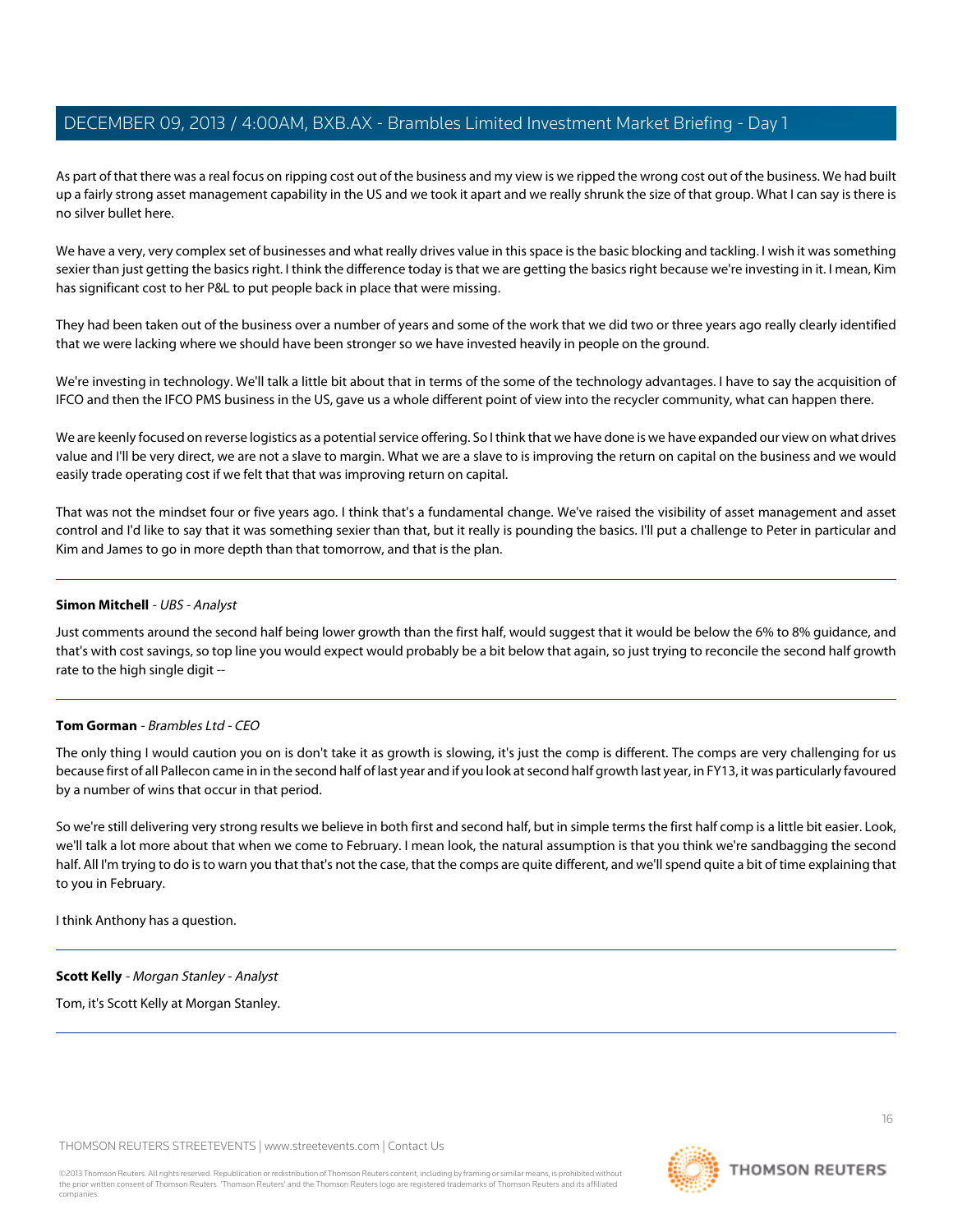**Tom Gorman** - Brambles Ltd - CEO

Sorry, Scott.

## **Scott Kelly** - Morgan Stanley - Analyst

Just maybe to go into a little bit more detail around that, you talked about stripping out Pallecon and another couple of major acquisitions. Just if you could maybe talk about the run rate of new business wins in terms of that guidance, whether that is slowing relative to organic growth.

## **Tom Gorman** - Brambles Ltd - CEO

Yeah look, I think what we would really like to do is to leave some of that for tomorrow, but in fact what we're trying to do in the investor briefing is talk to you about the long term development of our business.

I think if you would allow us some latitude to talk to you about what we see over a five-year period as opposed to the next six months, we will definitely talk about run rates, wins, losses, all of that when we come to February.

I apologise about pushing back on the question, but really what we're trying to do here is to frame the overall investment thesis and not make it a conversation about the next quarter or the next half. We will definitely do that for you as we typically do at our earnings release, and we'll commit to do that in February as well.

## **Scott Kelly** - Morgan Stanley - Analyst

Okay, sure.

# **Tom Gorman** - Brambles Ltd - CEO

Look the one thing I would say about growth -- I mean what's so important for us is the concept of the diversification. So when you look at what we would call our well established markets, whether it be Western Europe or North America, the opportunity that we have to continue to grow our businesses there we think is substantial.

But the growth in the US is going to have to come from somewhere other than just the 48 by 40 pallet. We still think there's opportunity to grow there, but we can accelerate growth through display pallets, through floor-ready displays, through last mile solutions, and that's really what we want to talk to you about, is the longer term growth opportunity and where so much exists for us going forward.

<span id="page-16-0"></span>It isn't just about the base platform. You'll hear both from James and Kim when they talk specifically about their growth opportunities. We have plenty of geographic expansion opportunities in the European framework, and we'll talk about that as well.

## **Anthony Moulder** - Citigroup - Analyst

Anthony Moulder from Citigroup. I wanted to talk about CHEP China, where you see that within those five phases that you identified, clearly it's somewhere between one and two, how that's changed and how do you see that market playing out over the next five years.

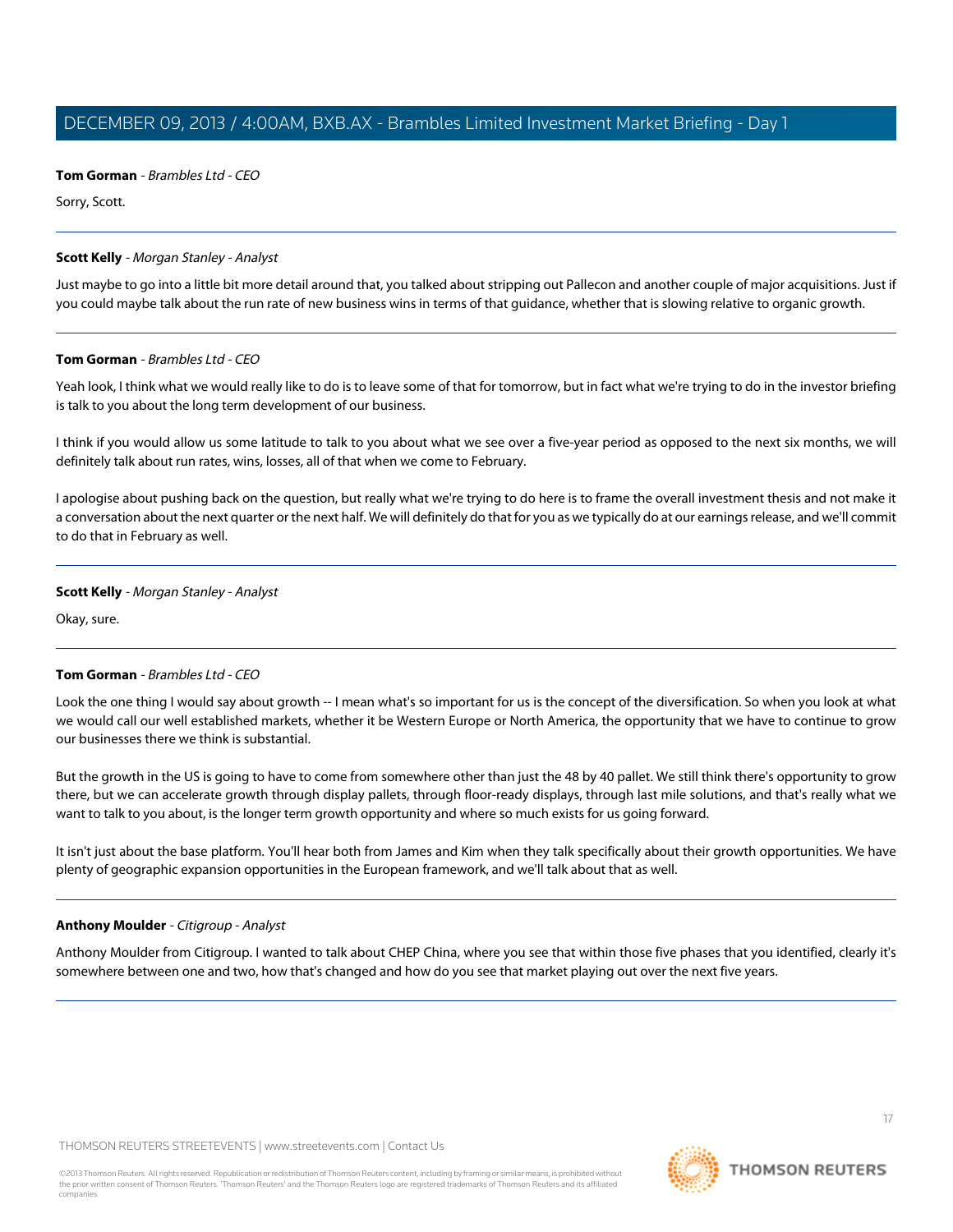## **Tom Gorman** - Brambles Ltd - CEO

Yeah, I mean, what I was saying earlier, you know, you really can't paint every market with the same brush. I think that we have learned that for sure over the last four or five years. I think we just passed our fifth year anniversary in China. As I've indicated to you before, China is a break-even proposition for us.

We don't lose money in China. But in fact what we're really focused on there is to drive dynamic pooling. We could put more capital into China. There's no question we can do that. But today the Chinese market is still a static hire and a closed loop market, and our business is about driving dynamic pooling.

We are going to increase our dynamic pooled issues in China in FY14 five-fold, in FY14. But still it's a blip on the radar. We're actually working with customers to drive dynamic pooling, because we think that's where the value will come from, and that has been the focus. So deliberately we have slowed down the growth in China in terms of our capital investment, but we still think it's a very important market for us. We think that the opportunity is very large. It's just getting the timing of that opportunity, Anthony, that's difficult for us today.

There are a number of things that have to happen that we don't control. You need to see a few things occur in China, which we are seeing, but they need to accelerate. First of all wage rate increases, which clearly are an issue, and actually the availability of labour is becoming an issue in China.

So as you see that happen, you will see automation increase. What we're talking about in terms of automation here is the use of a fork truck, right? You'll move to palletisation when you automate. We are starting to see the beginnings of that.

But we still need to see improvements in infrastructure. We need to see standardisation and discipline in truck sizes. We need to see platform standardisation. There are two or three platforms that tend to dominate in the pallet business, but there is no standard yet and we're working hard to deliver that standard.

We still think China, and India for that matter, hold great promise for us, but what we are trying to do here is be responsible in our investment and drive an outcome that's going to deliver a sustainable business for us in the long term.

I will just add finally that China is different than the other emerging markets, because typically what happens in an emerging market is we're the first one to enter. We kind of establish the idea and the concept of pooling. We move up that maturity curve, and what I didn't put on the maturity curve is when the competitor comes in. When you get mass market acceptance then the competitor arrives. The difference in China is the competitor's there. That creates a slightly different dynamic for us.

We both want the same thing in terms of driving standards and driving to dynamic pooling, but at the moment I think our strategies are somewhat different here, and we're cognisant of what they're doing. We'll refine our strategy as necessary in China vis-a-vis what Loscam and CMG are doing, but at the moment we're committed to driving dynamic pooling.

## **Anthony Moulder** - Citigroup - Analyst

I take from that there's nothing that's changed as far as the economics of the pooling market in China that is behind some of that slowing down as far as the investment of the static pool?

## **Tom Gorman** - Brambles Ltd - CEO

No, in fact not. I think we're quite pleased with the growth that we're getting in dynamic pooling. It's a five-fold increase. It's relatively small, but it's a big increase year-on-year, and it's driving education and standards within the market, that's important. I think from a Loscam and CMG standpoint, I think that they're taking an aggressive posture in China, and they are really about getting a lot of pallets into the market for static hire and closed loop.

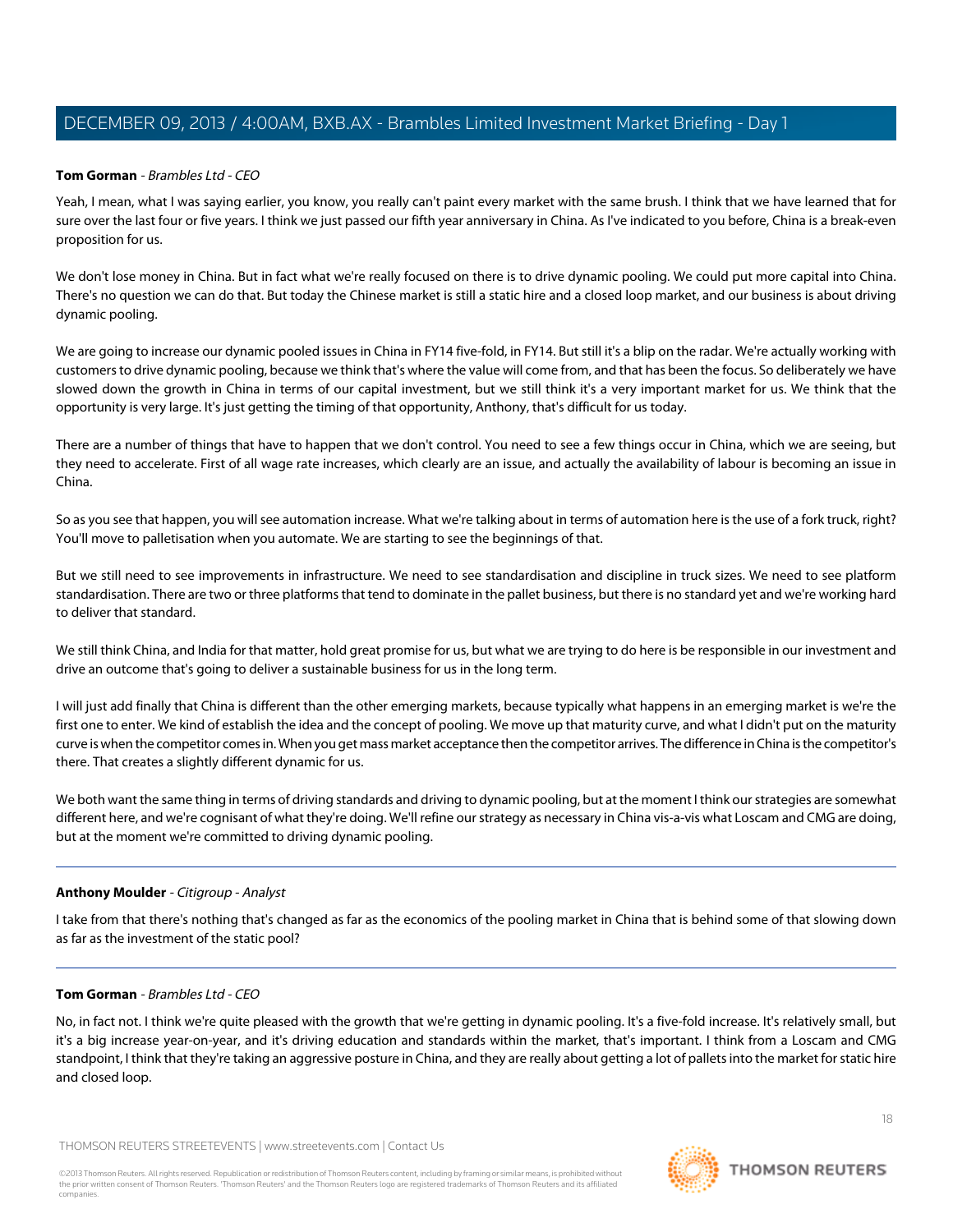We need to consider what they're doing and how that may or may not impact our growth perspectives. We are doing just that. But at the moment we have deliberately slowed down because we want to drive dynamic pooling.

I will say at the same time, however, our automotive business continues to grow in China. We now have CAPSA, which is Chang'an PSA, as a very large customer. I went to visit them. We signed a 10-year cooperation agreement. I was in Shenzhen two weeks ago and we signed an agreement with them.

So we're continuing to grow that business. We think that holds a lot of promise for us going forward, and you'll hear from Wolfgang tomorrow about a pilot that's underway in the RPC space. So there are many opportunities for us in China. I just think we need to be responsible here. You can put a lot of capital to work at no return, and that's not what we believe in.

## <span id="page-18-0"></span>**Matt Spence** - - Analyst

Matt Spence from (inaudible).

## **Tom Gorman** - Brambles Ltd - CEO

Hi Matt.

## **Matt Spence** - - Analyst

Just those two stats you gave at the start, so the annual percentage sales increase, high single digits, and then the return on capital up 400 (inaudible).

## **Tom Gorman** - Brambles Ltd - CEO

Yep. A little bit -- yeah. We're at 16.4 I think in FY13.

## **Matt Spence** - - Analyst

Yep. What's the split between revenue and costs in that 400 or so BP improvement? Do you know?

## **Tom Gorman** - Brambles Ltd - CEO

Well the top line growth, you know, we said would be high single digits. So I mean, look, pick a number, it's 7% to 9% is kind of what high single digits means for us. I will say though that all of our assumptions in that planned period call for the economic environment that I described.

So very low organic growth and a poor pricing environment. I mean we continue to see 1% to 2% across the Group in terms of organic growth, and 1% to 2% in pricing, so the balance of that growth is really going to come from new initiatives and organic growth. There's no acquisition in that top line.

So you take that top line and our view is that we're going to do two things underneath that, both of which Zlatko covered. One is we're going to get better asset utilisation, which helps your return on capital. So we're going to get top line growth in excess of ACI growth, so average capital invested. That gives you positive capital leverage.

The second bit that we're absolutely committed to doing is to ripping costs out of the business. Even when you can get the growth and hold your costs constant, you get enormous leverage to the bottom line. So that's really -- it's both of those components. Do you agree Z?

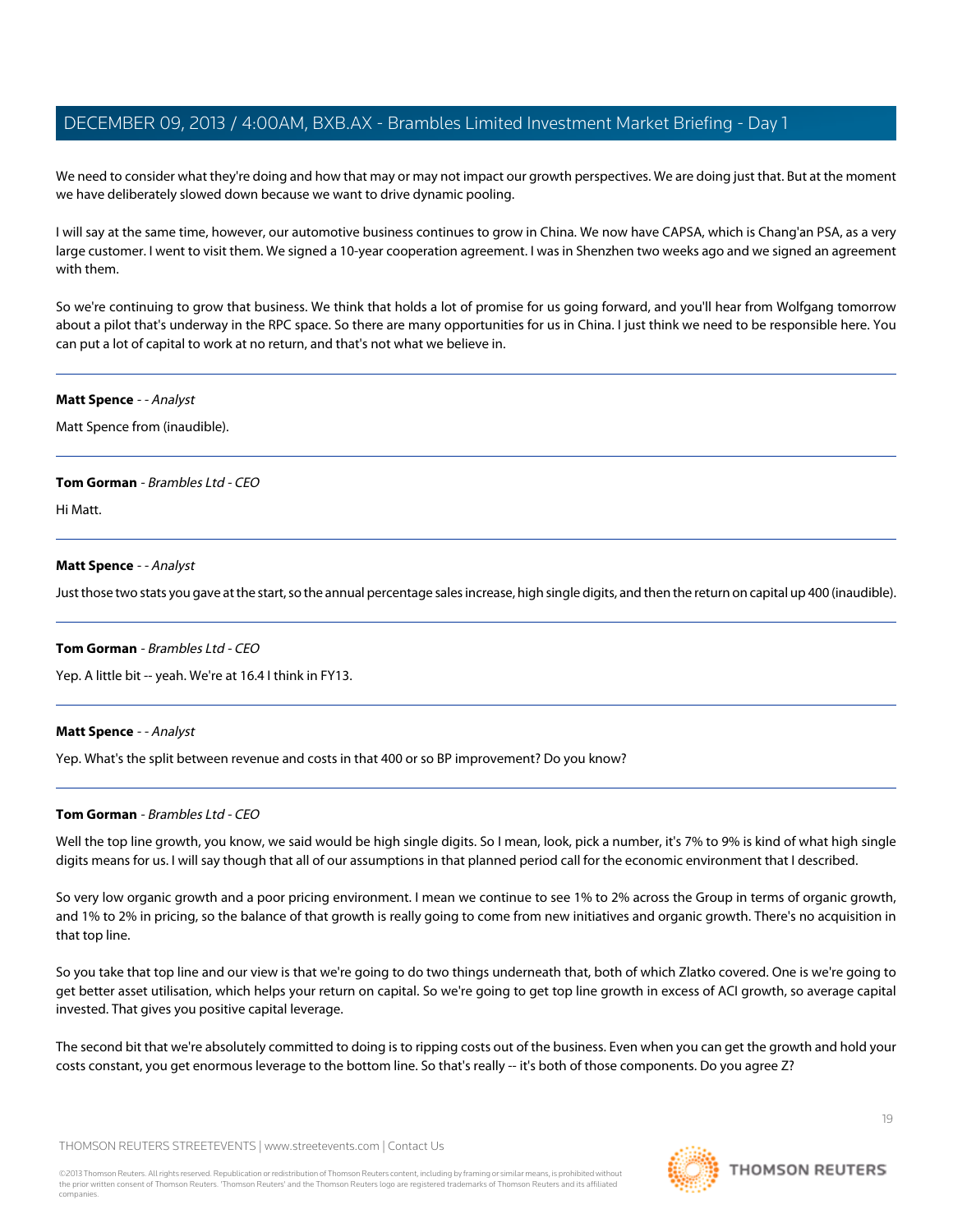## **Zlatko Todorcevski** - Brambles Ltd - CFO

Probably the only other thing to mention is the overheads piece that I spoke about, Matt. We haven't assumed any benefits out of that program and those numbers. So anything we're able to deliver out of that will be incremental.

## **Matt Spence** - - Analyst

Zlatko you're running these hypotheses, you had 100 people in the room this afternoon, was the original plan three or four months ago to have the hypotheses all done and dusted by now and be in a position where you could talk about a cost outline?

## **Zlatko Todorcevski** - Brambles Ltd - CFO

No, definitely not. We've always run the program so that by the end of this calendar year we had a view about what the opportunity set looked like. The intent was always early next year to start working through the execution program. But we wouldn't have put a teaser up there if we didn't feel comfortable that there was some pretty substantial value there for us.

#### **Tom Gorman** - Brambles Ltd - CEO

I'll just give you an insight. We had a leadership meeting a number of months ago and we're sitting around really trying to come to grips with the issue of overhead costs. One of the guys around the table said let's just cut to the chase, give everybody a 10% haircut.

I've been there, I've done that. I've spent most of my life taking haircuts and giving haircuts. That's not the way we're going to run this company. What we're going to do is we're going to take a disciplined approach to solving the problems that we face.

One of the reasons that we have higher overheads than we should have is because oftentimes the interface with the customer is complex. So the way we fix that is we throw people at the problem. What we want to do is to fix the complexity of the interface. If we can get that right, then we don't need to throw the human capital at solving the problem that shouldn't exist in the first place.

We - even though today we are truly coming together as one business, one team, we still don't have standardised processes behind the curtain. I mean Finance has led the way on this now through the Webber Project that Zlatko referred to.

The team has done a phenomenal job of fixing our core processes while driving costs out. So every time we make an acquisition we now can plug them in much more easily than we used to. But we needed to do that anyway, irrespective of cost savings.

The next thing to come is the HR function. But we're just kicking off a massive HR IT program to try to bring our company together on that front. IT is another area where we think we can - we have allowed too much IT proliferation in our company. Frankly we've learned a heck of a lot from Wolfgang and his team.

We basically run the same stuff. They take what's off the shelf and we customise it. What is that? How did we ever let that happen? What we're trying to do is to dial this stuff back and say you cannot do that.

The degrees of freedom in certain areas of our company are actually expanding, but I will tell you the degrees of freedom in other areas are contracting severely. If we're going to deliver on the promise of high quality returns as a company, we have to get our mind around this. We're absolutely committed. We're doing nothing to stage anything for today. We're just telling you exactly what we've been working on, and our commitment is to deliver a significant improvement over the five-year plan period.

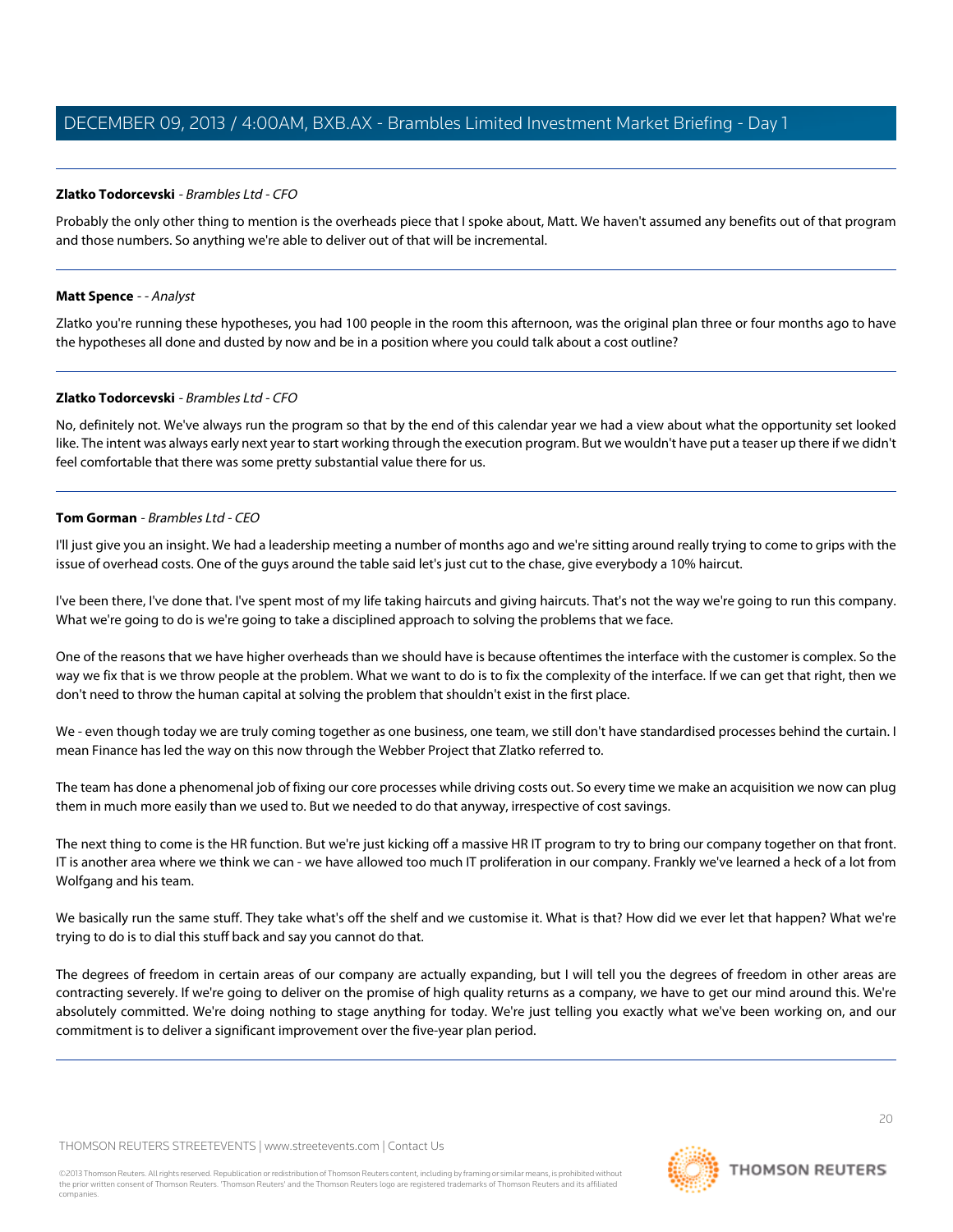## **Matt Spence** - - Analyst

But to take the simple, direct approach that you're taking in IT, there's a cost out number that's coming at the first half '14 result. Is that how we should think about it?

## **Tom Gorman** - Brambles Ltd - CEO

Look what I would like you to think about is really the two things we asked you to think about. I know that's hard to do. I just want you to do what we actually presented. What we're trying to do as a company is to say, look, we think we have an outstanding value proposition.

The investment thesis in Brambles is very, very powerful. What we are committing to over the coming five-year period is continued improvement in the return on capital in our business, as you rightly quoted, 400 BPs improvement. That's a significant improvement each year in return on capital, and without any acquisitions, in a very muted economic environment, we are committed to deliver high single deliver of growth with better leverage to the bottom line.

So if we can continue to deliver that, I think you'll get away from saying in the next quarter what's your margin in the US going to be? That was important for us when we were turning the business around. It was very important for us from a credibility standpoint to tell you we will do this, and frankly we have delivered.

What we're trying to do today is to take a step back and do something that we've never done before, which is actually to draw a longer picture for you as the investment community, and to make the argument for long term sustainable value creation as a company.

It would be very easy for me to tell you what's going to happen in the next six months because I can control that very easily. There are a couple of levers we can always pull to squeeze another 5, 10, 15 million out of the business. I don't think that's the responsible way to run this business.

We are uniquely positioned -- what you have in Brambles is a very special company, very special. We have an enormous market position. We have an enormous strength in the markets in which we operate. We cannot abuse that position. We need to treat that like the gem that it is, and at the same time we need to focus on growth. We've been able to do that.

If you look at the last four years of this company, we have turned around our largest operating enterprise. We've taken it from what in my view was a complete disaster and we have gotten it back on its feet, winning customers and moving in the right direction. Is it perfect? No, absolutely not.

But it's moving in the right direction. At the same time we have funded a massive acquisition that has slotted into our company brilliantly. We have run a whole series of new initiatives that Jason will touch on tomorrow, and look, there are challenges and opportunities in that. But we've been able to do that, and all of that we've kept a very strong return on capital.

<span id="page-20-0"></span>So we've never destroyed the value proposition but we've given you all these growth opportunities. We want to continue to do that in the long run. That's the fundamental view of I think everybody - all the leadership team. That's what we want to do: take the gem that we have and grow. That's really what we're all about.

## **Cameron McDonald** - Deutsche Bank - Analyst

Sorry Tom.

# **Tom Gorman** - Brambles Ltd - CEO

We'll come back to you.

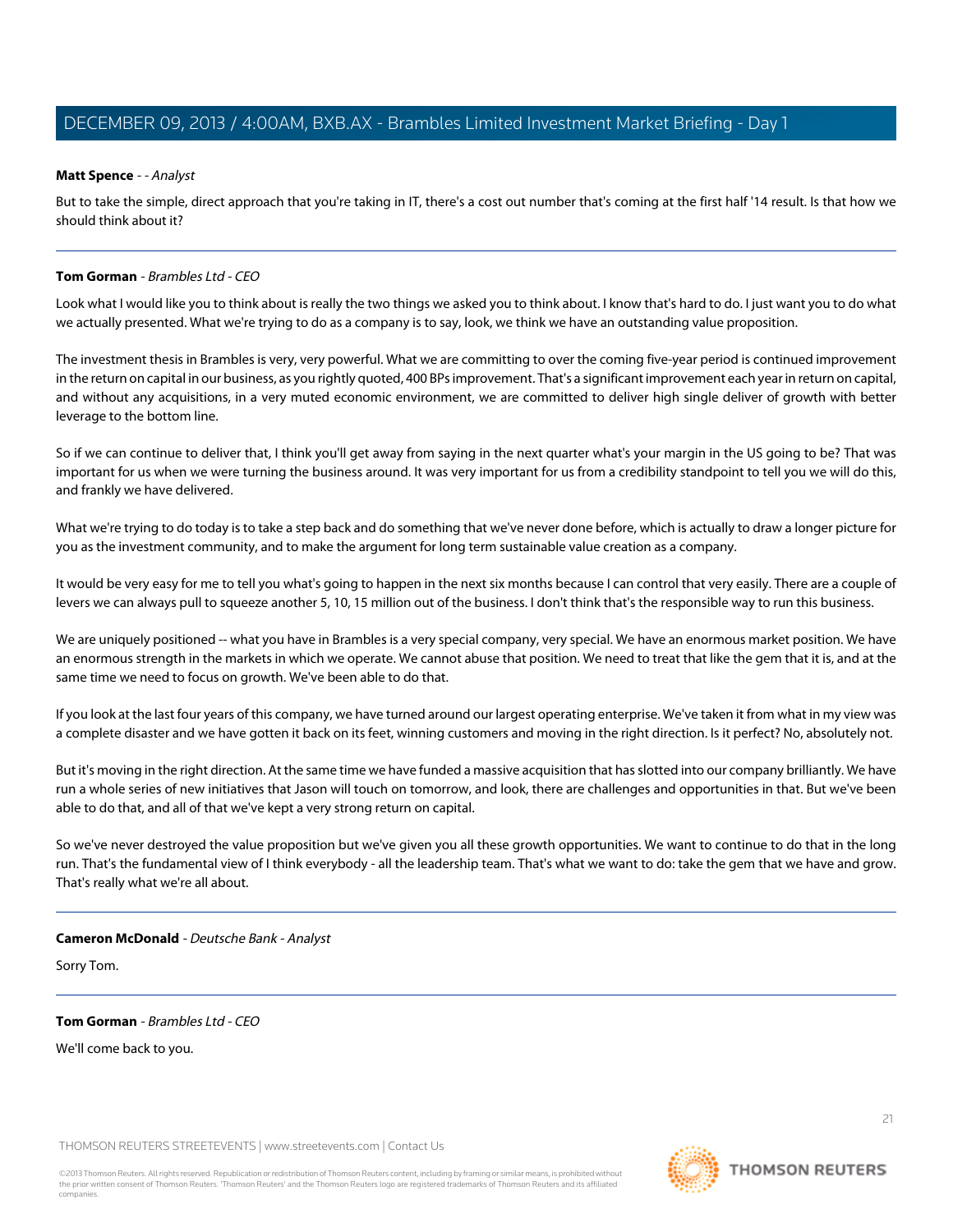## **Cameron McDonald** - Deutsche Bank - Analyst

Cameron McDonald from Deutsche. Just a question, Zlatko mentioned the reduction in maintenance CapEx from 70% to 60%, going back to some of the earlier questions, and highlighted it could be the hundred million dollar differential that would be put back into growth, but you've also spoken about increasing asset utilisation. Now both growth and asset utilisation intuitively would indicate that maintenance CapEx actually has to in absolute terms go up, so I'm just trying to reconcile the two messages.

## **Tom Gorman** - Brambles Ltd - CEO

What Z showed - you want to respond on your slide?

## **Zlatko Todorcevski** - Brambles Ltd - CFO

Yeah, okay.

## **Tom Gorman** - Brambles Ltd - CEO

Sorry.

# **Zlatko Todorcevski** - Brambles Ltd - CFO

All we're saying on that slide, Cam, is that over the five-year period there are a whole bunch of asset management activities that we are pursuing, and you'll see a full raft of those tomorrow. As Tom said, this is not any silver bullet.

There's a whole bunch of projects we are working on. It's unclear about exactly the pace of delivery against those, but our view is by the end of the five-year period we can get to a point where there is a lower requirement for maintenance capital relative to the growth capital. There will be some increase in capital over that period, but the proportion will be lower.

# **Cameron McDonald** - Deutsche Bank - Analyst

Even with asset utilisation --

# **Zlatko Todorcevski** - Brambles Ltd - CFO

Yep.

# **Cameron McDonald** - Deutsche Bank - Analyst

-- going higher, so presumably their customers are touching this stuff --

# **Zlatko Todorcevski** - Brambles Ltd - CFO

That's right.

THOMSON REUTERS STREETEVENTS | [www.streetevents.com](http://www.streetevents.com) | [Contact Us](http://www010.streetevents.com/contact.asp)

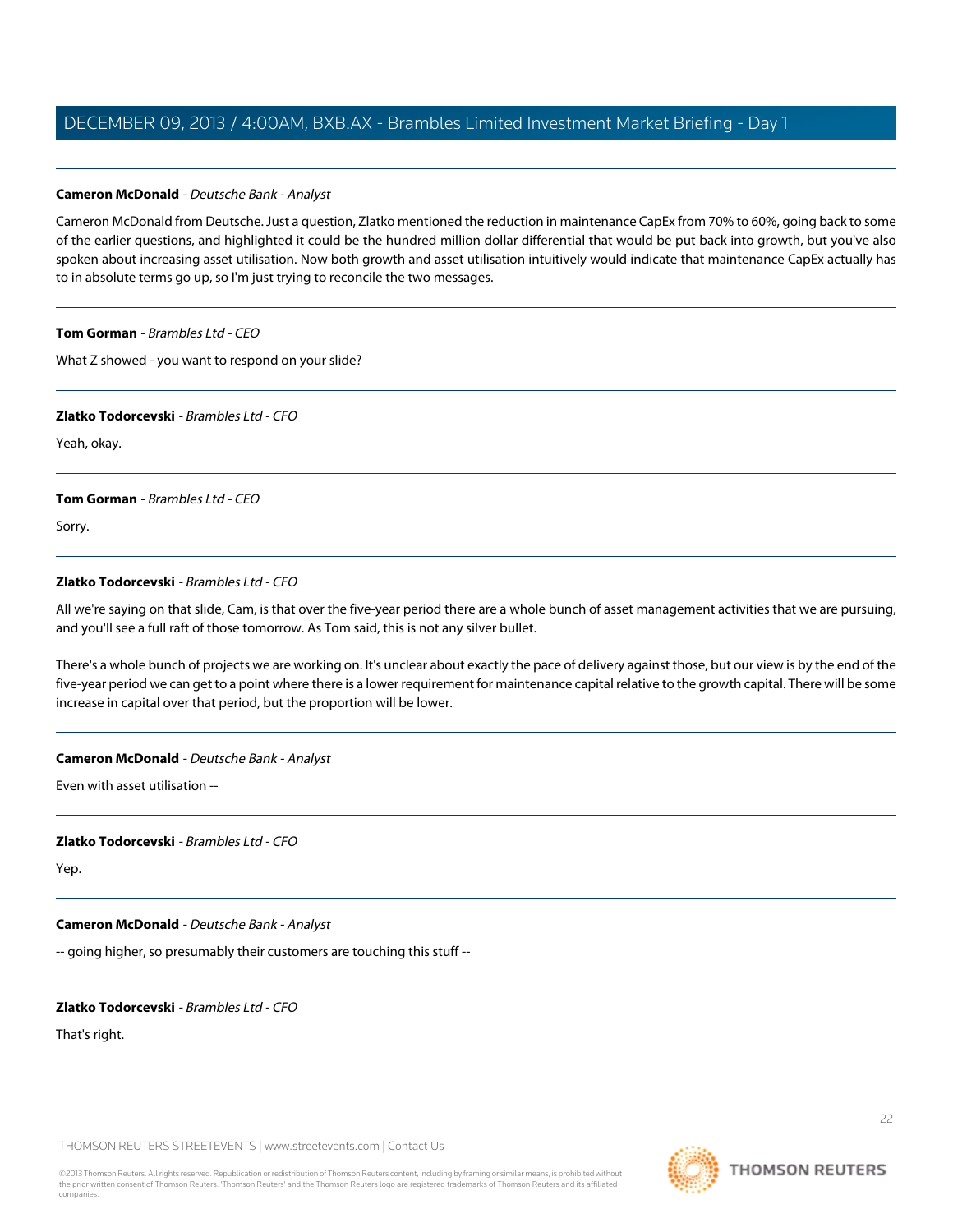## **Cameron McDonald** - Deutsche Bank - Analyst

-- more and more often and more damage occurs.

## **Tom Gorman** - Brambles Ltd - CEO

Look I think you get a couple of things. In terms of operating expense, this is where we're happy to make the trade-off. The more we cycle an asset, there's no question that as the duty cycles go up, the amount of damage increases. You're absolutely correct there.

What I would also posit, and this is part of the plan, if we come up with better solutions for that last mile, and if we -- specifically with the pallet, if we take the pallet out of that portion of the supply chain, your damage comes down significantly. Most of the damage occurs in reuse between DC and store, and part of our focus with the last mile solutions is presenting alternatives to moving the pallet downstream. That's the first thing.

The second thing, however though, is with multiple uses you will get an increase in operating cost. But you'll also get top line revenue growth, because you'll take that same asset -- let's take for example today in the US, you get -- let's just say a turn rate of three and a half times in the US, \$5 a pop, you're getting \$17.50 revenue per pallet per year.

Let's just say we shift that turn rate to four, just to make an example, and clearly in the RPC business they focus on this quite a bit more, but you've now just shifted the revenue per asset per year to \$20. That's a significant improvement and you've done it with no capital expenditure. It's that sort of leverage that we're really targeting, and that mix should come down as we improve our ability to manage our asset base.

<span id="page-22-0"></span>I think there was a question -- yep.

## **Andrew Gibson** - Goldman Sachs - Analyst

G'day Tom, Andrew Gibson, Goldman Sachs.

# **Tom Gorman** - Brambles Ltd - CEO

Andrew.

# **Andrew Gibson** - Goldman Sachs - Analyst

A few questions which are all kind of related and touch on what's already been touched on to an extent. Simplistically, is one read -- one way of reading what you're saying is that you can grow returns and possibly even have negative margin growth?

## **Tom Gorman** - Brambles Ltd - CEO

Well the answer to that mathematically is yes. But we're not standing up here and saying that there's no focus on profitability and margins. That's not what we're saying. So I want to be very clear on that, particularly to the guys that work for me. Everyone else can leave the room; we'll have a little chat on that one. Pete, put the pen away. No, the objective here is to deliver a strong return on capital, but I'll give you a very specific example, and Kim can do this better than I can, but she'll do it tomorrow.

We've invested in a lot of people in asset management in the US business. That has an adverse impact on our cost structure in the US. They don't actually generate any revenue, but what they do do is they save us significant capital expenditure.

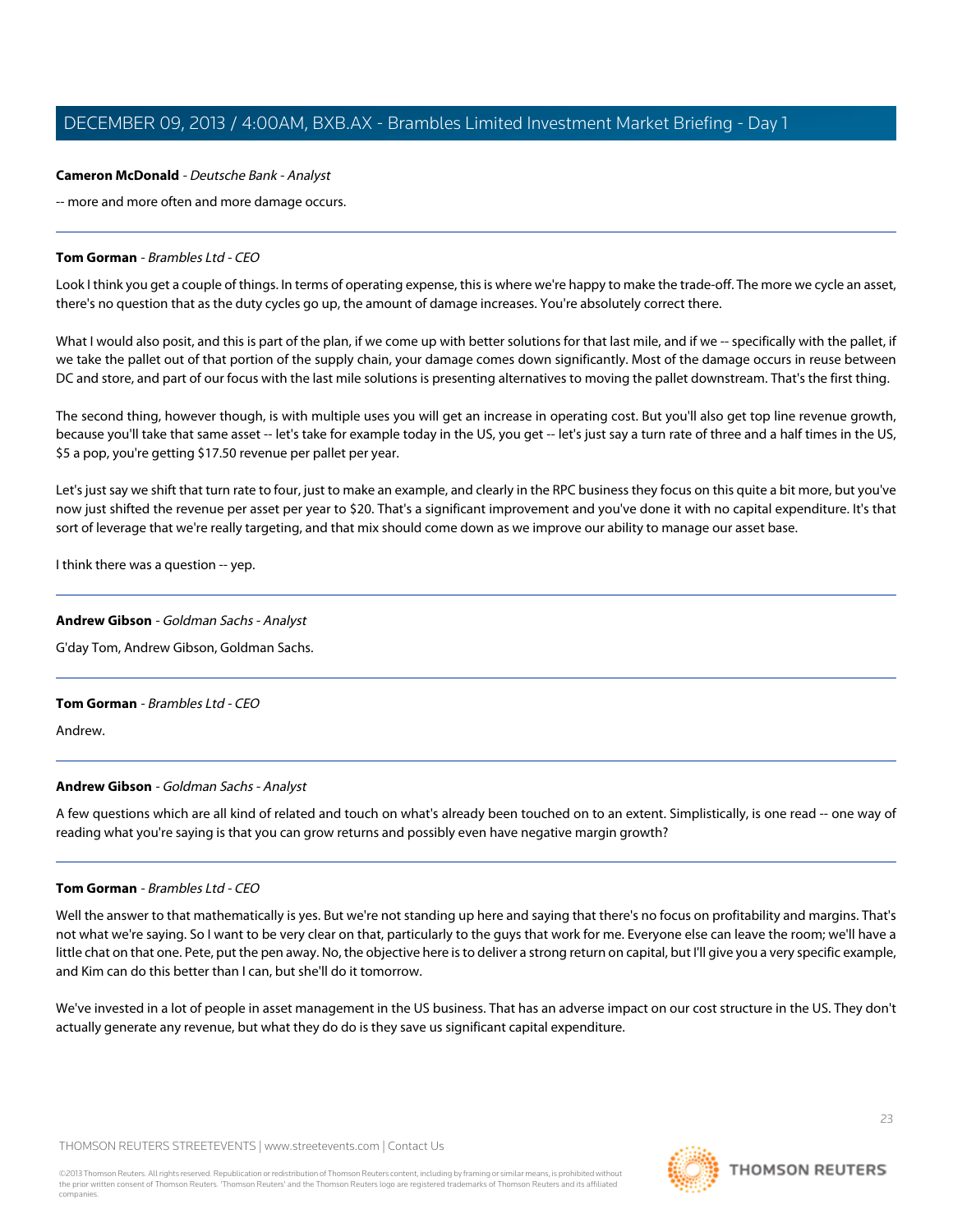So we are spending money to reduce our CapEx, and therefore returning our return on capital. If we can leverage that correctly, that gives us, we believe, the right outcome for the shareholder.

But all of the other commitments that we've made, and again the guys will talk about this tomorrow, but the margin commitments that we've made to the market are being achieved. So the 200 to 300 basis point objective that we set in the European business or the EMEA business, James will touch on that tomorrow, but we've achieved that. The margin improvement in the US, we've seen the margin improvement that we wanted to get after.

We're by no means walking away from the fundamental business drivers, which are top line growth, strong contribution, lower asset utilisation. That's what gets you return on capital. So please don't misunderstand anything we said, that we're abandoning a focus on margins. What we'd like to do is to get the market away from looking for what is the margin next half, and focus on the long-term development of an outstanding return business.

## **Andrew Gibson** - Goldman Sachs - Analyst

You may touch on this tomorrow so leave it till tomorrow if you choose, but in the US, for example, how important is increasing issuance of white wood from Brambles as part of that reciprocity?

## **Tom Gorman** - Brambles Ltd - CEO

<span id="page-23-0"></span>I think it would do justice to punt that question till tomorrow and Kim can talk about that, and she'll really talk about how pooling and one-way white wood becomes part of the selling proposition, and how we've now integrated that business I think quite successfully over the last couple of years. So if you don't mind, I think Kim would be better suited to do that. It's in her presentation tomorrow.

## **Paul Ryan** - Evans and Partners - Analyst

Tom, Paul Ryan, Evans and Partners.

## **Tom Gorman** - Brambles Ltd - CEO

Hey Paul.

## **Paul Ryan** - Evans and Partners - Analyst

Two questions, one following on that OpEx/CapEx trade-off which has dogged the Company down the years, and that whole comment about slave to margin going backwards. You've got the guys in the back of the room, can you talk about remuneration and how you're balancing that and how you're actually incentivising managers?

## **Tom Gorman** - Brambles Ltd - CEO

We're cutting remuneration. We've decided to eliminate it other than for Z and I.

## **Paul Ryan** - Evans and Partners - Analyst

None of them are going to talk to me now. Can you talk about how you balance it?

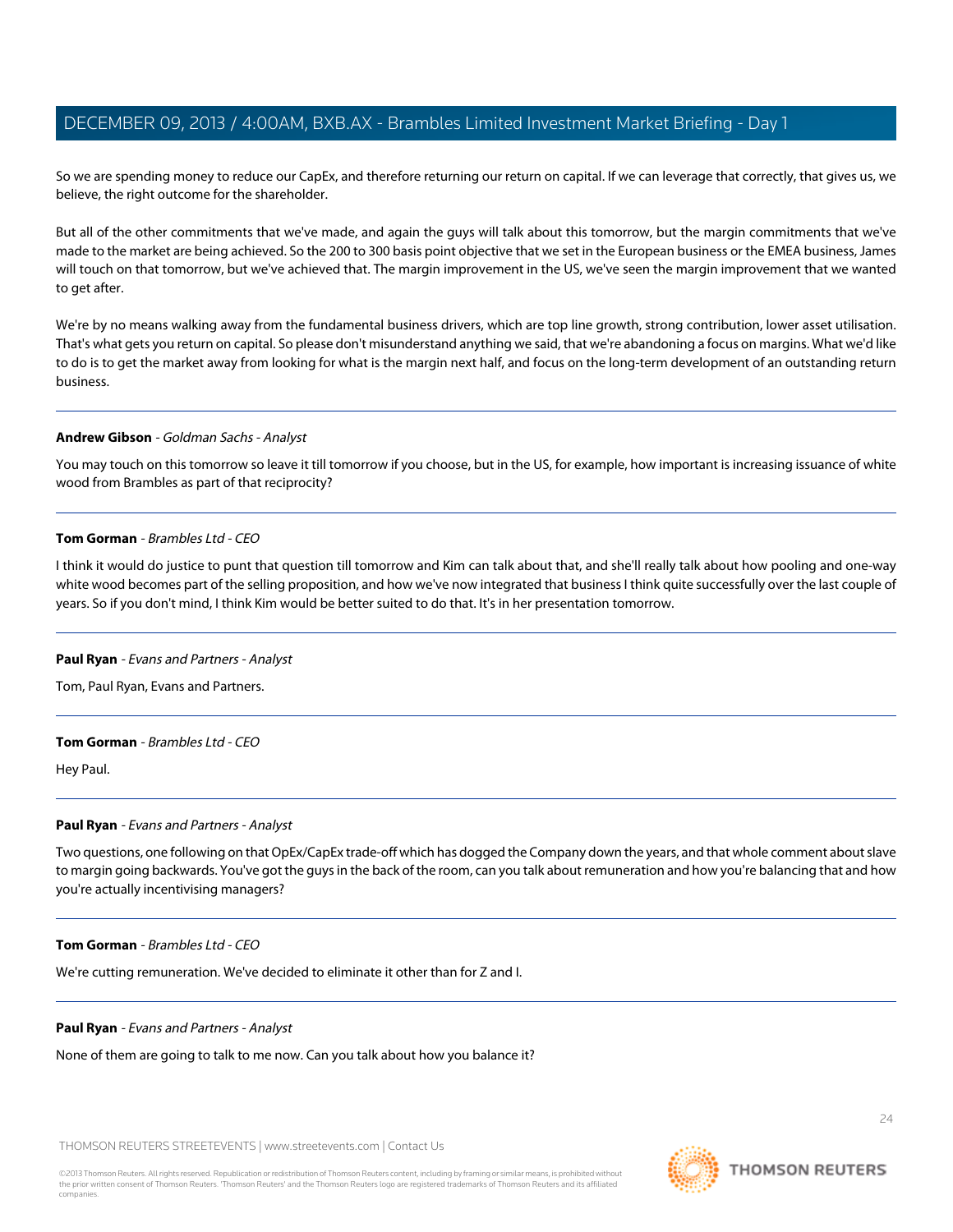# **Tom Gorman** - Brambles Ltd - CEO

Yeah, so look, there's a number of things. I'll tell you exactly how our rem works. From a senior level, and actually well down into the organisation, so everyone that participates in the short-term incentive program, we call it the [STIX] Program, BVA is the primary driver.

So BVA and return on capital are the same - more or less the same thing. Obviously BVA is EVA just to be clear, so it's Bramble value added, but it's economic value added. We use a 12% pre-tax cost on that, when we look at the cost of assets in the business. So already the team is rewarded on efficient use of capital.

But on a day-to-day, month-to-month basis, we don't calculate BVA and then look at it in that way. The drivers that we really use with our guys are underlying profit or EBIT and CapEx. That's the driver in our business. If we can keep CapEx down and profit up, you get very positive economic value added, and you'll get a very strong return on capital. So we're all compensated as it relates to BVA.

Now whether we shift that to ROCI I think is an interesting question, and one that we're debating within the Remuneration Committee at Brambles. If that's appropriate, we would make that change going forward as long as we stayed focused on asset usage. I think the beauty of BVA, it brings the concept -- in a business such as ours you have to stay focused on asset usage. So that's the first thing.

But I'll also say that all of us are compensated on a number of other objectives. We're compensated on customer satisfaction. Everyone has an NPS objective, of which I share the Group NPS objective. We're focused on customer - sorry, employee satisfaction. We have a thing called an Employee Engagement Survey, and we're focused on that. So that comes into our compensation as well.

Safety is a very big issue in our company and all of our personals have a safety component. Specifically if there's ever a fatality in the company, myself as the senior executive, that gets wiped out to zero, and the executive in the direct line of responsibility gets wiped out if there's ever a fatality in our company.

So we are trying to stay focused across all the constituent groups, you know? The three constituents that we believe in are the employee, the shareholder and the customer, those three. I believe our compensation aligns across those, more heavily skewed towards the shareholder to be honest, but still it's about creating value with the assets and the capital that the shareholders entrust us with.

# **Paul Ryan** - Evans and Partners - Analyst

Sorry, just a second cheeky one if you'll indulge me. I understand we're going to talk a lot about the growth opportunities tomorrow at an individual divisional level. Can you talk about sequentially over that five-year period where are the opportunities driving the next two years? Where in the medium term? Just give us a bit of a picture.

# **Tom Gorman** - Brambles Ltd - CEO

I think it's very easy. I mean I think - look, in the short term, and I think you should pepper him with a thousand questions tomorrow, I think Wolfgang's the - the target's on Wolfgang here in the short term. I think that the opportunity for RPC growth for us is very strong. I would say that opportunity exists across all of his markets. Wolfgang knows this. We're getting still very strong growth in Europe and he'll show you the opportunities that exist in the European market, but the big play for us is in the US.

We really have what I think is a very strong first mover advantage. That doesn't mean that there aren't competitors, and that competitor set has changed. Tosca bought out GP's business so they're a rational competitor. But we're much, much larger than they are and our penetration and market coverage is enormous. We really need to be driving more rapid growth in that market. We think that's a really big opportunity.

Emerging markets are going to continue to be strong for us, notwithstanding some of the balancing that we're doing in terms of the pace of that growth, but we think we'll continue to deliver strong growth in the emerging markets. We've talked about that repeatedly.

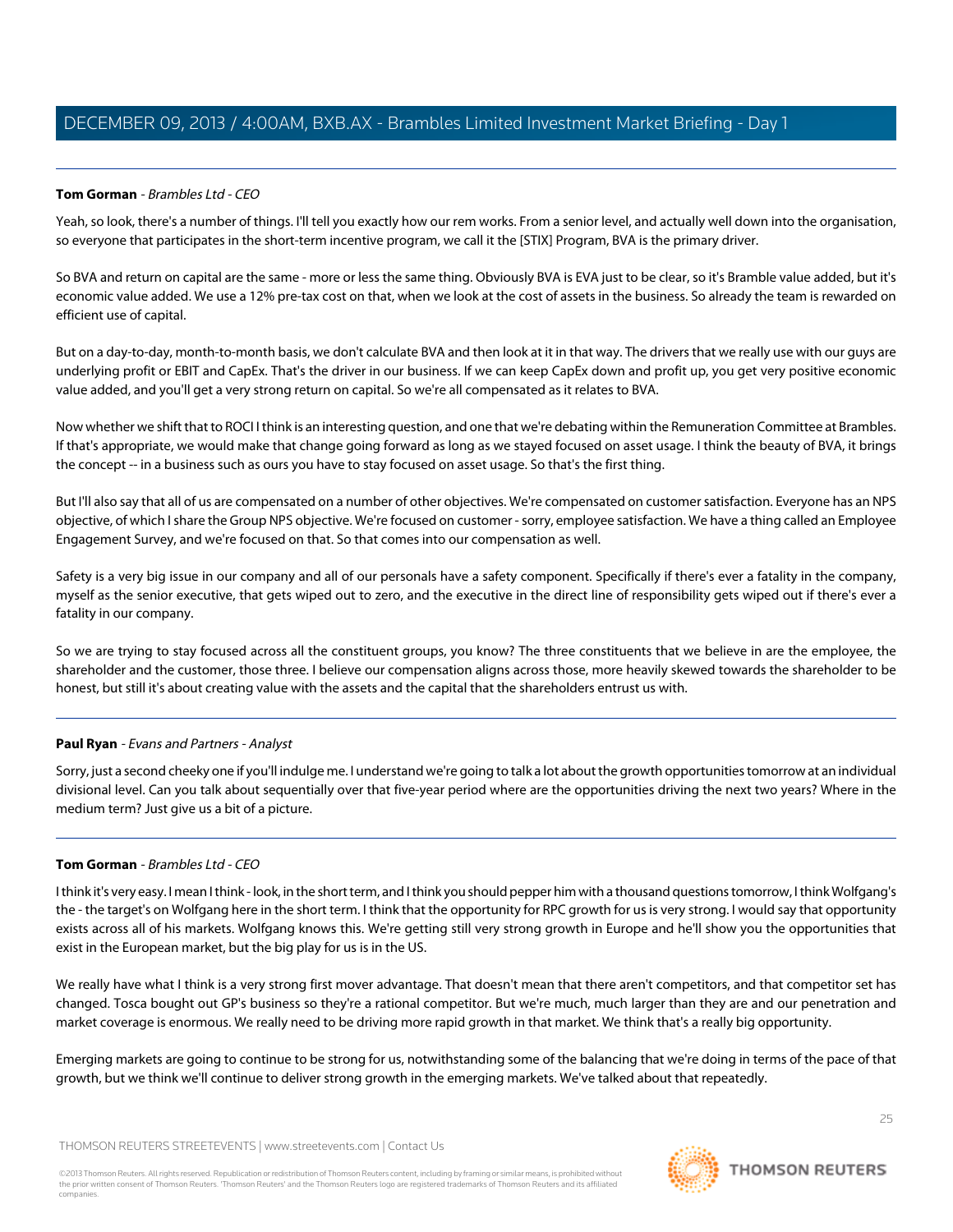I think when Jason gets a chance to talk to you about the growth potential that exists in containers, you'll see in his presentation tomorrow that we really have multiple different supply chains and you can't paint containers with one brush at all. It's very different. Some of it is quite lumpy. You win a big piece of business and all of a sudden you accelerate the growth.

I think the thing I can say about all of our businesses though, we don't put capital in until we have the customer. It's quite a unique business, just to remind all of you. We don't build a factory, design a widget, manufacture the widget and hope customers like it. That's not what we do. Yes, we do put operating cost in sometimes. We put people on the ground in China and India. Jason's built a small leadership team to manage the containers business. So there's some operating expense in advance. But we don't lay out capital until we have a customer.

I think in the near term, really it's about RPC growth, particularly in North America, and containers growth. Those are the big drivers of growth. But having said that, what James and Kim are responsible for is very important to us. Even though the growth rates might not be double digit growth rates, the marginal return on capital in those businesses is outstanding. So let's not take our eye off that either.

Clearly Peter, Kim and James -- they're focused on driving efficiencies maybe more aggressively than Jason and Wolfgang are, but I think what you'll see within those businesses is they have plenty of opportunities in our better established businesses to still add value.

## **Unidentified Participant**

Thanks Tom. Mine's pretty easy. I like the five-year stories as you know, so my question to you guys is as we sit here at the moment, are you tending to be here in five years to deliver it?

#### **Tom Gorman** - Brambles Ltd - CEO

You mean me personally, Tom Gorman?

## **Unidentified Participant**

Both Tom and Zlatko.

## **Tom Gorman** - Brambles Ltd - CEO

You go first.

# **Zlatko Todorcevski** - Brambles Ltd - CFO

My plan is to be here, but it depends on him.

## **Tom Gorman** - Brambles Ltd - CEO

I work at the discretion of the Board. I think that - I love this company and I love my job. I think those of you that have gotten to know me over the last four years, if you've missed that point then I've done a poor job of expressing my own enthusiasm for the place. It's been a really fascinating four years for me, and I have to say that the leadership team that we have today I feel very good about.

The path from November of '09 to today was not a straight line. I mean anybody that's been watching us closely would know that. There were a number of ups and downs, and building a team of the quality that we have in this room today, there were some fits and starts in finding the right pieces of the puzzle. But I feel really good about where we are as a company. From the beginning I always had a strategy of get the strategy right,

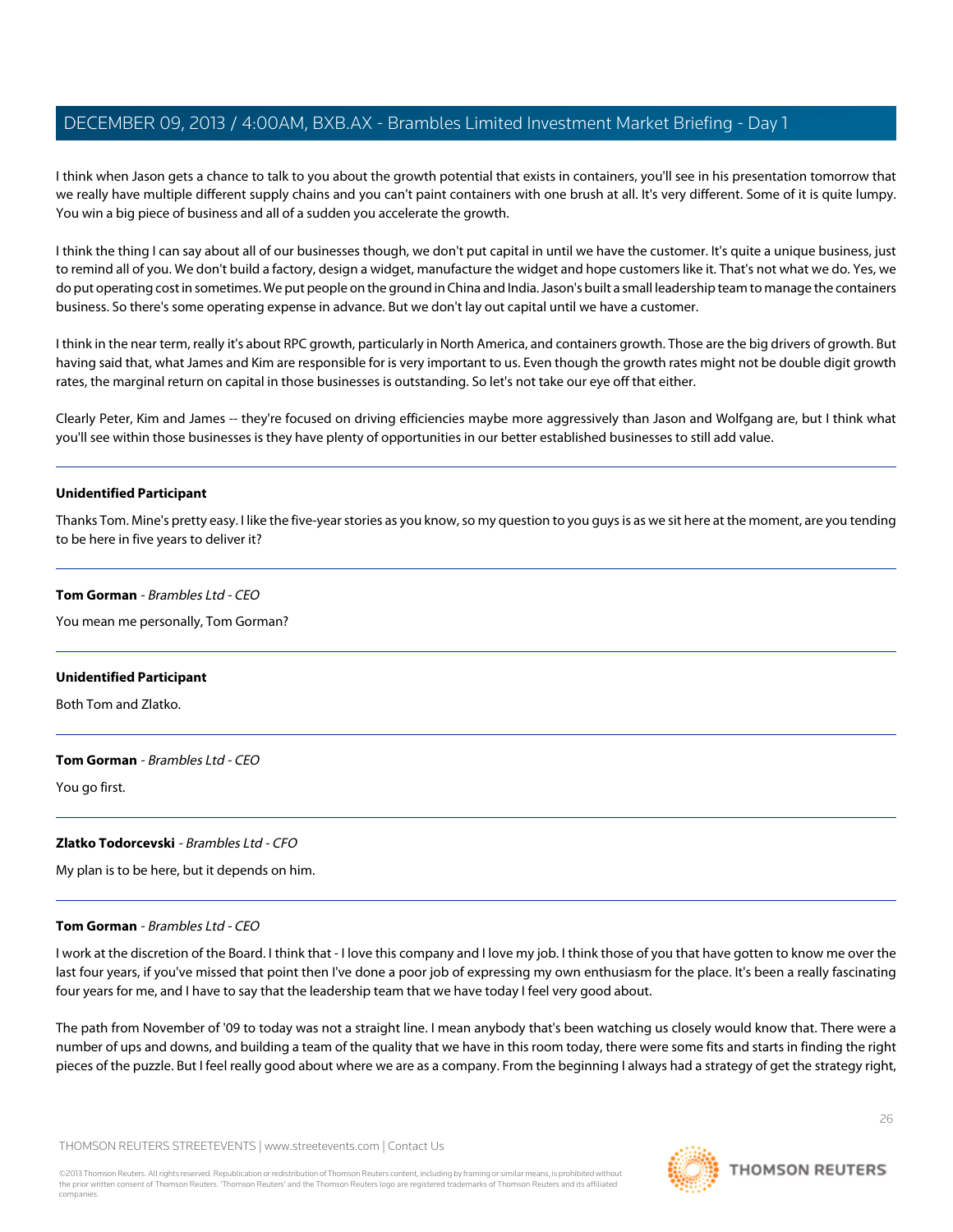get the organisation designed correct to deliver the strategy, and then populate the organisation design with the right people. I think that's what we've been working very hard to do, and I've been at it for four years.

There have been some wins and losses, I have to say with Patrick sitting in front of us, the new CFO of Goodman Fielder, and sure as shit aren't Goodman Fielder prices going to be under attack, but nevertheless - you can take that off the video please - but let me just say that's an example of a great guy that's been with us for a long time that we wish we could meet his career aspirations with us, but we're really proud of the development that he helped us with and what he's going to move on to. You'll see continued movements like that.

For me, I've been here now four years. I have a view that there are many CEOs that overstay their welcome. I don't think my work is finished by any stretch of the imagination, but I don't know that if you look five, six, seven years from now, I'll still be here. I can't honestly commit to you that today. What I can commit to you is that through the bulk of this planned period, I'm going to be here. The vast majority of this planned period - I don't have a fixed term contract. I serve at the discretion of the Board. I have an enormous amount of enthusiasm, but I do think that as we deliver the things that we want to deliver, people will move.

The strength of the company is not based on the strength of the CEO. I think that that's a mistake. I think the strength of the company is all of the people that do all the work. In many ways I'm kind of the mouth piece for the high quality individuals that we have on our team today, and this company is going to outlive me, whenever that time comes.

Hopefully it's going to outlive all of the executives in the room. We are trying to build a sustainable long-term value proposition, and we built a great team. For the vast majority I can commit - and I never make a promise that I don't deliver, so I can't say five years from now I'm definitely going to be standing here. But I can say for the vast majority of this period I plan to be here and continue to work with the team that I feel really good about.

With that somewhat uncomfortable question, I think what's probably best now is we'll just move on to the next phase of the proceedings which are quite a bit easier, I think, which involves food and drink. Let me just thank you again for your attention over the last hour and a half or so. I'd like to put a challenge out to you.

I know challenge is a funny word to use for shareholders and analysts and the like, but I'd really like to challenge you to get to meet our people today. I know many of you have had a number of years talking to them and learning the business from them, but particularly for those of you that are new, I've asked all of them to really be very active in meeting folks tonight. If you could do the same, spend the time with the team, and get to know them before tomorrow's presentations, I think you'll be impressed by the quality of our company.

Thanks again for your time. Thank you.

# **James Hall** - Brambles Ltd - Senior Director Investor Relations and Corporate Affairs

(Conferences instructions) Okay. No worries. Thank you.

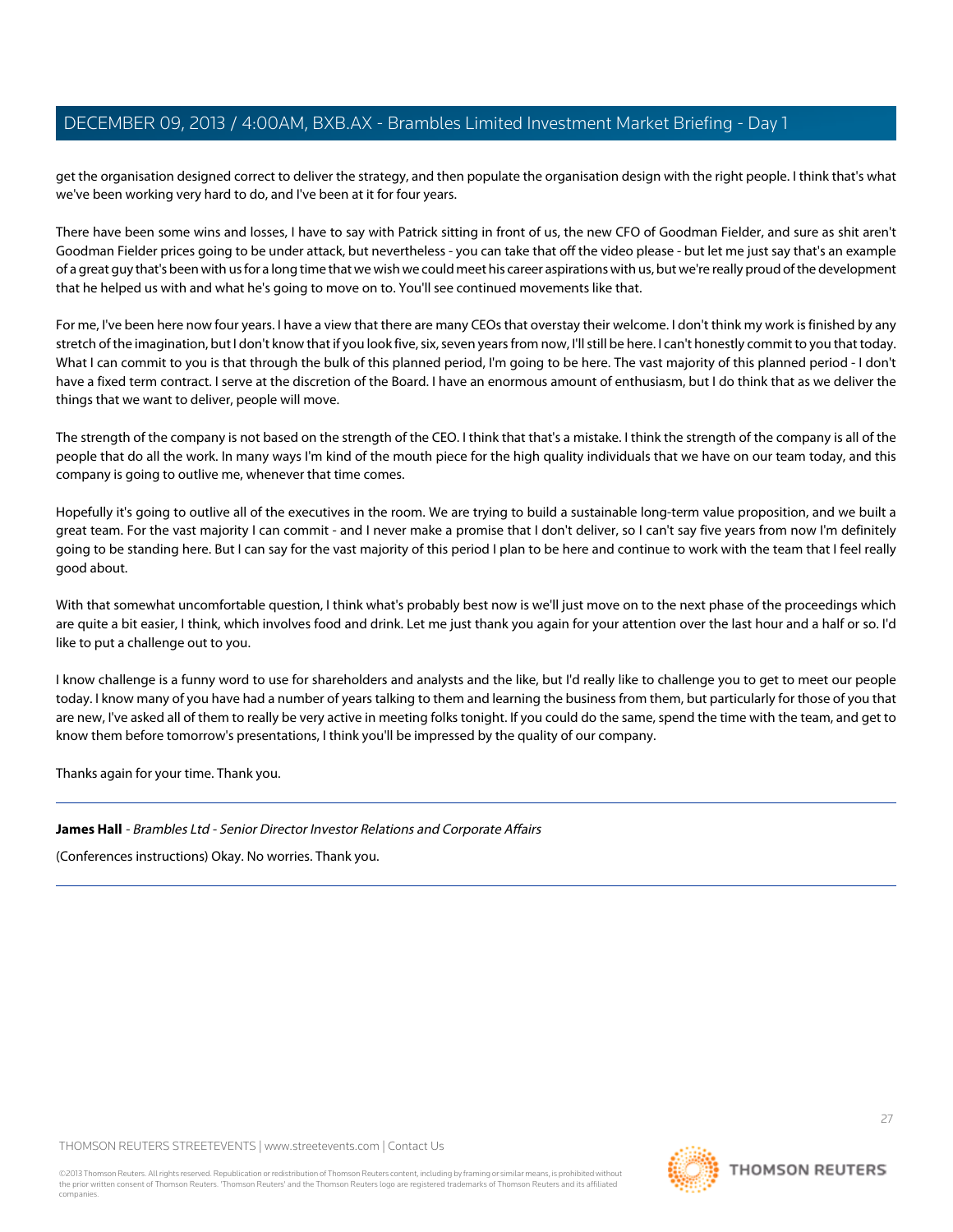#### **DISCLAIMER**

Thomson Reuters reserves the right to make changes to documents, content, or other information on this web site without obligation to notify any person of such changes.

In the conference calls upon which Event Transcripts are based, companies may make projections or other forward-looking statements regarding a variety of items. Such forward-looking statements are based upon current expectations and involve risks and uncertainties. Actual results may differ materially from those stated in any forward-looking statement based on a number of important factors and risks, which are more specifically identified in the companies' most recent SEC filings. Although the companies may indicate and believe that the assumptions underlying the forward-looking statements are reasonable, any of the assumptions could prove inaccurate or incorrect and, therefore, there can be no assurance that the results contemplated in the forward-looking statements will be realized.

THE INFORMATION CONTAINED IN EVENT TRANSCRIPTS IS A TEXTUAL REPRESENTATION OF THE APPLICABLE COMPANY'S CONFERENCE CALL AND WHILE EFFORTS ARE MADE TO PROVIDE AN ACCURATE TRANSCRIPTION, THERE MAY BE MATERIAL ERRORS, OMISSIONS, OR INACCURACIES IN THE REPORTING OF THE SUBSTANCE OF THE CONFERENCE CALLS. IN NO WAY DOES THOMSON REUTERS OR THE APPLICABLE COMPANY ASSUME ANY RESPONSIBILITY FOR ANY INVESTMENT OR OTHER DECISIONS MADE BASED UPON THE INFORMATION PROVIDED ON THIS WEB SITE OR IN ANY EVENT TRANSCRIPT. USERS ARE ADVISED TO REVIEW THE APPLICABLE COMPANY'S CONFERENCE CALL ITSELF AND THE APPLICABLE COMPANY'S SEC FILINGS BEFORE MAKING ANY INVESTMENT OR OTHER DECISIONS.

©2013, Thomson Reuters. All Rights Reserved.

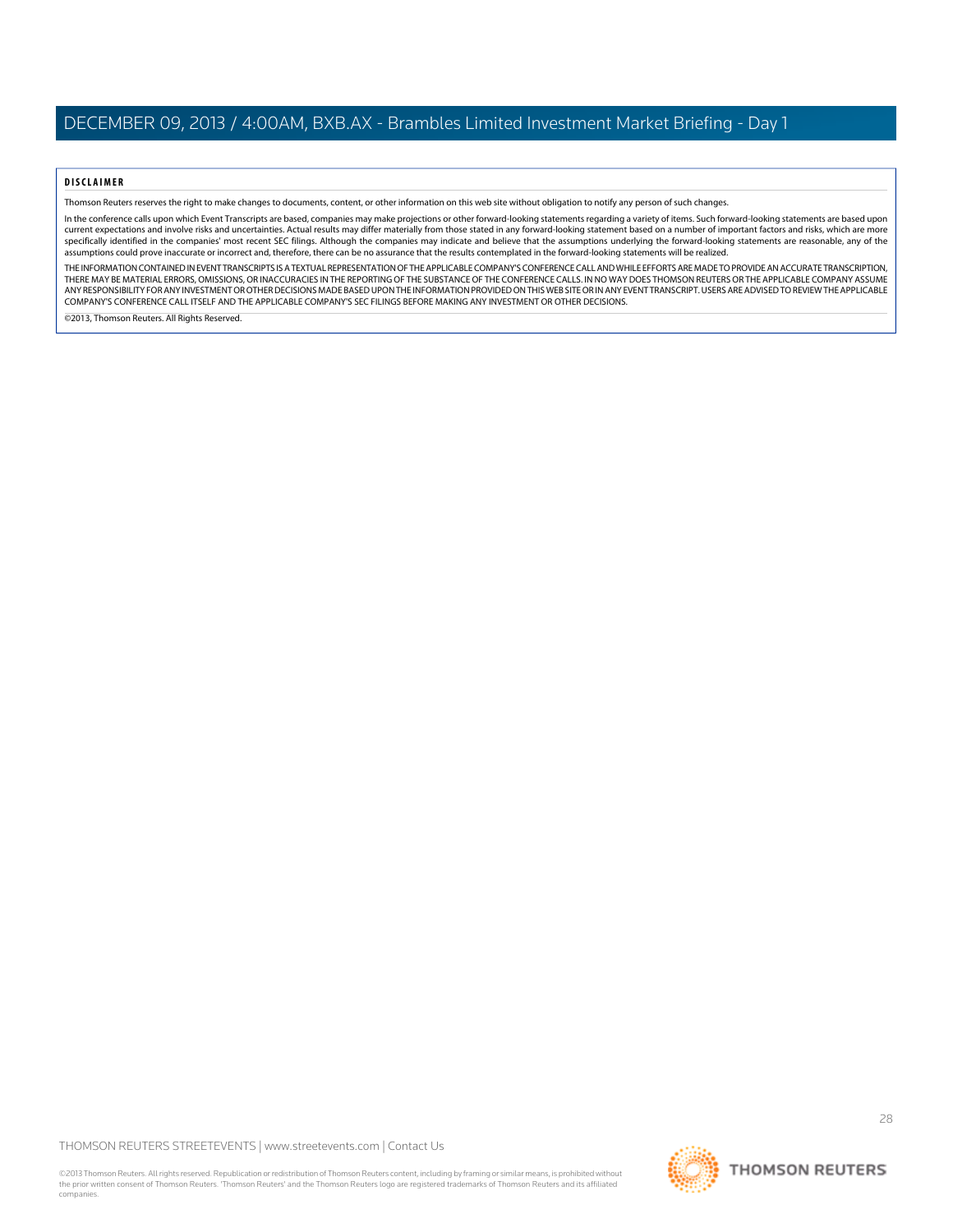# THOMSON REUTERS STREETEVENTS EDITED TRANSCRIPT

BXB.AX - Brambles Limited Investment Market Briefing - Day 2

EVENT DATE/TIME: DECEMBER 09, 2013 / 9:15PM GMT

THOMSON REUTERS STREETEVENTS | [www.streetevents.com](http://www.streetevents.com) | [Contact Us](http://www010.streetevents.com/contact.asp)

©2013 Thomson Reuters. All rights reserved. Republication or redistribution of Thomson Reuters content, including by framing or similar means, is prohibited without the prior written consent of Thomson Reuters. 'Thomson Reuters' and the Thomson Reuters logo are registered trademarks of Thomson Reuters and its affiliated companies.

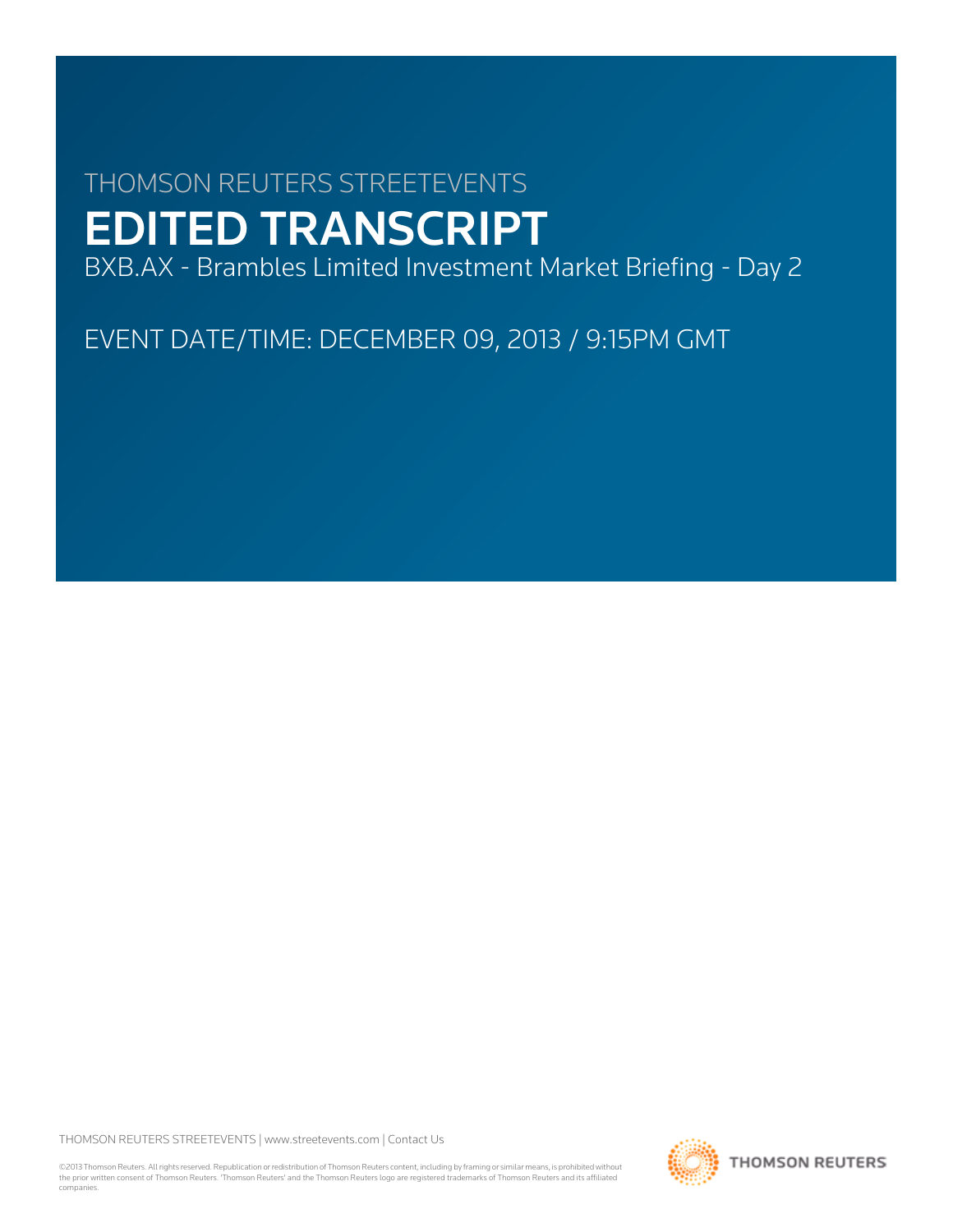# **CORPORATE PARTICIPANTS**

**[Tom Gorman](#page-29-0)** Brambles Limited - CEO **[Peter Mackie](#page-29-1)** Brambles Limited - Group President Pallets **[Phillip Austin](#page-34-0)** Brambles Limited - President CHEP, Australia and New Zealand **[Kim Rumph](#page-47-0)** Brambles Limited - President Pallets, North America **[James McCarthy](#page-48-0)** Brambles Limited - President Pallets, Europe **[Wolfgang Orgeldinger](#page-78-0)** Brambles Limited - IFCO, Group President, RPCs **[Jason Rabbino](#page-88-0)** Brambles Limited - Group President, Containers **[Neale Myers](#page-107-0)** Brambles Limited - Managing Director, CHEP Pallecon Solutions - Asia Pacific **[Neil Rogers](#page-108-0)** New Zealand Starch - General Manager

# <span id="page-29-0"></span>**PRESENTATION**

## **Tom Gorman** - Brambles Limited - CEO

Well good morning everyone. We'll just take a few minutes while people are finding their seats and I think there might be a few people still -- James, anybody left in the beautiful dining room you've organised? Great.

Well, thank you very much everyone for joining us again for day two of this year's Investor Market Briefing. It was really a very pleasurable evening last night. It was a great opportunity for those that you -- that you were able to stay and join us. Really it was great to see the amount of conversation and I'm really quite proud of our team that our guys really made themselves available. I would encourage you again throughout the day at various breaks in the day to take advantage of that. Then, of course, this evening if you could please stick around for a while we are going to have cocktails out on the porch there. A great opportunity really to wrap up a couple of days with you and a last opportunity for you to talk to a number of our executives.

So again, thank you all for yesterday's attention during the presentations and clearly enthusiastic involvement with our team, my team, in the evening, so thank you very much.

<span id="page-29-1"></span>Today we're going to just get back at it pretty quickly. We'll cover all three key business units, so we'll -- a bit of time on pallets, a bit of time on RPCs and a bit of time on the containers business. I think it probably hasn't escaped any of you today that today is a big day for us. This is the day that we trade ex-recall. That actually occurs at noon, which isn't perfectly timed for the presentation. The presentation is set to break at 12:30. There might be a number of you checking phones and the like around noon. We're not oblivious to that. We'll do the best we can to kind of just structure the discussion so that if we need to take a break at noon maybe we can just rejig the agenda, we'll see what we can do and try to move along.

## **Peter Mackie** - Brambles Limited - Group President Pallets

We might have a minute's silence Tom.

## **Tom Gorman** - Brambles Limited - CEO

Yes, we might do a minute of silence, yes. No one ever really thought much of Pete's sense of humour and it frankly has not improved, so there you go.

Fortunately Pete knows a hell of a lot about the pallet business, so with that as a very disjointed segue it's my pleasure to introduce to all of you today Peter Mackie, thank you.

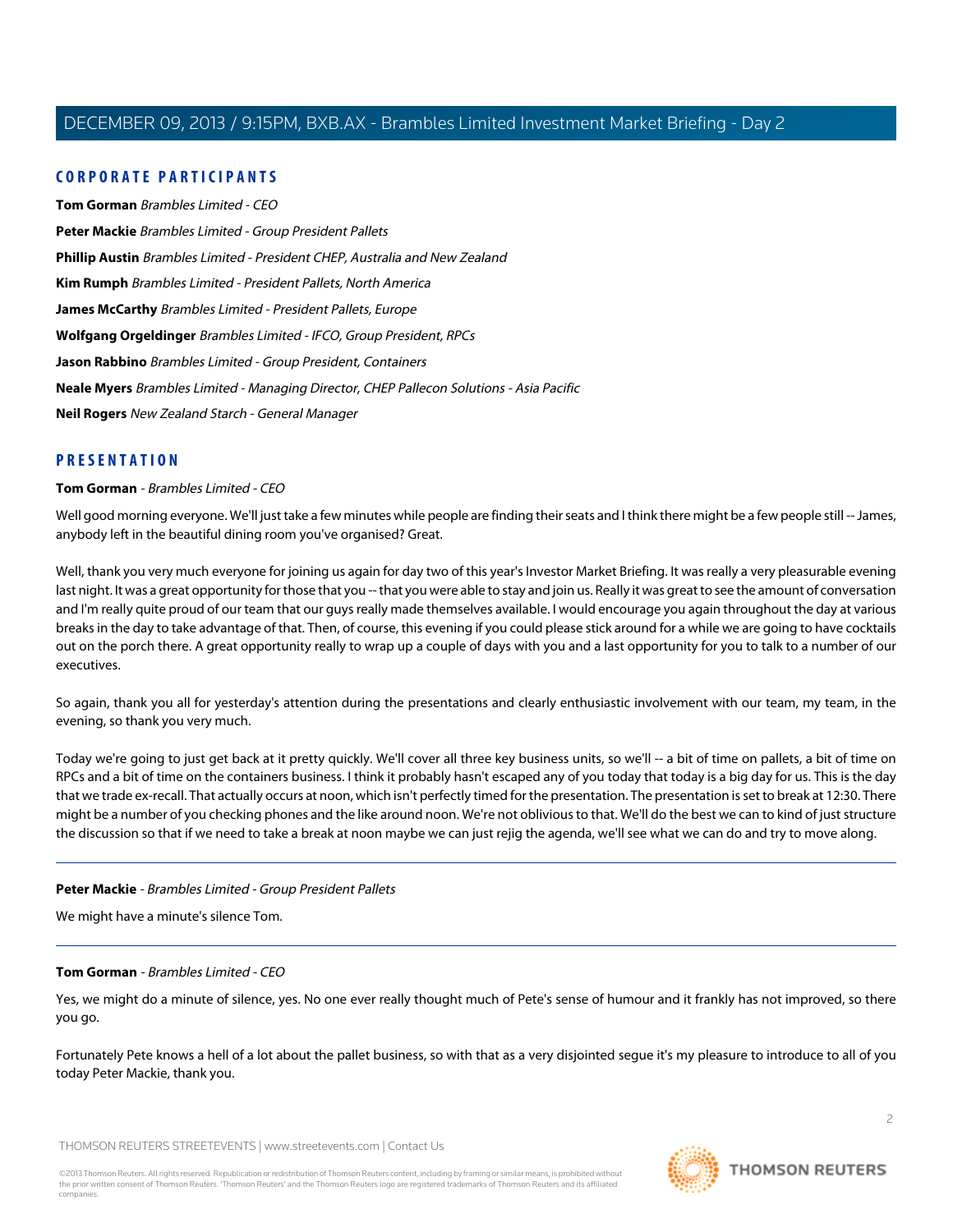# **Peter Mackie** - Brambles Limited - Group President Pallets

Great, thanks very much Tom. Good morning to everybody. Thanks a lot for coming to listen to us today. The pallets team is determined you're going to get a return on your investment of time for this session. So we have three Q&A opportunities during this, so we're not just going to try and kill you with PowerPoint, and then we'll be around the whole day for any questions that you might have in any of the breaks as well, so please make full use of the team in that sense.

Look, our main focus today will be no surprise after Tom's presentation yesterday. So we're going to talk about the quality of the growth opportunities, our growth initiatives in the pallets business. We're also going to talk about our refreshed approach to asset productivity as well. I'm going to talk just a little bit around our network advantage and really how that relates to (1) growing the business but also improved asset productivity as well.

So just to give you a little sense of what we're going to do in this morning's session, Phillip and I are going to open it up. I intend to be here longer than an English batsman, so probably about half an hour. Phillip is then going to talk about growth in the Australia/New Zealand business. Now Phillip is deliberately up first, okay. He's coming into, I think, his 25th year in the business. The ANZ business has really been the pioneers in the pallet business of new product development, new service development. So Phillip can show you a lot of stuff that's been going on for some time in the ANZ business, which I think is a great start to talk about growth.

We'll then do a Q&A session between the two of us before we break, hopefully around 10 o'clock for coffee. Then after coffee James who runs our European business and Kim, who runs our North American business, will come up and talk about growth in those markets. Then again we'll have a Q&A session with all four of us on the stage to -- any other questions that you might have on growth.

Then we're going to have a separate section focused on asset productivity. So I'll do a little bit of an overview and then each of the team will give you some specific examples of things we're doing under this refreshed -- under this refresh program.

So you'll remember these from Tom's presentation yesterday. Now what I'd like to do is get more specific about what this means for the pallets business itself. So firstly if we -- hopefully -- if we talk about growth, the pallets business really is focused on three areas of growth. So we have still a huge opportunity to grow with the products that we know in the markets that we're already in. So we're in a good position in terms of growth opportunities doing what we know.

We also have a lot of opportunities to support our major global customers so we're in a privileged position to be working with all the major global manufacturers and retailers around the world and we're working on supporting their entry into emerging markets as those supply chains modernise.

Then finally we're working now much more closely with the FMCG industry on their priorities and that's driving a lot of our new product and development work. So very simply, grow with what we know, extend into emerging markets and innovate in new products and new services as the fundamental growth piece. You'll hear a lot more about that from Kim, James and Phillip.

The other piece here is -- the focus for today is really around the asset productivity piece, so there were a number of questions yesterday and we will take you through a bit more detail on asset productivity. But I will just touch very briefly on these other two areas. So as Zlatko said yesterday we're well on track for the \$100 million cost saving that we talked about. To some degree although this year is a very big year, the train has left the station and we're underway, so we feel very confident about the delivery over the next couple of years.

Then the other element here on process redesign. So a number of you who will talk to our customers talk about how do we simplify pallet management for our customers. So we've separated out a small innovation group that's working with an external advisory board on really how can we innovate in that space. Make our customer's work much easier around pallet management without losing the real rigour around pricing at the cost to serve and around the data that we need for really good asset management.

However, the focus for today really is around asset productivity. I don't think it escapes anybody that small changes in asset productivity actually have quite a big impact. They can improve customer satisfaction quite significantly, they definitely improve CapEx spend. Now in some cases some of the initiatives there can improve margin but in other cases actually as we alluded to yesterday we have to invest in margin to actually get the

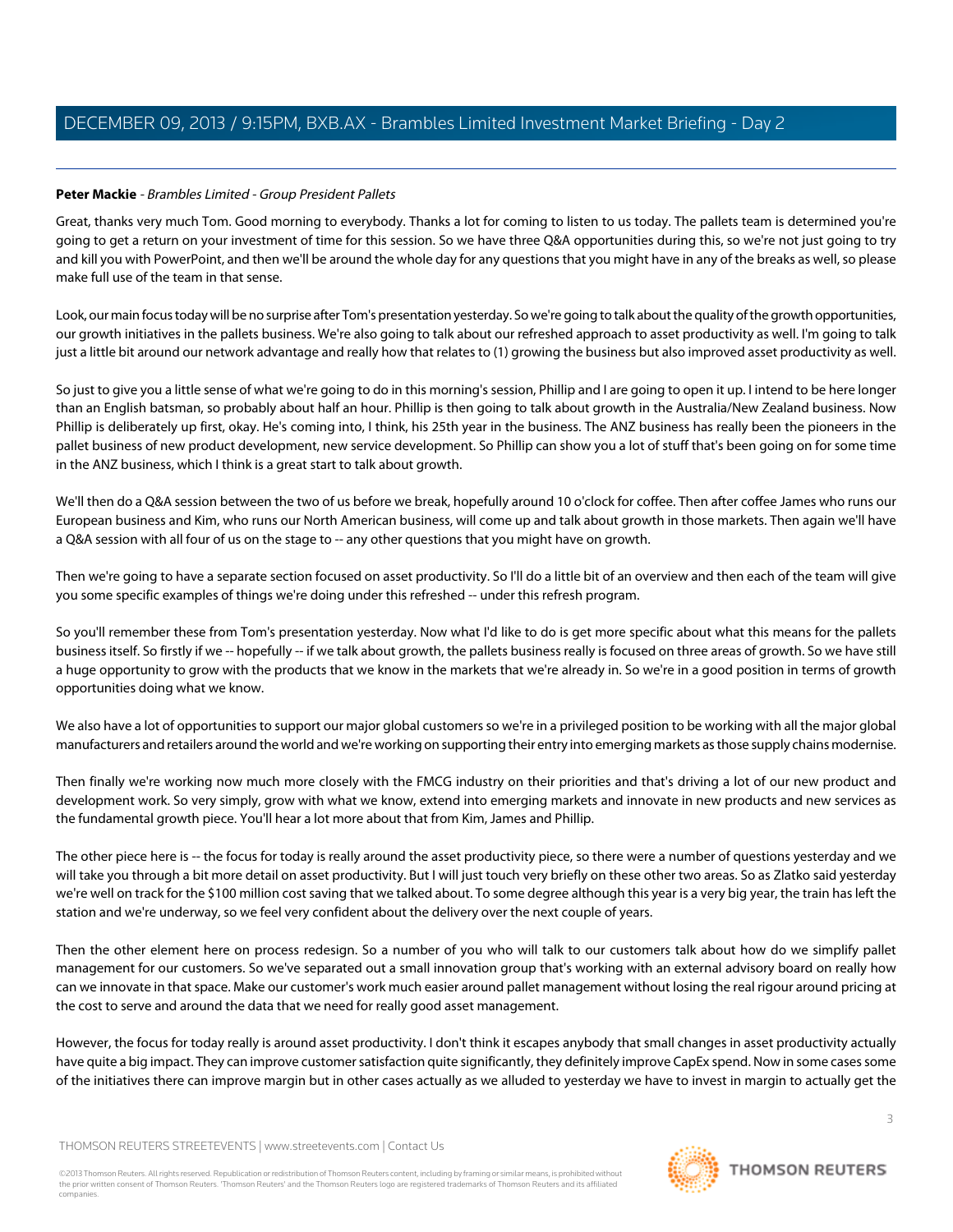asset productivity outcome that we want. Really as we talked about yesterday, the big focus here is driving ROCI rather than driving margin. We'll get into that in a bit more detail.

But before I do that I just want to touch on this last bubble really which is around our network advantage. I've tried to do this at a number of IMBs and this time I've decided to use real data to try and get the point across. So if I take a -- I'm going to take an example of our Spanish business, which is one of our very well established businesses. So we started in Spain and then grew contiguously into Portugal. So what you see on the chart here to begin with is just our service centres in Spain, and then we add in our TPMs. So these are really mini service centres that we have either with retailers or manufacturers that do basic sortation or some kind of minor repair, but they're small service centres.

The next dot here really is our manufacturers. Now there are many more manufacturers than we have dots here but to try and at least leave some space on the map we've grouped them into postcode area. So they're all part of our network. The same with the retailers, we've grouped them into postcode areas. But you begin to get a sense of the density of the network that we have in established markets like Spain.

Now there are really three things I want to talk about with this network advantage. So, the first one is around what this means for our customers. So when you look at it from the manufacturers' flows, the manufacturer's flows on this chart -- you can just about see it I think -- are represented by a single blue line. But these are all of our manufacturers' flows in Spain. Now if I was able to print this in 3D you'd see that there's a huge number of lines also mapped on top of each other. Now what this means for our customers is huge coverage across the whole of Iberia. It means that they can ship on our equipment pretty much wherever they want to. That creates a lot of simplicity in their operations rather than having to repalletise or use different types of pallets in their network.

But the other piece here is also about our own efficiency. So when you start looking at collections here you'll see that our collection distances are actually very short. So the key to running an efficient pooling business is let the customer ship wherever they want to and make sure you have a network that means that you can pick them up in all those locations but only move the empty ones a very, very short distance. That's what you see in this network in Spain.

So if you think about this network advantage as efficiency for our customers and efficiency for us that's really one point. The other point -- and you'll hear a lot more today about new products and services -- so once you have this network in place how do you drive more products and services through the same network? You won't see it here in Spain because the contiguous move into Portugal happened many years ago, but if we move onto Europe you'll begin to see the contiguous growth opportunities from the network.

So the same picture again for Europe, there are our plants, there are our TPMs, there are our manufacturers across Europe, there are the retailers across Europe and effectively there's all of their flows and finally there's all their collections. Now this one really does need to be printed in 3D to show you how short really the majority of collections are across that European business.

So to the earlier point around being able to ship around Spain wherever they want to, we have some customers in Europe -- and I think we might have mentioned this at a previous IMB -- about 60% of their flows cross borders. So this network coverage across Europe, this regional network, is really important for them.

There's still quite a lot of national players, so on average it's about 19% of the flows cross a border in Europe, but that has, albeit slowly, consistently grown over the years and we see that still continuing to grow.

So again, the opportunity here to put new products and services through this network is important but then also thinking about contiguous growth from here.

Now look, there's a small error you might have noticed on this slide that are in your handouts that the flows to the west here are to the US and they're a little misleading, because we've only printed this in two dimensions, so those flows to the west actually represent less than 0.5% of the total flows of Europe. So I think at the bottom of your sheets it says less than 1.5% but it's actually less than 0.5%.

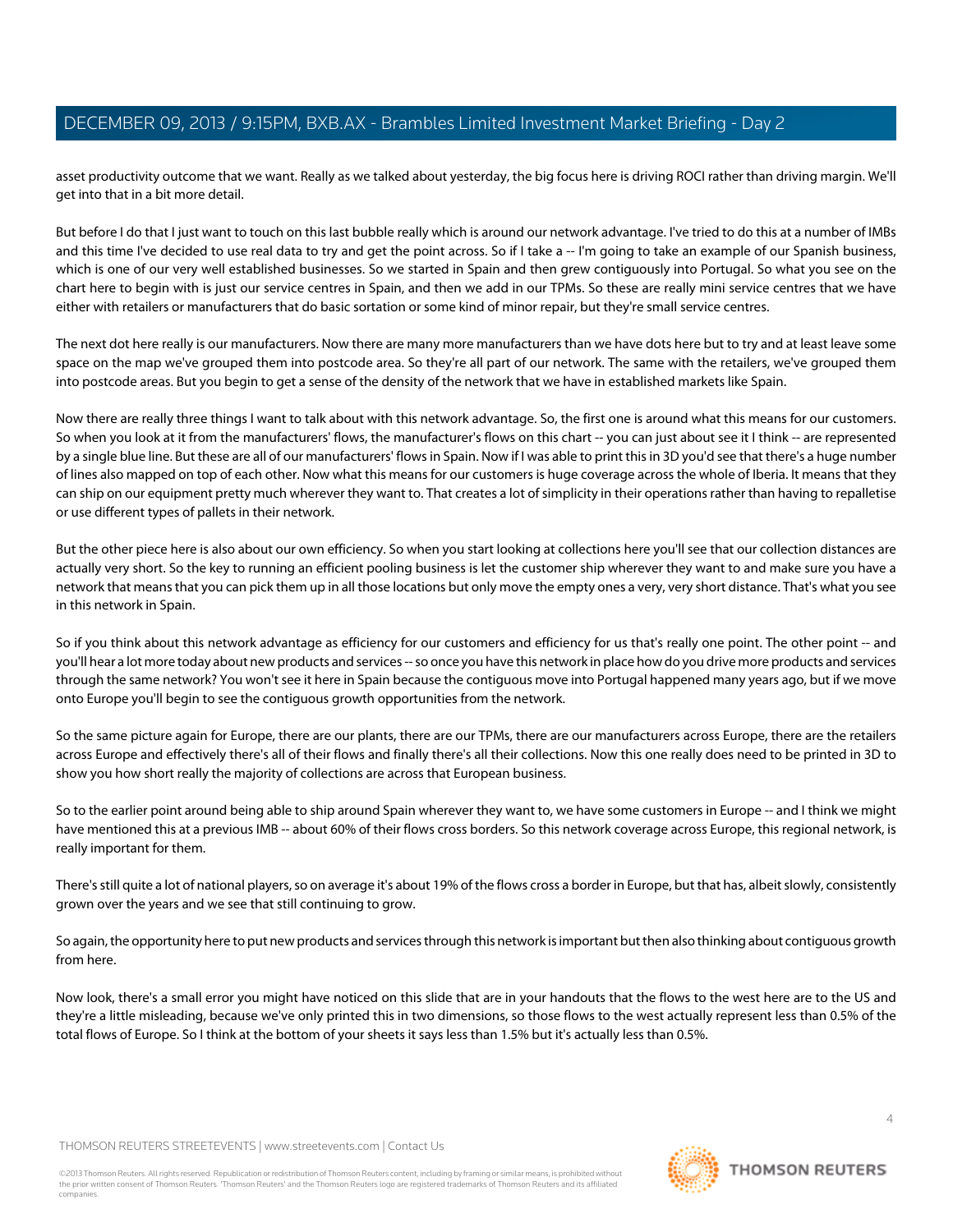So look, there's a -- in the long run joining our regional networks as labour costs go up and filling sea containers by hand becomes uneconomic, but for the pallets business that's quite a long way off. So I wouldn't promise you that's going to happen in the short term. But actually for our containers business this is much more interesting in the short term. Jason will touch on that during his session.

The more interesting part of contiguous growth for Europe is actually moving east. So you'll have seen some of the growth in recent times has been in Eastern Europe and there's still a lot of opportunity for us to move east and also to go into Russia based off these networks.

So that's a little bit about our network advantage. I'm now going to run you through a short set of slides on each of these three areas of growth. So in the -- and many of you will have seen a version of this slide before and I'm afraid I'm going to be a bit of a broken record on this one. So the real opportunity for us is the white space that you see on this chart. It's about converting white-wood opportunities. In many of our well established markets there's still opportunities to do that. We've made great progress in recent years of converting from white-wood to CHEP and we've learnt quite a bit about how to break into some areas that have been quite stubborn to us over the years.

The reality is that growth in this area is continuing to do what we do; we know how to break into this space, continuing to drive down our cost base to open up more of the opportunity in this space. As you'll hear a little bit from everybody, also adapting our service offers to break into this space.

But I think it's also important to understand that there are some tailwinds that help us here. So increased lumber prices help us when we break into white-wood. Increasing demands in the supply chain as they reduce the amount of packaging and put more automation in means higher quality demands, that helps us penetrate more into white-wood. As supply chains become longer and more complex it also impacts our ability to go into white-wood as well.

So look, I have three of these charts, so one for each of those areas. So what I would ask you to do is by the time we've finished the growth session if there's something on here that we haven't talked about please feel free to bring it up in Q&A. I'm not intending to step through the details of all of this chart but they're there for you to see and ask us questions on.

But the main point of this slide is that the lead times in this business can be quite long and some of the wins can be quite lumpy. They're great when you have them and then when you don't have them they're not so great. So there's an importance of having a big, strong pipeline across multiyear horizons. So our focus is working on all of these areas to make sure we keep our growth momentum going in the business. The teams will touch a lot more on some of these things as we go through but one of the areas that I do want to comment on here is as a business we're now -- we spend a lot of time being focused on our conformance to our current quality spec in the pallet.

What we've learnt, I think, over that period of getting into a much better place on quality is the need to keep up with our customers as their needs in the supply chain change. So we've done a global study into what are the improvements in the pallet that they would really appreciate. So changes that we might make that are critical to the quality of their operation, so the CTQ in this comment. We're putting money behind making very targeted changes to the pallet that are of relevance to our customers. Now fortunately here actually there's fairly consistent themes on those all around the world.

But look, the other point -- and it's a bit to I think Simon's question from yesterday, asset productivity, where are we going to get it from, from loss or from turns. The reality is that we're going to get it from both. Now in some cases we can improve terms and the damage rate can go down, but there are a number of cases where we increase terms and make the pool work harder and actually the damage rate will go up. So we have for some time now been working on a pipeline of improvements to the pallet that actually just make it stronger, right? So we know that as lumber prices go up and our competitors' pools begin to age, having a stronger mousetrap is really important to us.

So we already invested last year and the year before in some changes to the pallet to make it stronger and we just have a pipeline of changes that we'll continue to make, because the strength of the pallet is really important. As we begin to make the pool work harder it's really important that the pallet is also stronger.

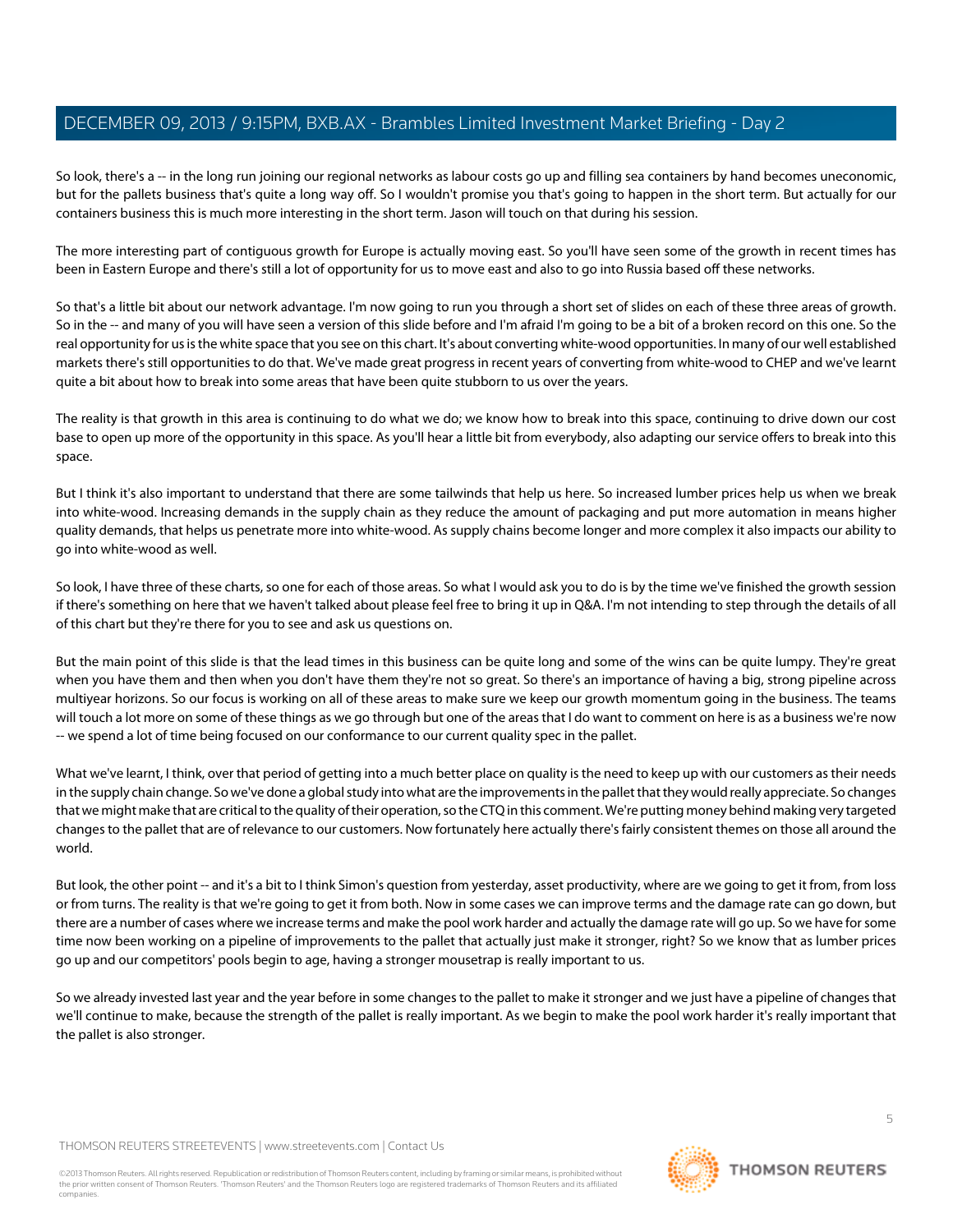So if we move onto the emerging markets piece. As I mentioned earlier we have a -- just an incredibly strong relationship with all of the major global players in FMCG, so whether they're retailers or manufacturers, and most of those companies have really good positions in emerging markets and really strong ambitions in emerging markets. This chart really begins to show you why they have so much interest in these markets. So where the projected growth for the middle classes is where they are really interested, because that growth in middle class drives demand for brands and it also drives demand for modern retail. It's the modern retail piece that is the bit that really interests CHEP.

So as you look at this next slide -- and I'm not going to go through the detail of this slide -- but really what happens in some of these markets, or what happens in all of these markets, is the middle class grows, a bigger demand for brand a modern retailers, you see this shift from left to right from the way that goods are sold in the marketplace. Now the reality for us is it just means more warehousing, more racking, more forklifts, more pallets. At some point in this change cycle actually a requirement for a high quality pallet that somebody can pool and move efficiently through the supply chain. So the driver is middle class growth. But really this is the bit that we look to see when we're trying to get into an emerging market is the shift to modern retail.

Across the BRIC countries that shift to modern retail is continuing at pace. I think the data in the small print here talks about 25% in the BRIC countries. Now the reality is that that is averaged across all the cities in these emerging markets, but the reality is in the tier 1 and tier 2 cities modern retail is becoming the dominant force, hence our interest.

Again the pipeline. The reason for showing you the pipeline -- we can talk about these in Q&A. But again, if you go back to Tom's slide yesterday almost on the lifecycle in these markets or our development staged in these markets, it takes a long time to penetrate sometimes and sometimes the growth is either quick or slow, depending on how the supply chain modernised, which we have some degree of influence on but we don't have complete influence on. So the really important thing in this space is having a pipeline of emerging market initiatives underway so we can keep our emerging market momentum going in that 10% to 15% bracket that Tom has been talking about previously.

Now the final piece of this is our product and service innovation. Look, this is one of the -- it's one of the big changes in the last couple of years that we've been driving in the CHEP pallets business, but at the end of the day we're in a unique position in this industry and we're the market leader -- I mean we're the market leader by quite a long way. So we've started learning how to behave like that.

So we've been working much more closely with the major manufacturers and retailers and really trying to play a facilitation role in the industry in each of the regions. So bringing manufacturers and retailers together and trying to work on their key priorities in the industry.

Now part of our role is facilitation, part of our role is bringing some expertise that don't sit around the table. But I would say whether it's the customer forums that we've been running, or our involvement in the food waste initiatives at the World Economic Forum, the customer response to this has been overwhelmingly positive. My strong belief here is that if you want really relevant new product and new service innovation this is the way to do it. You have to engage in the industry's key priorities if you want new products and services to take off.

So I'm going to talk very briefly about what are some of those priorities as we see them and some of the work that we're doing through the customer forums and you'll get a much greater sense for that as you hear from the rest of the team.

So I've tried to combine things here so we don't take too long on the slides. There are a couple of key issues here around margin compression in retail -- and I'm sure you'll all see that playing out in the marketplace, but also the increased complexity. More demand for local products and more complication in the SKU area. Look, this has been intensifying for some time and it doesn't look like the intensification is going to die away.

So we're working with the industry on how do we drive efficiency in the supply chain, how do we help simplify some of this complication. To some degree it does involve direct pooling solutions, so things where we can help directly with our business, and then in other areas it's about finding other ways to drive efficiency. So an example of that may well be logistics optimisation, where we have some capability and we can help the industry get more out of their logistics networks.

The second area here -- I sort of combine these two together as well -- is the demand for online and also the retailers' response in giving multichannel outlets to consumers and lots of choice. Now what we know from some of the early work that we've done here is that close asset management as

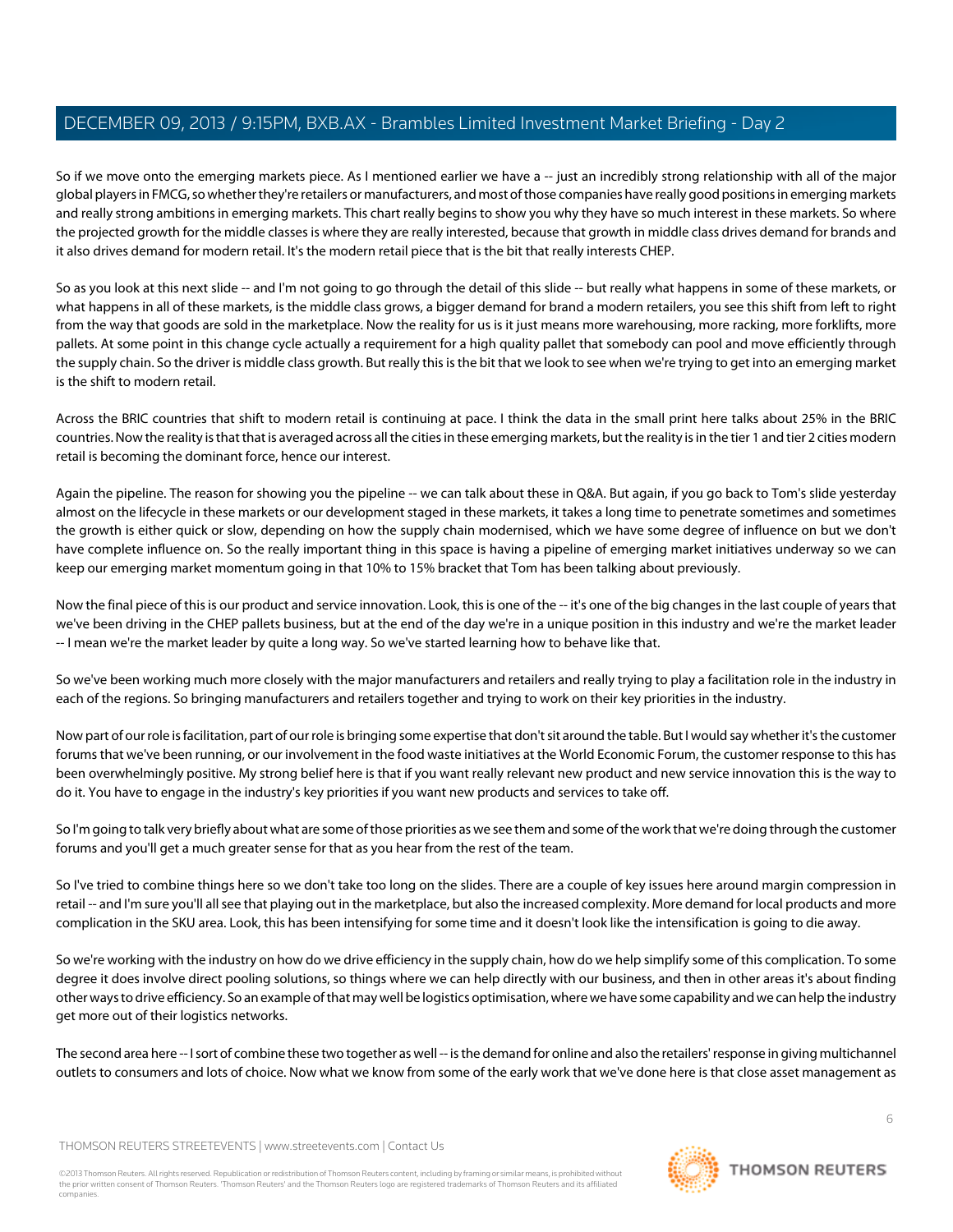these supply chains change actually has the opportunity to make our pallets go faster than they currently do today. But our real focus, to be honest, is the industry's challenge is about profitable replenishment. So you saw the chart yesterday from Tom about getting closer to the consumer. The replenishment as you get closer to the consumer is where all of the real cost is. So we're doing a lot of work in that space.

The third section here I've combined really fresh and the private label range in retail. It's a key space where the retailers differentiate each other. Traditionally these supply chains have been relatively short and relatively simple. It's been difficult in some cases for us to break into white-wood in these channels. But what's becoming clear to us, these supply chains are getting longer and they're also getting more complicated. By adapting our service offers in this space and driving down our cost to serve, we do have the ability to bring much more value than we have done over time.

Then look, the final piece of the puzzle here -- and I'm sure all of you will be aware of this, we're seeing -- over the course of the last four or five years we've seen a big increase in promotional activity and that causes a little bit of chaos in the store. It causes a huge amount of chaos through the supply chain when there's not a standard way of doing that promotional replenishment. You also see the trend actually around the world in the increase in small urban stores. Once again, that's changing the replenishment challenge.

So a number of these places, replenishment on a full size pallet, it just doesn't make any sense whatsoever. So in both of these areas there's a huge opportunity to just try and standardise in this replenishment space and then prove that we can pool those assets better than anybody else in that standard. The guys are going to talk quite a bit about what we're doing in that space over the course of the presentation.

So once again, this may be more useful in Q&A once you've heard everybody's decks, but again, the theme here is really to keep the growth momentum going we have to have a multi-horizon pipeline of initiatives also in this space.

<span id="page-34-0"></span>Products take a long time to develop and to be confident that they're poolable is really important and actually creating standards with the industry also takes time. So really, really important that we have a deep pipeline here that's multi-horizon. So it's the perfect segue actually into Phillip. The Australia/New Zealand business has been at this particular area for some time. So pleasure to give Phillip the stage.

# **Phillip Austin** - Brambles Limited - President CHEP, Australia and New Zealand

Thank you Peter, and I have to say it's a -- for those of you who follow cricket like I do it's a wonderful time to have an Englishman as a boss.

# **Peter Mackie** - Brambles Limited - Group President Pallets

Yes, thanks Phillip.

# **Phillip Austin** - Brambles Limited - President CHEP, Australia and New Zealand

Thanks. Well -- and we'll go from there. Look, it really is a delight to be able to talk to you about the business in Australia and New Zealand. There's probably three things that I'd observe about our own business. It's a business of remarkable resilience, it's a business of remarkable capability and it remains, after all this time, a business of remarkable opportunity. So whilst we're tremendously excited about the growth opportunities we have today I would just like to do, I think, three things about the business. One is to show you that we are achieving growth in our very well established core business in what is a very fully penetrated and quite competitive market.

Secondly, that we are already achieving growth in new products and new services and net platforms, and that we're doing that through innovation and collaboration with our manufacturer and retail partners.

Thirdly today I'd just like to show you that we have -- I think the phrase yesterday was both a quantity and a quality. A very strong and active pipeline of scale growth opportunities that can be delivered within that current five year plan window that we have.

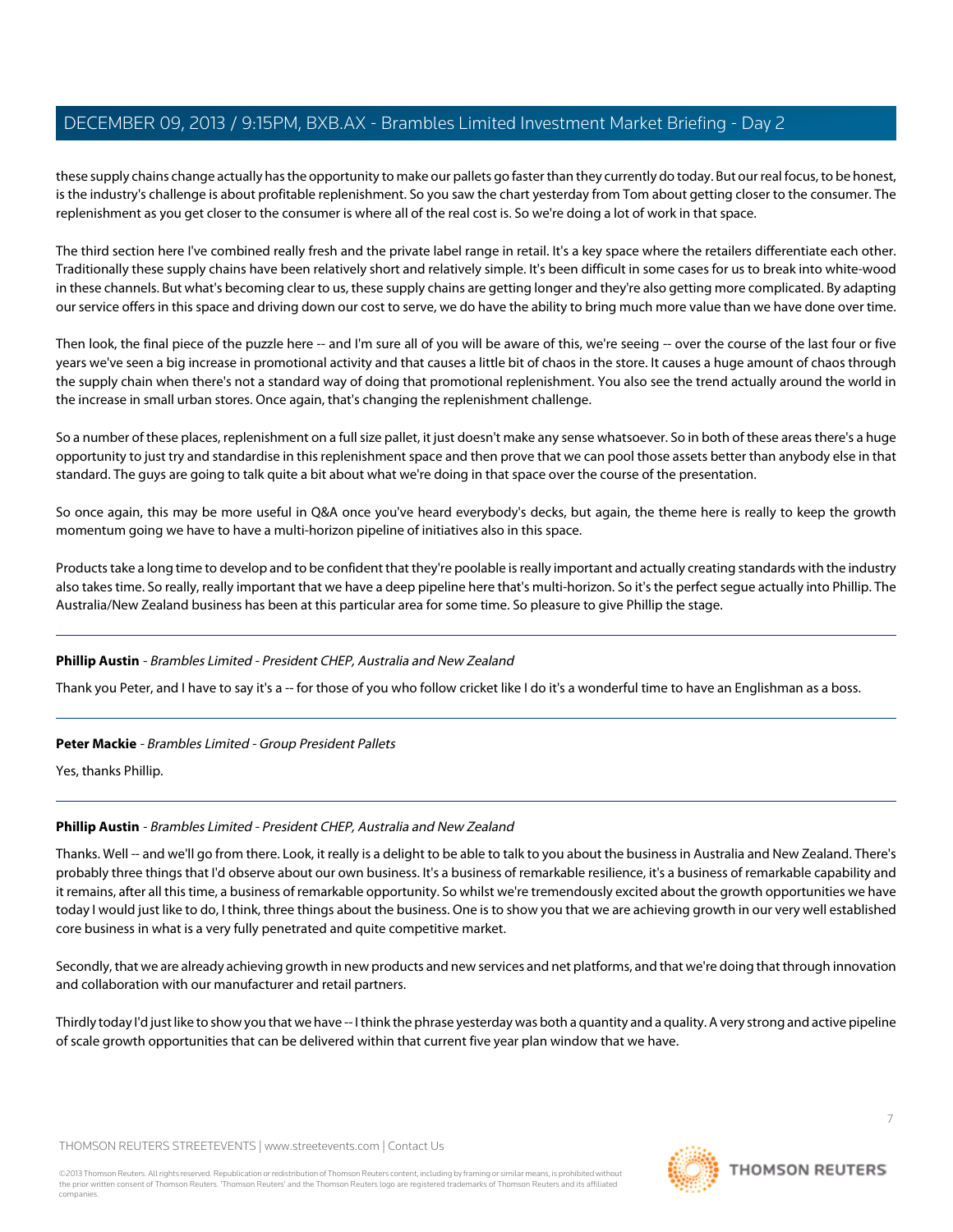So it's important probably also at the start just to acknowledge that here in Australia and New Zealand my team and I have the privilege of running the full portfolio of Brambles' businesses. So today I'll be talking to you in the pallets section about pallets and RPCs. Until recently we also ran the IBC business but obviously with the acquisition of Pallecon we're now in the process of transitioning our very good people and our customers across to the experts in CHEP Pallecon solutions as they continue to drive that business in this market.

So whilst I think in annual reports you'll see breakouts between the pallets in Australia and New Zealand and RPCs, throughout today's presentation we'll actually be talking to you about ANZ as the geographic market and that is the geographic market that my team and I serve.

So there's a number of quite interesting points on the history and as Peter so kindly pointed out, having been here for 25 years I could possibly tell you about all of them but I'd just make three observations again really on this slide. We have a track record of starting new pools that build on the core pallet pool. I'd also point out, I think, the time that it sometimes takes and that stepped nature of growth post launch. Come back to Tom's point yesterday, there are certain tipping points on that maturity cycle at which stage growth is achieved. You can see that on a number of the progressions up there, be it in the RPC business or in our retail solutions business.

I would also note again the acceleration that we've had of growth intensity over the last four to five years as we've actually been able to leverage I think what is inherently in our DNA. We do have the ability to innovate, we do have the ability to bring new products and services to market and we're able to actually leverage the capability that we have in pooling solutions.

So in just continuing, I guess, to provide a baseline to the ANZ business before we look at the growth opportunities, you can see that it is actually quite a wide range of portfolio of products and services that serve a range of sectors already within the Australian and New Zealand business. Again, I think there's probably four or five points that I'd make here. The first one is -- and I think perhaps the scale here doesn't do it justice, we might have needed to break this out -- but the overall growth of the business in Australia and New Zealand over this period and that of the core business, the core pallet business, has outperformed the most relevant benchmark that we have.

Equally to Tom's point yesterday around your expectation of a well-established market, being around one to two points of price and one to two points of organic, that's exactly what the core business here in ANZ has been delivering over this period of time.

What's also obvious -- and I quess particularly given some of the headlines more recently and not unsurprising -- is the continuing negative growth within our domestic automotive business. You can see that that's not a large part of the overall portfolio. We continue to run quite a successful business in international flows in automotive and that remains quite a significant growth opportunity for the business. But our domestic business continues to decline. We continue to work with our customers in automotive as they change and scale down their operations.

Perhaps the one point I'd make here is just that this is a pool we started over 30 years ago. CHEP in ANZ has no asset exposure, it has no property exposure, it has no people exposure to whatever the future timeline of the Australian domestic automotive industry is and we'll continue to support our customers in that space as they make the changes that so many people are talking about right now.

The other point I'd make on this chart is that our early growth rates in some of our retail industry -- recently introduced retail display solutions are quite impressive. I would also note there the very high single digit and in some instances high teen digit growth that we're able to continue to get in our RPC fresh solutions business in this market as well.

So what we have in the CHEP ANZ business is a very solid and still growing foundation. We have a balance of exposures and quite a good range within the portfolio. We have achieved scale in some new growth markets already and we have significant further market penetration and quite frankly market making opportunities in the five years that lay ahead.

We talked earlier about one of the key advantages that CHEP has, and I guess it has it particularly here in one of its most well established markets. It is very much our network scale that gives us a strong and compelling advantage. I spoke at the beginning about the resilience and capability within this business.

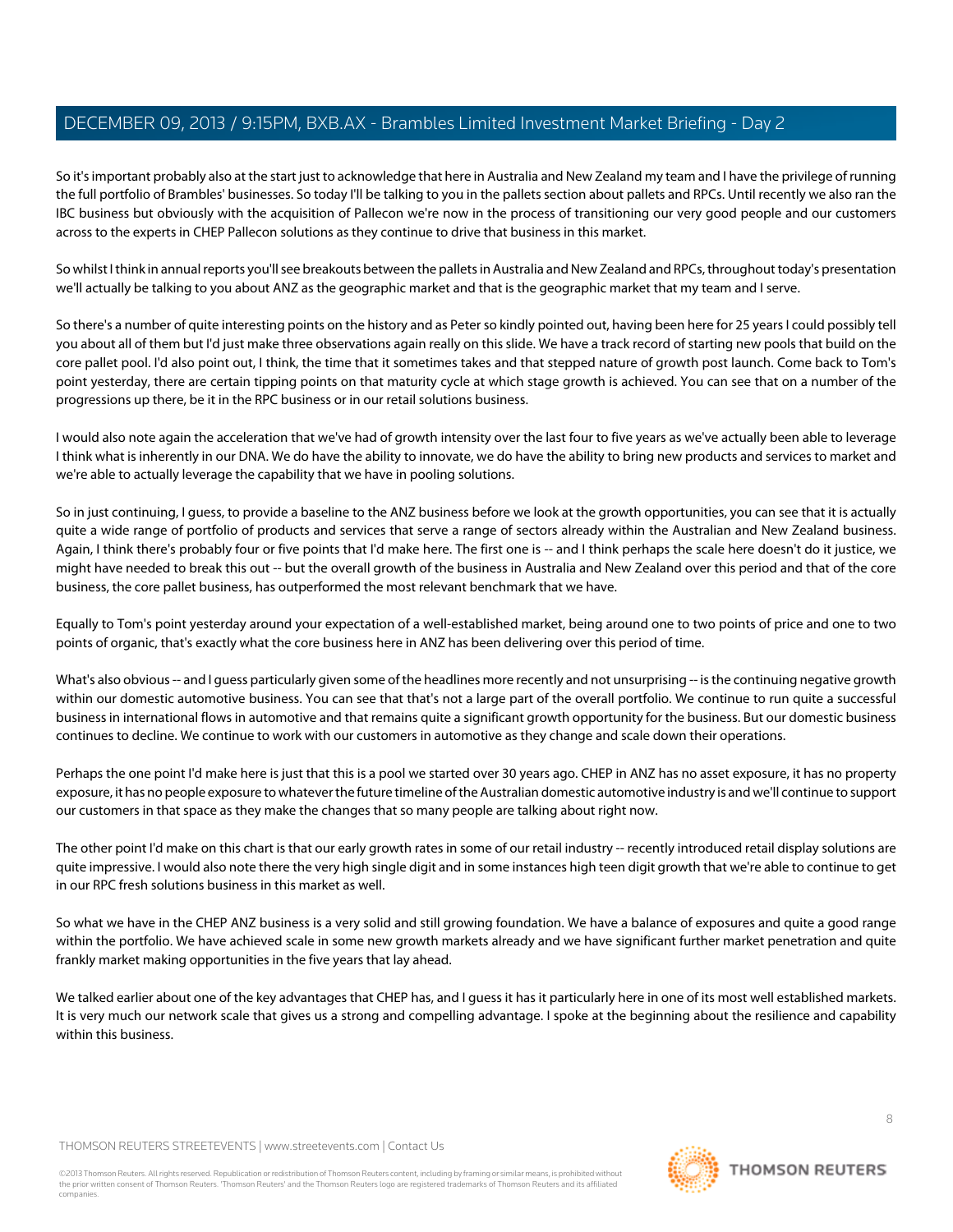So our network provides asset reach and depth and it provides a strong foundation for two things. One is actually the maintenance of our existing pool scale through being able to serve national customers at all these points of presence across the network where they need us to be.

Secondly it absolutely provides an infrastructure that enables for CHEP and for our customers the very efficient and effective edition of new products and services in to the network.

I'd make two further observations here and then talk briefly from that I think some logical outcomes. The first is within this market our network capacity across multiple products out-scales our competitor in this market by a factor of 10 to one. So we have a unique and compelling advantage in scale to be able to serve our customers in ANZ.

Secondly, you would note from the map as well we have a very strong and deep presence in regional Australia. That presence is enabling us to serve our current growing and future fresh and RPC customers in a way that, again, nobody else in this market is able to do.

I think to that point given it may be of interest if you're in this market, it's just a point, I guess, to talk briefly about the competitive landscape across Australia and New Zealand. Obviously I think the overall note I would make is that our competitor activity under CMG ownership has changed a little but there are no scale initiatives within this market. I again would make five points to that. I think the first would be undoubtedly they're a very credible and capable competitor in this market and there's no doubt that the market enjoys having a second operator.

Their penetration in Australia remains largely unchanged over this timeframe. What we have seen in a change in their pricing in Australia has become, I think, what most economists would call more rational. We've seen them actively closing the gap that's previously existed in pricing to CHEP. They have re-entered the New Zealand market. That's been delayed and difficult for them and has failed at this point to reach any material scale. They have had a couple of new product launches, or mooted new product launches, and again, the response to those has been mixed in the market.

So we remain and believe that the network scale that we have, and not just that scale but the deep relationships with customers, the deep ability to collaborate and innovate continues to give us a compelling advantage as we compete in this marketplace.

So I'd like to turn now to start to focus on the growth opportunities that exist within Australia and New Zealand. I think I'd come back to some of Peter's earlier slides because it's those observations and those changes in supply chains that are creating opportunity and they're enabling CHEP to deliver value in supply chains within ANZ. I'd pick out three of those, I think. The increasing importance of fresh, the importance and emphasis on promotion and the trend to small store formats. It's actually those changes as they're occurring in our marketplace that are creating opportunity for CHEP and our growth opportunities are right now really in that retail and fresh supply chain space.

There's I guess, I think a couple of unique things about the Australian market that I'd like to highlight that kind of answer the why CHEP question. Why is CHEP best positioned and why does this work for CHEP as it relates to the Australian marketplace? My first observation there, and it won't be a surprise to you, again, is actually on the very concentrated nature of supermarket retailing in Australia and New Zealand, with two large players in both geographic markets.

What it does mean for us is that as CHEP is able to gain acceptance at a retailer, or advocacy at a retailer, there is actually sufficient scale in one supermarket conversation to establish a pool. The economics of pooling means that if I'm able to bring a product or service to market for one retailer I'm able to very rapidly move up that maturity and profitability scale that Tom outlined yesterday to establish and run a pool in this market.

Secondly, what it means is if I can get two retailers I've pretty much got an industry standard. So that point where the pool really works to the maximum benefits of the supply chain is quite uniquely positioned for CHEP in Australia and New Zealand to be able to take advantage of.

It also means, again as some people have pointed out, growth can be lumpy and the timeframes can also sometimes take longer than we'd like to believe to get that point of retailer acceptance or advocacy. But when it comes it's of a scale that immediately makes pooling work.

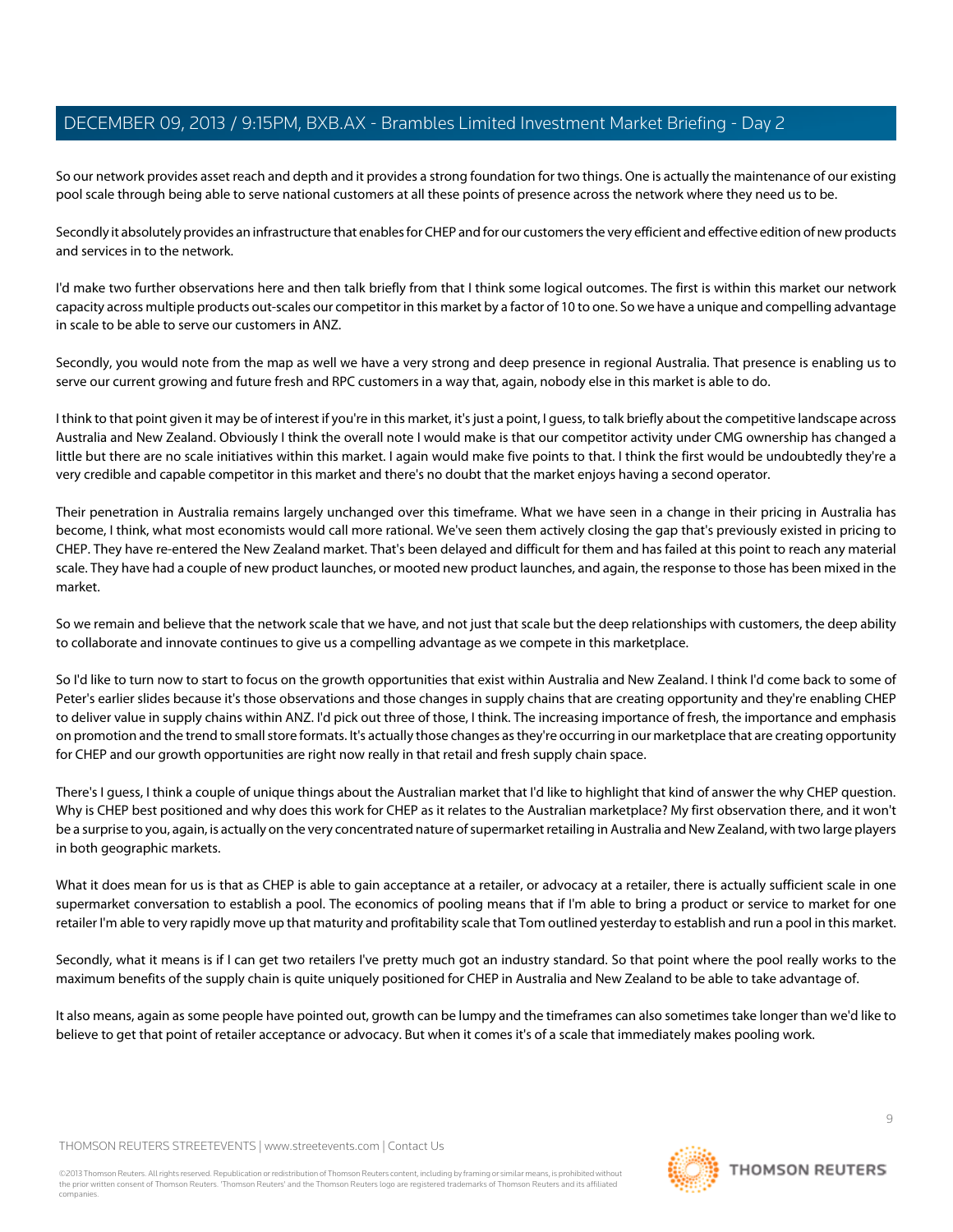I'd make another observation, because we've really enjoyed and you'll see today, I think the fresh approach that particularly ALDI and Costco have brought to this market. Whilst they don't offer us those same scale opportunities they are absolutely offering to CHEP in Australia and New Zealand a channel to market that's about being fast, nimble and being able to prove concepts in the field and in retail formats that then drive manufacture adoption and quite frankly drive the interest of the larger retailers in this market to accelerate their interest and engagement in some of the innovations that we bring to this market.

So the first point that benefits CHEP in ANZ is very much around that supermarket structure that exists in these markets and quite uniquely. The second point I'd make -- and this kind of gets into the technicality of it, but the Australian pallet is unique. It's an 1165 square format, which for you I'm sure is not of great interest. For our manufacturers and our retailers it's a wonderful piece of unique -- there is nowhere else in the world that operates like this. So every forklift, every truck, every piece of warehouse racking in Australia is configured around that 1165.

Again, so what. What it means is this; to bring new solutions to market you can't go and buy anything off the shelf. There is nothing that you can grab out of Europe or the US. If you see a create that you like, if you see a fractional pallet that just might innovate, if you want to start your own retailer owned pool there is nothing you can buy off the shelf. It has to work in a format that's compatible to the now 50-year standard of 1165.

So whilst that works for the timber pallet it actually means that you need someone to be able to bring together best of breed designers. You need moulds. You have to invest heavily in steel moulds that are going to have the capacity to produce the volume that you need. You need to invest in the trade-offs across multiple manufacturers and multiple retailers because nobody's done that work for you in the rest of the world.

So Australia -- to Peter's point earlier -- has to be a hub of innovation. It has to be a hub of collaboration with our retailer and manufacturer partners because we have to design, test, prove and build the products ourselves. There is no one else in the world that runs an 1165 footprint and so to maximise every truck, every pallet space, every floor space in store it has to be done uniquely for this market, it has to achieve scale. Again, that's where CHEP, in terms of its global leverage, its proven innovation capability to date and the relationships that it has in forging those trade-offs between the various partners in the supply chain is uniquely positioned to be able to deliver new products to retail supply chains and new products to fresh supply chains.

So we are uniquely positioned -- I think Tom used the phrase yesterday -- we have quite a position of strength, not just by virtue of scale but actually by virtue of the market dynamics that play here to be able to bring these products to market. They provide us with quite a unique competitive advantage.

What I'd like to do is show you and bring to life -- I think we have a short video now -- to bring to life just one of the retail solutions that we've been bringing to market. Again, it really, I think, shows some of our foundation of our success to date in the last mile, part of the supply chain, being able to get products through store replenishment with the lowest level of touch, with the lowest level of cost and straight to consumer. Again, particularly here we've started serving private label; it's been a fantastic channel to market for us. It's working not only in promotion but in aisle. So I'll show you a brief video that brings our retail display solutions to life for you.

Now clearly that's a bit of a general purpose video so there's a little bit of -- forgive some of the voiceover in there and it's great to see Graham, who's been with CHEP for even longer than I have, being able to talk about some of the things that he's delivered with ALDI.

But the key point here I think is -- to take out -- is that we are already in this business. It's a business we didn't have four years ago, it's already 2% or 3% of the overall CHEP Australia and New Zealand portfolio. So we have a strong and a profitable business already in these retail display pallets. We focused there on one element of how that works and it's obviously gone very deep in private label and beverage. That's the combination of two products for us.

The footprint around a retail display pallet meeting the needs of faster replenishment and smaller store formats but equally being able to add to that a secondary product in the beverage trade. You can see there the level of automation that companies are investing to bring the benefits of that tray and that footprint into their supply chains and critically to make their retail customers delighted with the way that they're able to help them lower their costs in store.

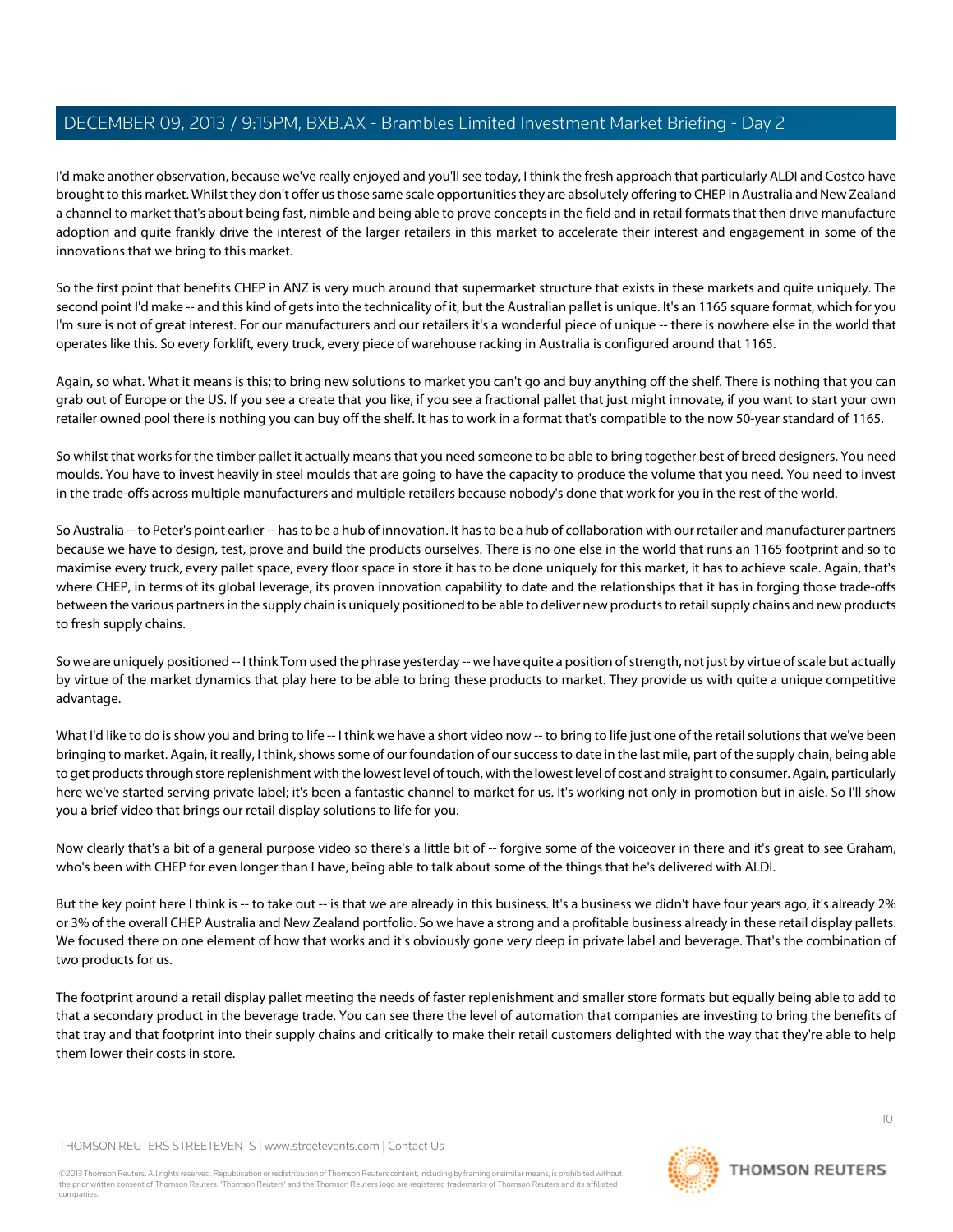So we have a strong and a very profitable business already in these retail display solutions. I think what's encouraging is, is that we started this pool almost four years ago. We've leveraged CHEP's abilities. We've already improved the underlying product; we've increased its strength, to Peter's point, and its durability. We've increased the range and depth that's available so that retailers don't have out of stocks or a lack of ability to sell their product at the time and date they want to do it. We've now actually been able to bring that product to -- it's in the beverage aisle at another major retailer and as from quarter three of next year it will be in the beverage aisle of the other major retailer.

So we have significant opportunities to continue to expand here in more retailers. We have ability still to expand in organic, as ALDI and other retailers continue to grow their footprint. Critically we have the opportunity to go beyond the beverage category. We already have major FMCG manufacturers delivering into major retailers for promotion. We've seen some wonderfully innovative card and other solutions that are enabling them to drop promotions from DC straight to store and being able then to generate significantly increased sell through rates through it being an optimal footprint and an optimal sell through quantity that's able to be displayed and generate consumer interest.

We still obviously have opportunities to expand into [route], particularly into the petrol and convenience formats, as these sorts of quantities are more saleable and more attractive to the store owner even in smaller formats.

I think the point that I would also add from this slide is critically that we are on the cusp of moving to industry adoption. ECRA, using A.T. Kearney to do a very in-depth study of whether this could be adopted as an industry platform, has just published in Australia in October 2013 their recommendation that the CHEP display pallet, its footprint, is the solution for Australian boarder industry going forward, it is the solution for promotion and it is the solution for in aisle use, replacing shelving. It works in a number of categories beyond beverage. It works in dry goods, it works in heavy can. We actually have Heinz partnering with our business in New Zealand to launch the equivalent product in January in the New Zealand market, again in heavy pet food categories.

So we see significant growth opportunities having done the work over the last three or four years to bring this product to market to a point where it's already of scale. As industry now adopts and moves this into broader categories in retail, broader formats and we continue to gain from high digit organic growth we remain very confident about the future growth opportunity for CHEP in this important category, in fractional retail display pallets. We really are, again to Tom's curve yesterday, at that next tipping point of maturity. We're coming up that curve to the second or third inflection point and across the five year plan we will continue to grow heavily in our retail display pallet solutions.

We're now going to turn to the second of our areas for growth in the Australian and New Zealand market, which is in our fresh RPC business. As I do that I would just like to pause and actually give you a quick outline of just the depth and breadth of the existing business inside CHEP Australia and New Zealand in RPC. We have a strong and established base in our core business from which we are stimulating and managing and delivering a strong pipeline of quality growth opportunities.

I think from this you can see we have a significant history. If you go back to the timeline our first RPC in this marketplace was in 2000. There was a step change in growth in 2006, a further step change in growth in 2009 and, again, a step change last year as we bought ALDI into the pool that's served by CHEP. So we have a strong and successful history of growth, but equally, as you can see, a scale and diversity of products. That gives us incredibly strong relationships, not just at retailers but in the field with growers, with the consolidators, with the pack houses that ultimately are serving the retailers as well.

Again, I think it's a reminder of the core value proposition here against cardboard. Reduced damage, increase sales yield, improved in store replenishment and I would also highlight again here to Tom's point yesterday, significant sustainability benefits, which for the major retailers or for major customers remain a key. We've done the ISO 14000 study here in the Australian supply chain and the CHEP RPC crate takes over 1 kilogram of CO2e per use out of the Australian greenhouse gas emissions versus the equivalent cardboard box. So when you think of a scale of a retailer doing 40 million or 50 million or 60 million uses a year, that sustainability benefit is substantial and is acknowledged in their sustainability reporting in this market.

So what you see here is a growing business that has depth, it has maturity and what we're excited about is that it has significant scale to grow again of the scale above and beyond even what we have today.

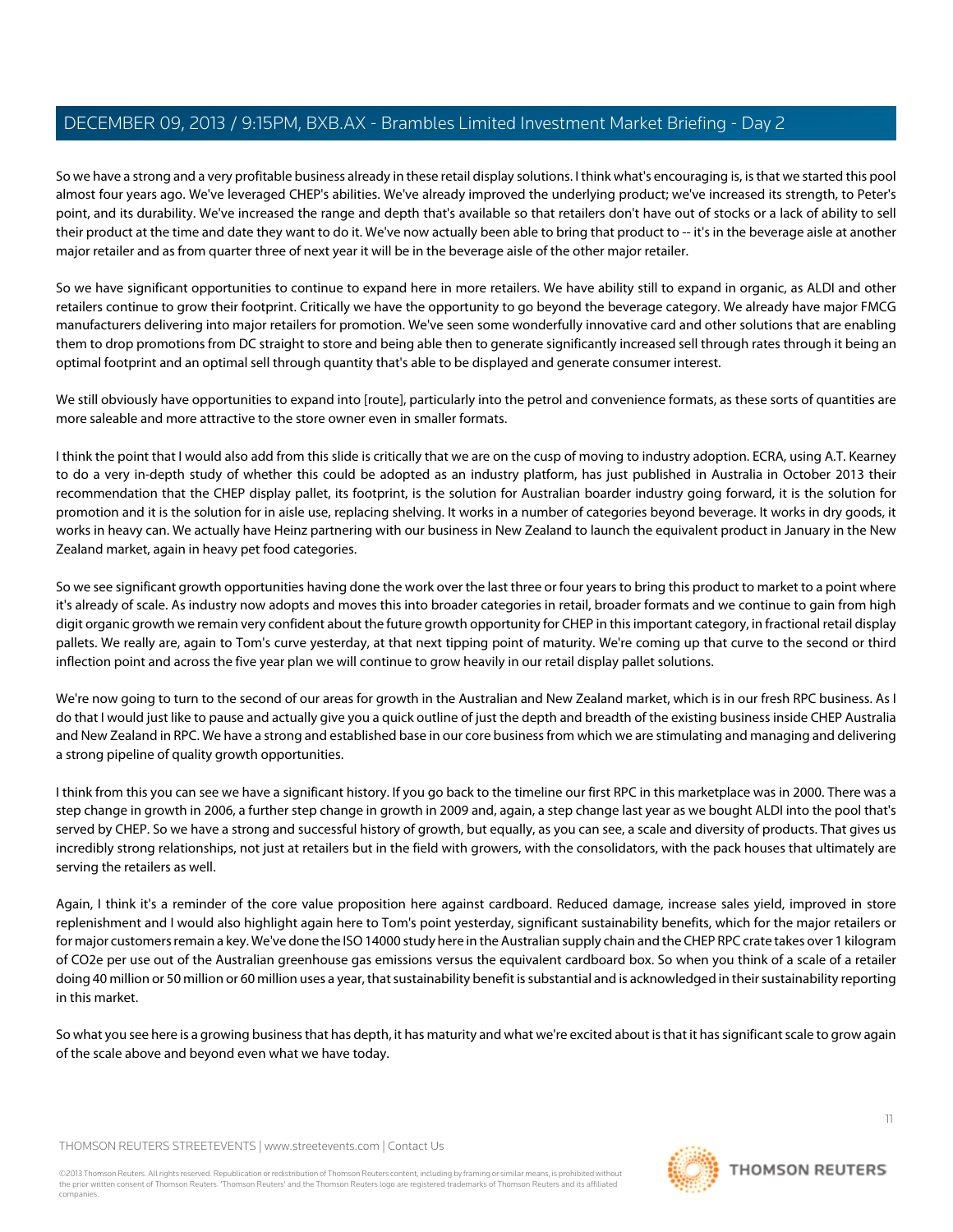So what I'd again like to do is we've recently launched a crate to market. It's what we call our generation three; it's the third RPC we've introduced to market, so the naming is fairly logical.

It's a substantial improvement in the ability that we have to offer not just the benefits of an RPC to retail but actually to being to drive to industry standardisation across the Australian supply chain. One of the things that I'm excited about is that it leverages the best of our partnership in the Brambles family with IFCO. We've been able to take technology and intellectual property from their experience in European and North American pooling, bring that to bear to the already excellent product that we have in Australia and actually deliver the best of both to the market.

So again, I'm going to show you a brief video that outlines the generation three and particularly, again, its introduction into ALDI and then talk about our growth opportunity past that.

All right, again, somewhat of a promotional nature. But I think the key here is that the opportunity -- and you can see there some of the facts and figures, we deliver significant savings into Australian supply chains. Those reverse logistics costs alone for one major retailer simply in trading from their current crate to this crate would exceed over \$2 million a year in direct transport savings just in one leg of their transport. So whilst sometimes you can watch promotional videos and go 29 here, 32 there, the actual ability for CHEP to deliver those savings into supply chains is very real. As we spoke before about the scale of it, it actually translates into millions of dollars for value versus current crates that might be in use or particularly versus the cardboard alternative.

So we genuinely believe that this third generation RPC has the potential to become, if you like, the equivalent of the blue pallet of the fresh supply chain, the industry standard. We say that for a couple of particular reasons. My team kind of encouraged me not to do this but I'm conscious I have a little bit of time. So you see lots of words up here about innovation and scale and best product and what I actually get excited about is, is that sometimes they feel like words on a page. But when my team and I get particularly excited is that they actually come together in a product, so I'm going to do the prop.

This is a generation three RPC, which to all of you might seem once you've seen one crate you've seen them all. But when we talk about why CHEP and why a family of crates there's actually something -- I'm just going to tick to this, because this is where we're going. There's actually something quite unique that CHEP is able to bring here that excites us about our ability to deliver the quantity of growth opportunities that we have and the quality.

So a crate is a crate and to you it looks like four sides of plastic and a base and it goes from there. The sort of intellectual property and technology that we talk about that delivers compelling advantages to all retailers in a pool, not just one, is actually in the strength that comes from the base of this. There are interlocking nodes in here, levels of plastic that you would think why did they do that? It's about meaning that whether you column stack or cross stack on a pallet, which can be critical to the way a pack house works or the way that a piece of retailer infrastructure works, only CHEP's crate locks both ways and locks with itself. Regardless of size, there are three different variances. Then you discover that a retailer decides that it doesn't pick crates one at a time, it picks them up with clamps from the side in totality.

It's only the CHEP crate and only CHEP technology that doesn't have the columns in the middle fall out, which doesn't go a lot for your promise of fresh produce undamaged. It's actually only the CHEP crate, and particularly here in the generation three, that if you then want to layer pick and only take the top of the six layers off, the CHEP crates interlock and retain their strength and their ability to come off regardless of a retailer or a pack house's way that their supply chain infrastructure works. That's IP and that's actually IP that we hold. That's competitive advantage.

As we grow -- this is a new crate. We've learnt a little bit from the software industry. I used the term interoperability or compatibility. In leveraging a new crate into the market as a pooler this works seamlessly and exactly with the prior generation. So you can upgrade without having to change over your entire infrastructure, you can upgrade and run mixed pools and transition yourself quite seamlessly. Therefore, as we bring new retailers and new growers into the market it doesn't matter whether you're using our prior crate or our new crate, they work together.

Critically as we go to build a family of crates -- because we will continue to grow in fresh produce, we have the opportunity to grow organically with our current customers; we have the opportunity to grow as we've done last year by bringing on a new retailer. We have the opportunity still to grow with further retailers in this market. We actually believe that the broader opportunity is in bringing a family of crates to a retailer's entire

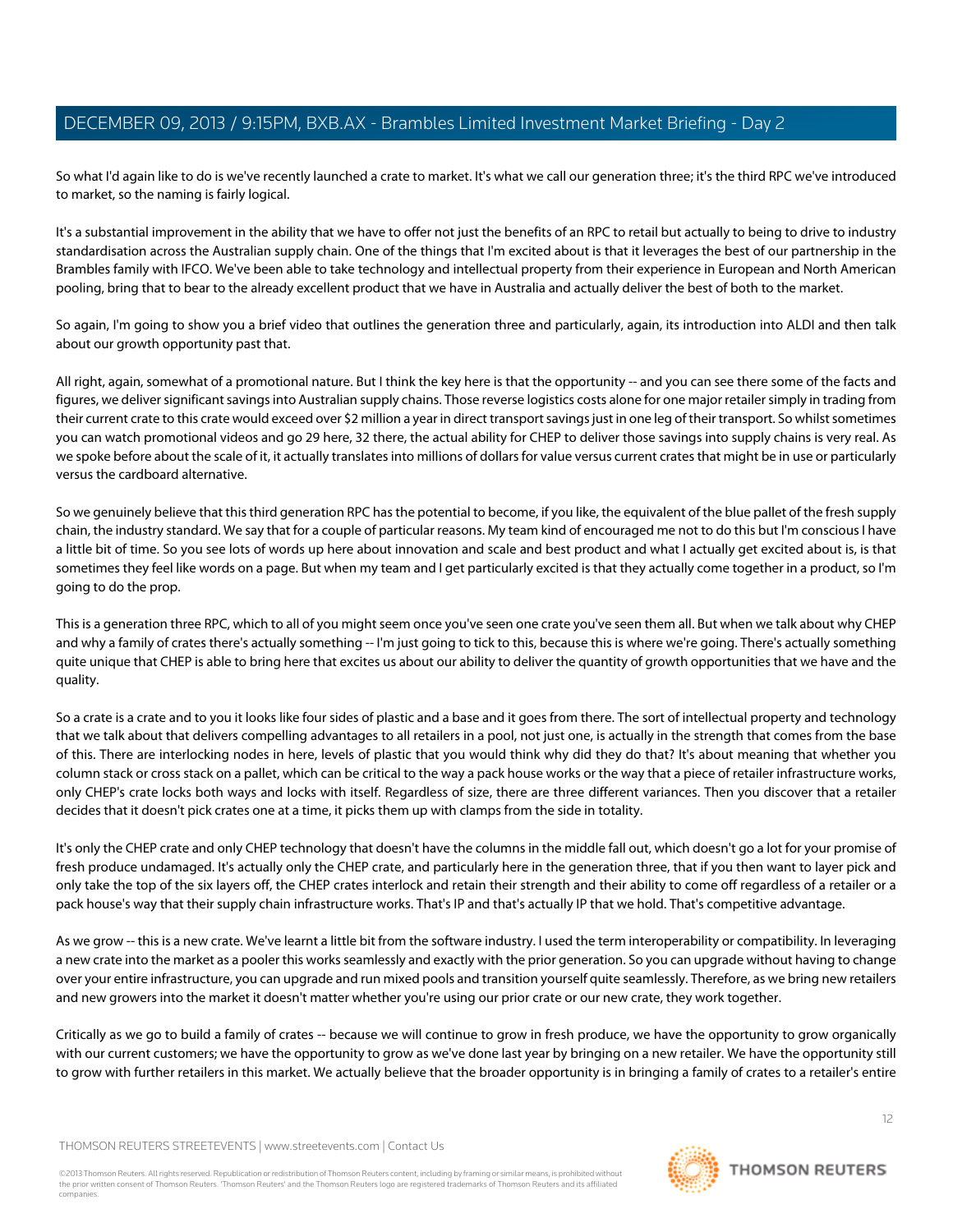fresh category. At the moment we serve produce. The teams in retail who run fresh run produce, run protein, the holy grail of bananas, which is a particular segment within produce that I'll talk about shortly. We're actually able to bring three different crate types together within this family, all of which meet the needs inside the broader fresh category and all of which interact with each other.

Why is that important when it comes to value realisation? Because it delivers that seamless upgrade path in compatibility. It delivers the fact that all the existing infrastructure that's in a grower, a pack house, a supply chain DC is able to continue to work with this RPC. So there is no cost in transition. There is actually optimisation of all of the installed supply chain infrastructure.

One of the biggest costs inside a retail store, one is to replenish in that last mile, the other cost is actually if you hold 2000 stores training your staff, having consistent in-store handling operations, managing your OH&S risk, managing your store clean up. All of that went across a multiple range of categories in protein, in fresh produce, when there is one set of procedures, one set of handling, one set of crate family that delivers to that, you are offering your retailer a compelling value advantage in actually converting from card, delivering all of the product and yield benefits but choosing CHEP to deliver that solution for you.

It's only CHEP through its combination of capability, through its collaboration, these crates are built with customers and with retailers. It's only CHEP that can actually make that offer to the Australian and New Zealand marketplace and deliver that.

So where we're currently playing, Australian retailers are all currently reinvigorating and reinvestigating their protein supply chains and their crucial banana supply chain. Many of you I'm sure would remember Michael Luscombe's comments, a store that doesn't have bananas on sale is not hitting its sales target that week. It's just the number one thing that Australians look for when they come into any supermarket; it's the number one product that they buy.

Okay now -- so right now both of those supply chains are under active reinvestigation by both major retailers and we are in the field with them. With prototypes, with testing -- we're testing cooling, we're testing in the real detail of this. One of the great joys in protein, those of you that buy chicken, is what's called purge. That's the liquid that comes out of a chicken somewhere between the start of the supply chain and the end.

Our crate family solution -- you didn't think you were getting to liquid purge today did you? Believe it or not that's actually why CHEP, because within this family we can design, with our best of breed designers, a completely compatible crate, same fold-down height, same in store benefit, same supply chain benefit, that will capture up to a litre -- and you don't even want to think about that -- before it hits the store, before it drips on the floor, before it slips, before the cardboard crushes in the supply chain and the product is unusable. Only CHEP can bring that solution to market.

For a market that's between -- that in meat alone is over another 80 million issues a year, and that's a very conservative estimate in this market. That's why -- forgive me for going into liquid purge -- but that's why we're able to believe that we have unique opportunities right now in this market to bring a family of crates to market that leverages unique IP and unique capability that only CHEP has to deliver retail benefits in these solutions.

We're also currently in field with Australia's largest banana grower, bringing some fantastic technology that IFCO have from their North American market, to design a particular crate for bananas. That wastage on bananas, when you talk about food waste, let alone retail sale, almost 40% of what gets picked does not get sold and it's largely because we're fussy. The moment there is a bruise, the moment there is a slight breakage in the neck an Australian consumer will not buy that banana. That comes from very expensive waxed cardboard that crushes the moment it gets moist.

We've done the 7000 kilometre torture test from Mackay to Perth in a crate designed by IFCO now being integrated into this to deliver less than 10% waste at the end of that supply chain, to do it at a lower starting unit cost and for us to be able to make margin, accretive, profitable investments in a crate family for the future.

So we're very excited right now. CHEP has those unique relationships in regional Australia; it has the unique network presence in Australia and in New Zealand. It has the ability to innovate and collaborate right now in these supply chains to bring that family of products to life to leverage what is already a strong and diverse RPC business with an ability to bring over 100 million of issues additionally per annum into the CHEP business across the five year plan window that we have.



**THOMSON REUTERS**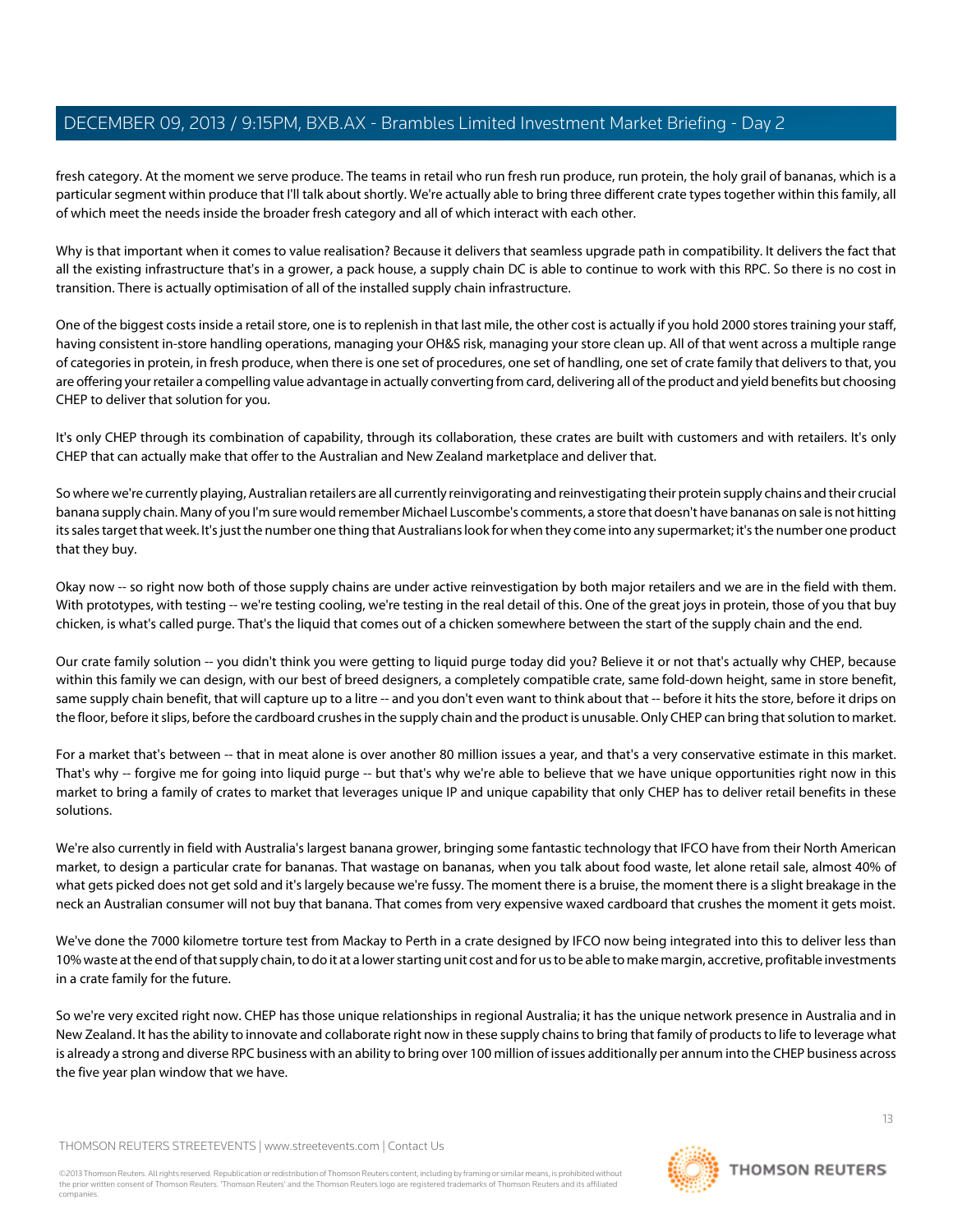We're delighted to be able to be leveraging off that core, well-established pallet business that gives us the relationships, that gives us the insights into the supply chain to be bringing solutions in retail display, to be bringing solutions in new category, but also to be bringing real, new products to life into the Australian fresh -- broader fresh category that will deliver significant growth for our business and unlock significant value for our retail supply chain partners and our fresh supply chain partners.

So look, to wrap up I think again, hopefully what I've been able to demonstrate to you is exactly those pieces, we are a business of remarkable resilience, a remarkable capability and a remarkable opportunity. We have continuing growth in our very well established, very well penetrated and highly competitive market. We have been very successful in already establishing new products and new pools in this marketplace over the last five years and we're very excited about the opportunities that we have to continue to deliver a scale of new products that leverage CHEP's unique IP and CHEP's unique advantages in this marketplace.

Thank you for the opportunity. Back to Peter.

# **QUESTIONS AND ANSWERS**

**Peter Mackie** - Brambles Limited - Group President Pallets

Great, thanks a lot Phillip. So look, what I'd suggest we do now is open up for Q&A before the coffee break. So if there are any questions -- really I would say we've got Europe and North America to come after the coffee break, so any questions oh Phillip or myself we'd be more than happy to take.

I will say, if anybody wants to ask me about the first half, second half I will set Tom on you, so--

# **Unidentified Participant**

I won't ask about the first test, second test.

# **Peter Mackie** - Brambles Limited - Group President Pallets

Yes, yes.

# **Unidentified Participant**

Phillip I was wondering -- sorry, I was wondering if you could just comment on the experience on full pallet volumes and turns where you've introduced display pallets into the beverages supply chain?

# **Phillip Austin** - Brambles Limited - President CHEP, Australia and New Zealand

Yes, look, I think one of the nice opportunities for us in that space. Clearly it takes out a small portion of full size timber pallet volume, it is a substitution. The opportunity though for CHEP in this space is that there's significant value created. I think the best way to understand that footprint is for every two timber pallets we're actually utilising six display pallets. That's the sort of footprint differential that comes. So because of the value that we're unlocking CHEP is able to maintain, or in fact increase, its share of the value that it captures.

So whilst there is a product substitution it is actually a benefit to CHEP because of the overall value that we're creating in that supply chain and we're capturing our share of it. Obviously with the level of penetration in our blue pallet business and the level of scale that small level of substitution is able to be managed in the pool very easily.

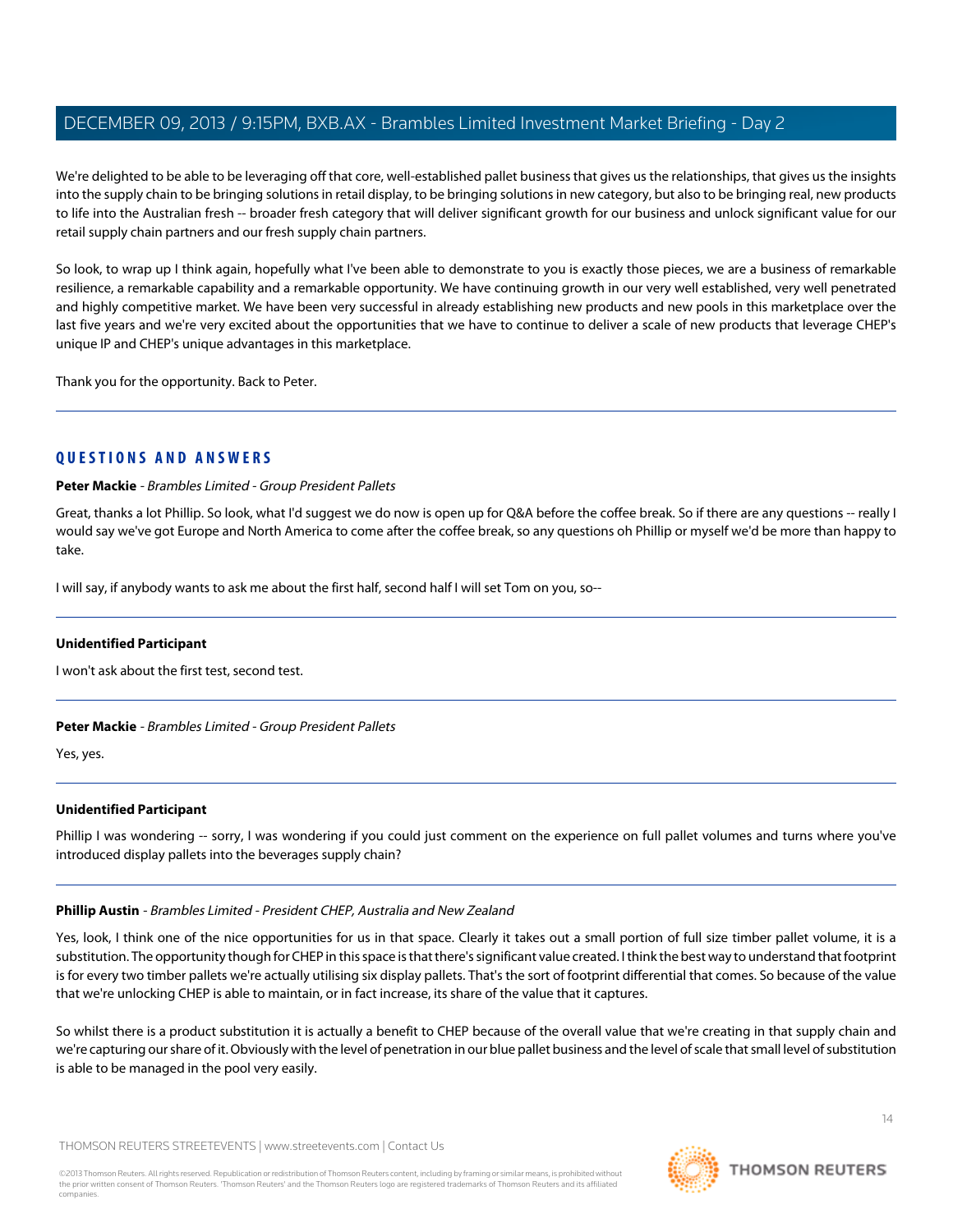#### **Unidentified Participant**

So is that you're effectively charging the same price per movement for a display pallet as a wooden pallet?

## **Phillip Austin** - Brambles Limited - President CHEP, Australia and New Zealand

I'm not sure I'm here, particularly given customers last night, to talk about exact price points but--

#### **Unidentified Participant**

Right.

## **Phillip Austin** - Brambles Limited - President CHEP, Australia and New Zealand

Yes, again, we're able to capture a greater share of the value in that supply chain because we're unlocking it than we do on timber pallets.

## **Unidentified Participant**

Can you just talk to the reason why you think Coles hasn't come across to an RPC solution yet?

## **Phillip Austin** - Brambles Limited - President CHEP, Australia and New Zealand

To be fair Coles use an RPC solution, yes.

#### **Unidentified Participant**

Not yours.

# **Phillip Austin** - Brambles Limited - President CHEP, Australia and New Zealand

Yes, not ours. Again, I think we were -- there's some of us in the room that were there in 2004 when they first introduced them and I think critically at that time they had a range of senior management from a UK retailer that did the owned pool solution, as some retailers continue to do around the world. So we have been -- we continue to talk very actively with Coles.

They're at a point in their supply chain right now where that's working well for them but that pool is, in our view, starting to near the end of its working life. It's quite an old pool. We're aware that last Christmas they had some out of stock issues that arose in the produce category because of crate availability. I think that they've dealt with that. But again, that's capital and investment that an outsourced solution means they don't have to make.

So we've very encouraged by the dialogue that we have with Coles. We've also had a bit of a delay recently; they've changed out some of their senior personnel in that area so we're reengaging with the new.

#### **Unidentified Participant**

Morning again.

THOMSON REUTERS STREETEVENTS | [www.streetevents.com](http://www.streetevents.com) | [Contact Us](http://www010.streetevents.com/contact.asp)

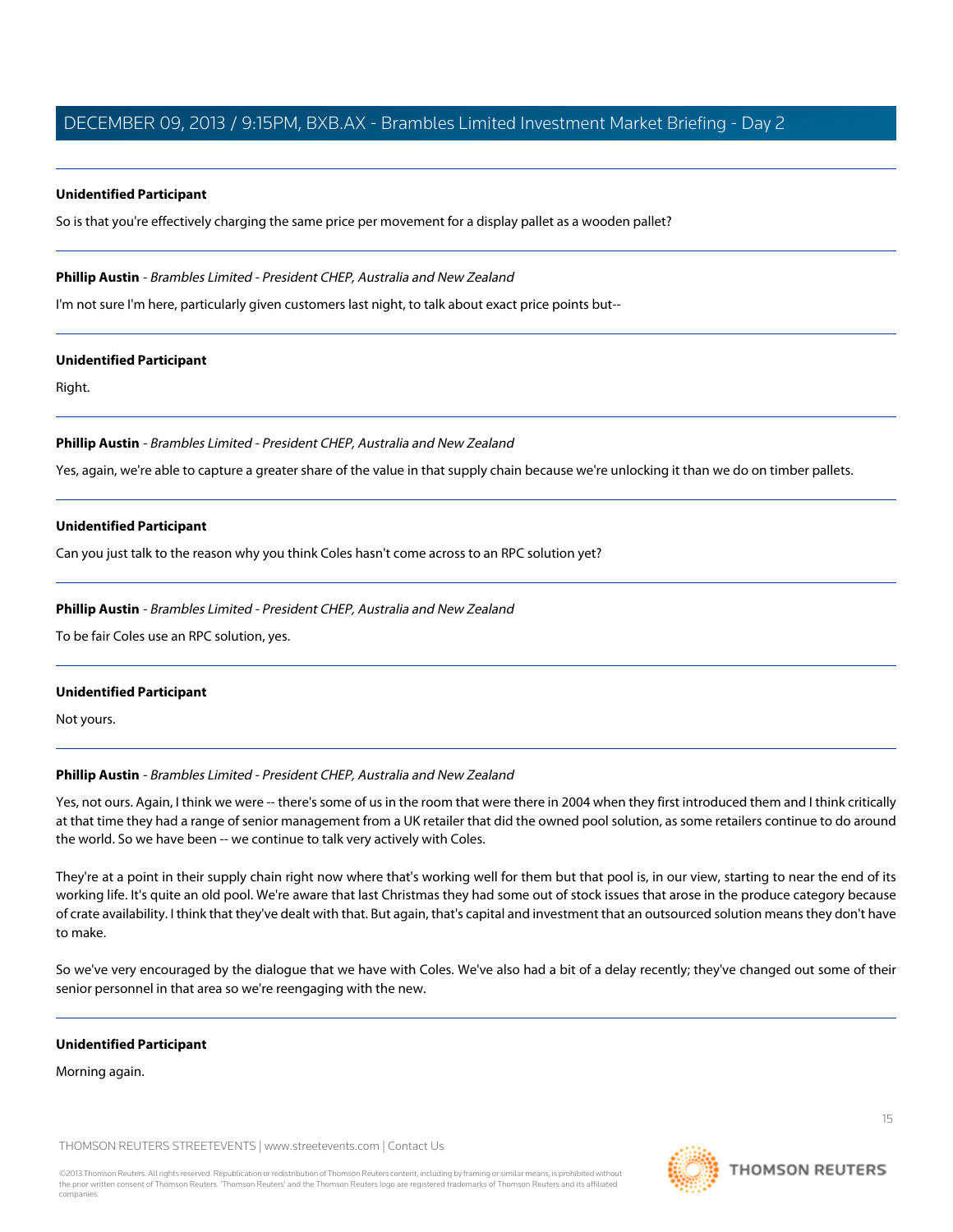**Peter Mackie** - Brambles Limited - Group President Pallets

Morning.

## **Unidentified Participant**

Just a few things, changes to pallet, can you elaborate as to what changes you are making to the pallet?

Secondly, following on from that, how do you see the technology developing as far as the pallet space?

# **Peter Mackie** - Brambles Limited - Group President Pallets

Yes, I'll maybe give you a couple of examples. So one that we're putting into all new pallet designs now is actually a nail plate that goes between the top deck and the block. Now what that's actually enabling us to do is to make the whole structure of the pallet stronger and actually also the leading edge stronger. Now they're actually in play.

Now we took that -- a while ago we took that pallet with nail plates in and put it across our test track, so some of you may or may not be aware but we have a track in Orlando that simulates supply chain and we calibrate -- we put pallets through this test track to try and recreate the type of damage that they would get out in the supply chain. That enables us to do multiple cycles with any new things that we think about.

So that was one of the elements that was first across this test track, just to prove that it would add to the durability of the pallet. So that's one example that's already in play. We have quite a long list of other initiatives on the pallet.

But what I might mention, look, I get very excited about it because I'm a wooden pallets guy, all right, but we've started doing finite element analysis on wood, which is quite an unusual thing to be using finite element analysis for, and it's giving us much greater insight into the types of species of wood we really should be targeting. So we're now looking at not necessarily species that we might be able to buy at the lowest price but actually really understanding the species that will give us the longest durability in the pallet. So I mean they're just a couple of examples, Anthony, that I'll give you.

Look, on the technology side of it you'll hear from Kim actually later today that we have -- you may be aware, we tried a tracking device some time ago and our challenge with that tracking device was the battery life. So it was a device that really could locate a pallet by talking to the closest mobile phone mast, but we couldn't get the battery life right. We now have bought a new tag where the battery life is significantly longer and we're in the process now of putting some of those through the US supply chain. You'll see what kind of information that gives us in Kim's presentation.

But what I would say is also look, this is quite a long way out, I wouldn't write this down for the short term. But this separate innovation group that we set up to look at can we find a way to simplify the way we go to market, actually have come up with now some new devices. Proximity RFID, which is now RFID devices that work over 1 kilometre to 10 kilometres. So you can put them on some pallets and they can identify pallets close to them. Then when you put them in a powered location, so on a building, one of our service centres or somewhere else, you can ramp up to about the full 10 kilometre range and those can spot pallets as well. So moving slowly towards cheaper devices that are enabled really to tell us where our pallets are more effectively in the pool.

There's further developments now, as I was mentioning last night, in Bluetooth technology, much lower power, much higher range, that, again, may well give us the ability to do more and more.

So the technology that we currently have today is still quite expensive, so you can only really put samples through the pool, but it's still giving us quite a bit of decent information. But we see the technology coming down in price and actually also the range of detection also increasing.

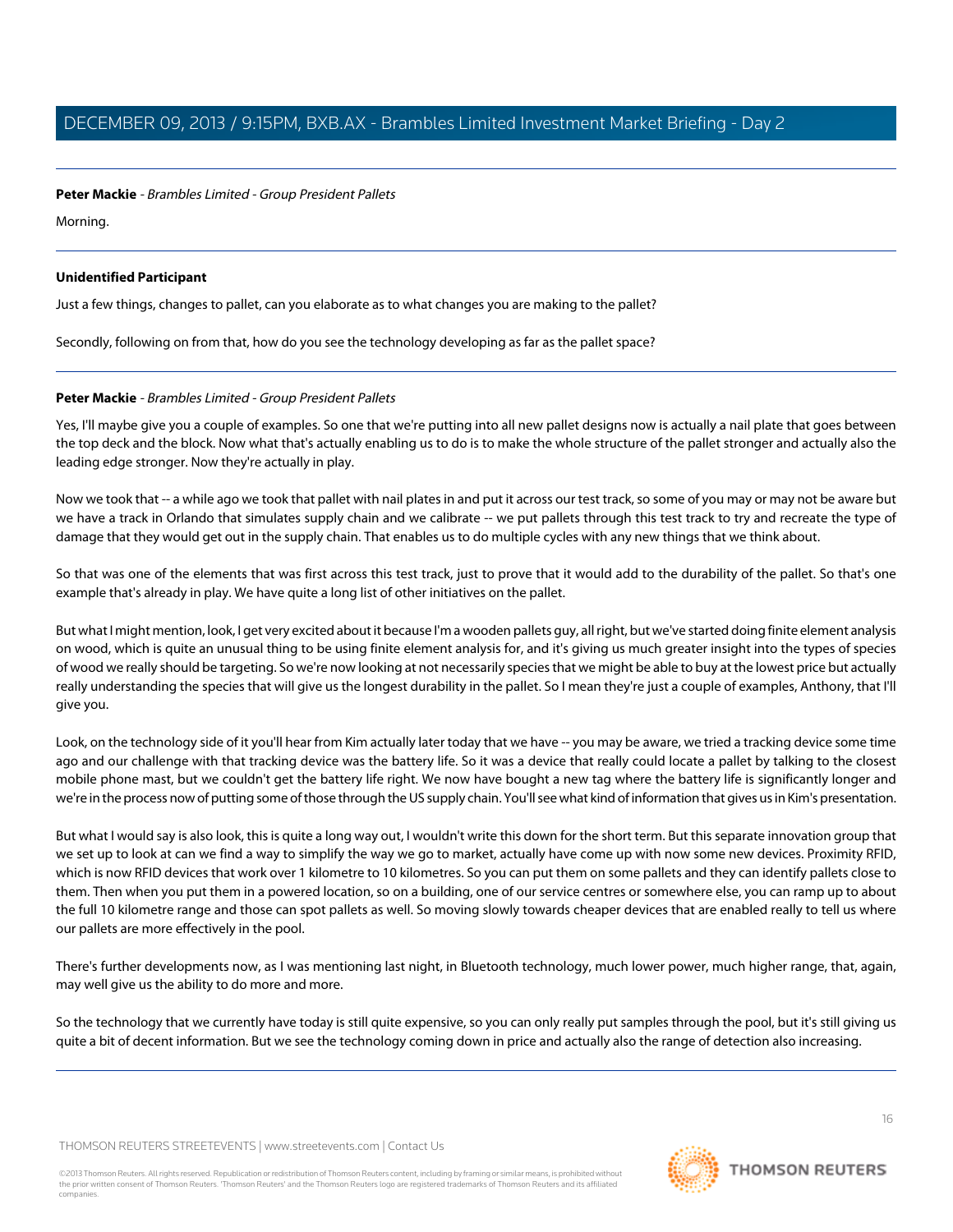## **Unidentified Participant**

And the technology regarding different pallet types, different materials as opposed to wood, how's your continual elevation or evolution into that space looking?

#### **Peter Mackie** - Brambles Limited - Group President Pallets

Yes, so look, if you imagine that anybody that comes up with a smart idea for a pallet, anybody that comes up with a wacky idea for a pallet to be honest with you, always generally comes to us. So we've put a huge amount of pallets across our test track just to work out whether we think they're going to work or not. I mean I'll give you an example, we've had -- over the years we've always had people come to us with metal pallets, but the challenge with metal pallets or metal/combination wood pallets is they're fine for the first move but when they get hit with a forklift they'll end up with lots of sharp edges and that doesn't work in a supply chain where there's still quite a bit of manual handling of equipment.

Look, we've seen more recently some plastic pallets and a lot of those plastic pallets are built around a glass fibre construction. Now we've looked at those pallets and again they look fine in the glossy brochure and the marketing but actually when they travel through the supply chain and get hit you do end up with glass fibre dust and glass fibre dust in a high hygiene environment is -- we have concerns that that wouldn't be the right thing for us to do.

So all I can say Anthony is that we -- I don't think there's an idea out there that we don't test and understand whether we think it's poolable or not.

Plastic becomes -- for us plastic becomes much more interesting when you get to the half and quarter sizes, because the amount of plastic you have to put in to get the strength you need to make the thing poolable, it really makes it work. So I think we'll see more and more plastic stuff in the smaller footprint sizes because it does work, but ultimately it's not just about the strength of the equipment, it's also about the pooling network to run it through, which is a bit -- the reason for my earlier presentation. Our ability to push these through the supply chain now has a lot to do with our ability to collect them efficiently.

# **Unidentified Participant**

And one for Phillip if I could. You talked to the benefits that the banana growers are getting from these crates, the 40% wastage is obviously quite high, why then with that kind of efficiency in the supply chain are you still pricing it lower than the cardboard box?

#### **Phillip Austin** - Brambles Limited - President CHEP, Australia and New Zealand

Again, I think the differential is such that we can earn the margins that we earn now or higher. The cardboard box that's used in bananas is a very expensive cardboard box, so the unit rate there is \$1.80 to \$2.40 a box. The nature of it in terms of it's waxed; it's a two piece box. It also has about three or four kilos of carbon tied up just inside that box. So the ability to price lower, still deliver value into that supply chain and for CHEP to still be margin accretive exists. So that's what we're taking.

#### **Unidentified Participant**

Thank you.

# **Unidentified Participant**

Can I -- Phillip can I ask a question. Sorry. Thanks.



**THOMSON REUTERS**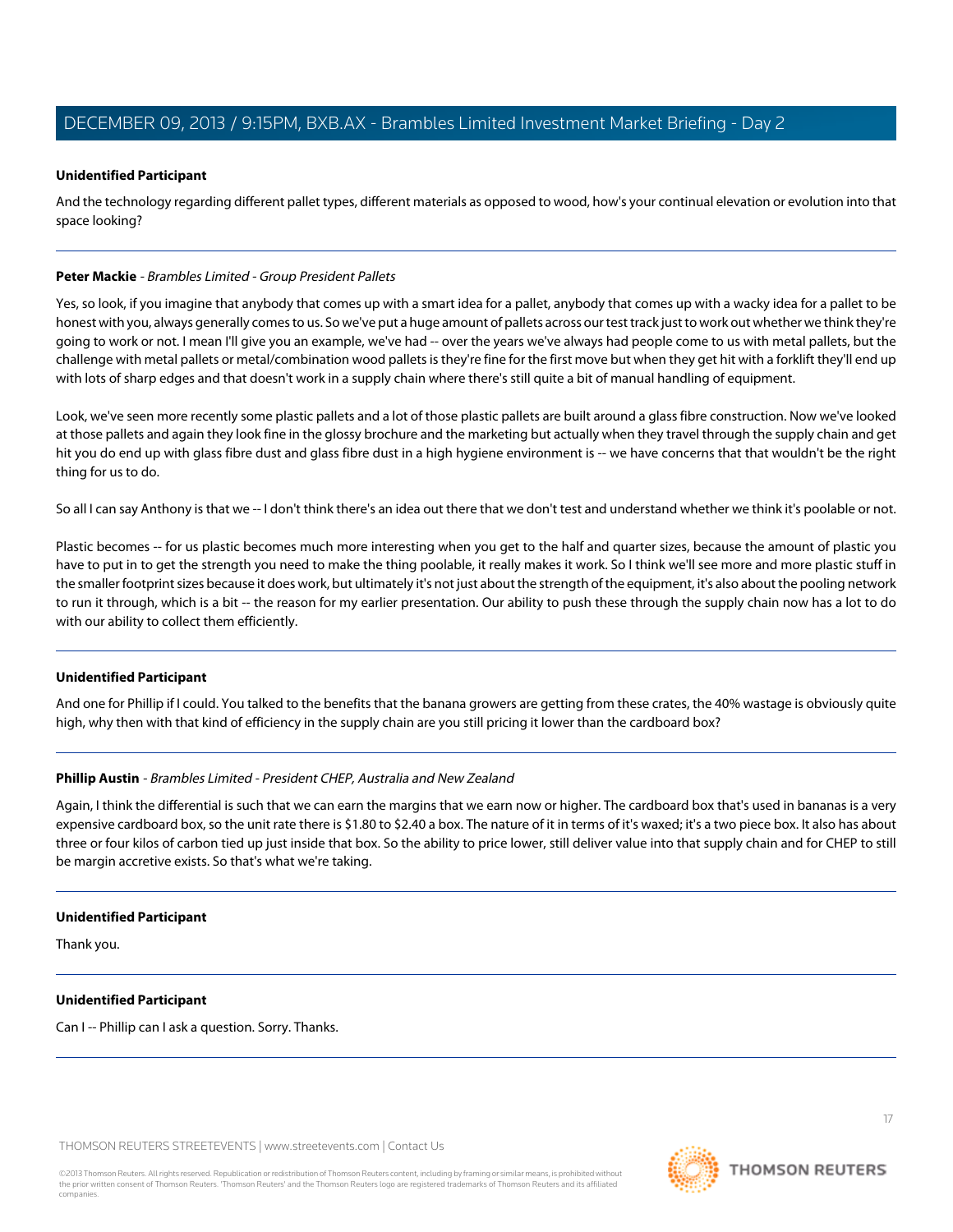**Peter Mackie** - Brambles Limited - Group President Pallets

(inaudible).

## **Unidentified Participant**

You gave us that RPC target of an extra 100 million issuance over the next five years, so would a high teen growth rate get you to that 100 million?

## **Phillip Austin** - Brambles Limited - President CHEP, Australia and New Zealand

Look I think, again, to be clear that's the size of the market that's there. We're in there; we're trying to make that market right now. That depends on retailer advocacy and adoption and a range of factors coming into play. I mean in our core business if you look -- you've seen the charts that were up there, at times I felt like a farmer reporting to Peter and Tom, we've had floods, we've had cyclones we've had -- I'm waiting for the locusts kind of thing in terms of running an RPC fresh business.

But we've had high single digit growth and we've had high teen growth in our existing RPC business. So we remain confident that with the range of organic expansion and that addressable market that we can continue to deliver good growth in fresh in Australia and New Zealand.

## **Unidentified Participant**

So where are you in terms of your issuance per annum at the moment in RPCs?

#### **Phillip Austin** - Brambles Limited - President CHEP, Australia and New Zealand

Again, I think it was on -- I'll check my data. I think we showed on the core slide, we do around -- currently I think we do around 60 million issues a year in Australia, we do another 10 million or more in New Zealand, ball park.

#### **Unidentified Participant**

Thanks.

#### **Unidentified Participant**

Phillip, just a quick question for you. With the ever increasing range of products that you have, do you ever get to a point where there's a trade-off in terms of efficiently managing all those different products, in the sense that there's too many different types to manage efficiently?

#### **Phillip Austin** - Brambles Limited - President CHEP, Australia and New Zealand

Look, I think the joy is I quess almost -- we've been running for a while, so a lot of our products have a natural lifecycle. So we have an ongoing process, whether it's in our automotive business -- to be fair in our previous IBC business I think at one stage we had 17 variants about 10 years ago and that was too many. So I think we've learnt along the way that there's a core product, there's a couple of extensions, invariably, for instance, in our RPC business, that's about size. A 22 litre, 34 litre and 47 litre crate and then that's it. I mean that's part of the core proposition of pooling, standardisation, unitisation.

So I think we're able to deliver that and the market now actually -- whilst they're engaged with us in the process they understand that when we bring a product to market now there'll be two or three within the family, not 17. So I think to the first point we've learnt from some of our history

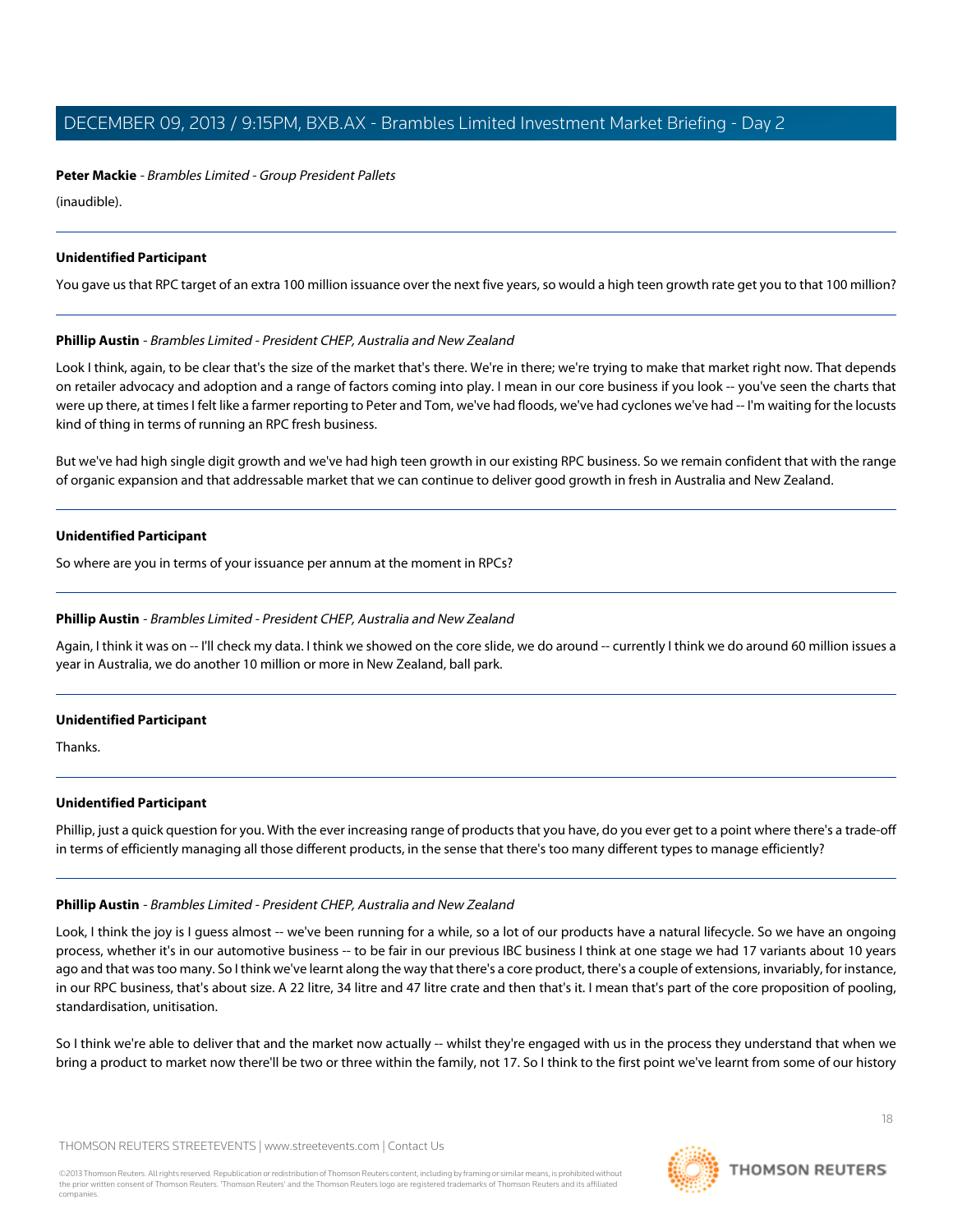in the 1980s, particularly around our auto and IBC business into the 1990s that too many is too hard to manage and it's not really pooling. That's still the core that we do, deep scale, deep reach, standardisation and then it works for everyone.

So no, we manage those products through in terms of their lifecycle and we're not introducing that many variants as we go through. I think the joy is as we showed, the network scale we have means that it's an infrastructure that has capacity to pump additional assets through. Even now for instance as our automotive business is declining the facilities that were serving those beyond the off sites are actually well located and they're now the infrastructure points through which we're putting our retail display business. So we were actually able to leverage the infrastructure in that way as the portfolio moves.

## **Peter Mackie** - Brambles Limited - Group President Pallets

Look, I might also add to that just in general, a lot of the new equipment that you see has significantly lower damage rates than the full size pallets. So within our facilities the operations are simpler and more straightforward than with the full size equipment.

## **Unidentified Participant**

Phillip, just to -- you spoke briefly about your competitor, I was hoping that you could just go into a little bit more detail on that? Last time I spoke to Daniel he was claiming contract wins, market share gains, investment in new products based on customer feedback and investing in new facilities. Can you just talk me through how you think your market share has evolved over the last five years and specific feedback from customers with respect to that?

# **Phillip Austin** - Brambles Limited - President CHEP, Australia and New Zealand

Yes, there's a range of questions inside there so I might try and unbundle them one at a time if that's okay? If -- and I know Daniel well and we meet and talk I guess. So I'll do the new products one first I think, or the investment piece. They've invested in an IBC pool and I'm sure that Neale, this afternoon, will probably talk to that. When it was under our remit we were surprised of the technology that they introduced, it's very old. It made no change to the market in terms of features and benefits and they've targeted a very, very narrow niche in that space.

Some sub segments of the dairy industry has been their starting point and they've had a level of success there but equally they've been very public with their announcements in terms of the arrangement with Polymer Logistics as a pooler last mile solution provider. But in either Australia or New Zealand none of those products are in the market or have come to fruition.

They did have a fractional pallet that went through a retailer's supply chain earlier this year and that's been withdrawn. So, again, I think my headline might have been that they'd had mixed results and I think that that's fair. So in terms of the change in behaviour, certainly those experiments are new. Again, I think they've been mixed.

When we come to the contract wins I think certainly -- I mean we see two things in their results. One is they do recognise -- their revenue recognition is different than CHEP's. So in their top line they do recognise proceeds from customers for lost assets and that drives top line for Loscam which is not where we report it. It's not a revenue stream in that sense. Equally in terms of their results they have had some customer winds. They've had people who've left CHEP. I think we know particularly -- if I go back over the last few years -- Asahi, Asahi Schweppes went and Smith's Snackfood I think are probably two that -- in speaking with Daniel.

Equally though when we look at the last two or three years it's a neutral kind of game. So we've had Fonterra come back to CHEP, we've had Cerebos come back to CHEP. We've recently picked up, through Montague, Warrnambool Cheese & Butter. So I think we talk about it being quite a -- it is neutral over time. There's a degree of trade that seems to occur in the market. But yes, certainly Daniel has -- Loscam have had some customers choose Loscam over CHEP, we've been delighted to have some Loscam customers choose CHEP.

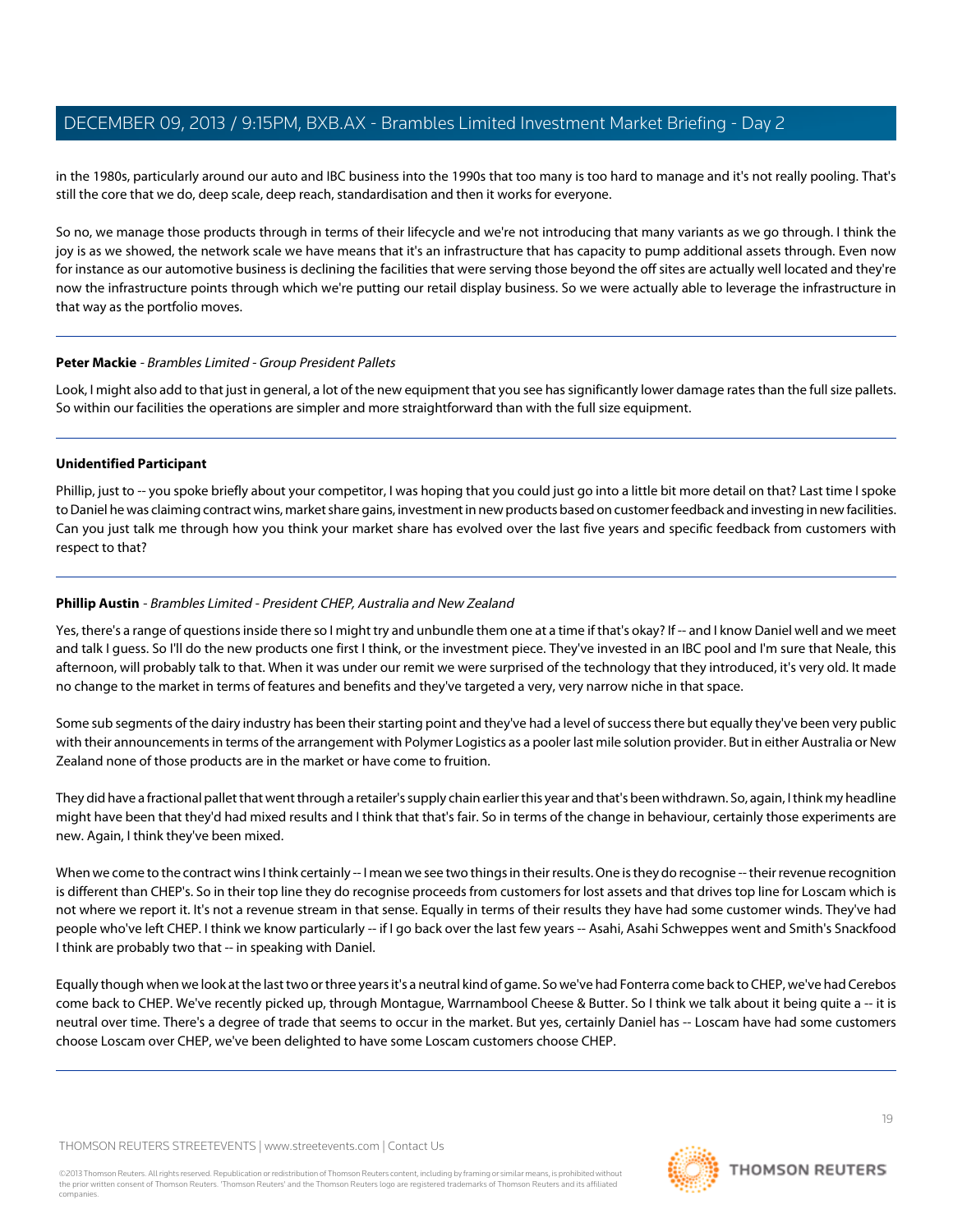#### **Unidentified Participant**

Thank you.

## **Peter Mackie** - Brambles Limited - Group President Pallets

Yes, maybe I'll just add to that. I mean the other thing we've seen from Loscam around the region that they operate in is that look, they've also been putting their prices up as well. So some of what you'll see in their top line is actually price increasing.

## **Phillip Austin** - Brambles Limited - President CHEP, Australia and New Zealand

Yes. Then again I think I mentioned that in the presentation; there's no doubt that they have been closing the price gap that's previously existed to CHEP. A very rational approach.

## **Unidentified Participant**

Hi, just a quick question. The nail plates you're referring to, what would they roughly add to the cost of a pallet?

# **Peter Mackie** - Brambles Limited - Group President Pallets

It's quite a small amount, I don't know off the top of my head. Kim, do you? No. I'm not sure. I mean they're basically a small stamped metal plate with basically raised pins that drive into the timber and then the nail goes through various different slots. So it's like they're-- (multiple speakers)

# **Kim Rumph** - Brambles Limited - President Pallets, North America

(inaudible - microphone inaccessible)

# **Peter Mackie** - Brambles Limited - Group President Pallets

Yes, something like that. It's not a huge amount.

#### **Phillip Austin** - Brambles Limited - President CHEP, Australia and New Zealand

(multiple speakers) look like.

#### **Peter Mackie** - Brambles Limited - Group President Pallets

The challenge with all these investments in the pallet though is the benefit comes later. So you incur the cost when you start putting them into the new pallet and the benefits flow over time. But look, it comes back, I think, to really yesterday's conversation is that we're going to have to make some investments with margin in order to be able to get to the long term ROCI.

Part of that is if we want to make these pallets work harder we have to make them stronger. But yes, the nail plates one is -- the reason we went with it first is it's quite a small incremental cost to the pallet.

Okay look, we have five minutes before the break but if there's no questions we can take -- okay, good. I suggest we move to the break and see you back in at 10:30.

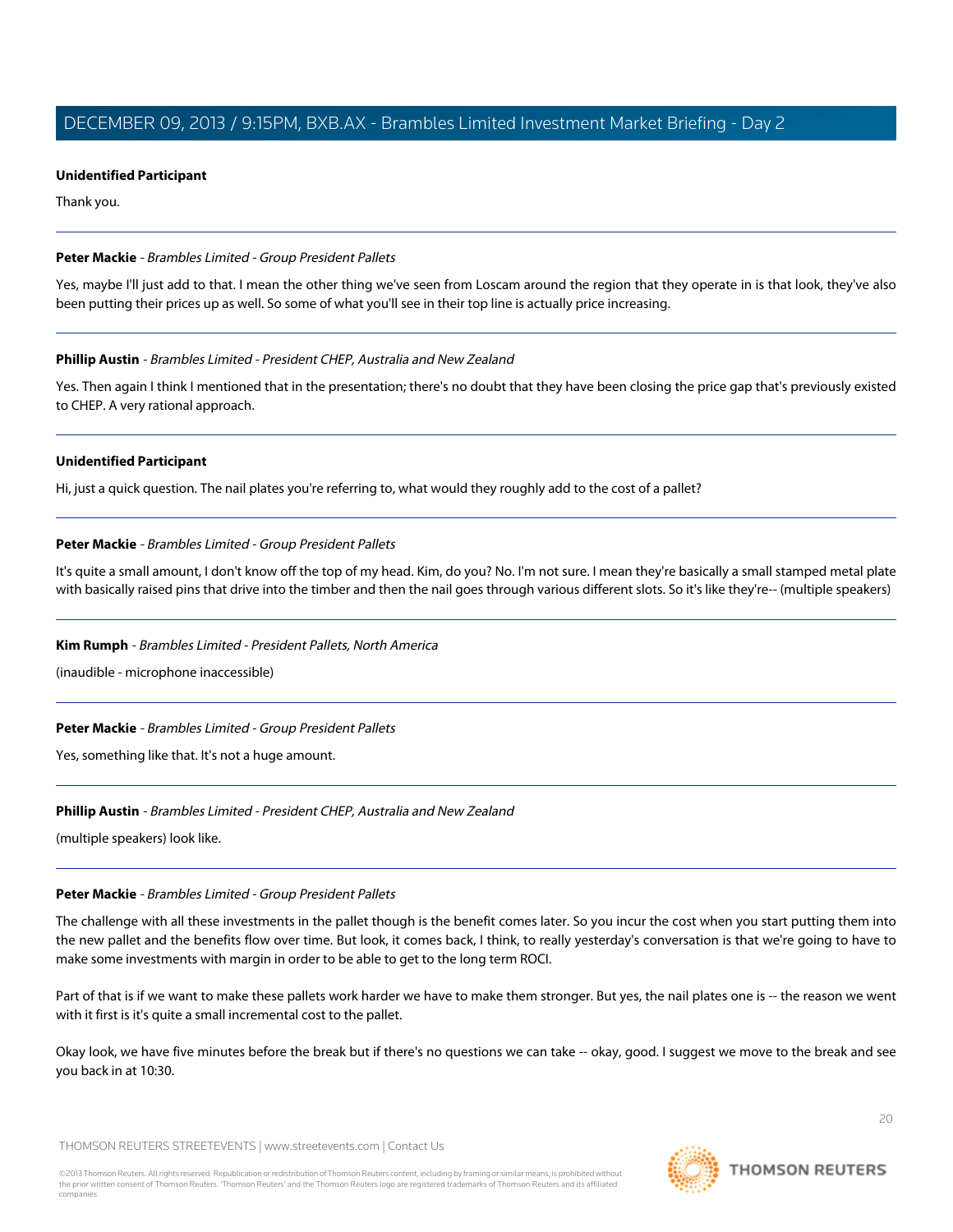# **PRESENTATION**

#### **James McCarthy** - Brambles Limited - President Pallets, Europe

Okay, welcome back everybody. So we will continue our growth story now. I'll cover Europe; Kim will cover North America, before we move into the asset management piece.

I think the lesson from this morning was that I'm never eating chicken again; it's going to be strictly a banana diet from now on. But thank you, Phillip, for educating me.

So in the Europe session I just want to take you back to a few of the commitments we called out in Zurich 18 months ago and then really spend most of my time on growth subjects.

So this is a slide we used -- this is a summary of some of the key points we called out 18 months ago in Zurich. Just to take you back to that time, it was just after the first half fiscal 2012 results and we'd seen some very high cost increases in Europe, which wasn't unusual, what was different was we didn't offset those costs. So we took a commitment as a business to tackle that problem and we called out a margin improvement of between 2% and 3% to be delivered by FY 2014. We're halfway through FY 2014 now and I can confirm that we're on track to deliver in the midpoint of that and we should exit FY 2014 around the midpoint of that. That's largely become from cost reduction and largely from cost reduction and largely from cost reduction in the supply chain.

In supply chain there's been a couple of things going on. Over the last few years we've really transformed our logistics operation in Europe through technology. So we've implemented lean logistics software throughout the whole business. That's enabled us to do some pretty cool stuff. We've managed to centralise a lot of the activity. I think we've got the activity much more focused, it's improved our purchasing of logistics. So that's driven quite a lot of efficiency and savings.

In the plant operation side we also continue to automate. We're automating -- we're rolling out robotic repair, automatic re-nailing, so that's really a process of investment for automation, driving efficiencies.

The second point we talked about was the Eurozone and 18 months ago the euro looked in a pretty sad state. We were very concerned that a country would leave the euro at that point and we had a fairly detailed mitigation plan in place. Thankfully we've never activated that plan. As we stand here today I guess it's less likely that we see a country exiting the euro. However, I don't think we project any great recovery in the Eurozone economically. I think it'll take many years to see growth return, particularly in Southern Europe, particularly Italy, Spain and Greece. I think there's still a very, very long journey of negative growth ahead of them.

So turning to growth. I mean Europe is a fairly big and complex region, so it's a question of where do you start. So I've selected three examples here which I'll spend a little bit of time on. The first is Germany, for obvious reasons, it's been a focus for us for a long time. The second is emerging Europe, which now is run as part of my region. When I stood before you 18 months ago this was run separately but we folded that back into the European region, so I'll call that out, and the third is around new products.

So just to remind you, Germany is the biggest retail market in Europe and we have a very low share, so there goes the opportunity. It's a very concentrated market, so six retailers account for over 80%. That's usually a good condition for us going into a market; concentrated retail is very good for us. But within the German market there are two different pallet platforms broadly, there's the full size pallet, the 1208, and then there's the display pallets, which is the quarter pallet and the half pallet.

We've had a long tradition of being successful in the display pallet but what I want to focus here on is the full size pallet, because that's the real prize for us in this market. So really what you'll see is a diagnosis on the 1208, the full size pallet.

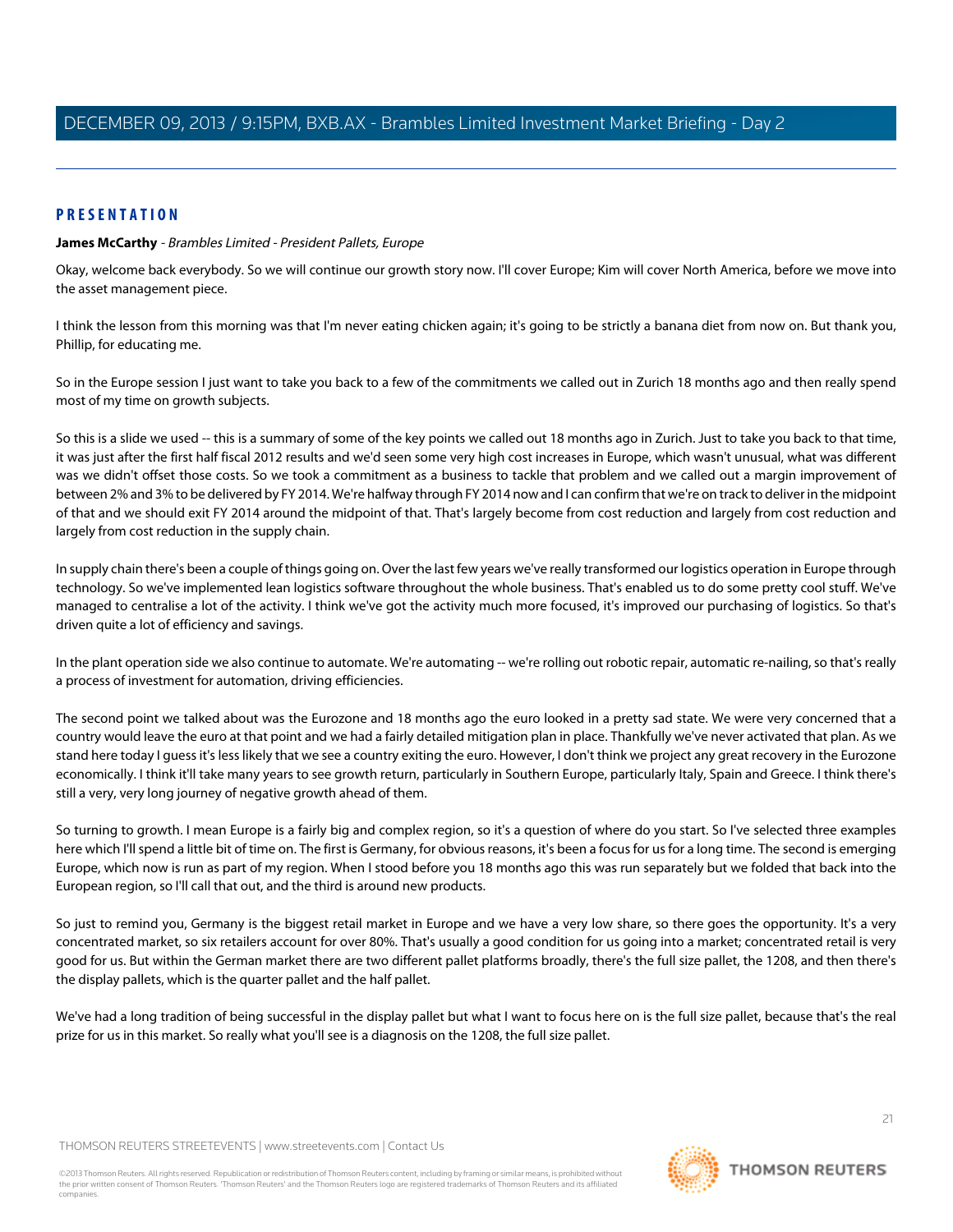So how have we been tracking here? So what I've tried to do here is lay out -- if you look at success for a market there are five broad things I think you need to get right -- and this applies pretty much to any market. It's kind of a generic pooling, this is what you need to get right, and I've laid them out for you here and it runs like this. I mean you need retailers to accept your product. You need to have manufacturers or customers in the market who have some kind of a pain point; they need to have a problem to solve. We need to have a value proposition that solves that problem. We need an efficient supply chain, so that's if you think of our collection, inspection and repair, we need that to be efficient and coverage for the market. Finally, you need to be able to collect your assets, that simple.

If I look at Germany over last, say, three years we've made some progress across those metrics. The last two on the slide I think we've always been in pretty good shape. We've had a pretty mature supply chain and we've had a pretty good asset recovery track record in Germany. A lot of that was built on the display pallets, because the display pallet is very widely penetrated. So I'm not going to come back to those. But I'll talk about the first three points, so the retailer, the manufacturer pain point and our value proposition.

If we start with retail acceptance -- and we've improved retail acceptance over the last couple of years. On the full size pallet we now have nearly 90% acceptance and on the display pallet it's around 75%. It actually is the same retail landscape but some of the retailers that don't accept us at the moment have a much higher percentage of display, that's why the maths looks slightly different. Whereas I'd love to have 100% acceptance this is fine for us. We can build a very credible business with this level of acceptance. So this is not really a major barrier to our growth going forward.

The next point is the manufacturing pain point as we called it. What we see in Germany -- and we see it in some other markets, is the cost of the pallet service is spread across different actors in the supply chain, so typically spread between the manufacturer will pay something, the LSP pays something and the retailer pays something.

In Germany quite a lot of the cost is borne by the logistic service provider and that's a challenge for us because it makes it difficult to find the transparent benchmark cost for the service. In Germany logistic service providers is very fragmented, there are thousands of LSPs in Germany, so it makes it very difficult to bring that cost out into the open, that's a real barrier for us.

The second thing is you will have seen a range of costs on the previous slide, so there's kind of a plus/minus. What the German white exchange does, which actually doesn't exist in many other markets, it provides different quality standards, so from new to nearly new, used and kind of old pallets. You see the pictures here and you should see the pictures in your deck.

The relevance of this is that the manufacture has variable paying points, the white-wood exchange system serves those paying points. So this challenges CHEP's value proposition. In particular if you look at the class C quality, which is the older pallet, if you like, in your diagram, CHEP, in a typical one way offer, offers an inspected, repaired pallet, so it's pretty high quality. So there's a whole aspect of the market that's missing to us when we look at a market like that.

So the question becomes, what have we been doing about it? This is a chart that kind of comes from the folklore of CHEP -- I think it's probably copyrighted somewhere -- but it's actually a fairly interesting chart about pooling. What it tries to illustrate is that within a market there are different requirements -- customers have different requirements typically. On the right hand side of the graph in the dark colours this is typically customers who need high quality pallets, typically have high automation and have poor recovery rates.

So if you can imagine a branded FMCG business which has got very high tech production, which is shipping to a very wide distribution, they need good pallets and it's difficult for them to recover pallets out of the market because of the breadth of their distribution. In our language we would call them white-wood losers. So these are people that typically inject high quality pallets into the market and recover not so very high quality pallets in the market. So they pay a fairly big delta.

On the other side of the graph you kind of have the opposite. So typically here you would have -- if you can imagine a big private label producer who produces for a very limited number of retailers, produces maybe one product. So doesn't ship to that many points, lower need for automation. So they can survive with very low quality pallets and they also get good recoveries.

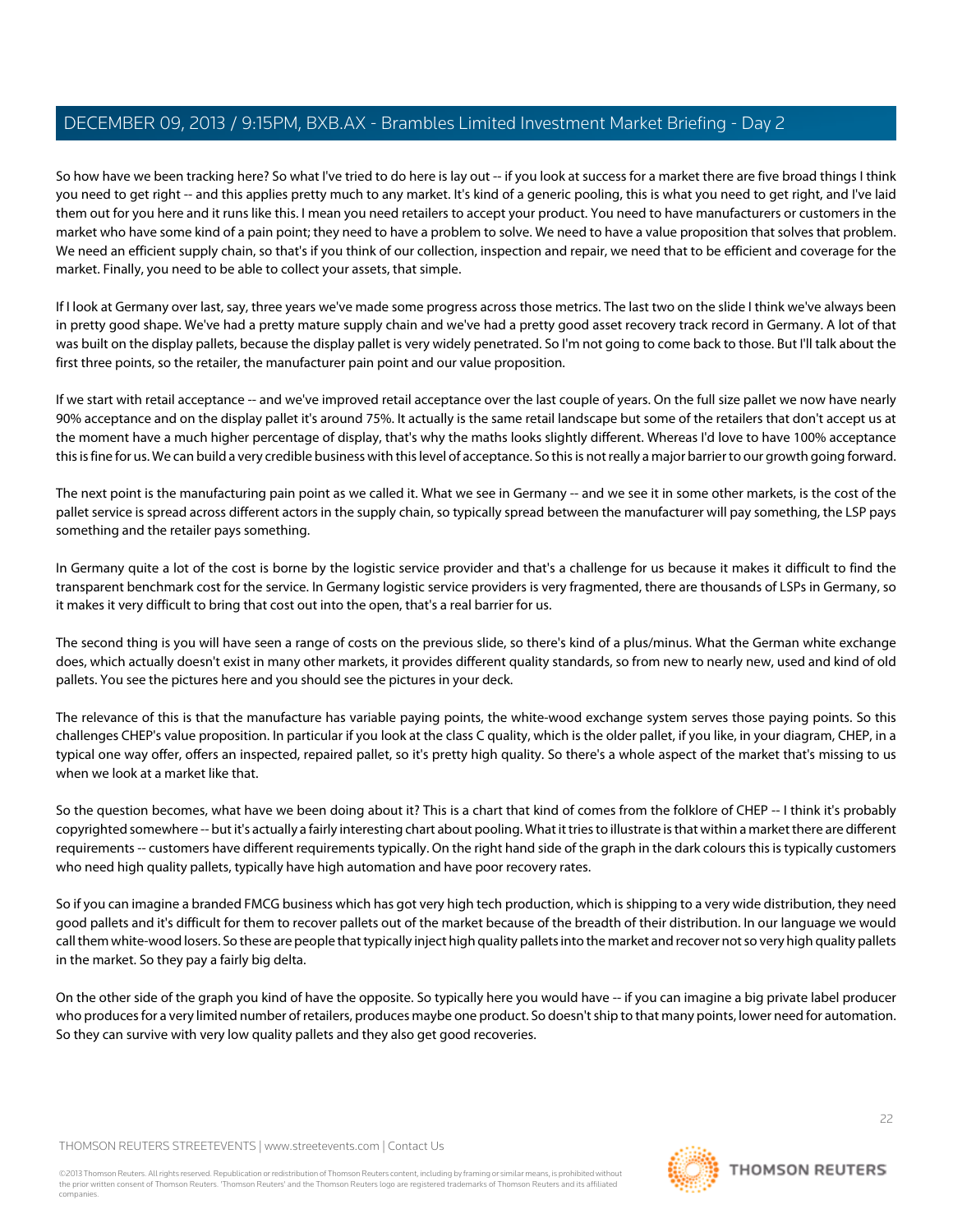What I've tried to illustrate here -- and this isn't perfect science but I think for illustration it holds up, is that on the right hand side the CHEP one way trip is competitive, but you've got to do more. You've got to move up this curve. This is where in Germany we've been introducing our managed recovery service, and managed recovery is giving customers access to trade quality pallets. So allowing customers to take pallets out of the market, which is a kind of exchange, they don't have to go through our repair centres. This offers customers a lower cost option. So it adds value for them, it adds value for us. If we look in Germany three years ago we had about 0% in managed recovery, we're now at about 18% of volume in that market. So this is a real substantial service we've introduced into the market which is driving growth.

The big question is how good can Germany be -- and I've got to be careful because Pete's in the room so I have to sandbag this a little bit. But I mean Germany is a -- it's had a lot of attention from us because of the growth prospects but when I look at comparable benchmarks if we look at Italy, where we've made some really good progress over the last few years, we still only have 18% share. So there's still a lot of big white-wood conversions there.

So the first real milestone is to get Germany up to a kind of -- up to par with the likes of Italy. So clearly the next milestone for us is to get that up to about 20% share. That's something we think is in the medium term horizon for us, that's what we're going to chase. Okay.

The last thing I just wanted to cover on Germany was on product. I talked about us having a display, a long history in display. We're just about to launch a new quarter pallet which is my friend here. So I can hold this with one hand. This product has been in the market for 20 years and we've never innovated it. So a bit of shame on us really.

We've worked very closely with the users of this product and we've come up with a fairly innovative design. It might look the same from distance but actually the product has been designed with the user in mind. In this market the user is people who build displays. So they are third party companies who build displays on behalf of the manufacturers.

So what we've managed to do is make it much easier for them to attach to displays, they can use less cardboard so they make some savings. We've got the handy handle for presentation purposes, you can actually now pick it up. Believe it or not you couldn't pick up the old one like this. It also nests deeper so you can get more onto a truck and we've also moved the feet apart so it's more stable. So quite a lot of features in this product and that should hit the market in Q4 of fiscal 2014. So in about four or five months' time we should have this in the market.

So moving on to emerging Europe, I've used the same five criteria here for simplicity because I think they're transportable to different businesses. I've tried to use a bit poetic license here because Central Eastern Europe, the region I run, has kind of a mixed bag of countries. So what I've tried to show here is what I've called Central Europe is pretty much if you wake a line of all the countries that border Western Europe, so from the Baltic states, Poland, Hungary, Czech, Slovakia, Croatia, probably, Slovenia, these countries are pretty much Western European supply chains now, okay? I mean they still offer very good growth prospects, but if I was scoring our status in those countries it's to me pretty much like Germany, we've got really good retailer acceptance, we've got a very good supply chain, we get very good asset recoveries.

There are a lot of white-wood services there, there's a lot of white-wood services provided by LSP, so we still have that same challenge that we have in Germany. But by and large you can kind of think of this almost as a Western European type business.

The next section is Turkey, and Turkey for us now is around -- it's running at around a \$15 million business, we've been in there three years. Turkey's a very different prospect because it doesn't have the same relationships to Europe. So what we found in Turkey is implementing our business model and educating the market around the supply chain practices of CHEP has proved more difficult than we thought when we entered first.

So the concept of asset ownership, always the property of CHEP, that's taking some time to embed. Also getting the retail to understand how the model works and get recoveries. So I still think this is going to be a great business. The fact that we've got it to a \$15 million business in a short space of time bodes very, very well. We're making really good progress in turning some of these orange bubbles to green.

The last section of Central Eastern Europe, if you think of the rest, which is really Russia, Ukraine and some of the central -- so Kazakhstan et cetera, this is a much further venture for us. This big prize in all of that is Russia, of course. We are making now some very concrete steps in Russia. So I mean I had the pleasure of hosting Tom and Zlatko and actually the heads of all our businesses, so we had Pete, Wolfgang and Jason in Moscow

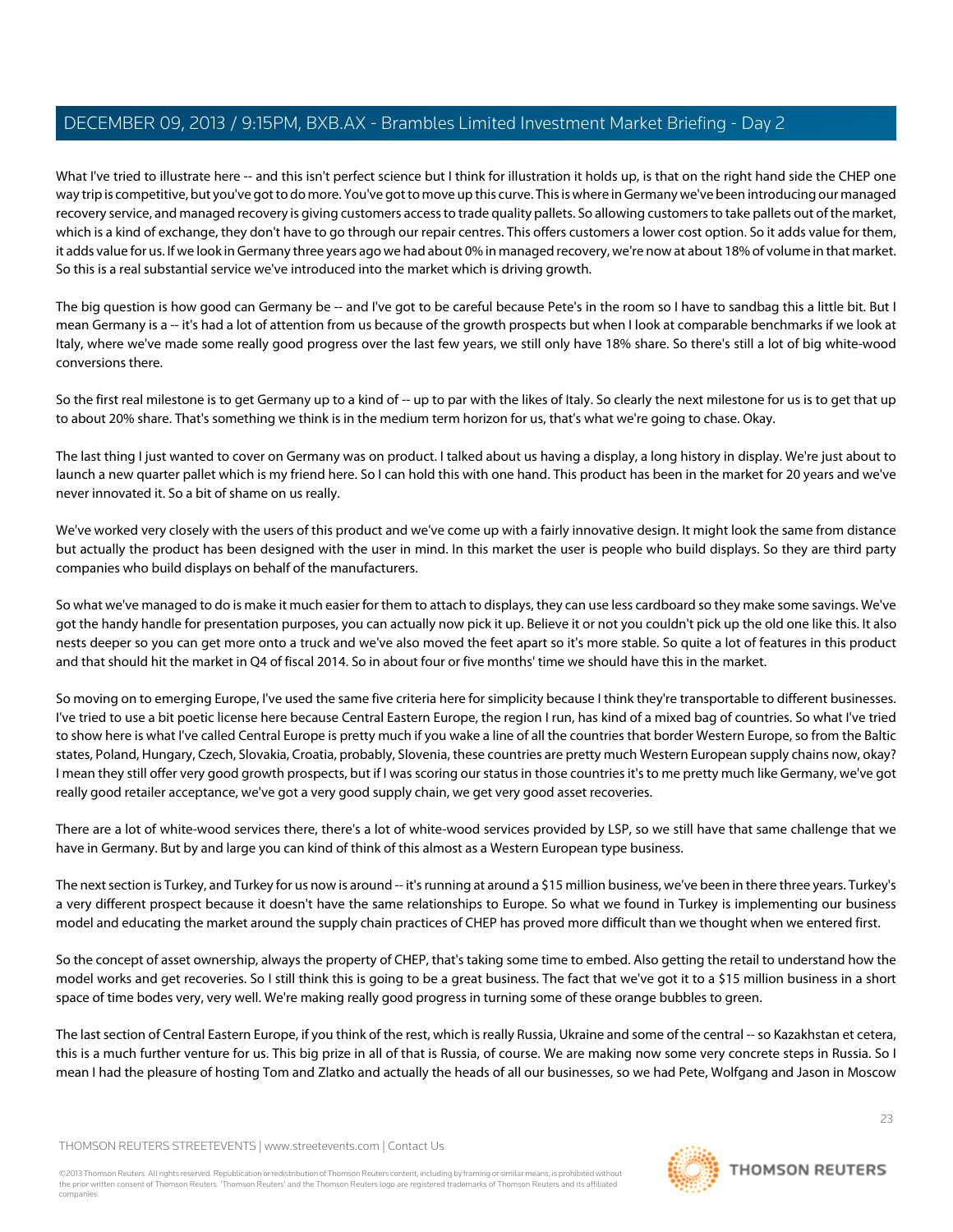about six weeks ago. That really was about getting all the businesses of Brambles together in one place and locking ourselves in a room for four or five days and saying look, let's figure out how we're going to enter this market.

We decided to put a small team on the ground -- so the small team will represent all the businesses, so this is all the businesses coming together. There's really four key things we need to answer over the next 12 months to really prepare ourselves for our market entry. The four things, as I've written here, are we need to understand customs -- we have a lot of pallets that get imported into Russia and we've crates that get imported into Russia, so we need to understand how customs is going to work. How it will work if we were on the ground.

We need to do a lot of work with government in terms of relations and that's also associations, it's governments, it's VAT, it's tax [work] and stuff like that. It's kind of announcing your intention to enter and working our way through that, because, again, the pooling concept is going to be quite new and we need to understand that we can navigate our way through that.

The third one is around procurement and pallet standards. The Russian market uses the 1208 in terms of dimension. So it's standardised in terms of dimension, but it's not standard at all in terms of quality. So there's no real quality standard that people work to. This is something we're certainly going to put some energy into. It's not that we want it to be the CHEP standard, that's not the point, but I think there has to be a certain standard of what does a new pallet look like. So even if you take the EPAL standard that we have in Europe, I mean that would be perfectly acceptable for us in Russia, it just doesn't exist today. So I think that's an important piece of work for us.

The last piece is we're going to do some specific work with retailers and manufacturers and do some value chain studies across the three businesses. This is really to understand again does the customer have a pain point, is there something we can do to solve it and we need to do that on a steady basis. So that's really going to be the agenda for Russia for the next 12 months.

Finally, if I finish on products. We've done a lot more work over the last three years with customers. I don't think we could have been accused of being over customer centric four or five years ago. So we've made a real effort to try and get the voice of the customer in to CHEP. That's started -- there was a lot of product discussions around that, but that forum has matured, and that forum now talks a lot about customer collaboration, transport collaboration, sustainability. So it's become a really useful forum for us to get the voice of the customer. From that voice of the customer that also feeds our product development.

I've put three examples into the pack of products we're about to launch and I'll just -- I'm just going to give a few minutes on each. But look, I encourage you that -- look, if anybody wants to get into the detail of these a bit more let's just huddle in the corner around lunchtime and I can explain it in a bit more detail.

But if we start from the furthest out one here, which is just this here. So this is simply -- it's a plastic pallet, plastic half pallet. We're trialling this in Spain at the moment. We see a growing demand for plastic, particularly in the display area. So for some customer plastic on the floor in terms of display is more desirable than wood. Some customers mask that, they put a banner in front of it so they don't care, but some customers actually want to use the plastic pallet. That's really the -- that's the business need that pallet is driving.

What we're working on is getting a pallet where the economics work. So we've got to get a pallet that works at the right cost and when the pallet gets damaged it can be repaired. So that's really where the innovation is coming. That's being developed by a third party with our input, and we've been developing that over the last year.

The second product, which is being trialled in the UK, is this one. This has got wheels in it, so it's a much heavier -- you'll see a lot more kind of technology, if you like, and features in this product. This product is trying to solve a problem -- it's really trying to solve a problem of standardisation. So in UK retail many heavy products, more typically liquid products, things like baked beans for example, these are high rotation, heavy products, where the retailer wants them to arrive in store in a pallet format that goes -- sorry, to arrive through the DC in a format that goes straight to store. That's what they want.

What this wheeled unit does, what this unit does, is you can -- you press a lever and the pallet will wheel. So you can actually load it up, you can move it without any lifting equipment. You can guide it into its destination in store and then you can lock it. So it sits on the ground. I will demonstrate

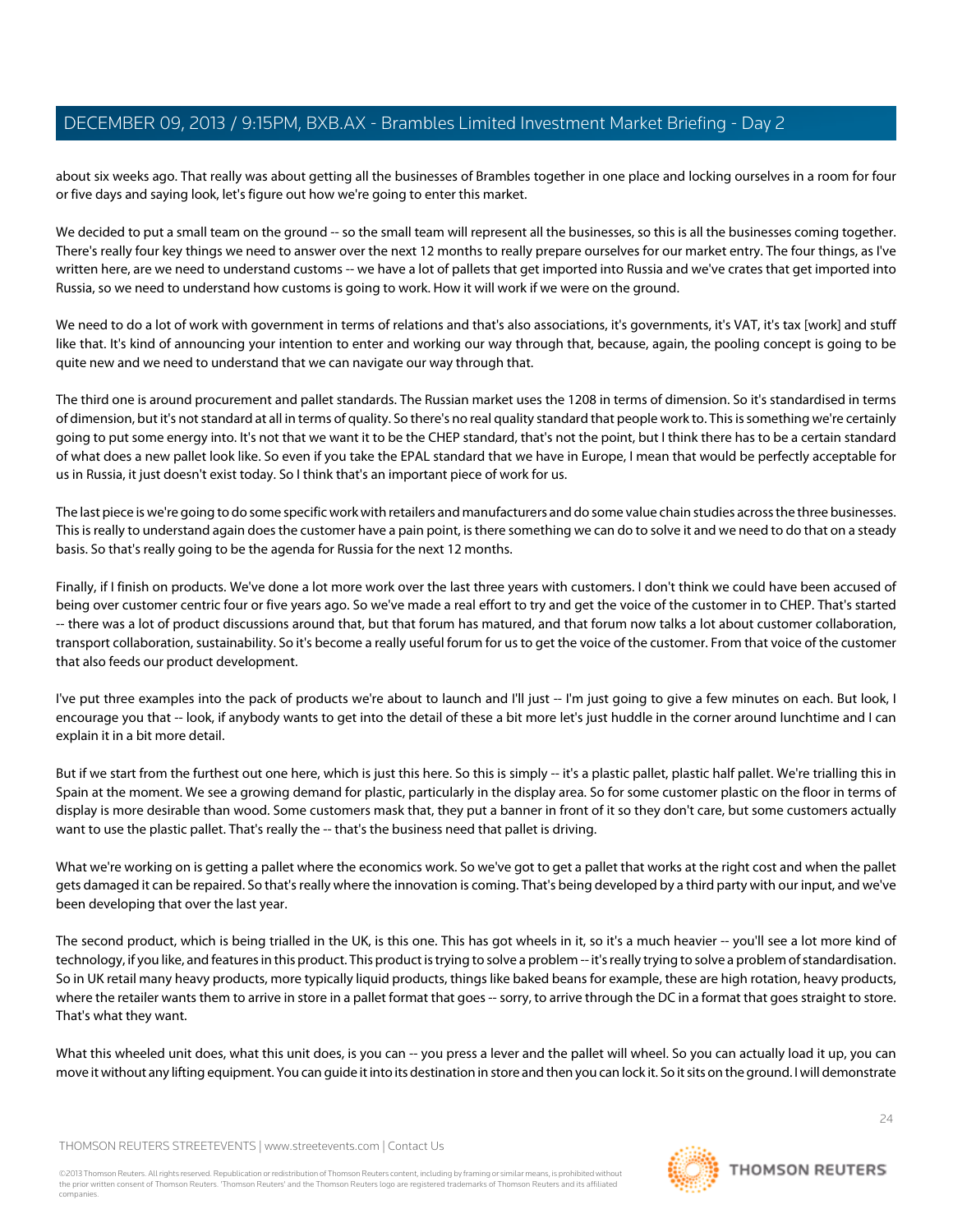that afterwards for anybody who wants to see that. But at the moment in the UK there's something like six or seven different solutions at play. So when we talk to manufacturers -- we have some manufacturers, they have to produce product on six or seven different solutions for six or seven different retailers.

We've been working hard, really using our position in the supply chain, trying to get these people together saying look, do you want to fix this? Is this something we think we can fix, can we facilitate? Fairly quickly it's emerging that we are in a really good position to corral that dialogue, which is what we're doing. The product actually is not ours, the products is off the shelf. It's an existing product that's it in the market. I mean we've had no input into the design of the product. We're fairly product agnostic. This is really a standardisation play.

The last product is my friend, the cardboard pallet here. So the cardboard pallet is, again, a very specific use in the supply chain. Cardboard has started to be used in the supply chain; we've noticed it over the last number of years. The business need for this pallet is manufacturers more and more are shipping in smaller quantities into retailer DC. So retailers are asking for less than full pallet loads. So the practical consequence of this is when you go -- the manufacturer's having to build a pallet with different layers of product. Different layers of product may be in different sized cartons and different numbers.

So it's a bit of a jenga kind of job. People use all sorts of improvised solutions for this. Often they will use a full-sized pallet. The challenge with that is you're manually manipulating a full-sized pallet, which is 22 kilograms type of manual handling, which is not very safe. Also the weight of the pallet is more likely to damage the product underneath. Actually, you then see five or six wooden pallets in a stack. So it's actually quite a lot of weight being put on the lower products.

So cardboard has been -- has crept into the market as a solution. What we've done over the last few months -- and we're trialing this in France -- is we're trying to understand the economics of this. We're trying to understand how this behaves in the supply chain from end-to-end. The typical stuff you would expect us to look for, what's the damage experience of this? How does it behave in different conditions? What's the user experience? We've done trials now for a number of months in France. We're learning some really good things about this product.

So I think this will never be the biggest product in the world. But I think it's kind of here to stay. I think as CHEP I'm very proud that we've put a CHEP brand on this. This is where CHEP should be. We should be in the supply chain solving customers' problems. I'm going to leave it there in terms of products. Again, I mean it looks -- when you look over there you don't even probably recognise those different products. But I encourage you that if anybody wants you to get into the detail of any of these, then just come and seek me out or at lunchtime we will just hang around here or if anybody wants to see a demonstration. So with that I shall hand you over to Kim. Thank you very much.

# **Kim Rumph** - Brambles Limited - President Pallets, North America

Good morning. So this morning I'm going to take you through the growth strategy for CHEP North America. But before I get into the details of how we're approaching growth, let me just set up for you the business unit so that we all have an understanding of what we're talking about. So the CHEP North America customer business is comprised of CHEP USA, CHEP Canada including Paramount which was an acquisition, a small acquisition we made a couple of years ago. That also includes the IFCO pallet management services business. So when we talk North America, we're talking about those three businesses combined and combined they represent about \$2 billion in revenue, representing greater than a third of the Brambles portfolio now. So it's a significant piece of our business.

So what I want to do today is take you through our approach to growth. I share with you some of the opportunities that we see in the market. Then really break it down for you in terms of how we're going to go tackle that space in the market. But before I do that, I'd like to just briefly go back to some commitments that we made at the last investor market briefing. So some of you were with us in Zurich and some of you were not. But what I'd like to do is just go back to those for a moment and talk about how we feel we're tracking against some of the things that we committed to deliver against.

So just briefly I'll hit that. Asset productivity we're going to give you a very at length look at that after this presentation, but we're tracking very well in particular in the USA business in terms of getting traction around improving asset productivity. I'll give you some great examples about that later this morning. We're also making great strides in the area of supply chain cost out. So we've talked a lot -- and you've heard it yesterday and

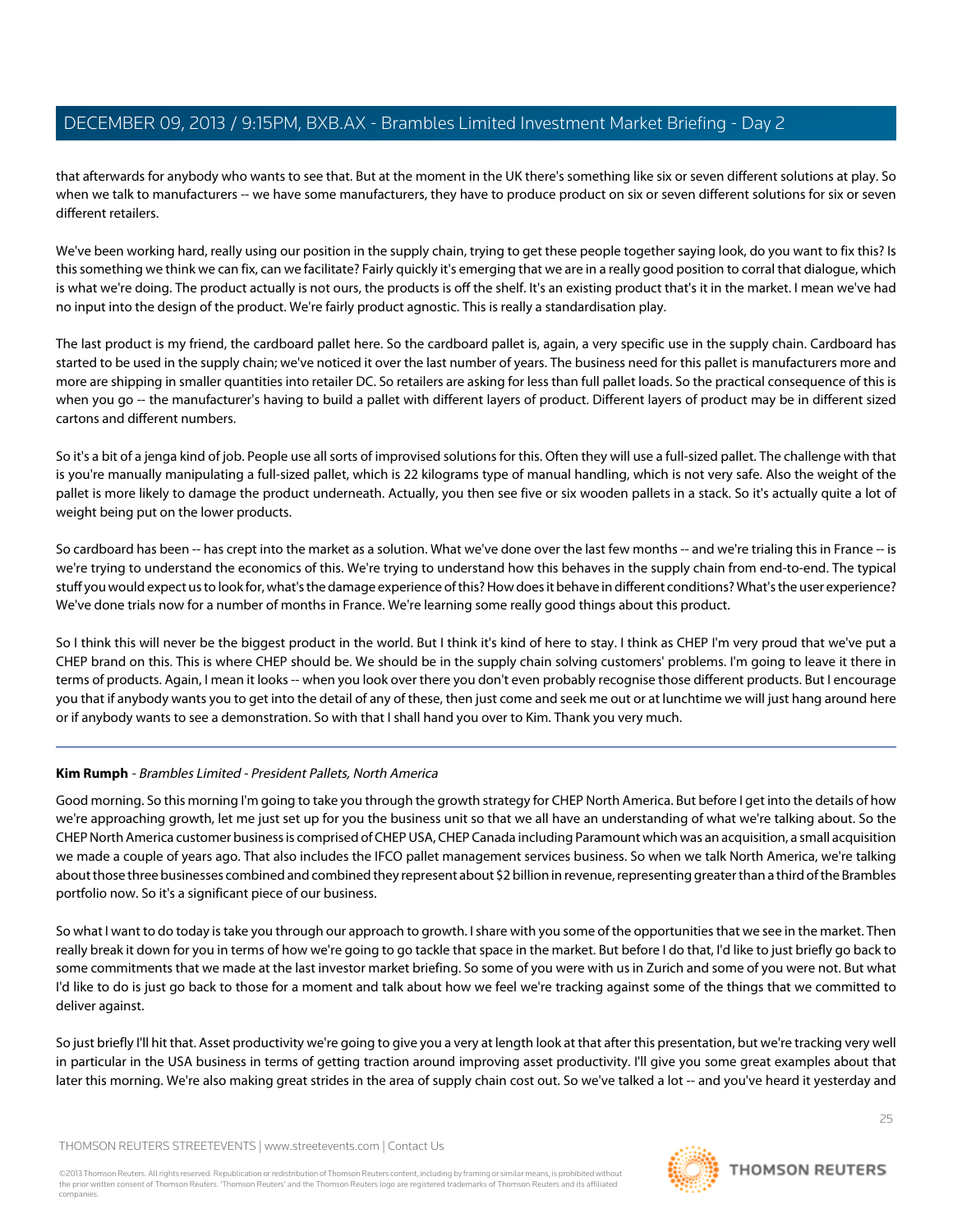today as well -- about the cost-out programs that we have, both the IFCO synergies that we committed to deliver in the marketplace and then also the global pallet efficiencies. Obviously, those IFCO synergies largely sit inside the USA business, with the integration of the IFCO PMS and CHEP USA supply chains.

So we're tracking to deliver against those and those things are manifesting as committed. We're also taking the supply chain cost out that we committed to when we formed our global operating matrix and our supply chain logistics teams. So that is all happening and tracking well.

In addition to that, we also made some commitments about how we are going to position to grow this business. Positioning to grow this business (technical difficulty) at length discussion about how we are going to diversify our product offering. So for those of you who have been following us for a while you are well aware that the USA is probably the last of the key regions to actually begin the diversification journey. A lot of that is related to the fact that we were launching Better Everyday and we were doing quite a few things to continue to improve our business. We have now shifted very much to a growth phase looking at diversification.

So I'll talk to you a little bit today about how we're engaging more deeply with our customers to gain insights to really fuel the innovation pipeline. We are taking a very customer-driven approach to innovation, but also learning a great deal from our partners in the other regions that you just heard from. So certainly the trail has been blazed and now we're following that path with deep insights from our customers. So I'm going to take you into some of that in more detail.

You have seen this, obviously, from Tom, Pete and the other presenters, but we're focused on creating value for Brambles in these three buckets and for investors and shareholders. Today what I'm going to specifically talk about is investing in growth. So how are we investing particularly in the North American business to grow this business and to create more value for Brambles? We have really taken a three-pronged approach to growth. It's a very methodical, systematic and organised approach. But what I'm going to do today is take you through each of these three areas.

The first one is to grow in existing supply chains that we serve today. I'm going to show you that market size in a moment. But we are certain that we are not fully penetrated with existing customers. So there's real opportunity to grow with manufacturers and retailers who are already participants in the CHEP program and who are already partnering with us today. So we will talk about how we're segmenting and breaking that market down so that we can grow and expand market share. The second area is, in fact, around innovating new products and services. So I'll talk about the journey that we're on inside the USA business, in particular, to begin the introduction of new products and services.

Then the last prong of our growth strategy is related to unlocking new verticals so that we can continue to grow the business. What that takes is asset collection capabilities at the end of supply chains that we are not servicing today. We have been working diligently to enhance our asset collection capabilities and we believe that presents opportunity for us to enter new supply chains that we're not currently servicing. So I'll take you through how we are approaching those new verticals as well. So this is quite a chart, but I'd like to explain it to you, because it's a very important piece of the market sizing work that we've done inside North America so that we're certain that we have the proper limbs for growth and that we understand where these opportunities will present themselves.

So what you're looking at here is a North American view of the market size. So some of you -- many of you have seen this chart before in a USA format with the USA opportunity. What we've done now is we've combined Canada and taken a holistic view of North America. So if you draw your attention to the bubble on the right-hand side of this chart, what you will see is that we believe the total market inside North America is \$10.3 billion in opportunity. So what's important to note is that today from a pooling perspective between the USA and Canada we have about \$1.5 billion of that opportunity. So clearly we can see great opportunities to expand into new spaces. If you just look at pooling -- pooling opportunities that we believe exist there's \$2.6 billion.

So if you just focus on pooling in a 48 inches x 40 inches space, there's opportunity for us to move from the \$1.5 billion market share we hold today to that \$2.6 billion. Then there's opportunity to also expand into new places. So what I would like to do is show you now on this chart the three buckets that we are focused on. So if you take number 1, what you will see is this is the 48 inches x 40 inches opportunity with existing customers that we do business with today. So what you see there is a \$1 billion in market space that we are now attacking from a segmentation perspective. I will take you through how we are doing that. So that we can grow in existing supply chains that we are already serving.

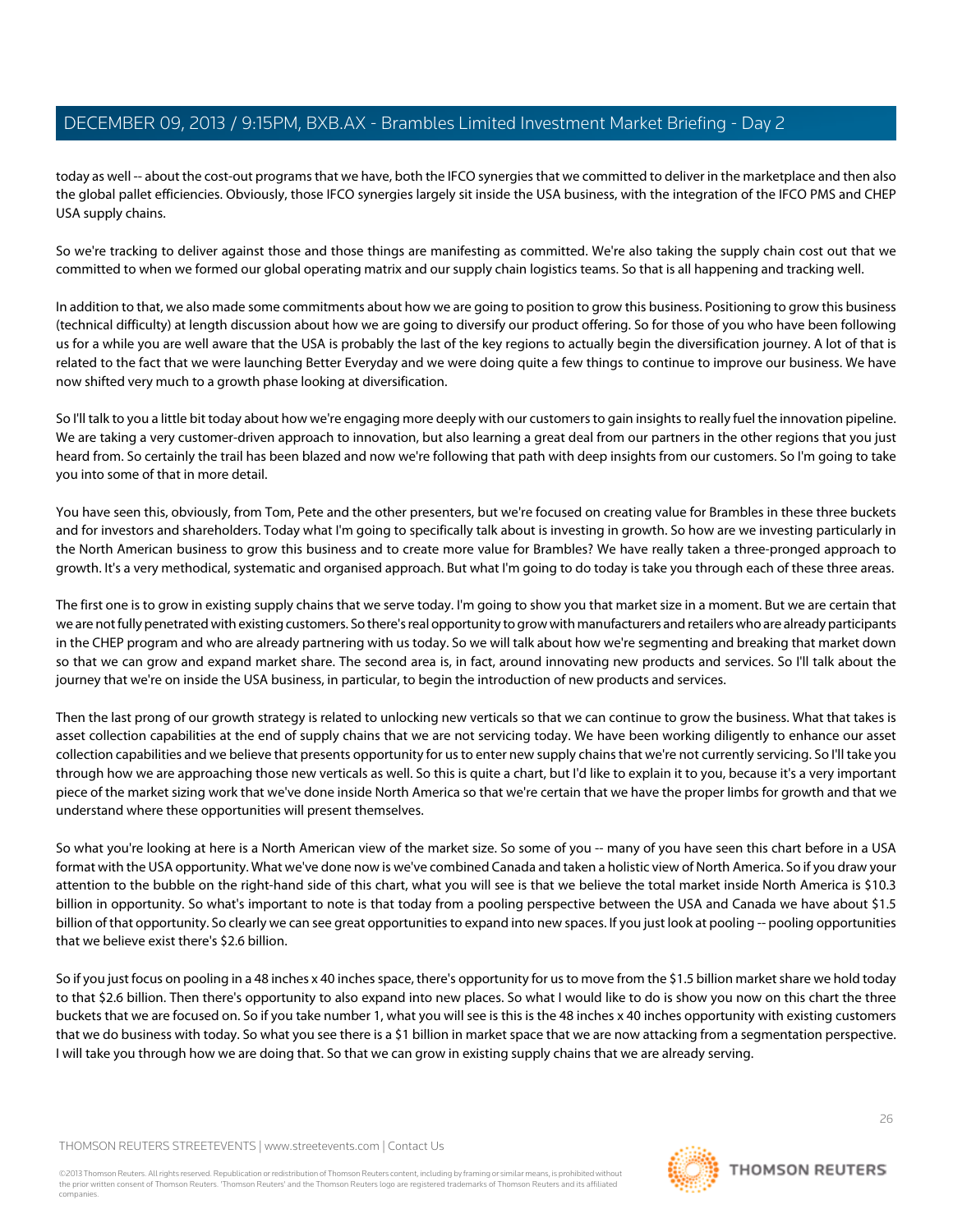So what that means is we already have an asset collection engine behind the end of those retail supply chains. This is about traditional marketing, traditional segmentation converting that to sales leads. I'll take you through an example regarding how we are achieving that. The next bar that we are after is this number two that you see listed here. This is about 48 inches x 40 inches pooling opportunity with customers and supply chains that we do not serve today. So this is what we refer to as new verticals. So when you hear us speak of new verticals this is the \$1 billion bar of new vertical opportunity. I will break it down for you a bit more and show you the new verticals that we are specifically targeting in North America here shortly during the presentation.

Then the last area of focus for us is this very large bar totalled at \$6.2 billion. There is a lot of opportunity, but also a lot of ambiguity inside this particular bar. So what is inside here are things like fractional pallets that are not pooled today but that present an opportunity for standardisation, which you have seen many of our colleagues do in other regions for CHEP. Also inside this are things like slip sheets. So if converting to pooling or a pallet is not the solution for that slip sheet customer what other innovations might we introduce into the supply chain to crack that \$6 billion opportunity? So this is where real innovation, real customer insights will drive and fuel the pipeline.

So these are our three areas of focus. What I would like to do next is talk about the first bar. So the first \$1 billion bar that we referenced and explain how we are breaking that down to segmented and really understand how we might grow more and further and more deeply with existing customers that we serve today. So what you are looking at is the actual floor plan of a club store inside the United States. So for club in the United States think about Costco, Sam's Club, BJs, some of you refer to them as warehousing wholesalers. But for us they are referred to as Club stores in the United States. So when you look at this what you will see is the entry to the store literally. So you will see store entrance, you see the cash registers and then you see a series of categories mapped out on this floor plan.

What we have done is we have literally taken our retail customer's floor and we have broken it down by category that they offer inside the retail store. Then what we have done is we have worked to understand how penetrated are we inside each of these categories. In doing that it reveals to us opportunities to grow inside the existing retail channel where we already have asset collection solutions. We simply need to work harder to generate sales leads, to convert that into topline revenue. So what we have done here as an example, you'll see apparel and bedding. So this is an area of low penetration represented by the light blue and it's not a surprise to us, because this is not a traditional category for us apparel and bedding.

So it allows us to make a decision about do we want to enter this vertical? Do we want to tackle this space? Or is this an area that we prefer to defer? Next you can see an area that is quite penetrated and this happens to be durable goods in this particular retail supply chain. We can see that we deliver a margin of 30% in this particular segment. So we're definitely analysing these segments for profitability to understand how satisfied we are with the performance inside each of these segments. So clearly durable goods for us in this particular retail channel is wonderful business. We're delighted with the 30% margin and we're delighted that we're heavily penetrated.

Lastly, what it revealed to us is an opportunity where perhaps we would like to draw further penetration. We know that it is a profitable segment. So in this particular case I don't have the profitability there, but trust me it is, is produce. So we recognise that there's an opportunity with medium penetration to grow further in produce in this particular retail customer supply chain. So what we will then do is drive campaigns, which we're in the middle of doing now. So we have some active marketing campaigns going on with the produce customers who ship into this particular retail chain. So that we can actively work to grow inside this particular category.

Lastly, and I think most important, what this does is it helps us really generate a healthy portfolio. So rather than just focusing on the largest manufacturers, the largest fast-moving consumer goods producers which are very important to us, it allows us to now take a lens across the whole retail supply chain to ensure that we're after all of the business that is available to us. Once we've gone through the effort and we have been successful in creating the collection engine behind the retail supply chain it behooves us to go as deep as we can inside that retailers penetration to make sure that we get all of the available business since we have the asset collection capability.

So this is it is really deep segmentation and marketing work, but it is generating real sales leads that are leading to real profitable, topline growth. So it's a wonderful road map to that \$1 billion bar that I shared with you a moment ago related to expanding market share with existing customers. Next I'd like to talk about how segmentation is also leading us to new verticals. So when we look at the opportunity for us to grow inside supply

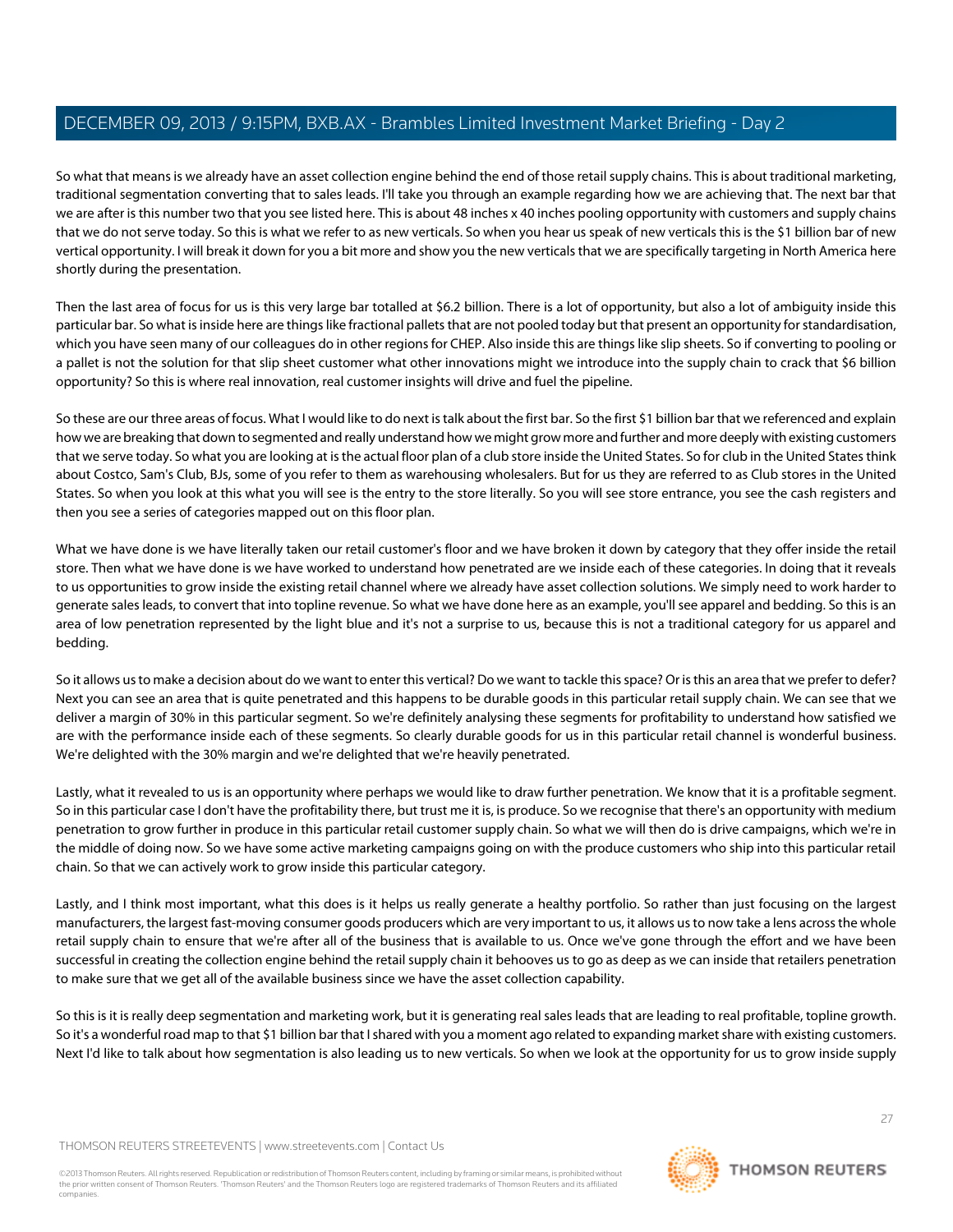chains that we're not currently servicing, segmentation has brought us to this view of other segments that are not segments that we're serving today or we're certainly not heavily penetrating and serving.

So what you see here is actually a representation of these verticals. I'll just briefly explain the chart so that you can follow along with me. But what is represented here is the potential value. So the size of the bubbles that you see there for each vertical is our segmentation work to determine what we think that market size is worth for us. Then what you see on the X-axis is how challenging is this sale going to be. To be perfectly candid what sale means is asset collection capability. So there is a real value for these segments we are pooling if we make pooling work effectively.

So there are certainly manufacturers and retailers inside these supply chains who would welcome pooling, but we have to make sure that we have an economic solution for recovering our assets at the end of the chain before we unlock these channels. So what you see in the dark blue are the three segments that we have decided to focus on inside the North American business. Those three segments are home and hardware, obviously, the largest opportunities, so hard not to focus on that. Then you also see auto aftercare and you see pet specialty. So home and hardware for us, just to give you an example, would mean retailers like Lowe's in the home depo as an example. Auto aftercare would be things like windshield wipers, anti-freeze, places where you would go to purchase consumables for your automobile. So an example of that in the United States would be Autosave.

Then if you look at pet specialty which is kind of obvious given the name. But pet specialty would be companies for us like PetSmart in the United States. So that just gives you an idea of the types of retail chains that we're talking about creating these solutions, these asset recovery solutions for. Now, it's also very important to note that we believe opening these channels also requires us to present real value creation to these retailers. So there is a collaborative effort inside this as well to not only solve for the collection, but also solve for creating value for those retailers so that they will engage with us and help us find ways to recover the assets.

So what's different? Because we have talked about some of this before. I have asked my team these same questions. We're getting quite serious about opening these channels. So we have mobilised a team around this and I think there are three key things that are different inside the USA business that are going to allow us to open these channels. The first piece is the fact that we have expanded our supply chain capabilities. So you will hear us talk about asset productivity and the things that we're doing to drive asset productivity. But we've also got much more sophisticated about how we approach collections at the end of the supply chain. We believe that is going to give us a real advantage to create these solutions with these retail customers.

The second piece is we have started to innovate. So I'll talk to you today about a new product that we are introducing into the market, a new half pallet that you see here. But also we're looking to expand capabilities like reverse logistics through the acquisition of IFCO and the Pallet Management Services business which also gives us an advantage at the end of those supply chains and also some relationships that we can leverage that came with the IFCO Pallet Management Services business. Then last, but certainly not least we have a dedicated team as I mentioned around this. That team is comprised of supply chain experts.

So this is not just about a relationship sell. For us this is about really creating supply chain solutions. So we have taken some of our best supply chain professionals and we have engaged them in solving this challenge for us in the market. So you know the things we're focused on asset productivity, integrating IFCO, all of those things are going to help enable the unlocking of these channels. So we're very focused on it and we're very focused on taking advantage of the skills that we now have that we bring to bear to open these channels.

So next I want to talk about how we're going to deliver the third piece of growth, which is the innovation piece. So how are we going to innovate and introduce new products into the market that solve real problems for our customers? We're doing that through collecting insights from our customers. We have developed multiple channels and vehicles for funnelling these insights. We are then aggregating these insights and translating them into a pipeline of innovation. Just to give you an example of what these are. Our customer care centre is now on a weekly basis consolidating feedback from our customers. We're using that feedback to create and generate insights.

We have engaged in significant joint business planning with our customers. I mentioned some of that to you in Zurich in the last meeting around really creating multi-year collaborations strategies for helping them solve challenges inside their supply chain. They are providing us with a significant amount of data and information about their supply chains, about their challenges and about where they think there might be synergy with CHEP



28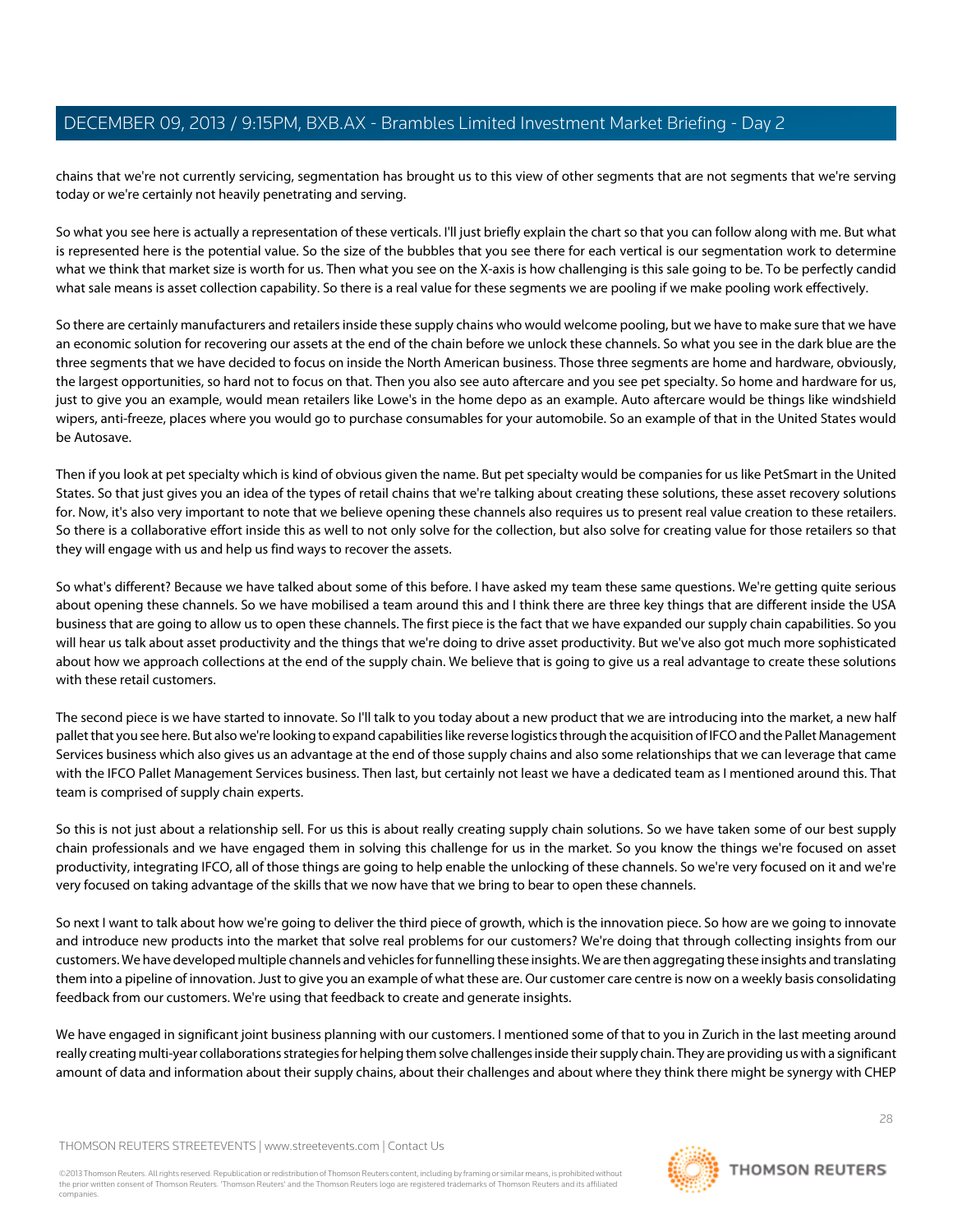to help deliver some solutions against these. We have a customer solutions team which is made up of Six Sigma black belts, application engineers, lean manufacturing experts and all of these individuals from our team are inside our customers facilities working with them to understand their challenges, bringing those insights back so that when we innovate we're introducing real solutions that are going to help our customers with these challenges.

Then last but not least, you'll recall that we introduced the net promoter score program several years ago inside our business. We are actively using those insights to understand the real strategic challenges that are customers are facing and how they feel about CHEP's ability to contribute towards those. But lastly I want to talk very specifically about our strategic leadership forum and this is where we are getting the most significant insights related to innovation. So 18 months ago at the last briefing I talked about the introduction of this forum. I would like to share with you what we're learning through this forum and how much traction this forum has generated inside the US market because it's become a very powerful force for us to gain insights in order to innovate.

So we've held five of these forums since I last introduced it to you. The forums consist of very senior level manufacturing and retail supply chain leaders in the US market. So the CHEP US business has been facilitating these forums with these senior level customers. Inside these forums what we're doing is we're talking about macro trends, so the ones that Peter referenced to you earlier, but then we're taking those macro supply chain trends or those challenges that our customers might face and they're boiling them down into topics that affect both the retailer and the manufacturer.

Together we're taking those topics and deciding which ones we would like to work and solve on -- work on and solve inside the US supply chain. So from that CHEP is getting amazing insights. In some cases they're deciding to work on challenges that are not maybe related to US. So, perhaps, they form a subcommittee and they go off on their own to solve these challenges. But in many cases they're presenting challenges that CHEP is uniquely positioned to help solve for. So as an example, you can see here there are five areas that have come from these forums that we're now actively focused on inside the US business. Those include transportation collaboration, which is a very obvious bit for CHEP. Reverse logistics so many of you know when we acquired the IFCO business along with the Pallet Management Services business that they do engage in reverse logistics today.

We see a real opportunity to scale that service potentially to create value for our customers. We're focused on promotional floor-ready displays, food waste which Pete mentioned earlier as well as standardising new platforms across the US. So the so what in all of this, which is what I'm sure you're wondering, is so what is that going to do for CHEP? How is that going to help us grow the business? So let me start with the first most relevant piece that has come out of this forum. That is the introduction of the half pallet into the US market, which happened in October of this year. Now this is a huge tipping point and milestone for us. We have offered one SKU in the market since 1990 so we're incredibly pleased to introduce our second product in the market place as of this past October.

You can see the half pallet here, I'll talk to you about it in a few moments. But I think it is a huge moment for us to demonstrate our capability to introduce diversification into the US market. You have heard from James, you've heard from Phillip. We know that we can scale these. We have a half pallet in Canada, which is a very successful product for us. So it is time and we have done that through these insights from our customers. The second piece is reverse logistics, which I just alluded to a moment ago. Our customers are telling us that this is a challenge for them. It's not their core. It's inefficient. It's fragmented. We have a business today that is performing that service.

So we believe there is a real opportunity to scale reverse logistics inside the market place. We're currently working on a pilot to determine the business model for that work. Also, we believe it brings huge benefits to our business beyond just creating value for our customer. It can present asset collection solutions for us. It could also give us the ability to acquire white-wood cores at the end of the supply chain to grow the PMS business. So real opportunities that we can see coming from the scaling of reverse logistics. Then last, and I think this is the most transformational, rather. I think it's the most exciting. It's also going to take a while, is the potential to standardise the floor-ready display in the US market place. So our manufacturing customers and our retail customers have shared very clearly with us that this is an incredibly wasteful process today with no standardisation.

This came directly from the forum, directly from the engagement with our customers that they believe and they want to work together with us to determine if we can set a standard for the floor-ready display in the US market place. This could lead for CHEP to additional types of fractional pallets, but in a perfect world it could also lead to a pooling solution for the floor-ready display, which would just completely transform promotions

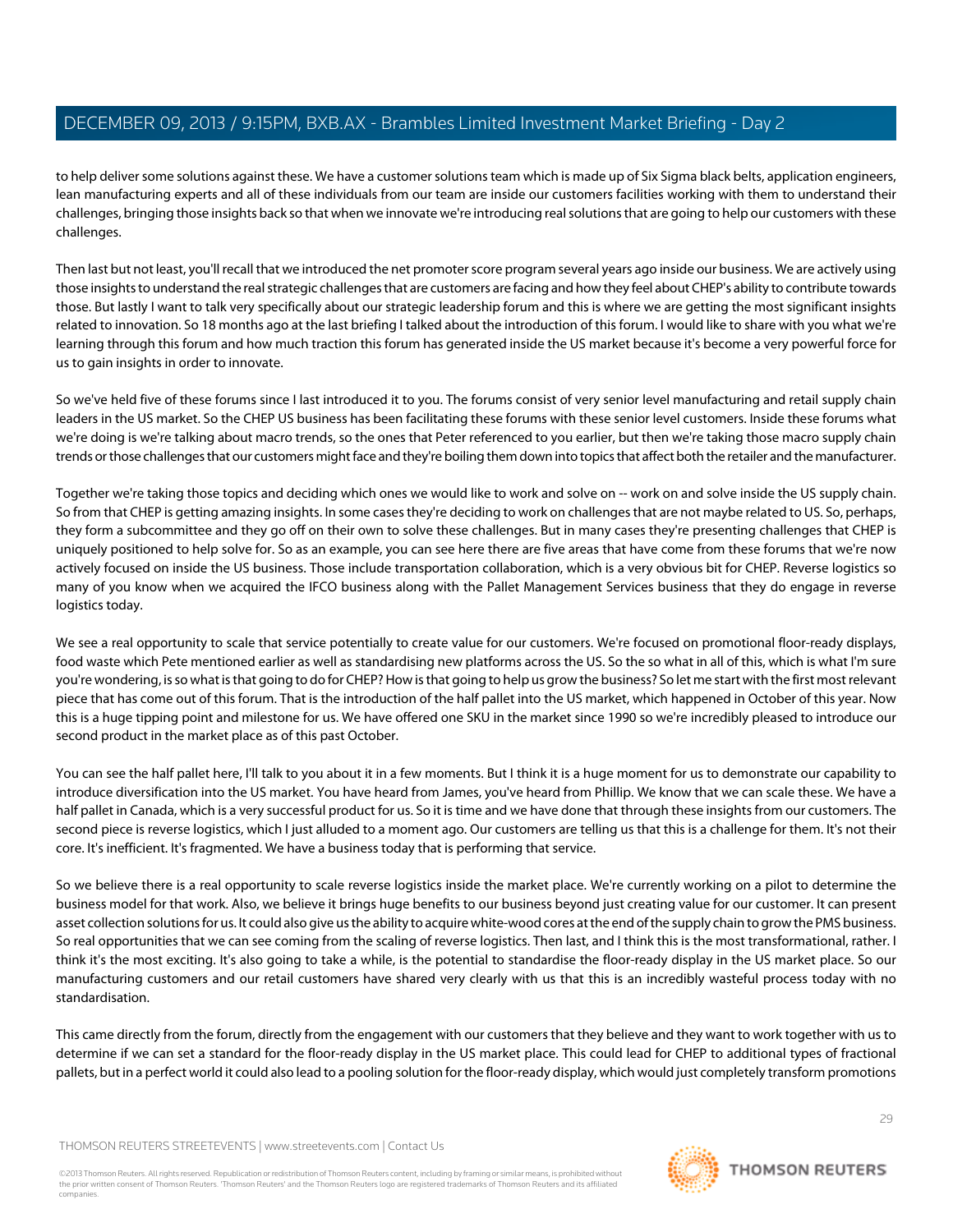across the US supply chain. So we're engaged today with a subcommittee of customers working to explore, can we standardise this? If we could, can we pool it and still allow our manufacturing customers to brand it in a way that allows them to differentiate on the floor in the retail store.

This one has tremendous opportunity. It will be a slow burn. It will take a while to develop acceptance and standardisation, but it could really generate significant efficiency inside the USA supply chain. So the half pallet has been introduced as I mentioned. So you'll see it here on the stage or to the side of the stage. In this -- the design of this pallet was generated with insights from our customer, specifically so that we can solve pain points for the customer. So you'll see here there are real benefits to the introduction to the half pallet into the US market place, a pooled half pallet. It is going to be introduced currently in the first part of the introduction at the retail supply chain and primarily utilised in the promotional space.

So incap promotions, stand-alone promotions and also replenishment on the store floor inside the retail supply chain. We know from studies as well as from the other products that we have in other markets that it will significantly create efficiencies for our retail customers and ultimately our manufacturing customers, reducing picking cost, reducing replenishment time inside the stores and ultimately aiding in merchandising the product on the floor, which can certainly lead to sales uplift for our retail customers. We have designed it very specifically with our customers input. You'll see things on the pallet that are somewhat unique to this pallet, such as, 90% top-deck coverage. Our customers have told us that this design allows them to take cardboard out of their packaging.

So we've specifically designed it with that in mind to allow them to go ahead and take packaging waste out and transport goods more efficiently. We've done things like design a unique metal block which allows for the best and most efficient four-way entry into the pallet, which drives the efficiencies of handling for the retailer. So all of these features were designed specifically with our customers through a significant amount of research and many of them piloted and trialled the asset as well to help us develop the right solution. So we're very excited about the potential opportunity that the introduction of this half pallet presents into the US market place.

It is certainly an opportunity for us to grow the business through this diversification of product offering. So lastly and closing I've talked to you about these three focus areas. So grow in the space where we are today, open new verticals and create new supply chains in which to serve with asset collection, strategies and solutions. Then, lastly, introduce new products that solve real problems for our customers. One of the things that I want to emphasise is we're also focused on this offering of choice for our customer. So the introduction of the half pallet is an example of creating choice, but so is the introduction of white-wood into the CHEP portfolio.

So when we acquired the IFCO pallet management services we also acquired the ability to give our customers a choice, whether a pooling solution makes sense for them or a one-way recycled white-wood pallet makes sense for them. We're seeing real opportunity to take advantage of that in the market place to be able to offer our customer all solutions related to their pallet needs. So we've organised our team in a way that allows us to do that. Essentially, we've bifurcated our sales team into a team that's focused on consumer goods solutions, so the manufacturers. We have a team that is now dedicated and focused on retail solutions to make sure that the services that we're providing, the products that we're introducing are well bedded and well thought out and well socialised with each of these customer stakeholders that we have.

We're also fully integrating the IFCO PMS business into CHEP USA. So that work is ongoing now. They are literally integrating as we speak inside the CHEP USA business and will work inside the business as another product offering that we have available to our customers. It will also help us get closer to understanding and scaling reverse logistics with the capabilities that we acquired from IFCO.

Then lastly this focus on retail, I can't emphasise it enough. So the retailer is so critically important to our business and so we've organised ourself in that way. We've also got significant collaboration from our retailers related to asset productivity, which I'll talk about in the next section of the presentation. And also it's enabling us to look at these new verticals. So this focus on retail -- or this concerted effort around our retail customers is the key to unlocking these channels. And then lastly, as I mentioned earlier, it will give us access to the white-wood cores as well which will aid us in growing that piece of our business, the white-wood recycled pallet.

So there's tremendous opportunity to continue to grow the North American business and we're very organised around this three pronged approach. So with that, what I'd like to do is to hand it back over to Peter and we're going to go next into asset productivity. And then I believe we'll take some questions. Or did you want to take questions now?

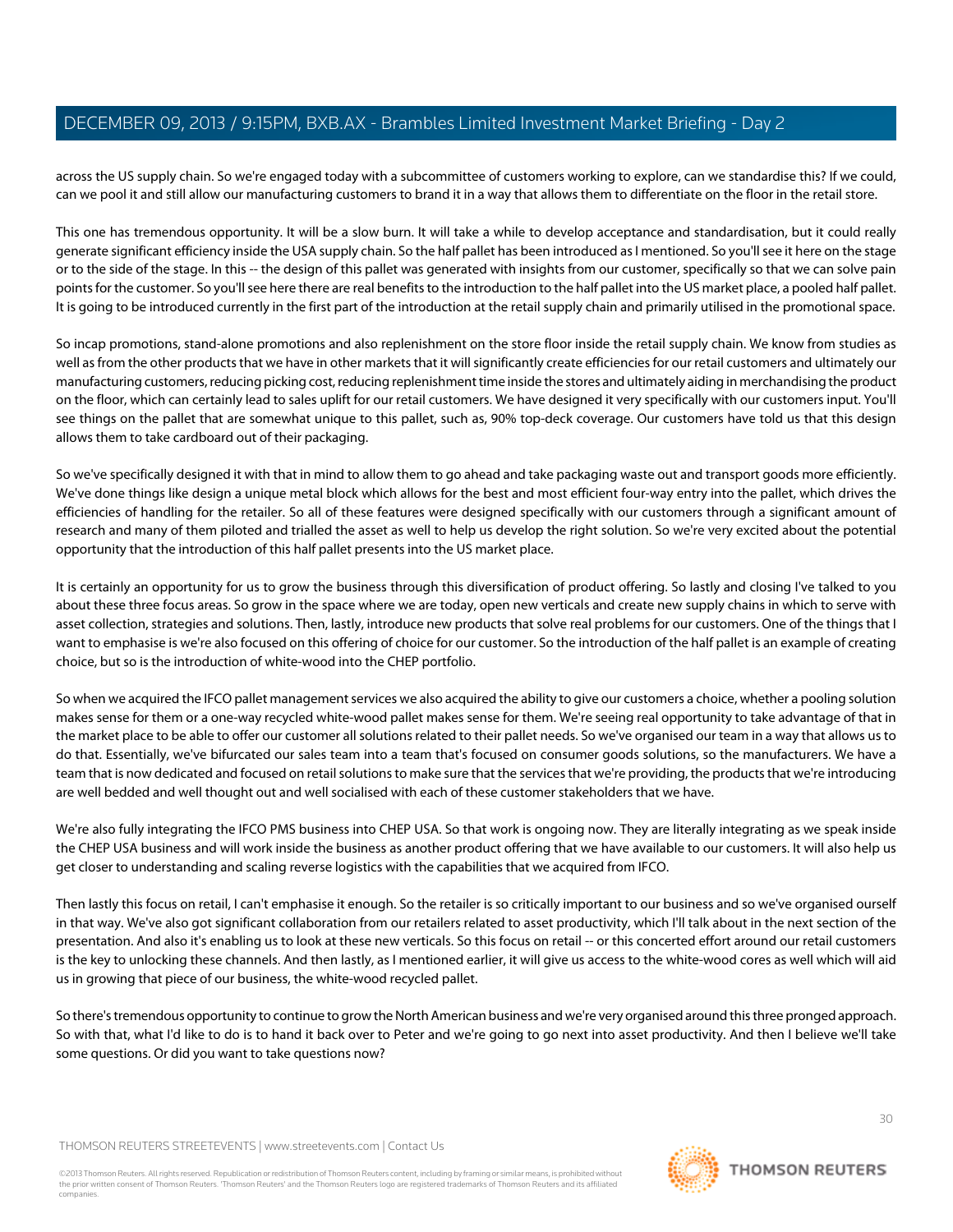**Peter Mackie** - Brambles Limited - Group President Pallets

What about five minutes now?

**Kim Rumph** - Brambles Limited - President Pallets, North America

Okay, yes.

**Peter Mackie** - Brambles Limited - Group President Pallets

I think there was a lot of information in all of that. So we'll maybe take some quick questions now before we dive into asset productivity, yes.

**Kim Rumph** - Brambles Limited - President Pallets, North America

Sure.

# **QUESTIONS AND ANSWERS**

#### **Unidentified Participant**

Hi, I just had a question for Kim. If you look at the growth in the US business it's clearly been very strong over the last few years and I guess if we deconstruct that growth and take out the win-backs from IGPS and a little bit from market growth, there's not a great deal of evidence of further penetration into that longer tail of customers that's been talked about over the last couple of years. Can you just comment on that in reference to the target from today's presentation?

#### **Kim Rumph** - Brambles Limited - President Pallets, North America

Yes, so we definitely made great progress in the win-backs which you're all, I'm sure are quite aware of. So we have definitely seen an uplift and surge in growth related to the return of some of those very large customers back to the CHEP portfolio. But at the same time we are starting to see lane expansion and new business development and continued growth in the SME market space. So the segmentation work that I described here earlier is the real key to expediting that and going deep very quickly into these existing supply chains.

We are seeing this work manifest into top line growth and we are seeing growth beyond organic and new business development. You just saw a very large spurt of growth at one time when you saw those win-backs from IGPS but we'll continue to gain momentum around these existing supply chains that we serve.

#### **Unidentified Participant**

And also can we just get a comment on the value proposition now to white-wood in both markets, in US and Europe? In terms of maybe some numbers if you can provide those?

#### **Kim Rumph** - Brambles Limited - President Pallets, North America

Not --

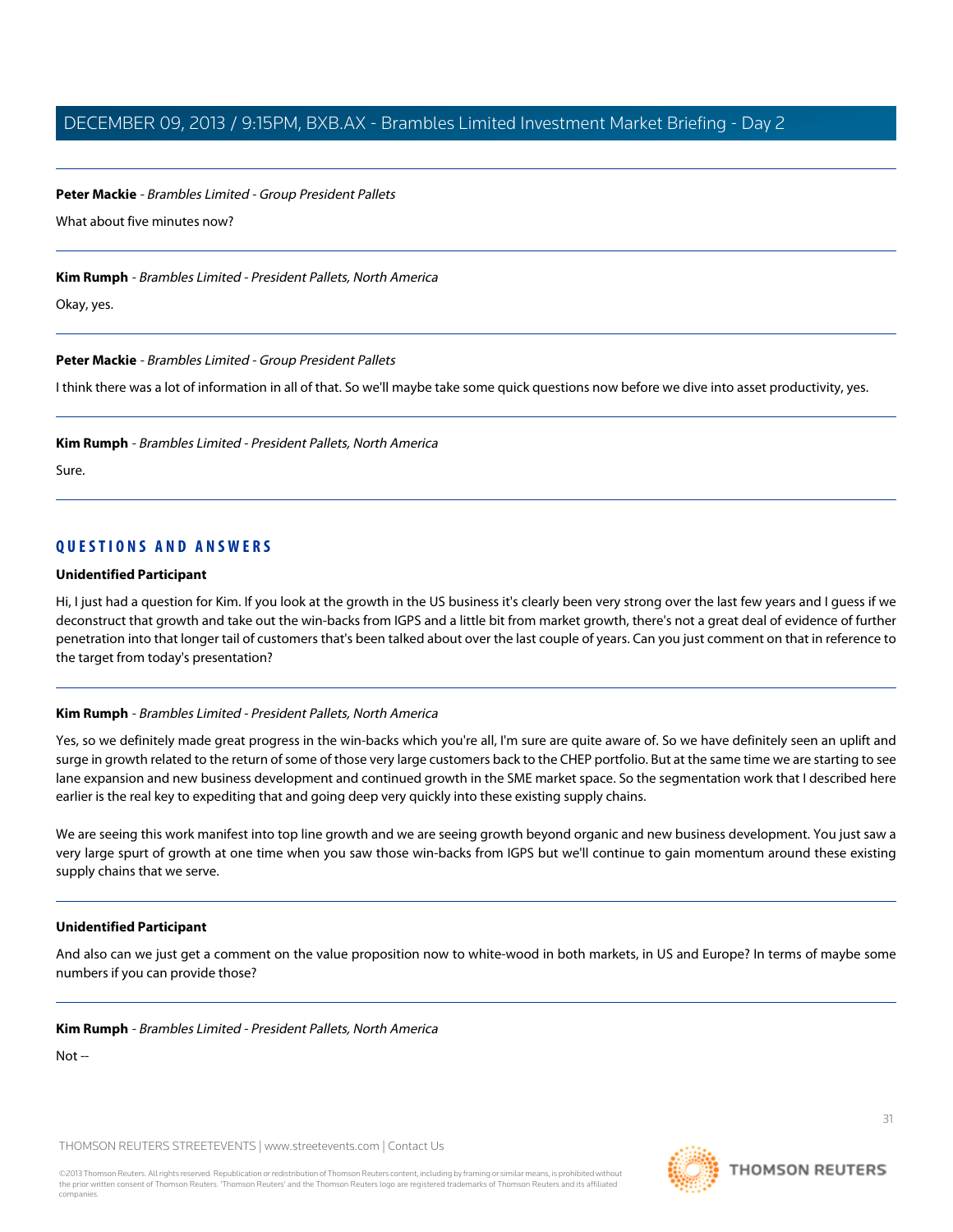**Peter Mackie** - Brambles Limited - Group President Pallets

I'm sorry --

# **Unidentified Participant**

Yes, so traditionally it's been a 20%, 30% gap between costs with CHEP and white-wood, just how that's progressed in the markets recently.

# **Kim Rumph** - Brambles Limited - President Pallets, North America

So lumber prices have gone up as you guys are I'm sure likely aware. And as the lumber prices go up it does affect the pricing of white-wood. It lags, so we aren't seeing as much price -- we are seeing price in white-wood, by the way, we are seeing prices rise which is obviously good for the pooling solution. So there definitely is still a gap and an opportunity to tip white-wood customers to pooling based on that value proposition. It will be interesting to see in the US market what happens with the economy and in turn what happens with housing and construction which greatly affects lumber pricing and I think Peter eluded to that earlier this morning. So we'll just continue to monitor but we are seeing price in the white-wood business beyond the expectations that we had. So time will tell.

# **James McCarthy** - Brambles Limited - President Pallets, Europe

Look, for Europe, it's not a business we're in. I mean I would dispute there is a major gap. I think on a like for like quality basis I think we're just as competitive. And a bit what I tried to show in Germany is, you know, all is not what it seems. Sometimes the cost is buried somewhere in the -within the supply chain or they're looking at different qualities. So I don't see that as a gap, that's not something we focus on.

# **Unidentified Participant**

Thanks, I was hoping -- I don't know, Peter you direct the question as you see fit. I was hoping to get an idea of how divisional communication has changed since the restructure earlier this year. And specifically how often do you get together in person as a Group --

**Peter Mackie** - Brambles Limited - Group President Pallets

Yes.

# **Unidentified Participant**

-- this year's versus 2012 -- how often do you speak as a Group -- this year versus 2012.

# **Peter Mackie** - Brambles Limited - Group President Pallets

Okay, yes, nice. So look there's been -- probably it goes back a bit to my network slide. So the way I look at the business is that it's a -- there's a series of networks around the world and I've split into six customer business units around the world. Which is why James extended into Eastern Europe, which is why Kim looks after North America, Arturo looks after Latin America, Phillip looks after Australia and New Zealand and Lars then looks after -- Lars looks after Asia. And Jurie is really looking after our -- ex-South African and our move into Africa. So we've sort of -- the change in the structure was around those six -- around those six CBUs.

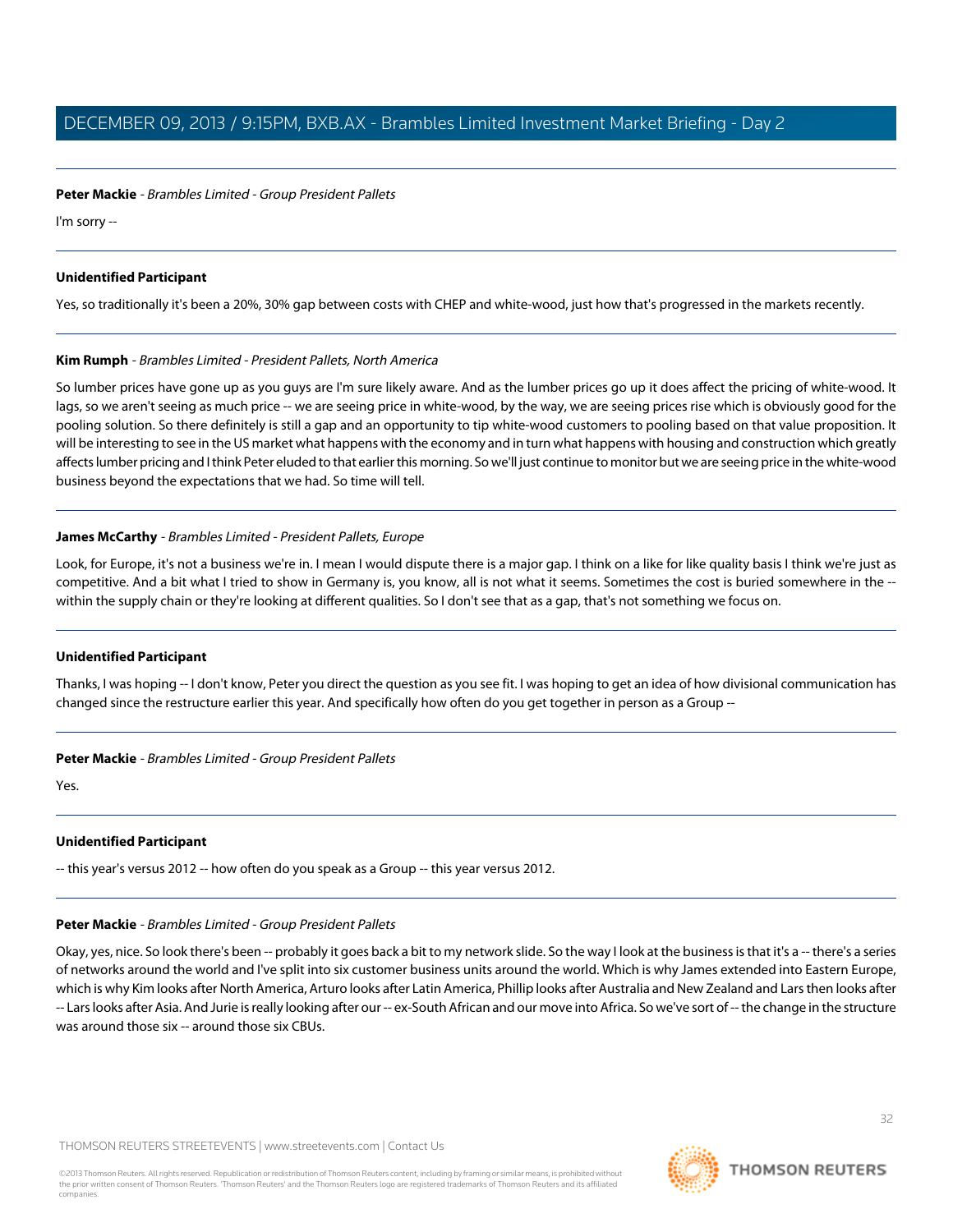Now I would say it's hard to answer your question because I think when we announced the new structure in March we actually got together as a team quite frequently because it was more around let's all get aligned around the priorities, where we're taking this business to, how we're going to work as a team. So we met probably every six weeks to begin with, which meant a lot of travel for everybody.

I think in reality our rhythm now as we go into the new calendar year is to get together physically once a quarter and then we kind of fill those in with a regular conference call. Which generally means Phillip is up quite late in the evening but it's just a way of us all staying connected to each other. Now we run, with Tom, regular strategy reviews every quarter as well. So there's more then involvement as we move around the markets with -- not necessarily pulling my whole team together but some of the team together around particular regional issues. So yes, at the moment we've spent a lot of time being close in the first period and I think we can now stretch it out to kind of a quarterly basis.

## **Unidentified Participant**

(Inaudible -- microphone inaccessible)

# **Peter Mackie** - Brambles Limited - Group President Pallets

Last year I don't think as a global team, we didn't really get together as a group. I mean that's part of the benefit of this new structure is that we can sit with the six -- the owners of the six markets all together in the same room which makes a big difference.

# **Unidentified Participant**

Yes sorry Kim the -- over here. Just going to the slide around the verticals and the opportunities that you've got there. I mean obviously you mentioned -- and I think Tom mentioned yesterday as well -- that the US business had had some issues that it needed to address. But we'd previously obviously been briefed about the opportunity to penetrate these new verticals several investment market briefings ago. When you've re-done this exercise, have those opportunity sets changed and have you -- you know have different verticals become more or less attractive over that timeframe? And why do you think that's changed?

# **Kim Rumph** - Brambles Limited - President Pallets, North America

So I would say that I think we've got smarter about which new verticals make sense for us. So we've always talked about -- as you know -- Home & Hardware and Home & Hardware definitely makes sense for us. So we have to solve for the back end of that supply chain and the opportunity is so great. So you know I would say not a lot has changed there other than the fact that we're getting smarter about how to solve for it. And also because IFCO PMS brings tremendous knowledge because they do business in that industry a significant amount. So we believe they can aid us with a lot of insights and capabilities to unlock that channel. Through not only relationships but also know how inside the Home & Hardware supply chain.

I would say that the other two verticals, pet care as well as Auto after market, we've really selected those purposely because of the ease of sell and because they have supply chains that behave in a way that we feel confident we can present a solution to recover assets. I think one that has changed is you used to hear us talk about pharma a good bit and we've decided to back away from pharma for the time being because there are such high needs related to the types of pallets and the quality of pallets. That we've decided that it's best to defer than until we feel like that's a market that we want to go after. They really like a new pallet, a brand new pallet, just to be perfectly candid.

So I think that's one thing that has changed is you used to hear us talk about pharma a lot and we said you know what? Let's just focus on what we want to control here, let's pick three and let's do them really well and then we'll go to the next opportunity and the next opportunity. So I think we're much more focused Ken, than we have been in the past around some of these opportunities.

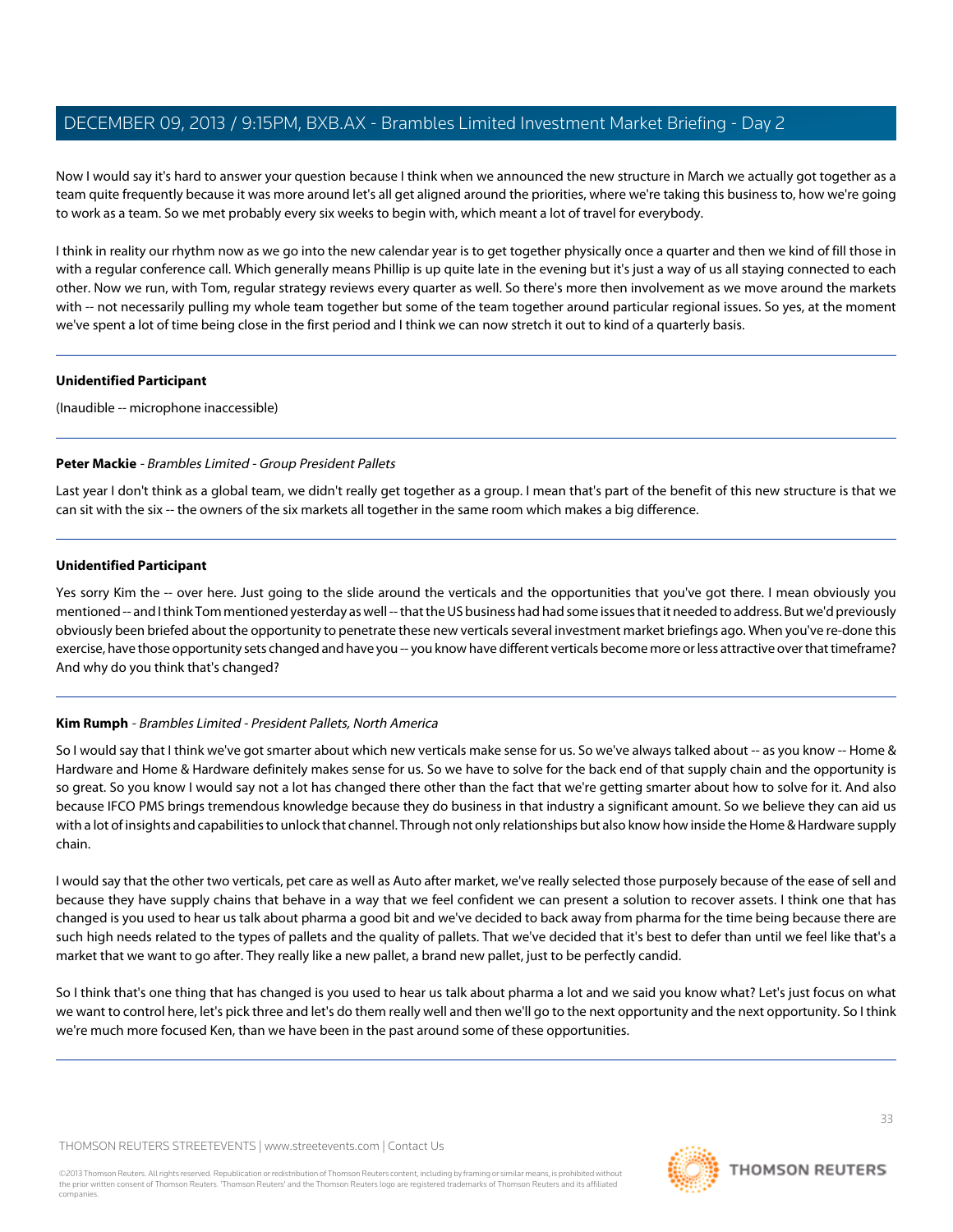## **Unidentified Participant**

(Inaudible -- microphone inaccessible)

## **Kim Rumph** - Brambles Limited - President Pallets, North America

I'm sorry?

## **Unidentified Participant**

(Inaudible -- microphone inaccessible)

## **Kim Rumph** - Brambles Limited - President Pallets, North America

Yes, so office is still there but it's interesting. So inside the US marketplace right now Staples and OfficeMax are in the middle of a merger. So if any of you follow them you'll know that there's a lot of activity taking place between those two companies. So we are very mindful that we'd like to watch and understand how that's going to unfold first and what might change inside their supply chains before we go out and present asset collection solutions to the office supply retail chain. And then it may in some way change through synergies or any other types of activities they may undertake. But it is still very interesting to us and we do still engage with them. We have relationships with those retail customers but given some of the recent changes in their industry I think we should hold and watch.

# **Peter Mackie** - Brambles Limited - Group President Pallets

Again I might just add to that that Kim's slide's really looking at the categories that sit within a store -- are really important to the way we're thinking differently about these industry verticals. So previously we've kind of been all in on all suppliers into an industry vertical. So if you take Home & Hardware that's not necessarily the smartest thing to do but if you think about it category by category you end up with those categories that are actually really well suited to pooling. And actually those categories that are really well suited to one way white-wood.

So categories that work their way all the way down to a building site. Great idea for one way white-wood, not brilliant for pooling. So I think as we look at these industry verticals the sort of sub segmentation that Kim and her team are doing are really important for us to grow but actually also grow with the assets being pretty productive.

#### **Unidentified Participant**

Can I ask it another way? It goes to dwell effectively, it goes to the asset turn. How do you differentiate -- at what point is it of the cycle of the product et cetera within home improvement or Home & Homeware which is going to have a very wide dwell profile within that group. At what point is it more economic to be on pooling versus being on white?

# **Kim Rumph** - Brambles Limited - President Pallets, North America

So that's a great question and I think there are certainly segments inside Home & Hardware that make a lot of sense. So we have some very large manufacturing customers that are already CHEP partners today that ship into those segments. So we know there's a real opportunity to allow them to ship on to CHEP into those segments. So it's about -- I think -- the dwell time based on category, Anthony, and understanding do you want to be fully penetrated or partially penetrated inside those retail channels? Based on the cycle time of the products and how they are moving on the floor.

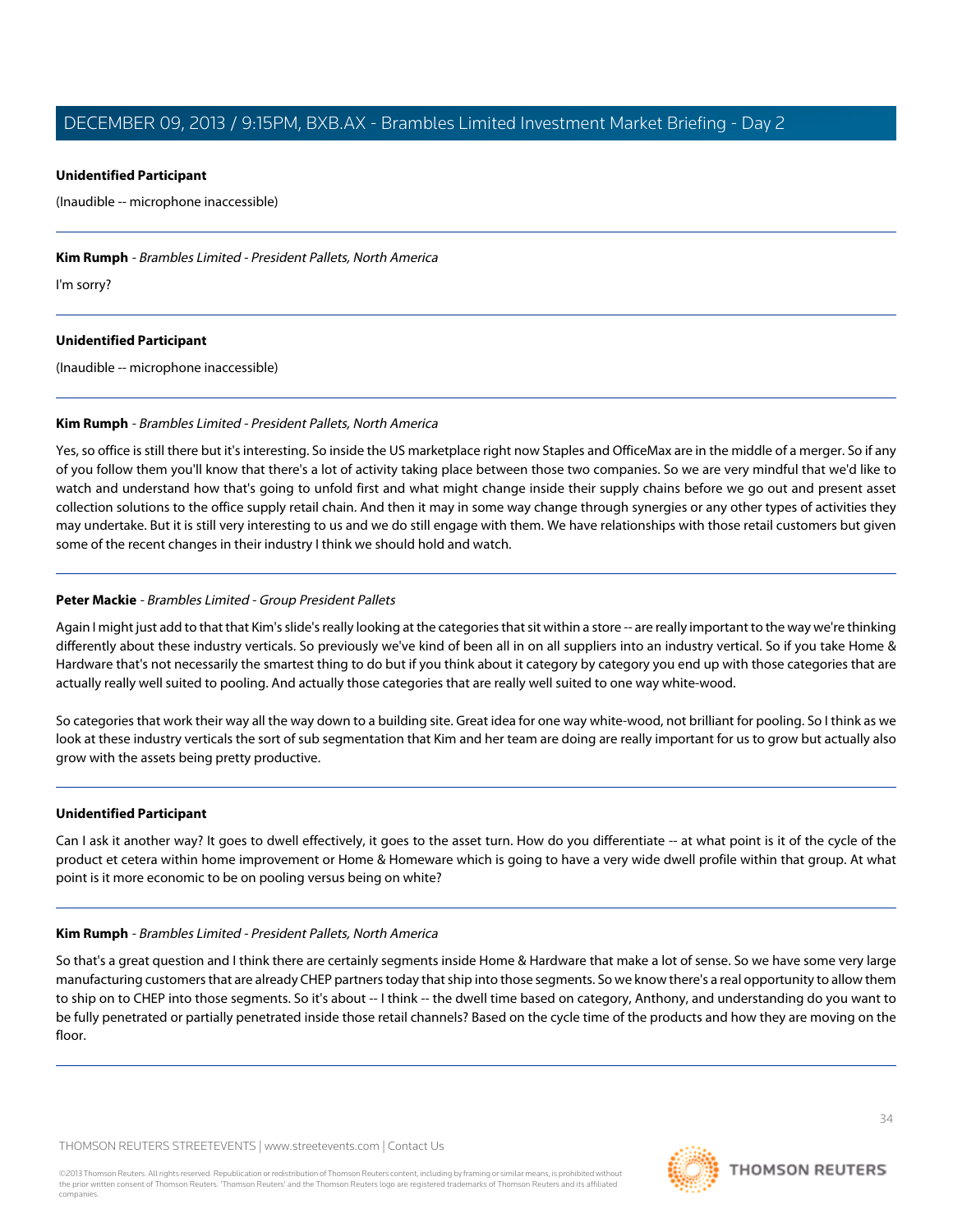#### **Unidentified Participant**

Can you give us that inflection point? At what point -- how many days? Is it 55 days, 65 days that you see that inflection changing?

#### **Kim Rumph** - Brambles Limited - President Pallets, North America

I think it depends on whether or not we introduce a new model. So you know there may be an introduction of a different business model to fit inside this particular supply chain. Or if we look at our existing supply chain today we certainly don't want to drag cycle time. So you know we would not want to move beyond our average cycle time now. So it would just depend.

## **Peter Mackie** - Brambles Limited - Group President Pallets

But to be honest Anthony the cycle time is less of an issue than the pallets that leave and go somewhere else.

## **Kim Rumph** - Brambles Limited - President Pallets, North America

The lost (multiple speakers) --

# **Peter Mackie** - Brambles Limited - Group President Pallets

So if you take -- I mean sorry for the nerdiness here -- but if you take cement right it has a really, really small shelf life. So it moves quite quickly through the supply chain. However, cement that is for domestic use -- so somebody who might come in and buy a quantity for domestic use, fantastic. Something that actually goes on a pallet load to a building site is something that we definitely want to avoid, but there's a lot of supply chain issues in that sector. So it may well be that we can live with more cycle time with more price. The biggest challenge is the stuff that leaves those locations and goes somewhere that's very, very difficult to collect. And then that's where the economics change. So this category view is really important to all of that, especially in that Home & Hardware section, okay.

#### **Kim Rumph** - Brambles Limited - President Pallets, North America

Before the next question, let me just clarify. Also I mentioned Staples a moment ago, that's actually OfficeMax and Office Depot, so my apologies to Staples for that. Yes, exactly.

#### **Unidentified Participant**

Hi, just a couple of questions. First, just on the SME space, can you just talk in a little more detail around sort of how you're tracking there versus the opportunity. So that was one area highlighted a few years back. And secondly, and this is a bit of a long winded question which will no doubt have quite a long winded answer as well. But can you just talk through now when you're having a negotiation with a customer on a contract renewal how that has changed over the last few years? Because you've now got the PMS business to help deal with the [MBD] issues, you've got all this intel that you just showed us on customer segments et cetera. So just how that translates to a better outcome for CHEP. And how you weigh up price versus cost to serve getting cost to serve down.

#### **Kim Rumph** - Brambles Limited - President Pallets, North America

Okay, so I'll take SME first, Andrew. So we're definitely continuing to pursue, SME, it is a very important piece of our growth strategy. And back in 2011 we introduced the concept, I believe to all of you, of focusing on the SME market space and growing with that small to medium enterprise customer while we try to diversify our portfolio. And we continue to do that. So since 2011 we've increased the number of affiliates in the SME program with CHEP by 8% and we've also grown revenue on a compounded annual growth rate by 4.5%. So we are seeing good growth with the

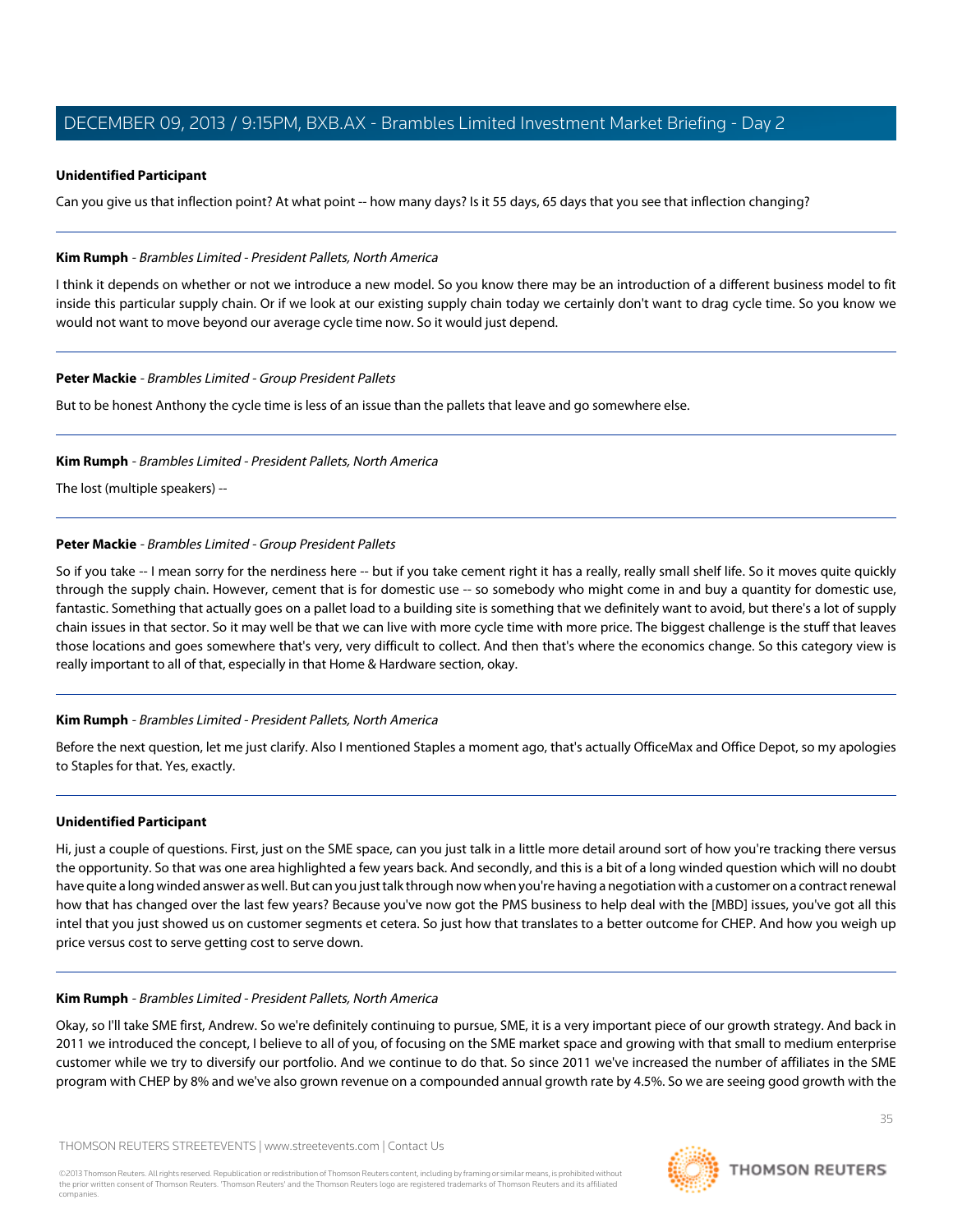SME market space relative to the rest of the growth. Inside the business when you strip the big win-backs from IGPS out, so we're seeing good results there.

The other thing that's very important to note about the SME is the last time we talked about it we discussed the cost to serve and the profitability. And we've continued to prove that the cost to serve is lower for the SME customer making it a very desirable customer but the profitability is also higher. So we're getting really good business with those SME customers. And the last time I spoke with you I mentioned that they're also expanding and growing. So we're getting market expansion with SME customers, which is a very good place to be given the profitability of that segment.

So to answer your question about how are negotiations different now? Or how are the conversations different now? We like to think of it as collaboration with our customer but we are having much deeper conversations with the customer rather than just having a conversation about price and being treated like a commodity which is not the space that we want to be in. So the conversation that we're having with our customer now is how can we jointly create value together over a multi-year relationship? And we believe that that is something uniquely positioned for CHEP to do versus any of the other competitors in the marketplace. We have significant supply chain expertise and we're starting to talk about joint business planning. So when we sit down and look at a multi-year relationship with a large major manufacturer in the United States, the conversation is what do we want to look like together three years from now? Not what is the price today or what is the price for the next 12 months?

It's a conversation about how we can improve both of our businesses together and we reach agreements that vary depending on that customer and the relationship and the synergies that we believe we can create between our two businesses. At times we make joint commitments about cost out year-over-year. So we might agree on a price and we might also agree to jointly work together to take supply chain cost out of their system. And we might also agree to various other collaborations related to new product introduction, their agreement to test and trial new products with us et cetera.

# **Peter Mackie** - Brambles Limited - Group President Pallets

Look and I might just add to that answer from Kim. I mean that's consistent from us around the world now. So the pressure on cost has got pretty significant everywhere and this is our response to that in contract renewals. Any other questions?

#### **Unidentified Participant**

Kim can you just give us a sense of what's the percentage of your Canadian business that's in half pallet at the moment? So just to sort of scope of the North American opportunity (multiple speakers) --

# **Kim Rumph** - Brambles Limited - President Pallets, North America

Oh, yes, that's a good question, I think I used to have that somewhere. I'll pull that for you. I want to say it is probably 1 million, you know maybe 1 million issues for them, something like that. So in the big scheme of things, it is not that large but for Canada it's very important. So we believe that they're about 75% probably penetrating in the available space. But what's very interesting about the half pallet in Canada is the defined market size is growing. So as the pallet is becoming accepted in the Canadian market new uses for that pallet are manifesting.

So as we continue to put in on the floor inside the retailer, what we are finding is that there is real opportunity for them to present other uses for it. So they're continuing to grow. And I want to say we've grown 7% over the last few years with the half pallet in Canada. So at a 75% penetration we're still seeing good opportunity there.

#### **Peter Mackie** - Brambles Limited - Group President Pallets

I mean what I would--



36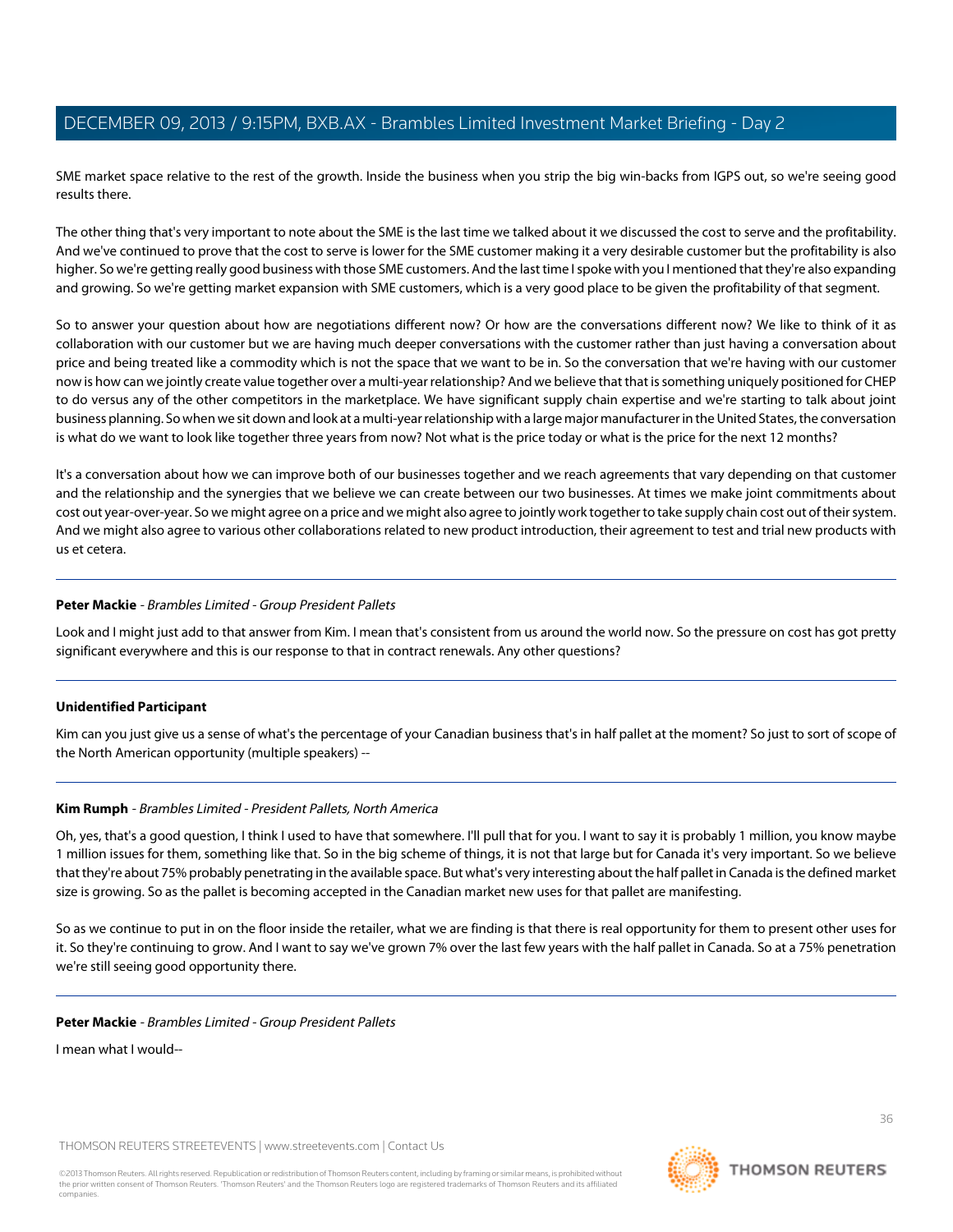## **Unidentified Participant**

Just--

## **Peter Mackie** - Brambles Limited - Group President Pallets

--would encourage -- anybody that goes to the US, I would encourage you to walk around some retail stores and you'll see how ad hoc in nature promotions are done in those retail stores. And if you do that you begin to see the opportunity here in this space.

#### **Unidentified Participant**

Just a question for James. Following the LPR, EPS merger a couple of years ago and more recently change in management there. Can you just give us your views on any change in behaviour and what impact that has been having on your business?

# **James McCarthy** - Brambles Limited - President Pallets, Europe

So the impact of the merger of EPS, LPR is two years old now so it's been in the market quite a long time. We've seen, I would say, a much more renewed competition from LPR. So much more vigorous competition and I think we've seen that manifest itself in a couple of ways. We've seen them compete in sectors which previously they wouldn't have paid attention to, particularly around fresh. And we've seen them in geographies, new geographies which we hadn't really seen before. And we've also seen them competing for a broader base of customers. So that they seem to have been very focused in the past -- they now seem to kind of go for smaller customers. So I think it's been more -- and we've said this publicly -the competition has been more intense. But I think if we look at the broader scheme, the kind of win some, lose some, I don't think it's really changed the needle that much over the last couple of years.

The most recent news -- and then we're into the realms of speculation, I don't know what's going on and what that signals, if anything. I think from our point of view we just want to keep focused on you know our competitive advantage. Are we continuing to add value? And simply for me if we can keep doing that, the competition will take care of itself. So I don't know what that signals, to be honest.

#### **Unidentified Participant**

And just a question for everyone. You talked about growth opportunities and recently business development costs have gone up. I'm just wondering you know whether you see that you are spending enough, whether you should be increasing that, how you all think about that within your own business units?

#### **James McCarthy** - Brambles Limited - President Pallets, Europe

If you speak to my business development team, we're not spending enough, that's for sure. I think it's a -- look, I think we have to make choices within the envelope of trying to keep costs reasonable for the total business. And I think we've done a pretty good job of that. I think you hear a fairly fragmented story because we're placing a lot of small bets but I think that's the right way. So I think we're fairly judicious on where we're investing our money and I think we've got some good prospects but it's -- I guess it's art more than science.

I mean I think it's a kind of watch this space, but look we're not making commitments that we can't reverse. So we're not placing huge bets. So this is a constant learning trial and error type thing on a relatively small scale I would say for our business given the magnitude of the mature proportion of the business.

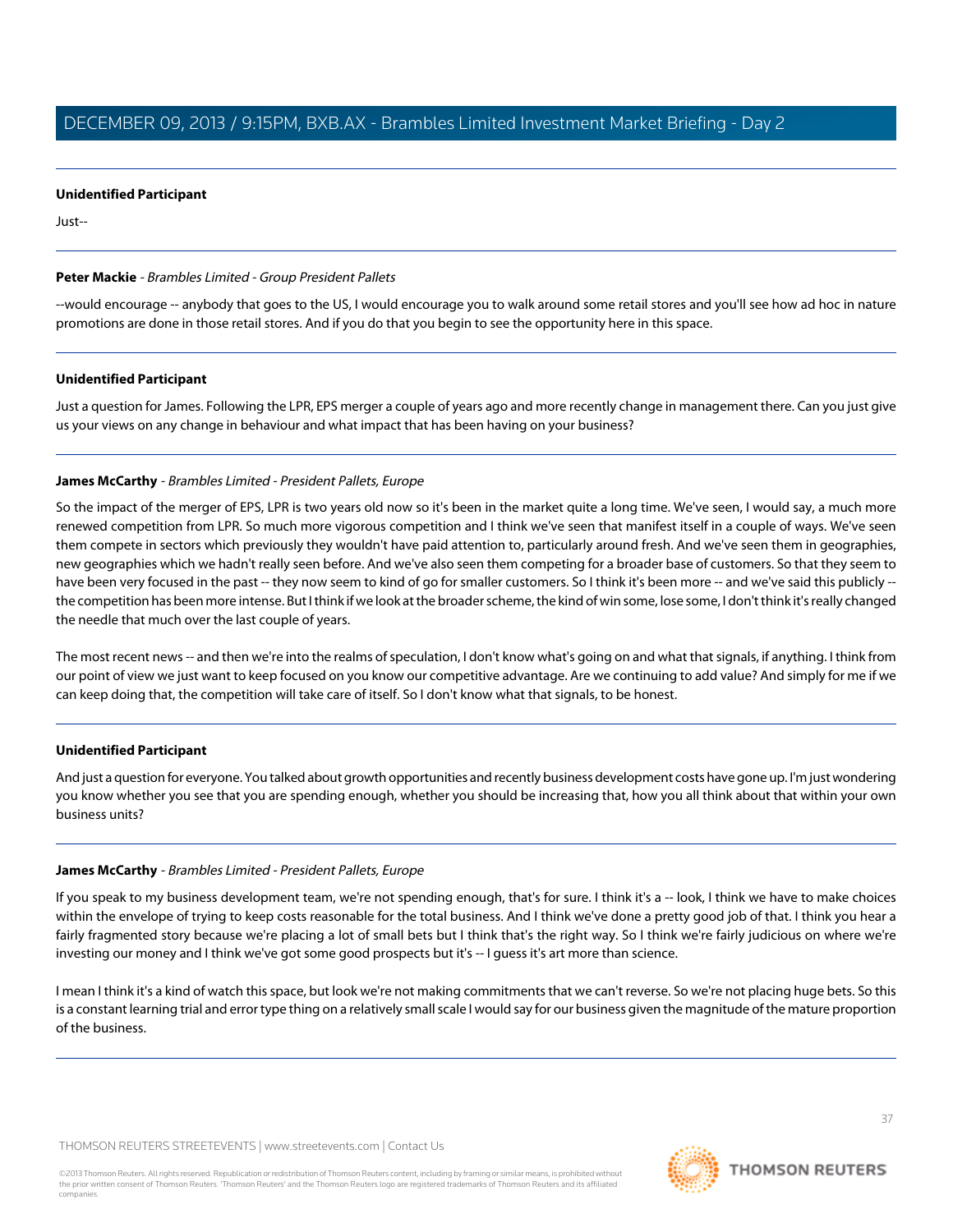## **Peter Mackie** - Brambles Limited - Group President Pallets

I'd just add to that that we go through an annual process of looking at all of the initiatives globally, refreshing them, challenging which ones seem to be getting traction, which ones don't. And then that feeds into the budget process with Tom and Zlatko on how much we want to spend on those initiatives. So we have a lot of clarity around -- globally actually -- around all the initiatives we're trying to drive. And that you know we review those on a regular basis.

Okay look I think we might need to move on into the asset productivity piece otherwise you'll miss the--

# **PRESENTATION**

## **Peter Mackie** - Brambles Limited - Group President Pallets

So look, as I said earlier this morning, small improvements in asset productivity actually make quite a big difference in this business. So they do make a big difference to customer satisfaction, the do make a big difference to CapEx. In some cases they can improve the margin, in other cases they require an investment in margin. Put simply though, it's a key driver of ROCE within any pooling business, but the thing is that it isn't simple and it actually isn't quick to achieve asset productivity. So look, the reason we gave this a dedicated section is to really -- for me to give you a bit of an overview about how we approach it and then for the rest of the team really to talk to you through some of the detailed projects that we have underway.

So some of you in the room will remember that we had a major revamp of our asset productivity efforts back in the early 2000s. That was a time -or prior that time -- that asset management was maybe seen as a blocker to growth and it was under invested in. Okay, so one of the things that we did in the early 2000s was put some significant investment into asset management. So we put many more feet on the street, so a lot more people in the field. We put in place call centres to proactively ring locations and have somebody on the end of the line for anybody who wanted a collection of pallets. We put in a much stronger audit process and actually put people on the street again to carry out the audit process. And then we put a lot more effort into the data analytics for two reasons. One, to help us target where the field teams went and also to help us track our progress on asset productivity.

The final piece of that puzzle -- and that will become more evident why as we go through the slides here is that we also put in a much stronger legal process. And I would say a persistent legal process here as well. So we made a huge amount of change in the early 2000s and you'll see that actually a lot of the low hanging fruit in this space came out in that effort in the early 2000s. And I think I would say, I mean my assessment is that we got to a pretty decent steady state after all of those actions of the early 2000s. But I don't think any of us were particularly happy then with the rate of improvement. Knowing that small changes can make a big difference in this space.

So we set about putting global counsellors in place to share best practice. We had a little bit of help actually from the GFC with the de-stocking that came out of the GFC. But in reality we were just not happy with the rate of change given the opportunities. So really as you see on this chart, about three years ago we embarked on Project Blue and we took a much deeper and detailed look in the supply chain to really try to understand where the pools of opportunity were for asset productivity improvement. Now that project took quite some time. It was focused on the US, Europe and Australia and New Zealand -- so our most established businesses.

It really spawned two things. One, some obvious actions that we needed to take -- none of them particularly quick -- but some fairly obvious ones. And then a bunch, I would say, of hypotheses that needed testing. So we carried out quite a bit of pilot work to see whether some of those hypotheses we're correct or not. And in the sort of top level summary here -- and Tom said it yesterday -- there is no silver bullet in this place, we didn't find a silver bullet. You'll see when you look at quite how fragmented the supply chain is in reality from an asset productivity point of view, it's difficult to see a silver bullet there. And again it's a bit like the growth story here. In order to be successful in asset productivity, you actually need a pipeline of activities that you're doing and you need them to be across a multiple horizon and you need to be working this thing the whole time.

So I got some feedback on this slide that it was difficult understand. So for those people that get it straight away, apologies for the next two minutes, but I might just try and explain because this is quite an important description of the asset challenge in a pooling business. So if you look at the

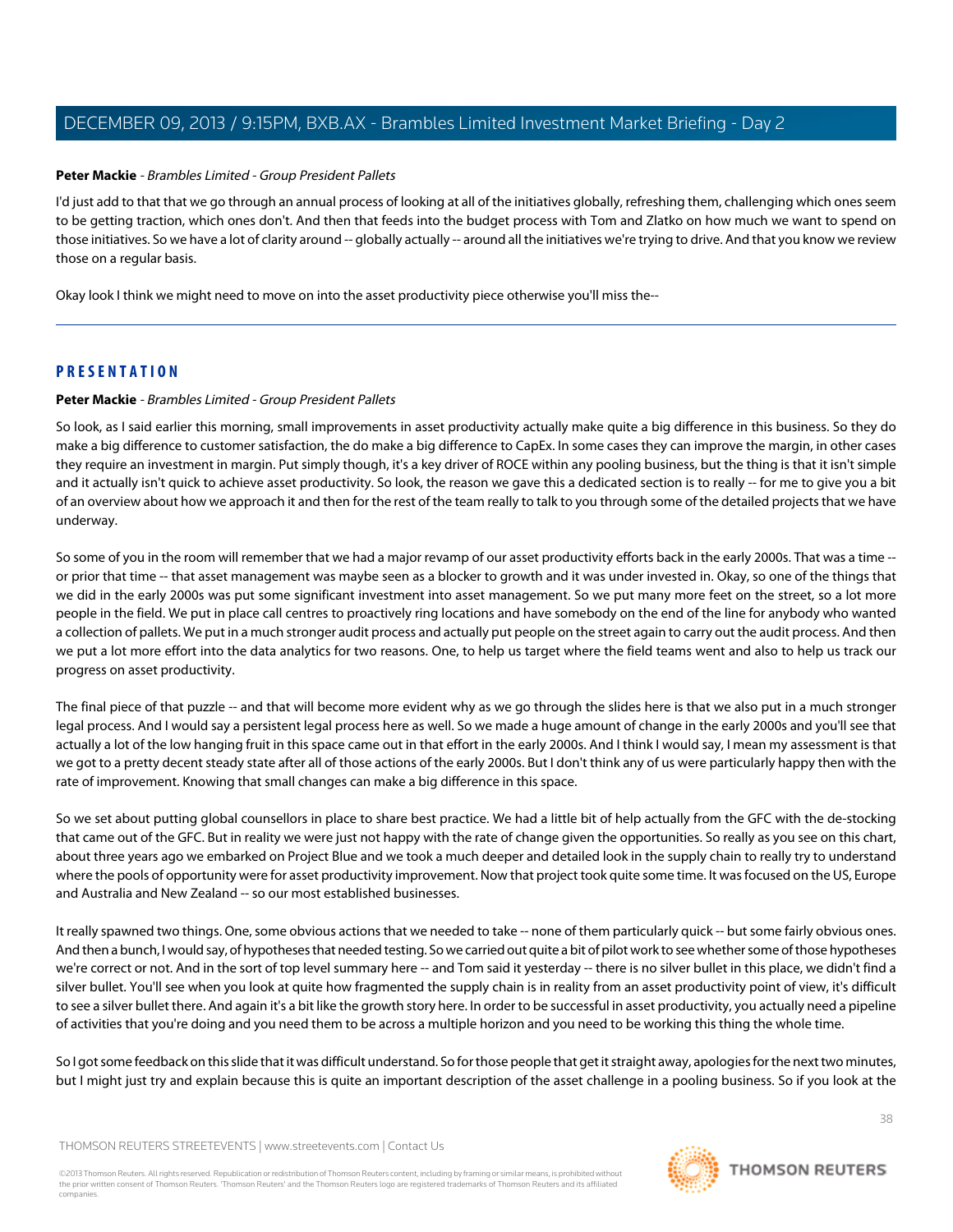x-axis on this chart, this is all -- this is the number of distributor locations or retailer locations across the pool. If you look at it to the right hand side of this chart, they're generally the smaller distributors, there's maybe one location. And as you look to the left hand of this chart you have some of the major retailers there where each dot on the x-axis here represents a group of DCs within the retail environment.

It's important when you look at the title of this slide to understand, we know all these locations and we know from our customers' declarations how many pallets go to these locations, right. So we put a huge amount of asset management effort into these locations because when they become lost from these locations, the world gets significantly complex than this complexity already. Now when you begin -- when you look at the x-axis -- when you look at the y-axis here. This is all about for each of those locations, how much volume is transferred to those locations on an annual basis.

Now when I add these two pieces into the chart, what you'll see here is that, first of all, if you look at Europe, US and Australia, there are some differences there that reflect actually just the differences in the supply chain structure across each of those three markets. But if you look at it very broadly, you say 50% of the transfers go into quite a small number of locations. So the asset management in those locations is -- you can collect in high quantities, you can collect economically in those locations. And actually it's worth the investment of a field force visiting those locations on a regular basis because you're getting quite a good bang for your buck in terms of asset field investment.

About the other 50% of the transfers go into tens and thousands of locations. So the asset management challenge here is significantly different. This is all about using that data to target where you send. Continually working out, finding lower cost ways to do collection in those sorts of locations. And actually in this space also, pricing is really important. Making sure that we price our real cost to serve this long tail of locations in the supply chain. And one point I'll make here and I'll sort of tie it back to the network conversation from earlier. Having a network makes collecting from here more economic that not having a network.

So what we find with a number of pooling competitors is they focus very hard on trying to cherry pick in those 250 locations in each market. The challenge with trying to cherry pick in that space is that there are very few manufacturers that ship only into those 250. The majority of our customers actually require us to give them coverage across this whole piece. All right, so for a pooler that is trying to reduce their asset risk because they do not have a network they have a cap to growth. Then as soon as they start stepping into manufacturers with a profile that ships into this longer tail that is when their challenges arise.

Okay so it is easy to be 20% lower than CHEP or put plastic in at the price of wood in the short term. But if you cannot service this network that's where the challenges arise. If you cannot get your assets back that is where your challenges arise and cherry picking has a kind of natural cap in this industry to growth.

So this is a much -- this one is a much simpler slide, all right, but it belies the complexity that sits in where our pallets get lost to. Okay so we know the other locations we know how many pallets go in and we know how many pallets we recover from those locations. Once they get lost from those locations into these lost to locations the world becomes more complex. Now contrary to what you might expect here, our number one priority in this space is cooperation. Okay so there are recyclers in these markets around the world that there are a number of locations where very small quantities of CHEP pallets sit amongst large quantities of white pallets. And actually they have the coverage and the economics to be able to recover our pallets out of there quite efficiently.

So cooperating with this industry is our number one priority. However, there are a few people as you might expect in this industry that do not want to cooperate. All right, so -- and as you will see later in the presentations here, actually the data analytics and the targeting and the technology that we mentioned earlier to understand more clearly where our assets in this space are really important. And actually having the consistent and persistent legal process in place is really what really encourages people that cooperation is actually a better solution than trading illegally in our equipment. All right, but I will reiterate here that we really -- the first priority is trying to get cooperation and recognising that there is some efficiency with working with the players in this space to just extend our network deeper into these lost to locations.

So the final slide I will finish on here, this is a bit of a set-up for the rest of the team. So as part of this Project Blue work we identified about 72 projects. It was a slightly larger list than that which we culled down after we went through some of the pilots. And really the only point I want to get -- well a couple of points really to get across here is (1) it is -- we have projects in various different stages of development which I talked about



**THOMSON REUTERS**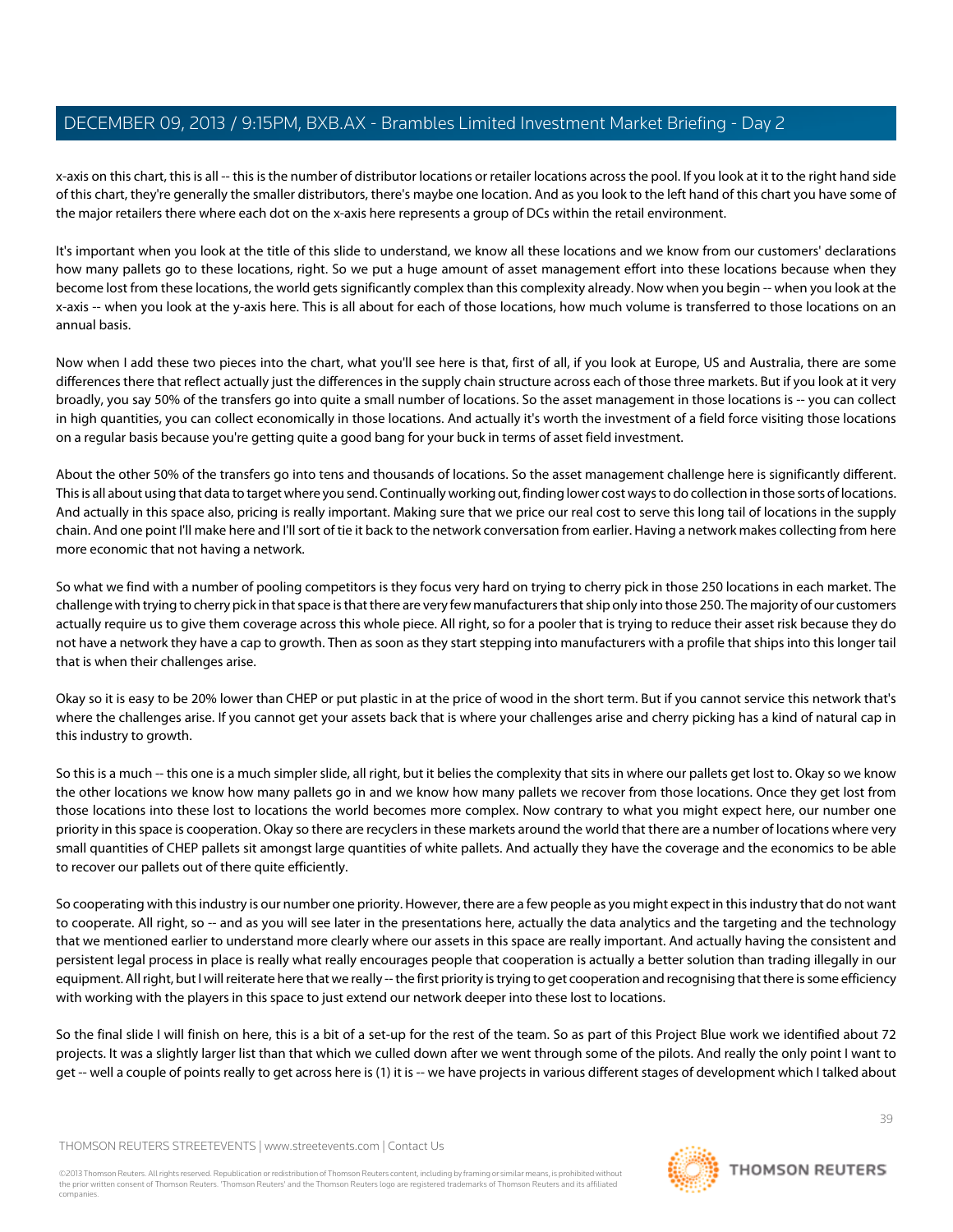which is important when there is no silver bullet. And you will also see really the bias towards the lost to -- sorry the lost from locations rather than the lost to locations. So anything we can do to stop the pallets leaving the space where they first become empty of their original load means much better economics from our perspective.

So with that said I might hand over to Phillip who will now take you through some case studies for the Australia and New Zealand business.

# **Phillip Austin** - Brambles Limited - President CHEP, Australia and New Zealand

All right, thank you and again I think I am just going to try and really today provide three examples of some of the things that we have been doing in this market around that. And critically for us, for those that have been involved in the Project Blue analysis there are three elements around lost velocity and damage. And by nature of the business model particularly here in ANZ the key for us is to focus on the area of asset loss. And so the three examples that I will be giving you today absolutely focus on, or singularly focus on the issue of loss.

To the point that Peter made earlier as well, this is not new to us. In my own time, I think back in 2004 I think I might have been the inaugural head of the Global Asset Management Council back in those times and it is something that has been within the DNA of the ANZ business and of the leadership team for some time. And I would just start probably with the fact that our current trends are encouraging since 2011 our key metric in this space, which is our loss per issue, has improved by 36% since 2011. That is a significant material change. To the point that Peter has made though I think and that I am going to make again in a couple of instances today, the need to be relentless and to focus on this is I can wind the clock back to 2004 and it has improved by 40%. So in that time frame unless we maintain a relentless focus we lost control of it again for a period inside there. We dragged it back from 2011 and as we go forward it will require relentless, persistent effort to hold the level of change that we have done and then some really bold initiatives I think to try and continue to improve.

So I am going to provide three examples, one that is kind of done, one that is underway and one that is currently in pilot phase. And I think as you look at loss I would actually like to pose to you I think two questions, or two almost contradictory views, one the conundrum and one the essence of the challenge. To some extent this is not that hard and that is often the conversation that I have with customers around the issue of loss. Pretty much this is just what they do already in their business. It is inventory, it is pick, it is stock control, it is reconciling your run sheet with your load sheet and what you paid. And that is actually part of the problem in this, part of our opportunity here is to actually speak to our customers about not losing assets is actually a confidence they already have. They are already doing it whether you are a 3PL, whether you are a retailer, whether you are a manufacturer, it is not that different and it is not that hard.

Our responsibility is to make it much easier for them to do that inside their existing processes and to make it simple and clear and timely. But if it is not that hard the challenge is to some extent, well why is it so hard? And I think again, I think part of my role here today is to kind of give you that gritty reality of what happens on the ground. The reason it is that hard is because they get lost at every back door, every forklift driver, every truck driver. Whether you have got 2,000 stores no matter where they are the point at which control of the assets can be lost is fundamentally down to the wonderful variability of each and every human being that touches a pallet inside the supply chain. And so it should be simple. It should be about consistent processes, consistently followed, routinely and rigorously done. And yet part of the challenge that we need to help our customers with and that we continue to play an active role in is in actually delivering that to every single human being that has the chance to inter-operate with the physical asset or the paperwork that goes with the asset.

So we love the area of asset productivity simply because it poses both that wonderful simplicity and that wonderful challenge. The joy for us is that we are continuing to make significant improvements in the delivery of that and in the metrics and the outcomes that are achieved. And that really frames the three projects that I want to talk to you about briefly today in Australia and New Zealand. And I am going to start at the bottom of the chart to some extent. And if you go back to Peter's complex or otherwise earlier chart, this really is about an approach to the long tail. To the large range of small flows, small users that are out there where there is not that opportunity to go deep and do a significant piece. And this really does also go to the issue of human behaviour and human awareness and that is how we are going to drive asset productivity. A bit like Kim spoke about, one of the things that I am really delighted about is that this issue of dealing with the issue of loss came to us through our strategic forums.

When we sat with our customers we pulled together our top 30 customers and said what would you like us to work with you on? Quite frankly what is the issue that would really make a difference for you? And beyond the new products and beyond the range of issues that you might expect,

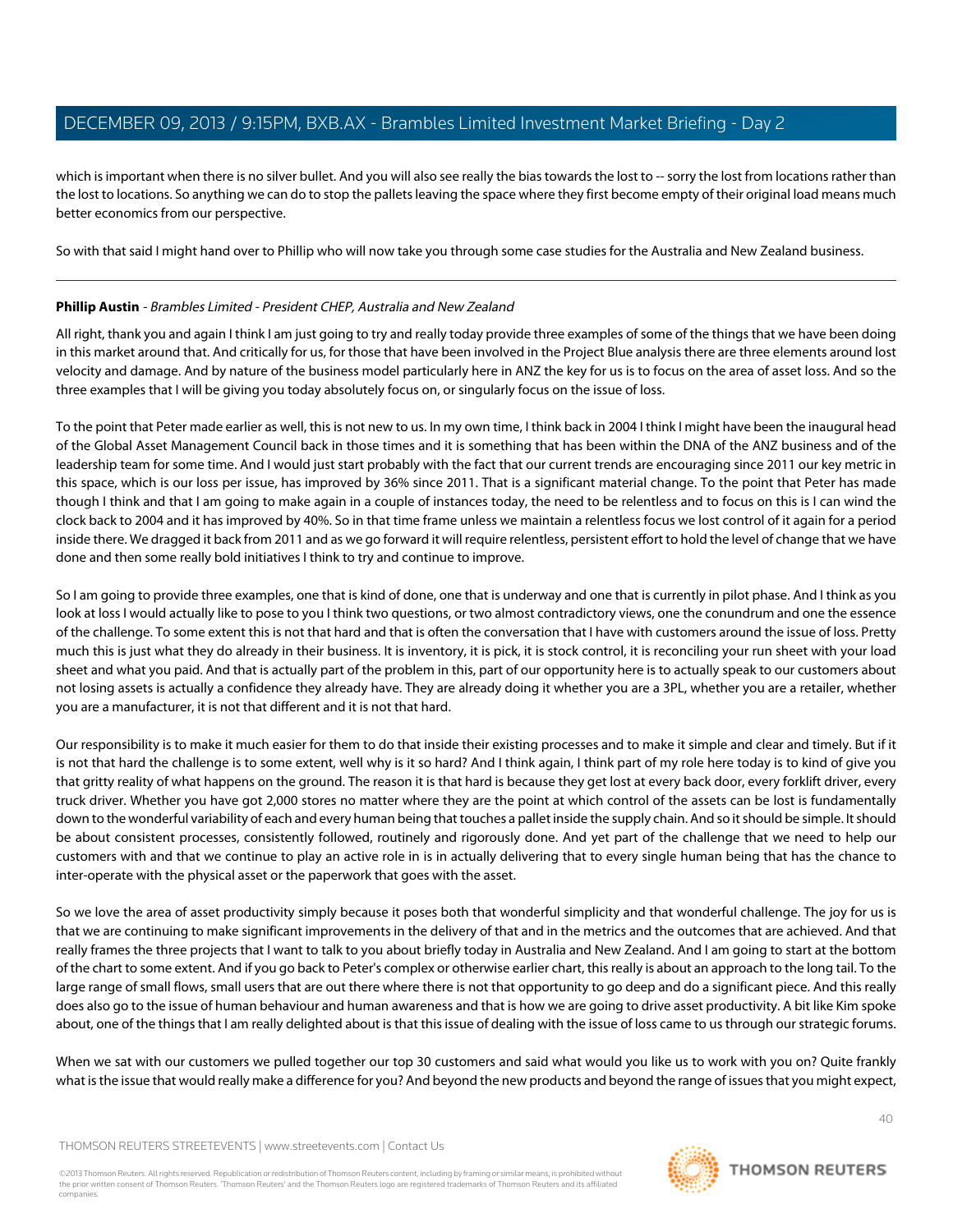they said we would love you to work with us on making this simpler. Make it clear, help us reduce loss. And so together with our customers over the last couple of years we have done to some extent what might seem boring, but which is actually about tackling each individual and each point in that long tail.

So we have worked in specific industry forums with the Australian Logistics Council, with Produce Marketing Association, with the Australian Food and Grocery Council to publish simple industry best practice guides. Five point, 10 point steps on how to do this, templated, standard processes. We have delivered online knowledge banks to extend the reach of how to do the job of a pallet controller. Quite frankly if you are a truck driver and you want to know what you should do with pallet dockets you can jump online, YouTube CHEP Australia it may not be where you run this afternoon, but it is there and you can take your two minute video lesson on how to do it. Okay very practical very simple.

We have delivered bite-sized how to training, one of the things that most excites me that has come from this opportunity is that working with government to actually build these skills into Cert 1 to 3 for warehouse and forklift operators across Australian industry. So that we will actually get the chance to truly get reach and get this into the fundamental knowledge that every operator in the supply chain needs to have. We have actually had significant feedback from our customers around the -- I think positive feedback around the fact that we are honouring our responsibility here to make it simpler and clearer for them to keep control and to avoid the issue of loss. And it is delivering results for them in lowering the asset loss rate.

The second one I would highlight briefly is the work that we have done. I will come back to the other end of Peter's chart, those very few high volume locations and in Australia there is no higher volume flow through location for us than Woolworths. And Woolworths came to us a couple of years ago and said we think we have an issue on lost assets. And if you can imagine the number of loads and the number of moving parts within that. And to Peter's point our approach is to collaborate and to work with, not to punish. And so we worked extremely collaboratively with Woolworths, part of the deep relationships that we have with them that we spoke about earlier. And we physically put -- again what our competitors do not do, we physically put people on the ground. We walked and mapped every supply chain inside Woolworths. We identified best practices, we closed gaps and encouragingly Woolworths changed their entire administrative process nationally for every FMCG manufacturer based on the recommendation of CHEP and it has removed duplication, error and omission from their supply chain.

In working with a major retailer we have gone one step further here and Woolworths now provide to CHEP matched data from their own WMS system. So having built on the processes and the training and every operator inside Woolworths now knowing what to do, Woolworths are providing CHEP with data which says, here is every load that we got in. Here is everyone that had pallet paperwork and actually here is everyone that did not. And so rather than waiting three months, six months, 12 months for a customer to do their stock take and reconcile we can now proactively engage in collaboration with our retailer with those customers to get in early. And we proactively contact them and say, you did not fill in your pallet paperwork for a load to Woolworths on this day for that time for this quantity. Get it in we want your records to be right, we do not want you to lose. It is a bit like when the telephone companies used to ring you and say we have got a deal for you. After they first go, come on, they then really engage with us and we are able to be really reducing their incidence proactively of loss.

If you think of all the loads that go into Woolworths on a day a week a year, we are now at the point inside the Woolworths' supply chain where less than 20 loads a week are going in there without perfectly matched pallet paperwork. That is stopping loss at those points that go in, that is stopping the physical and the paper incidence of loss inside the largest retail supply chain in Australia. And so we are delighted (a) with the relationships but we are also delighted with what we learned out of that process. Because it has led us to take we did a particular piece of data modelling and a particular piece of analysis to try and identify which customers were most likely to be exhibiting the attributes which meant they would lose assets and not do their paperwork properly. And this now really, if we try to meet the needs of the long tail in Australia and we tried to meet the needs of the large nodes that Peter showed, this is about a pilot that we are doing to actually try and solve this for all. And so we are taking the insights that we learned from the data analysis that we did at Woolworths and we really are trying to reach and scale those so that we can deliver them to every single one of the 18,000 odd accounts that I have across Australia and New Zealand to take this issue of asset loss away.

And it really is that -- I think again it is about us being able to deliver it without the infield cost. So getting that mix of getting the asset productivity without having to invest the overhead cost in more field resource. And look it is a proof of concept; it is in your pack. But what we are actually doing is being able to put together on dashboards for each customer in real time the combination of elements around their new trading partners, changes in balance, changes in equipment type. We set thresholds for that dynamically either across the pool or by customer. So by their own supply chain

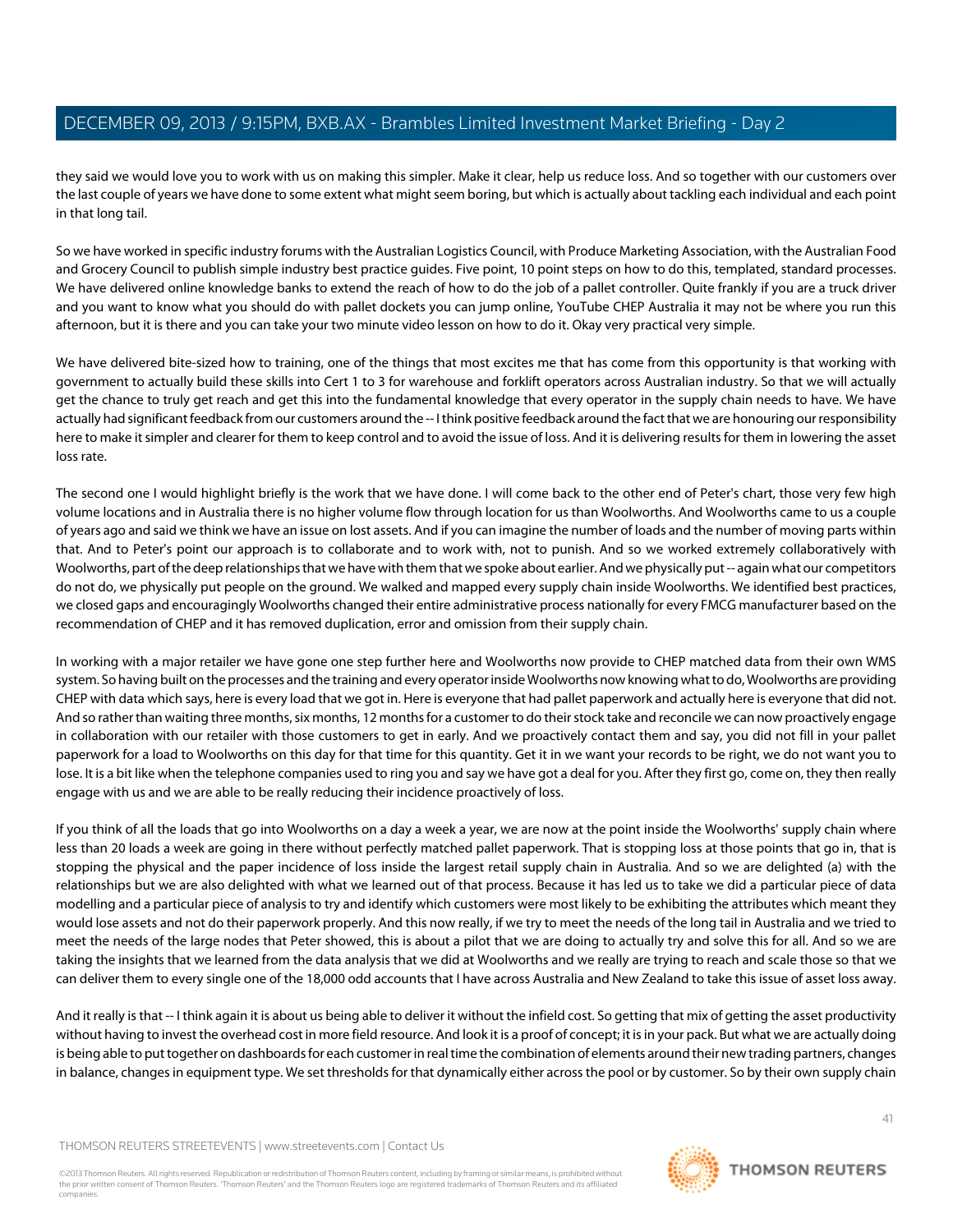or by their own -- this is learning software we have grabbed it from a provider who currently works extensively in financial services, so it is a pretty smart piece of kit that we are using. That is actually able to self-learn the customer's own behaviour and then identify on a daily, weekly or monthly basis changes in their transactional flows which suggest that they are at risk of losing the assets. Now we are in pilot stage, it is remarkably encouraging. We have the ability online to actually move those metrics in and out to determine if it is a threshold or if it is a mix.

We are looking to be able to basically set up a control room inside CHEP that monitors these that can go to the customer directly, automated and tell them that there is a problem. That can trigger a human being to get on board with that customer and have a conversation with them. We are also looking at the ability to actually publish these in secure portals. So that if you are responsible for pallets inside Woolworths or inside Toll or inside Linfox, it is much better again that our own customers are able to see what is going on in their transactions and understand the alerts that could be generated and reduce the risk for them of incurring this incidence of asset loss. It critically leads to enhanced customer satisfaction. It critically leads to enhanced growth and enhanced asset productivity.

So in short three brief examples of what we are doing in this marketplace. We are already actively achieving results in reducing the key -- the rate of loss by our key metric. We are trying to target the long tail and we will continue to relentlessly do that because it is about human behaviour and each and every human that touches them. We are targeting the large nodes in the network and we are trying to seek a very smart and intelligent solution using data to actually scale that and deliver it to all in a very low cost way.

So I think now, James, you are going to provide a few examples of Europe?

# **James McCarthy** - Brambles Limited - President Pallets, Europe

Okay thank you, Phillip. So jumping straight into this, again you will see a similar chart. We have been on a similar journey which kicked off as Project Blue. Well I would like to just highlight just a little bit of context here for Europe just to give you an idea of some of the complexity. We have around 20,000 customers, manufacturer customers. We ship to about 270,000 different locations and we run six products and we are probably in more than 25 countries. So just to get the sympathy vote out there, I mean this is a very complex network. Nevertheless we knew that when we started so we had to get on with it, but just to give you that context. And I just -- a few of the examples I would like to pull out is we are going to make progress where we come up with solutions that add value to whether it is a retail partner or a manufacturer. And some of the projects that you see called out here like Last Mile Solutions yes it is a growth project for us but also can solve for loss.

Managed Exchange Services definitely improves control but also drives growth for us and like in any business if you can find activities that bring partners in and add value then we can make some real progress. And we are making progress in terms of our overall asset control in Europe.

And the examples I will share with you, I start here with an example of retail picking. So retailers pretty much all around the world have to get product from a distribution centre down to store in many cases they use pallets. And as you can imagine in a market where CHEP is highly penetrated if the retailer wants to use a pallet they are going to use a CHEP pallet it follows. And that is fine and sometimes that is part of our commercial offer. Where it can get tricky though is once the pallet moves down to store it is exposed to much more points of loss. So obviously it goes from -- if there are 10 DCs then there are probably 500 stores, so just the maths, you have got pallets now in many more locations. And this is very variable from retailer to retailer. So depending on the network and depending on how they are structured and depending on what they pay attention to, I have examples of retailers who pick on CHEP pallets but actually do not lose pallets. They have got a very good internal system; pallets come back from store very little loss. We also have examples where we have had high levels of loss because of store picking and store loss.

And we have become much more assertive I have to say. We have become much more assertive in the last couple of years about those losses. And this is a program we are trying to run retailer by retailer. And we also need to help retailers so what is the alternative? And what you see here and it is a bit of a complicated chart, but we recently commissioned an independent study about the use of roll cages. Because there are a couple of retailers in Europe, two very, very prominent retailers who use roll cages as policy from going from DC to store. They actually standardised their supply chain around that and it is quite an interesting question for us. We say well how come you have got a big sophisticated retailer that thinks roll cages is the answer and others do not. So we started some work here as I said we have done an independent study.

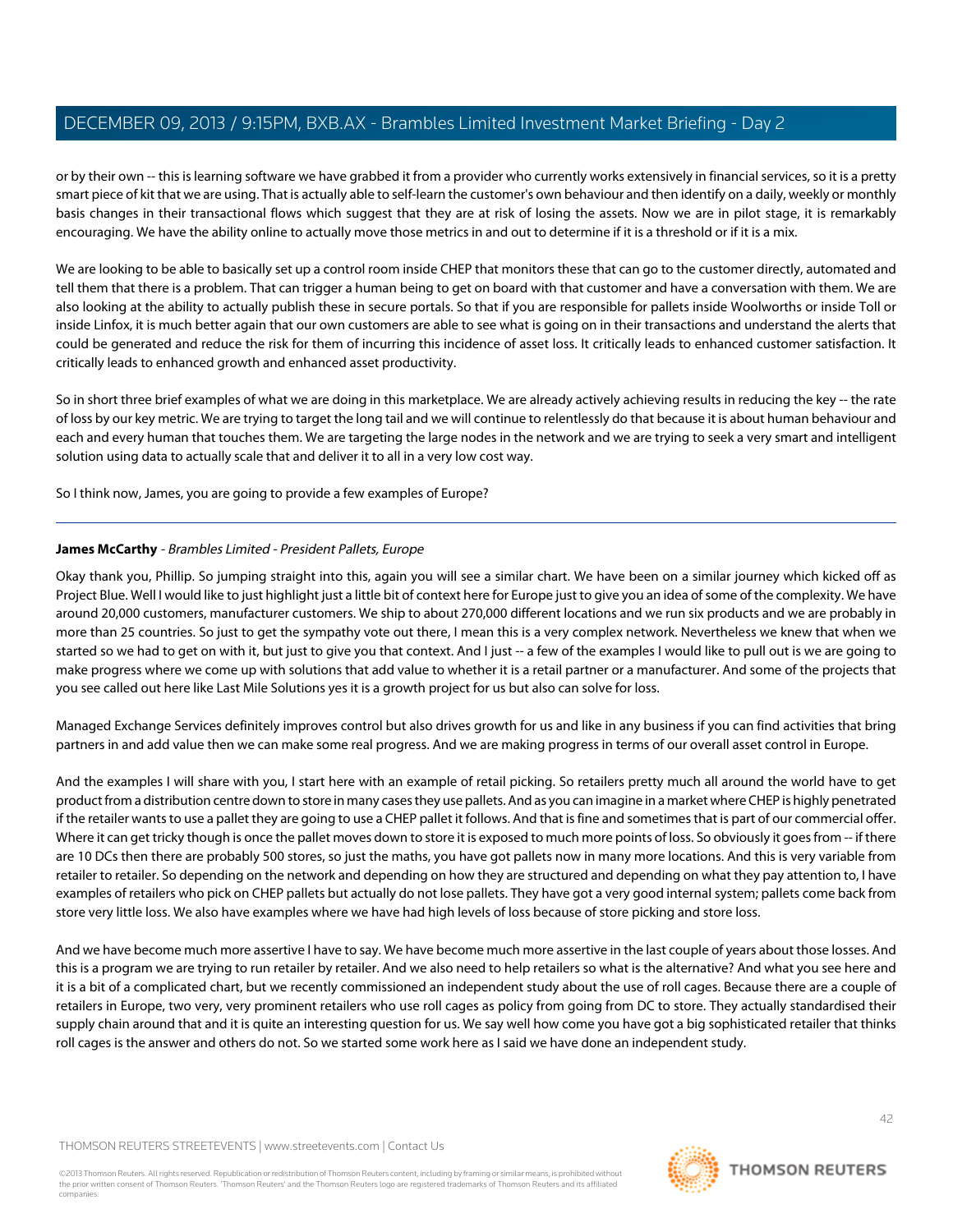And what I have tried to demonstrate here is roll cages, I mean it is a great answer, it depends whether it is the right answer or not. But what I have tried to show here is that the question is how much of the product as it goes from DC to store has to be re-handled onto shelf, okay? So you can imagine at one end of the scale if the product on the pallet is moving straight on to the store and it is untouched the pallet is the right answer. If 100% of the product has to be decanted from that pallet on to store what happens effectively at the back of store in many cases is they decant it into some kind of a wheeled unit and then on to shelf, so it gets handled twice. That is where roll cages start to become very interesting.

And in our analysis the breakeven for that was around 45% and this is a fine piece of theory. What we are now trying to do is partner with a UK retailer to do a bit more testing around this. And we are trying to drive the conversation here with retail to say, look if you look at the cost of your supply chain from end to end maybe roll cage is something that is a better solution for you. Okay so we move people away from using our pallets downstream. That is the first example.

The second example here is -- and this is a real live French example, I mean names have been withheld for obvious reasons. But this is a real life example and this is the map of a retailer in France who has got 16 distribution centres. We have mapped on there our 25 service centres. And again this is about a dialog with a customer and this is a customer that uses our pallets for picking. So the dialog with the customer is how do we get pallets from store back to DCs or should we collect directly from store and what does your transport do and what does our transport do? And really sitting down and having the relationship where you can map that out together. So in this particular instance we will use as much of the retailer's empty miles as we can get our hands on and there is something like a \$1 million in it for the retailer. So we can actually buy a \$1 million of empty space from them, so all other things being equal that is a \$1 million onto the bottom line for them and it is transport that we would have to buy anyway. So this is a win-win situation and it is just another one example of where if we can work on a win-win basis it is not just about do not use our assets, we can actually work together and drive some value together.

The last example I show here is Managed Exchange and this is a longer story, I guess, in CHEP. I mean we launched Managed Exchange it is nearly three years ago now in the UK and in Benelux. And Managed Exchange in its simplest form is allowing the market to have trade quality pallets. Okay so allowing customers to pick pallets up directly from the trade and then they take on the responsibility themselves for inspection. So it is quite an attractive offer to customers. The administration around that in the past was very much paper-based so what we talked to you about in the past is three years ago we went from a paper-based system in the UK and Benelux to an electronic system. So instead of people turning up at the back door with a piece of paper saying I am authorised to do exchange, they now have to have an authorised order number and that order number is managed through CHEP's portfolio system, which is our customer portfolio. And that is a very important point because it much -- it tightens up the back door of the DC. So now it is a unique reference point for your entitlement that is very important from a control point of view.

What is in it for the retailer also is the scheduling. We can schedule transport now much more effectively. We can schedule the transport for the retailer, we can do a better job of clearing out the yards and that really is the quid-pro-quo for them. And I talked earlier in the presentation I talked in Germany and I talked in total about how we are growing the Managed Recovery offer and again we are trying to do that in partnership. We are trying to show value for retailer, value for manufacturer because they have got access to a lower value service and value for us in terms of better control. So it is again a multi faceted project that drives growth and control, okay. So I will hand you over to Kim now.

# **Kim Rumph** - Brambles Limited - President Pallets, North America

Thanks, James, so I am going to take you through a couple of examples inside the USA business as well. And we talked about this fairly extensively in the last market briefing that we conducted in Zurich, so I want to take you back through the journey. But then talk very specifically about some of the examples of some of the things that we are doing in the US business to drive asset productivity. So we have been on the same journey and the journey actually began in the USA with the origin of the Project Blue. Which you guys are all aware of at this point which was a very rigorous review of our cost base inside the business which led us to a very immediate conclusion that we needed to focus very heavily and quickly on asset productivity to improve our business. And so we have been doing that for some time inside the US business.

It started with the formation of an asset control team. There was some mention yesterday and today about really getting back to basics in the beginning around making sure that we have strong collection engines at the end of our supply chain. So we have spent a significant amount of time really building that team and creating a high performing team around asset collection for existing flows inside the business. And that capability will also help us grow. But we have also started to do things like take advantage of the fact that we have IFCO PMS inside our portfolio now.



43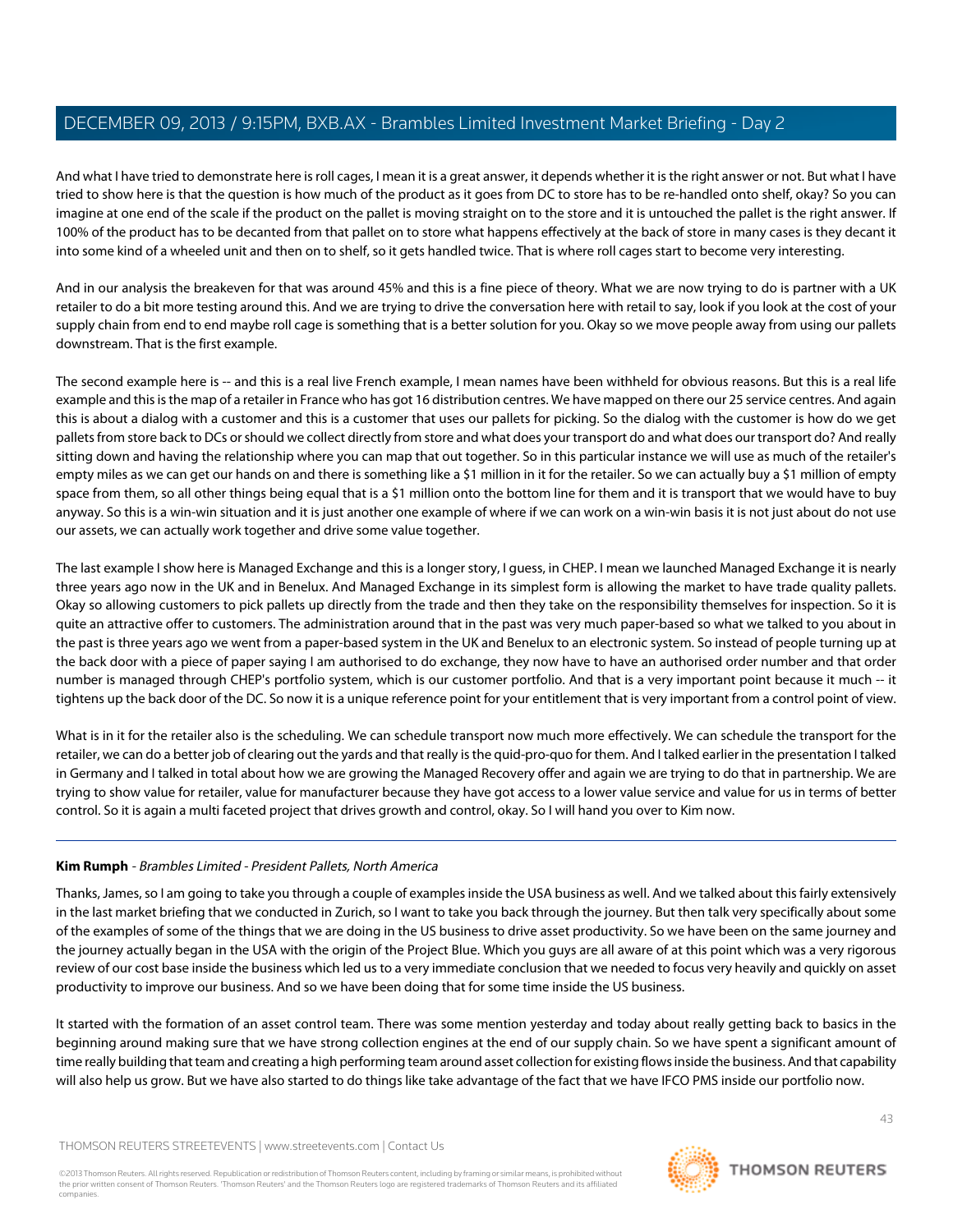So IFCO has a very large presence. The pallet management service business does at the end of the retail supply chain inside the USA business. So we are also taking advantage of the fact that we have other reasons to be behind the retail supply chain aside from just collecting CHEP pulled assets. There is a real opportunity back there related to white-wood core acquisition. And when you combine those two it becomes much more compelling to invest behind the end of the supply chain. So we are taking advantage of leveraging IFCO to help bring CHEP assets back, CHEP pulled assets back.

And then we are also leveraging technology. So I am going to talk today about the use of technology to gain intelligence and become much smarter about understanding our cost to serve today, so how our assets are utilised in the supply chain currently. But also tomorrow to guide decisions about pricing and decisions about retailer relationships and how we want to interact and engage with the US supply chain. So I am going to take you through a couple of examples now.

And the first one that I would like to start with is to take you back to one that we talked about in Zurich. So some of you who were there this will be familiar to you but I am going to explain it for everyone in case some have not seen this before. But back after Project Blue we decided to initiate this series of projects on asset productivity in the USA business. And in fact I referenced very specifically 18 of them and this is one of the 18 programs that we launched a couple of years ago. So I want to explain it and then share with you the results that we have been able to drive since the initial launch of this program.

So the concept here is that we rely very heavily on recyclers inside the US business to aid us in the recovery of stray assets. Those recycler partners are very important to us and we rely heavily on them and we appreciate the support that they provide and the relationship that we have with them. So what was happening inside some of our markets is that we had perhaps some smaller recyclers who did not see a value proposition to bring back less than truckloads of pallets to CHEP. So in a certain market you might have a larger player, who is able to accumulate large amounts of pallets and he was happy to return those to a CHEP service centre. But when we looked at the market we saw that there were other recyclers who were not participating on our program for whatever reason. So what we did is we engaged with a larger partner recycler and ask them to serve as a consolidator.

So what that did was it allowed those smaller recyclers in the market who may not see the value in delivering less than truckload or in driving a longer distance to a CHEP service centre to use this consolidator as a touch point to bring back CHEP pallets. To interact directly with that consolidator for a payment and then that consolidator would bring large truck loads and quantities back to CHEP. So allowing them to drive efficiency really in the asset collection engine that is our asset recovery partners.

So what that did then is it allowed us to sign on new partners. So new recyclers who were not aiding in returning stray pallets said this works for me. The consolidator is closer, I can interact more rapidly, I can swing by his yard and drop off CHEP assets and I do not have to drive as far to a CHEP service centre. So by launching this pilot we were able to confirm that yes if we have a consolidator other recyclers will choose to partner with us and help us bring our stray assets back. So since I last spoke with you we have expanded this now into five markets and we continue to see great value through this program. We have 72 new recyclers who are now participating as a CHEP asset recovery program participant, helping us get our stray assets back in the supply chain.

We have also seen a 26% increase in returns in the markets where we have these programs. So we absolutely know that they work and that they are aiding in bringing back stray pallets to CHEP. We have also seen flow through rate go up in these markets as well. So there is no question that it works and we continue to expand and we are looking at the next three markets now where we will re-apply this same concept. So it is definitely aiding us in improving our flow through ration and returning more pallets back to CHEP.

The next example I would like to talk about is this concept that I also introduced at the last investor briefing, which was around collaborating with the retailer to go deep inside their supply chain to understand the points of loss for a CHEP asset. And you have heard us talk over the years about the fact that when assets get downstream to stores, we believe that is a point of leakage and it certainly is. But what we have found over the last 18 months through doing very deep analysis and reviews with our retail customers is that there are also other points of leakage that can be controlled. So yes we want to focus on down streaming to the store, we want to ensure that there is a mechanism to collect our assets, but we are also finding other points.

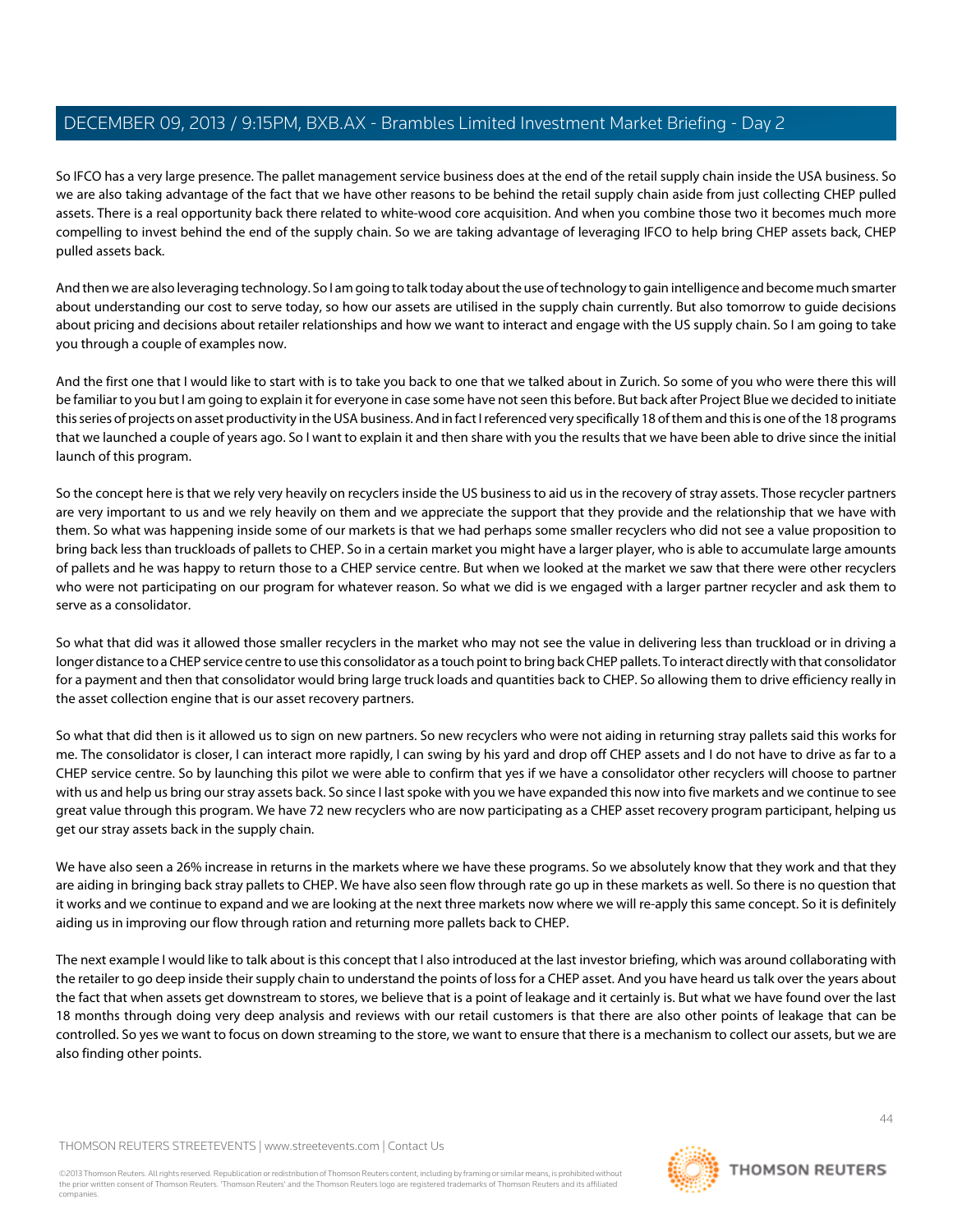So in a traditional model the way that it is designed, we would issue our assets as you see here on this diagram to a grower partner or to a manufacturer partner. And then the assumption is that they will ship it down into a distribution centre, in this particular case either to Wet DC or to a Dry DC. Ultimately it would go down in this case -- this is a wholesale -- or excuse me a club channel customer. So it would go down to a club store and our assets would be utilized in that club store. Now if everything works beautifully those assets then come back to a CHEP service centre or they go back to a TPM that is operated with our retail customer.

After this customer who has been a wonderful customer to us engaged in a deep dive analysis with us what we found instead were all these other opportunities for leakage that you see here on the chart now. So by engaging with the customer and getting down into the distribution centre level with their teams we are able to understand that there are other dynamics occurring inside our customer's supply chain that are different than the way that we envisioned the model to begin with.

So they're sharing these insights with us and we're seeing as an example that there are points of loss to a food bank. So they may decide to donate to a food bank and our pallets may go out to that food bank and we may not record that flow or movement and assume that that pallet has become lost.

There could be other opportunities to reject or return a load back to a customer and that may not be properly recorded. We may assume that as a leakage point; write that off as a loss when really there's an opportunity to track those moves. So we're finding real opportunity to get much smarter about where our assets are going inside our customer supply chain. The most powerful piece about this example though is not that we're learning, but it's that our retail customer is helping us to learn and they're engaging with us to solve this challenge. So this is a real example of a real retail customer who has done this analysis with us and who is helping us [solve] this challenge.

So what you see here is just initially as we did this one analysis with this retail customer, these relationships that we're forging through the retail value creation, through bifurcating our sales team. All of that is yielding massive results throughout the business in many areas and this is just one of those examples where the retailer has said, yes we'll collaborate with you and we'll go down this journey to understand leakage and to help you improve it. But in this particular example, just in month one, we find 4000 assets that are really not lost. We can reverse that manually on the books, we can correct that, we no longer have to write those pallets off or assume that they've been lost.

We had four beverage providers in the market place who were participating in unauthorised exchange. So they would bring product into this retail customer and then they would take CHEP pallets back with them. They're now leasing CHEP pallets from us and they are a new customer on the CHEP Program now that we've done this analysis and that we understood that that activity was occurring. But I think the most important finding in all of this is that our retail partner issued a notice from headquarters to all of their distribution centres that said we will not participate in any unauthorised exchange and you're to collaborate and apply the program as it was designed.

The store, retail store leaders are telling us this is what they're hearing from their corporate office related to partnering with CHEP to do things the way that they were intended to be done. So it is an amazing example of where you can take this. When you use insights and you're analytical and you approach it the right way but also when you have the partnerships and you're collaborating with your customer to solve these problems together. So it's a great outcome that we're reapplying across many of our retail customers today.

Next I want to talk about technology. So this is a very exciting improvement since the last time we have spoken with you and we've introduced a new tool into the US business that we call our Field Intelligence Tool. So when we think about these very important recycler partners that I mentioned to you earlier who aid us in recovering stray assets, it's also important for us to understand that we do not know who they all are and we don't have relationships with all of them today yet they are definitely coming into contact with our assets. So we recently launched a tool that we refer to as the Field Intelligence Tool and what this tool does is it actually triangulates information from multiple source points.

It'll pull from Dun & Bradstreet, it'll pull from a CHEP database, it'll pull from the Yellow Pages and what it will do is it will locate with every available source of data that we can find any potential recycler. It'll pull their address and then it will map them on this grid. So what you see here on this map is literally a representation of all of the recyclers as best we can tell that exist inside the US market. Some are known to CHEP and some are quite unknown to CHEP. So the value of the tool is it gives us this visibility and allows us to start understanding what recyclers are in the market

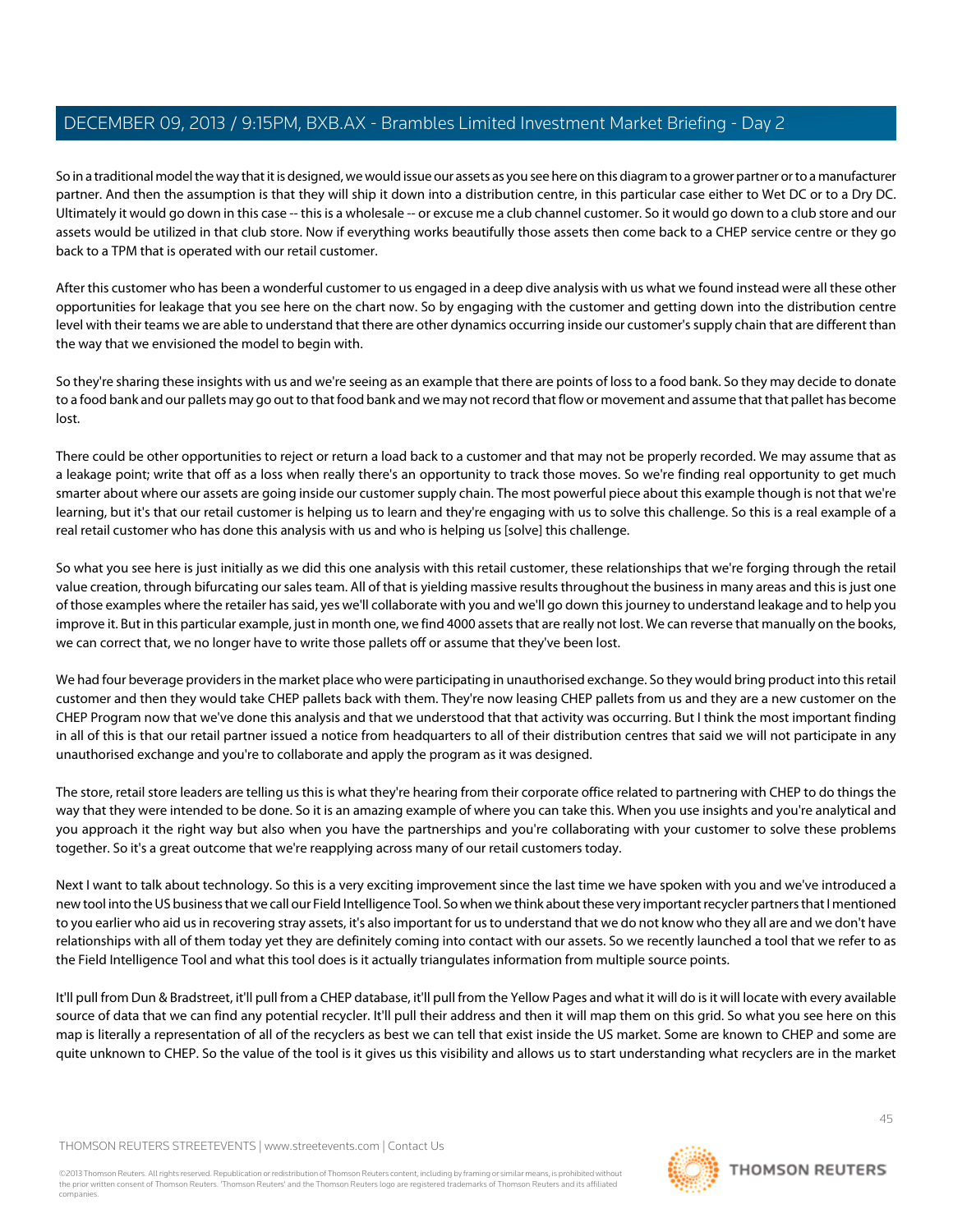and it also allows us to map them against our facilities and against our customers' facilities to understand patterns and behaviours that are occurring in the market.

Maybe you're seeing an increase in returns, maybe you're seeing a decrease in returns, maybe you're seeing customer order patterns go down. There are many things that can be revealed by mapping these geography's together and looking at the behaviours of all of these entities inside these geography's. So I want to give you an example of one that is just really very eye opening and it'll help you understand how we can use this tool. So if you look at the right hand side, I'm showing you here a picture of a facility. So this is a recycler that was unknown to CHEP, so when we triangulated the data, when we pulled all these recycler addresses, this recycler was populated by this tool into the map.

So we said okay well let's go deeper and figure out who this guy is and is this a partner or could this person be a partner? So when we did it we found the address, it was a recycler in Florida and so the tool then uses Google Maps, so Google Maps allows us to not only find the recycler but it allows us to look at the recycler. So when you use Google Maps, what you can see from this photograph is there are clearly what appears to be CHEP pallets on the yard at this recycler. So the next step is you get your asset recovery team, this team I talked about rebuilding and enhancing, that's helping us return assets and they contact this recycler in Florida.

So the first message is, hey you know I'm from CHEP and I want to partner with you and do you have any CHEP assets. So you're wondering what the answer was, well the first answer was no I don't have any CHEP assets and I don't have anything to do with your program and go away and I'm not interested in doing business with you. Well of course his next response was, oh but I think you do and I'm looking at them right now on Google Maps. So that allows us to do a couple of things. Enforce our ownership rights should we need to take that route. It allows us to engage them collaboratively so they can now become a partner and enter our program or locate a consolidator recycler for them so that they can find a way to properly return our assets to us.

So again a very exciting use of technology that our asset recovery team just can't enough of. So it is giving them a beautiful tool and visibility into things they've never been able to see before. So it's a great example of how we're taking these programs to the next level. So one more use of technology and this one is equally as exciting and we've been on this journey for a while and we're starting to see some really, really great results from this. So Peter mentioned earlier that we had been working on a technology to try to smart track -- we call it smart track our assets to understand how our assets are flowing through the supply chain.

Now let me be clear we don't intend to introduce this technology across our entire pool at the moment. What we intend to do is use it to create a statistically significant understanding of what's happening with our pallets. So we've introduced this technology, it does use mobile technology as Pete mentioned earlier and it is allowing us to start tracking assets through the supply chain. So what we're doing is we're actually taking a sampling of assets and we're putting this smart technology on them, we're partnering with our customers to do this and we're following the flow of the pallet through the US supply chain. What you see here on this map is the actual movement of a pallet through the supply chain.

So as you see the dots here, you'll also see a number inside them. That number represents the number of times our pallet was handled. So this technology allows us to understand touches, every time the pallet is touched it allows us to understand cycle time from point A to point B. So as it moves through the system we can see dwell time, we know how long it's been there. We know when it moved to its next location. We can see temperature. So we know if it moved into a cold storage, we know if it moved into a different climate. This technology allows us to capture that with each move and it also gives us pressure and vibration so we can understand damage rates and where are they happening during the course of the life of this movement through the supply chain.

So it is wonderful technology, we launched a pilot of about 250 of them which is what you see here, some results from that and if you look at the right hand side you'll also see an unknown location. So as we follow these assets with the smart technology they led us to locations where we did not expect that asset to flow. We know where we injected it, we partnered with our customers to do that and we know that it left the system from which it was designed to be in. That allows us to understand is there a new customer opportunity, should we be exploring this, is there a legal enforcement opportunity, should we be exploring that? So it's really giving amazing insights about where our assets are travelling.

This is going to help us understand the true cost to serve. It's going to help us find recycler partners for strays. It's going to help us find new customers in the market place that we can engage, so all in it is just an incredibly powerful tool. We will be launching I think 12,000 is the number of those,

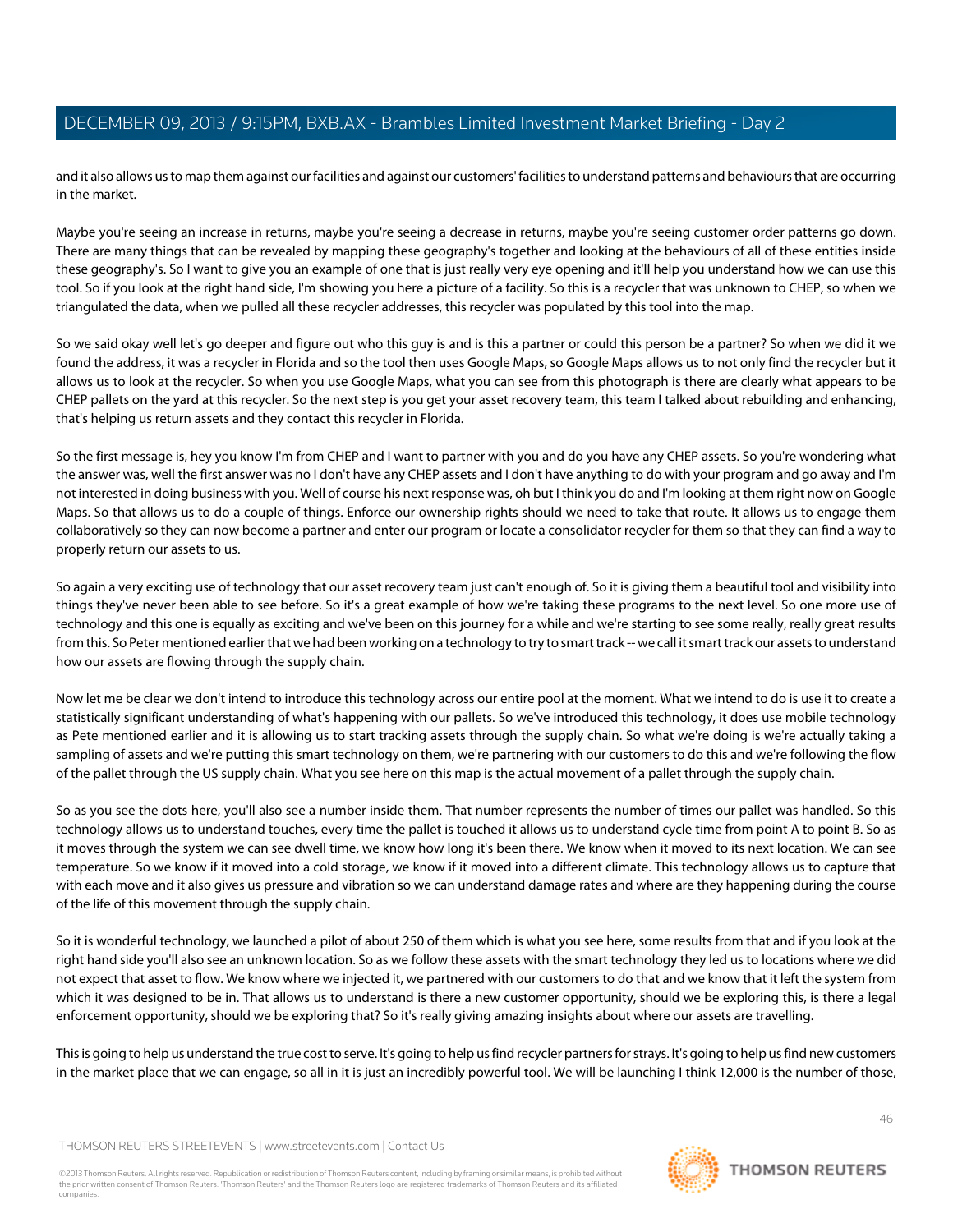the second week in December and we have a set of customers who have engaged with us to launch those so that we can study deeply the movements of our assets through their supply chains and understand points of loss and they've agreed to collaborate with us on these projects. So again it's a great example of getting much smarter and using technology to understand how to solve for these leakage and asset control challenges. So we anticipate great results from this study and then we'll determine where we take it from there.

So with that those are some examples from the US business. I'd like to turn it back over to Peter who's going to take us through a Q&A.

## **QUESTIONS AND ANSWERS**

## **Peter Mackie** - Brambles Limited - Group President Pallets

Great thanks Kim. We're running a little bit late but James has kindly given us 10 minutes for Q&A. So anything we don't manage to get done in 10 minutes you know we're more than happy to answer questions over lunch. James has also asked that we still come back here for 1.30 to continue on with the rest of the session, so any questions on asset productivity, Simon?

#### **Unidentified Participant**

You've done well to talk for an hour without giving us any metrics on loss rates or turn rates. Could you perhaps just touch on the direction of those metrics over the last couple of years and I know it's hard to give targets on where all this will end up but maybe get some colour on loss rate versus turn rate and where you expect the [variance] to come?

## **Peter Mackie** - Brambles Limited - Group President Pallets

No it was very deliberate Simon. I mean the way we -- well it's -- the way we look at the business is that we don't have a single metric on asset productivity so we have a -- we actually have a scorecard on asset productivity. So we're sort of trying to get away from sharing single metrics because they can be very, very confusing. So you know we've shared -- I think we've shared control ratio in the past but there's lots of things that influence control ratio that aren't asset productivity. So growth influences it. Stocking and re-stocking influences it. You know as we grow into Eastern Europe out of pool shipments that we get compensated for, they all impact that.

So look we very deliberately don't look at one single metric. We look at a scorecard and really people understand the various ins and outs when they're looking at the scorecard and understanding progress. So look what I'd rather encourage you to do is really the metric that Zlatko showed you yesterday, is to look at our (inaudible) to sales because you can extract it out of our accounts and I think that is probably the best thing to look at in terms of, are we doing what we said we were going to do on asset control? So look we're seeing improvements on all the metrics. There's a certain volatility in the metrics that's associated with other things that impact them. So I think there probably -- we've probably shared too much of metrics that are actually not very good on their own. You have to think about them as a -- altogether. But we are seeing improvement in turns, we are seeing improvements in loss rates but I mean that's all really reflected in the metrics that Zlatko presented yesterday.

## **Unidentified Participant**

I have to ask. \$100 million, how do you get to that figure? We've gone through all the case studies obviously it's incremental as to how you get to a point of saving a \$100 million in maintenance CapEx in FY 2019 but how can you piece that together from what you've told us this afternoon?

## **Peter Mackie** - Brambles Limited - Group President Pallets

Yes look what I would say to you is that is a target that we've set ourselves and you know when we put our five year plan together we've targeted ourselves in each year for improvements in the kind of metrics that Simon was talking about and it kind of leads you to that answer. Now if I put it

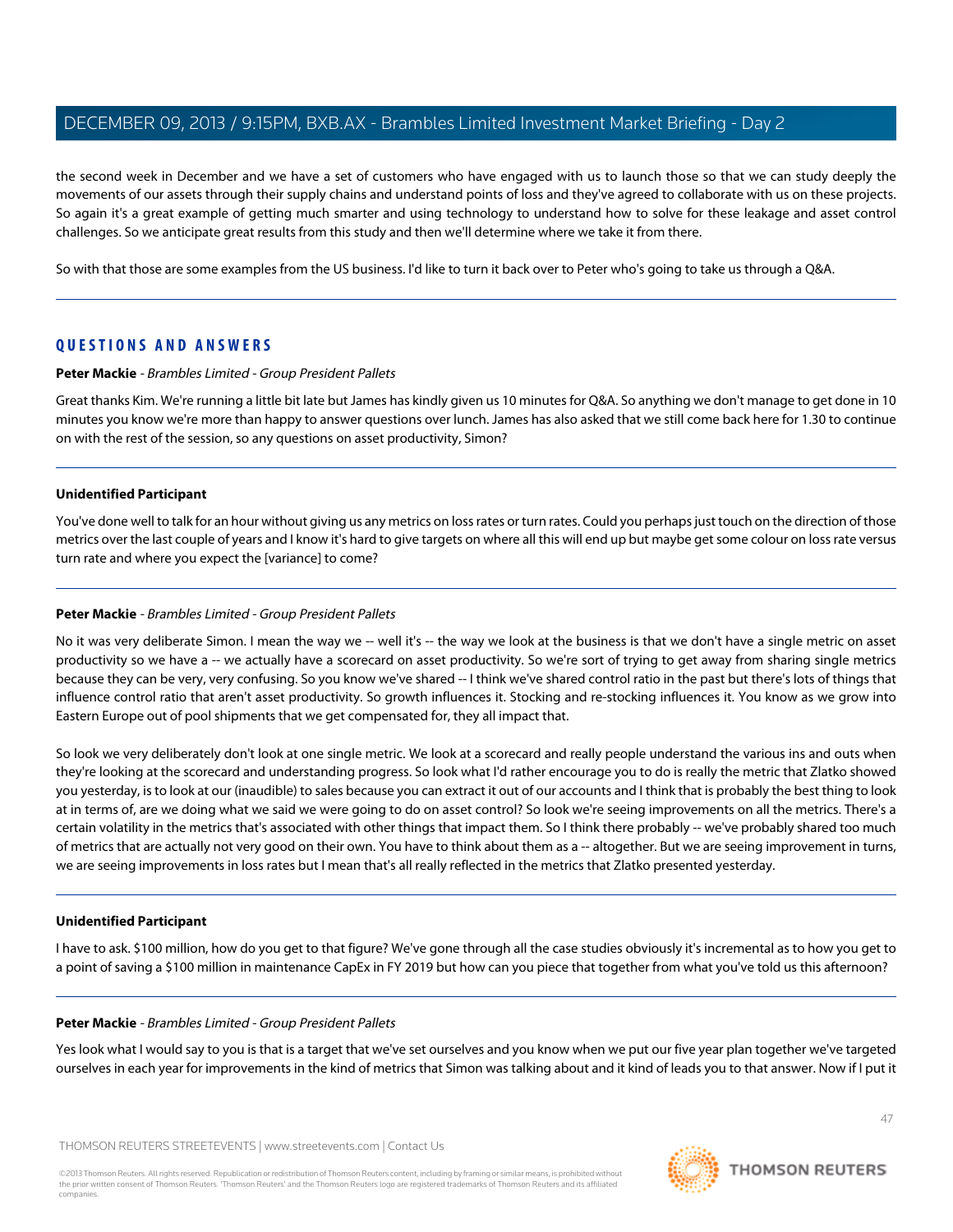really simply, on the \$100 million target for the cost out initiatives, we know which plants, how much capital we're going to invest, what we think the productivity's going to be out of those plants. So we were -- when we put that \$100 million in front of you for the plant cost reduction or the overall cost reduction thing, we're pretty confident we're going to be able to get to it.

In the asset productivity area, the number of variations are huge right so we might do an initiative that says, let's increase the frequency of our collections at smaller locations so we can flush out more pallets, we can reduce the amount of CapEx. Now what we know from doing that is (1) we know our collection cost is going to go up but we -- and we also know that our CapEx is going to improve. Now what we don't know is, is that going to produce an improvement in the damage rate coming out of the back pool or a frequency of the stuff coming out of the back pool and almost in all these actions we take here, there's a lot more uncertainty in the outcome. So I would say there isn't a nailed on plan behind the \$100 million but I think from the build-up of our sort of run rate of improvement and how we see that going forwards, I think it's broadly in the right space.

## **Unidentified Participant**

Can you talk to -- obviously you have a club store up there, Walmart have been a massive user of pallets in the secondary circuit, I think it was quantified many years ago at 7.2 million pallets. How do you get them out? How do you change their use of the pallet or is that just a too hard basket?

#### **Peter Mackie** - Brambles Limited - Group President Pallets

No I think we're getting a--I should let Kim answer this one but I think I will. Look the reality is what you've got from -- I think hopefully what you've picked up from the presentations is that our experience of going into a retailer and demanding change doesn't generally end up in a nice outcome and even if that is the case it takes multiple years for us to have an impact. So the team's now much more focused on how do we collaborate and try and bring some value? So James's example of the transport collaboration this is -- with this particular Walmart that Kim -- Walmart, wasn't Walmart -- this particular company that Kim was talking about, we're doing lots of things with them.

So when we're sat in the middle of a room saying, look we're really concerned about the loss rates here, they then begin to engage and really help us with the kind of study that was talked about. So what we're finding is that the faster path here is to engage and collaborate and try and bring value and that's -- we're taking that approach to Walmart that we're taking with all of the other retailers across the world. Because we're finding that actually going in there without giving them something back in return is a long and hard process to slog through. So -- and Walmart is kind of no exception to that. So -- I mean we talked earlier Anthony about some of the other replenishment products here are actually quite a good way of -- for Walmart of bringing value to Walmart.

So in some cases use of a full sized pallet all the way down to the store and all of the lifting that has to go on and the unpacking and putting onto the shelf is a huge cost for Walmart and many retailers. So it's not the best use of a full size pallet. So these sorts of items are a brilliant use for some areas of those retail stores and as we talked about earlier, not only does that help us grow in that space it helps make our core pool turn a lot faster.

#### **Unidentified Participant**

Because you can't rack a half pallet ultimately. You can't rack a half pallet so I guess it's [multiple speakers).

## **Peter Mackie** - Brambles Limited - Group President Pallets

Well you might want to ask Phillip the question, can you rack a half pallet?

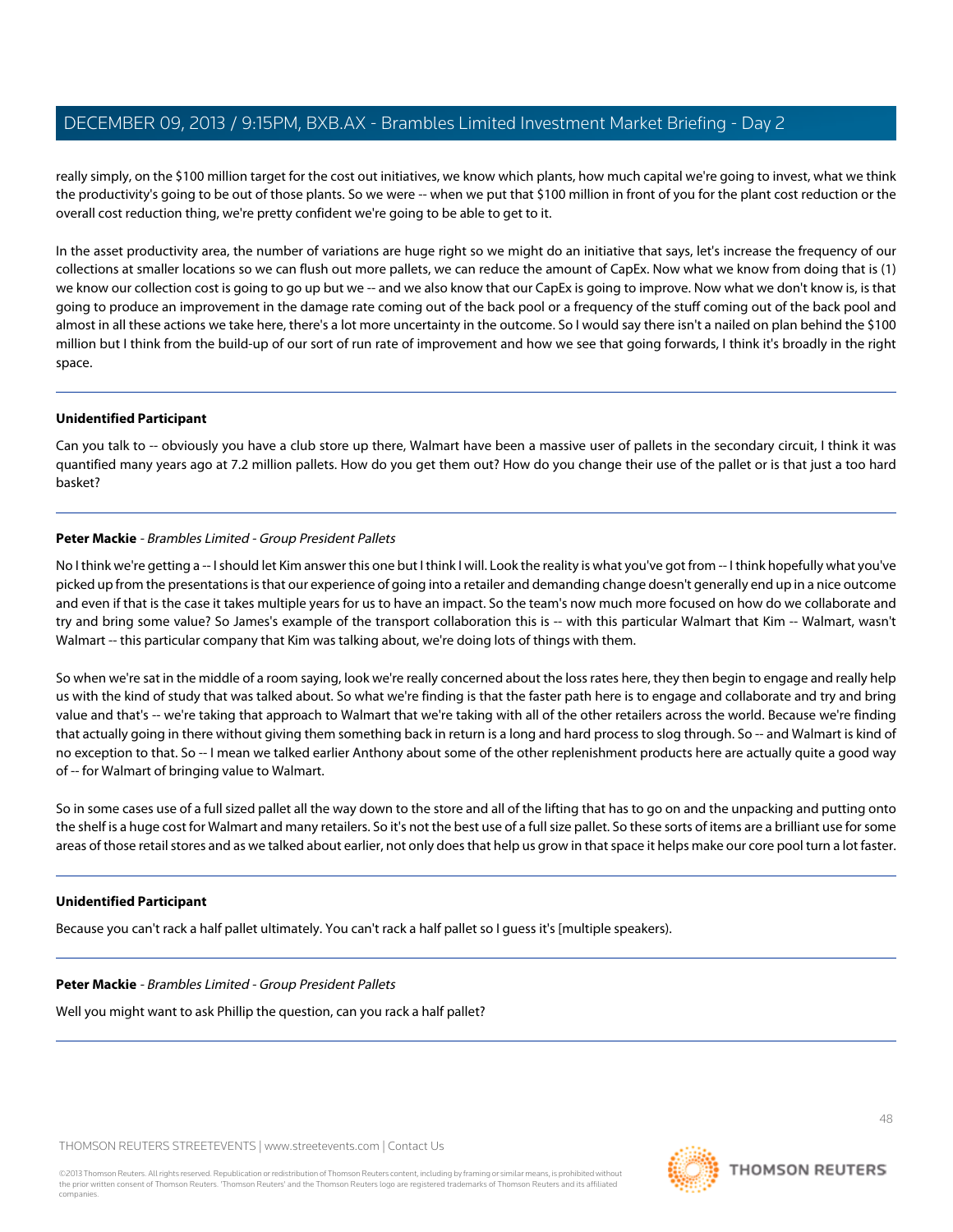### **Phillip Austin** - Brambles Limited - President CHEP, Australia and New Zealand

Well it's a third [of a] pallet I guess in Australia so it's a -- yes to the point that you've made yes it's much more less likely to get captive inside there. One of the things that we're doing in the Australia and New Zealand market the -- again if you come to the geek's corner later with James and I around the new products, the second pallet that we have there the display pallet, you can beam rack and that's actually about being able -- now a retailer's got to set aside some bays and move the steel or insert some new steel obviously. But that's also about enabling penetration for us of pool scale to say there's certain categories that work fast across stock.

As we move into promotion or as we move into some of the other categories, the economics still work where a period of storage in racking actually does work DC to store and it can hold in a DC, so where we've built some technology into the second of the two pallets that will enable it to be racked. For us again we have good capture back from store but maybe a different answer to the question you asked.

#### **Peter Mackie** - Brambles Limited - Group President Pallets

But I think there's a message in there Anthony about that when we know things are possible, we drive it because the industry's going to move that direction and it's all about trying to make those supply chains better than they are today.

#### **Unidentified Participant**

A couple of years ago I think the holy grail was going to be the automated build of mixed SKU pallets and from your commentary this morning we're talking more about half pallets, quarter pallets et cetera. Are the customers moving away from mixed SKU pallets, for Just in Time et cetera just to the smaller pallet size?

#### **Peter Mackie** - Brambles Limited - Group President Pallets

I don't know, anybody want to take that.

## **Phillip Austin** - Brambles Limited - President CHEP, Australia and New Zealand

Again the smaller of the markets up here I mean we tend to see mixed SKU pallets come in and out of vogue. I think it tends to depend sometimes on different supply chain managers or I guess just the cycle of change that tends to occur in supply chains. So you could go back eight or nine years ago in this market and mixed SKU pallets were pretty much banned. There was a drive around efficiency at retailer. We've seen some re-introduction of mixed SKU on full sized pallets but I think what we are finding again is retailers are driving much more to the fractional solutions.

Because it's about sell through rates, it's about the enablement of replenishment and particularly as even in this market, our retailers have adopted -- even if it's a petrol station, lots of small format stores. If they can run a standardised solution that actually puts the right quantity in there and it's off the back of the truck and ready for sale rather than re-pack, re-pick, mix layer at either end. Then I think we are seeing a sort of realisation that the smaller format delivers the most flexibility with the most standardised process. So I think we'll see mixed SKUs come in and out but it doesn't drive a significant difference for us in this market.

## **Kim Rumph** - Brambles Limited - President Pallets, North America

Yes so just to comment in the US, I mean what's interesting is what we're hearing but not what we're seeing which is this concept of combined mixing centres. So retailers are very focused in the US business on reducing days on hand inventory. So when you speak with them you hear them make reference to their desire for combined mixing centres meaning manufacturers, two different manufacturers or multiple manufacturers sharing mixing centres so that they can send out mixed loads to the retailers, which would allow the retailer to reduce days on hand inventory. So it's

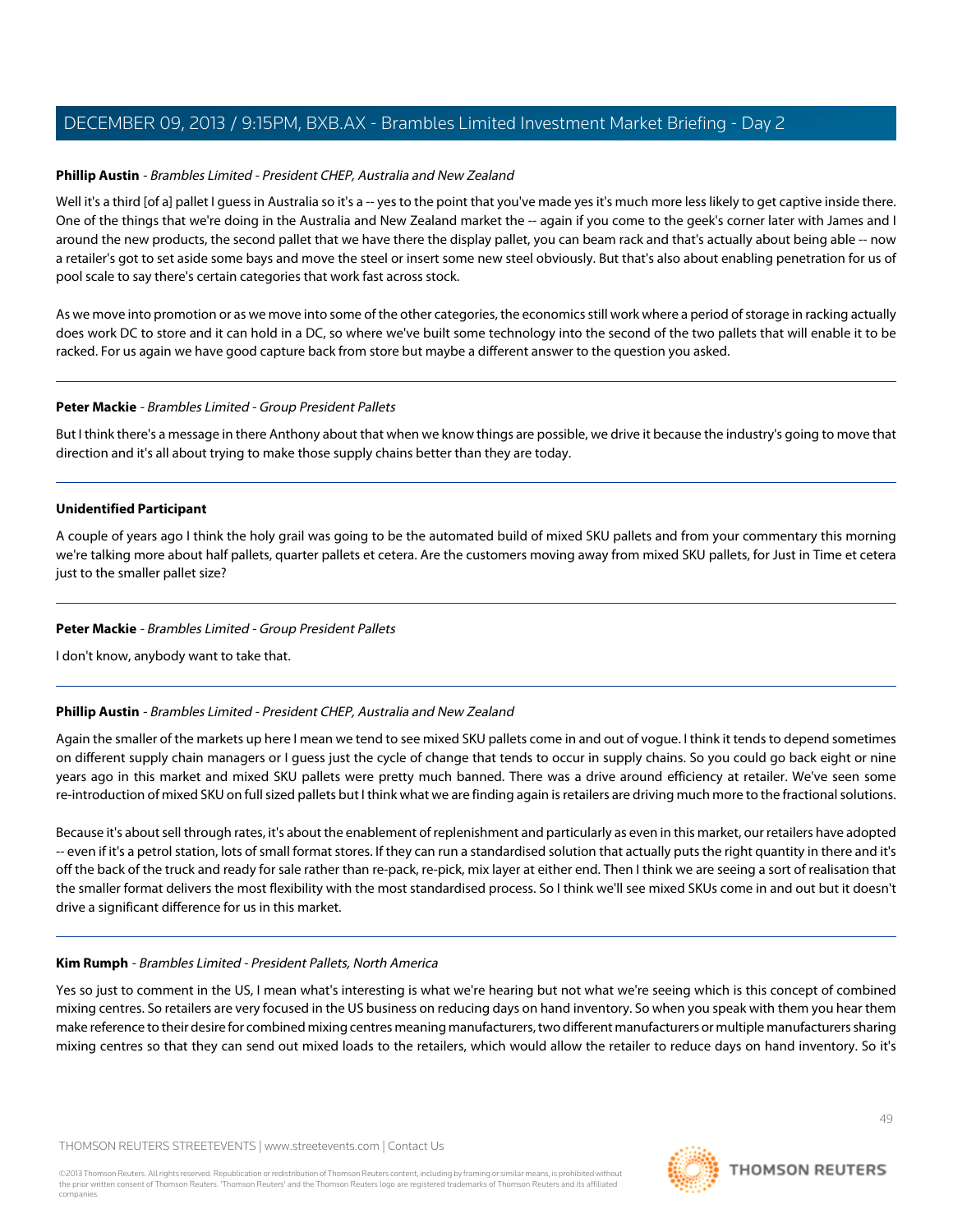interesting when we talk to the manufacturing customers about that, that they're not opposed necessarily but they're struggling with the legal ramifications of combined mixing centres and products being combined in warehouses with other companies.

So it appears that it could be something that tips inside the US market at some point if the retailer continues to feel massive pressure around margins, if we don't see the uplift in the economy then they may push that harder. We have not seen it manifest yet, I'm not aware of a combined mixing centre sending down multi SKU products to our retail customers yet. We certainly have some manufacturers who do some mixing with their own products but I think the real thing to watch for is, do we move to this combined mixing centre concept and then the question for CHEP is, how much opportunity can that create for us because we believe it could present some raw opportunity to engage somewhere in the middle of that process.

#### **Peter Mackie** - Brambles Limited - Group President Pallets

Can I just maybe clarify the question, were you also talking about non-competing manufacturers mixing loads of heavy and light goods, was that--

#### **Unidentified Participant**

No (inaudible- microphone inaccessible)

## **Peter Mackie** - Brambles Limited - Group President Pallets

Okay brilliant all right look unfortunately we are definitely out of time so we're open to talk about asset productivity over lunch but if you could all be back by 1.30 that would be fantastic. Thank you very much.

## **PRESENTATION**

## **Tom Gorman** - Brambles Limited - CEO

Good we're good okay. Look thank you all again I thought that was really a fantastic set of discussions this morning. So to the entire pallet team which is now somewhere behind the bar I think they all of a sudden lost interest in the rest of our Company but we'll rally them quickly. Just thank you again Pete and your entire team for what I thought was really an insightful set of very specific things that are underway in our Company.

We're going to shift gears now and we'll move into the RPC discussion. It's really a pleasure to hand over to Wolfgang at this point in time. You know I've known Wolfgang since we acquired IFCO back in April of 2011 so time has flown by and Wolfgang has always been a big part of the entire team that we acquired with IFCO.

A number of investors and analysts have asked me about the transition and I thought I would just address that first and then pass off to Wolfgang. When we acquired the IFCO team it's really two businesses, Dave Russell really runs the PMS business and he's still with us reporting into Kim in the United States and the RPC business was really driven by Wolfgang, Karl and Michael Nimtsch. All three guys have a commitment to stay with us until at least June of 2014 and when we step back and we do -- we spend a lot of time as a Company on succession planning. What I was always concerned about is we were going be in a position where we lost a lot of talent all at once in a business that was really very important to us.

So when we started evaluating the team and thinking about their ability to contribute in the longer run it was clear to me and to the Board and to the rest of the Leadership Team that it was a great opportunity to give Wolfgang the opportunity to take IFCO to the next level of growth. Then that also allowed us to have a bit of a staged transition so Karl retired and Wolfgang stepped into that and then Michael Nimtsch is retiring at the end of this calendar year. So we stage six month, six months and so forth and at the same time we've been able to add a number of executives into the IFCO team both in the US and the new CFO comes from the CHEP side of the business.

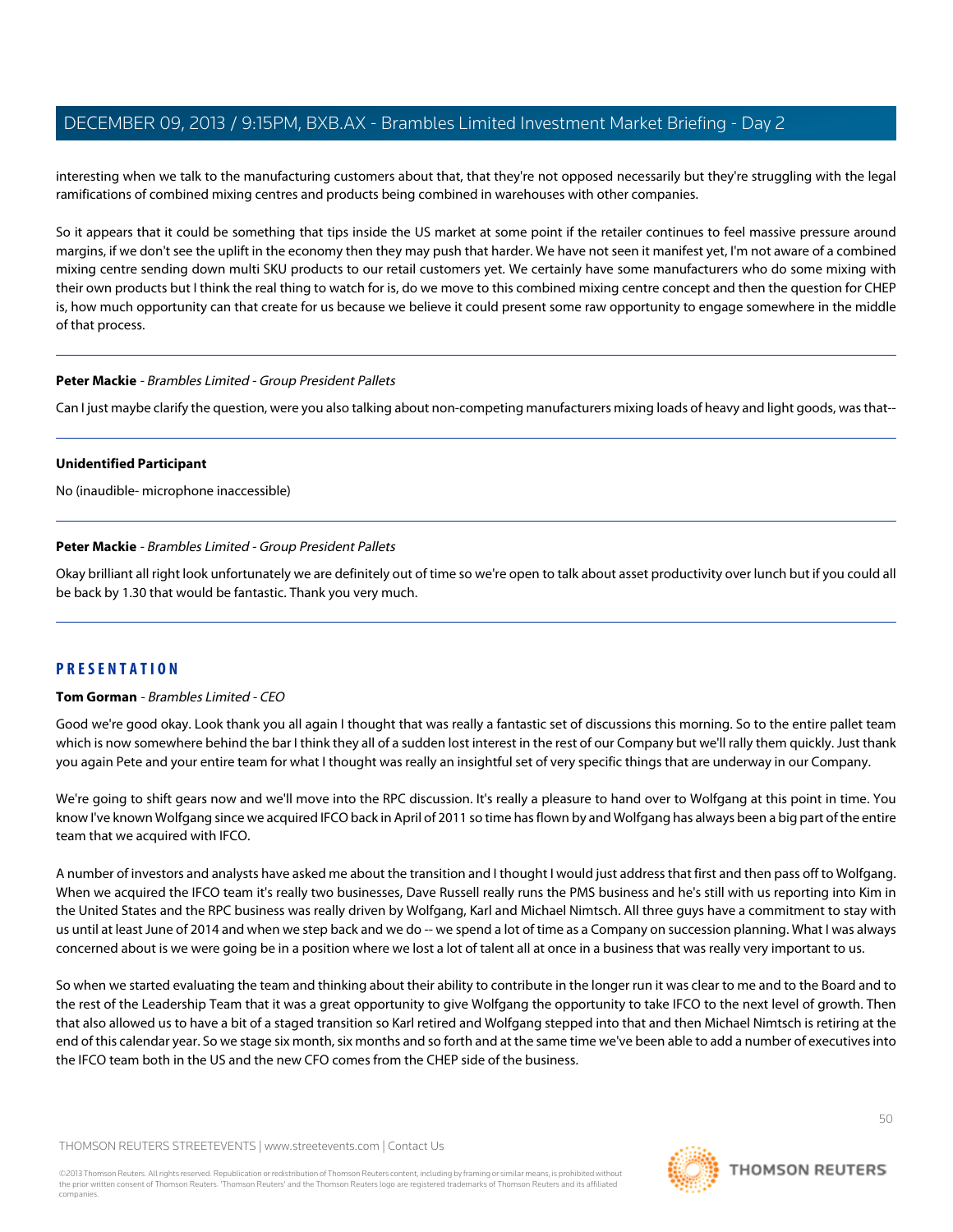So it's been -- it's always been a pleasure to work with Wolfgang I have to say, he's enormously collaborative, you'll hear that from a lot of guys around the room. He's always the first one to help and to bring the knowledge and IP that IFCO has developed over so many years. What we have in Wolfgang is an enormously talented individual. Been working at IFCO now for 14 years, 13 years, 14 years so he knows the business frontwards and backwards and he's just a really hell of a nice guy. So with that I'd like to hand over Wolfgang and we'll go through the RPC business. Thank you.

## **Wolfgang Orgeldinger** - Brambles Limited - IFCO, Group President, RPCs

So thanks very much Tom and good afternoon to all of you. I have the pleasure to keep you awake after lunch and I hope I will be successful with this. As you can easily hear I'm German by my accent right and probably the blonde hair and I'm delighted to be in your country, specifically at this time of the year because in Munich where I come from the weather is not as nice currently as it is here. So I really enjoy being with you and I want to now spend one hour with you on the RPC business and you have seen the focus areas before. I actually want to focus on growth. So I will not spend a lot of time on the other areas although they are also important to us and the other areas are covered in the appendices so if you want to know how we're doing in terms of asset management or in terms of cost managers please refer to the appendix.

When I come to growth, there's really three pillars of growth and one is winning new retailers and increasing our penetration with existing retailers. The second one is implementation of new applications and the third one is expansion into new geography's. I will cover all three but I will focus on North America because this is where we really have the highest growth potential. Before I do this I want to just talk briefly about profitability, I know you're all investors and analysts so profitability means a lot to you. If you look to the Annual Report the RPC business actually does not look that profitable. We only show a ROCI of 9% however this ROCI includes goodwill and acquisition amortisation and if you adjust the ROCI by this then we arrive at 24% which is already in line with Brambles' targets and this shows that the underlying business is really profitable and we want to drive profitable business further.

That leads me to the first market development strategy pillar which is new retailer wins and increased penetration and I want to start with Europe and Europe is actually the most established market we have. IFCO started in 1992 providing its services in Europe and in the meantime the market is really well established and as you can see there is however still a huge growth opportunity.

Of the roughly \$3 billion market size there is still 47% unserved and the remainder, the remaining 53% are shared between IFCO, we have 17% market share and our competitors and proprietary pools. I should say proprietary pools still play a big role in Europe specifically in the UK. So if you look at this number, we have 17% and with this 17% we are the clear RPC pooling market leader in Europe.

Therefore we are very well established for further growth. We are present in all countries in Western Europe and in most countries already in Eastern Europe. We run a pool of 120 million (sic - see press release 119 million) RPCs in Europe. We have 295 (sic - see press release 285) people, we have a great team by the way with very experienced leaders. We have cut the responsibility in Europe to two regions; we have the South Region with Manuel Monetero who has been around for more than 10 years, great guy. The Northern and Central Region is headed up by Michael Meierhofer, so two very experienced people with good teams. We have the most dense service centre network in Europe with 26 service centres and we have a capacity of 760 million wash units per year and our crate supplier has a production capacity of 35 million units per year.

Last year we achieved a revenue of \$551 (sic - see press release \$511 million) and despite quite challenging economic conditions in Europe, specifically in South Europe, we were able to generate a growth of 8% which is very in line with Brambles guidance of high single digit growth. Now if you come back to growth, the really important thing is that there remains a significant opportunity to grow with existing and with new retailers.

If you look at our top 20 retailers in Europe they account for 780 million recollections per year and our penetration rate with these top 20 retailers is at 60%. Now this means we have another 40% to go and among these 20 retailers you see that for example the number three has a 100% penetration and there is some where we have more potential but I think going forward standardisation of packaging becomes more and more important.

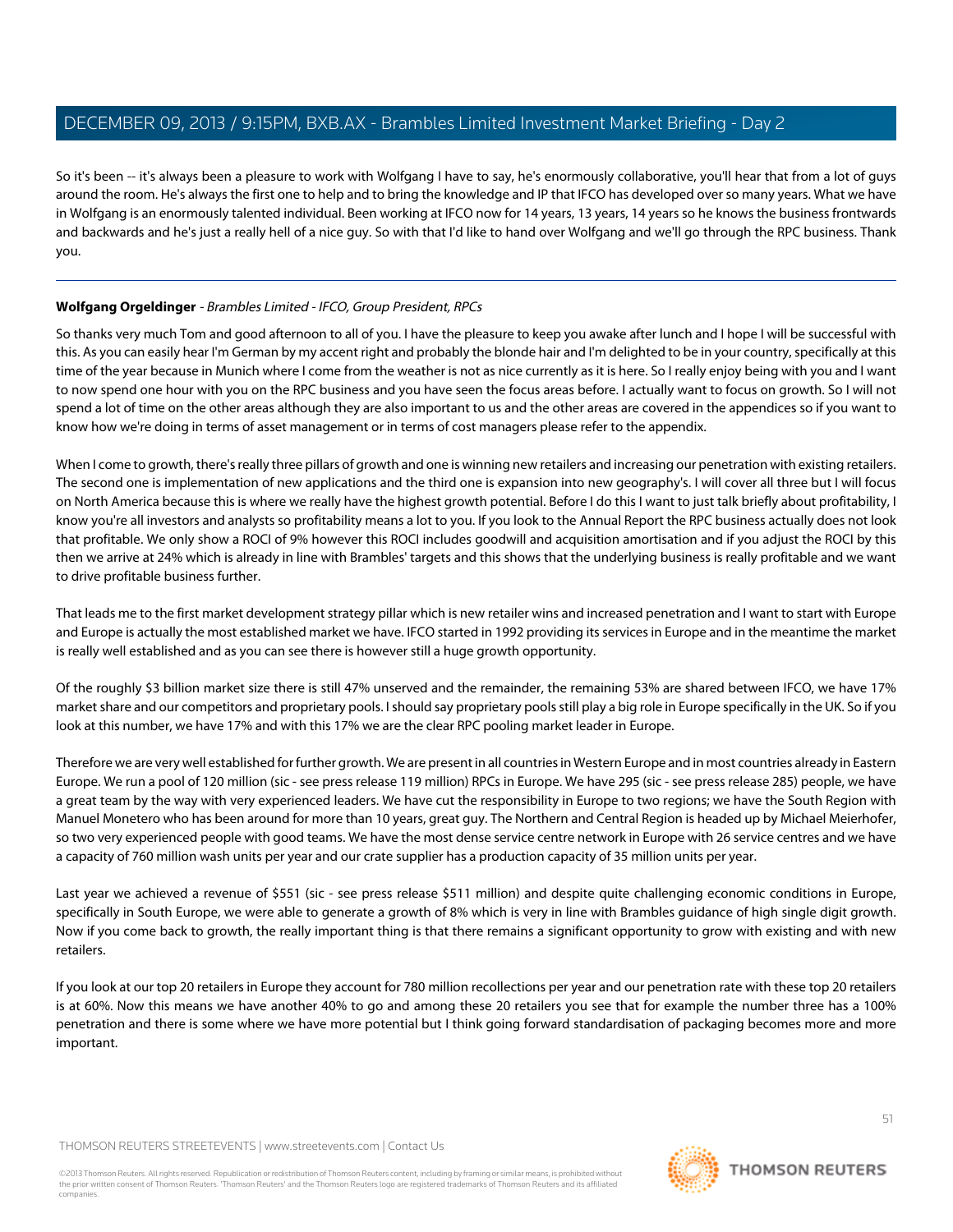Category management of these retailers becomes more and more important and this leads to the situation where retailers work together with a small number of category suppliers and this allows us to really determine the packaging. So I think this helps us to grow the business further within our existing accounts but I should also say in our last fiscal year we added 11 retailers in Europe and we didn't lose a single one. So we have both an emphasis on winning new retailers but there is a clear strong focus on maintaining the relationship with the retailers we have.

Now I want to give you one little case study how we are winning new retailers. This is actually a case study from Turkey and is the story how we run Migros. Migros is the leading retailer in Turkey, has more than 700 stores. We used the typical sales support to pitch our value proposition but on top of that we brought the team of Migros to Spain. We toured our retail partners in Spain, we introduced the Migros people to them, we let them raise questions, we showed them how the system works. We invited them to see growers and after this tour the Migros team was really convinced, signed a contract with us and we started in August to convert Migros and we believe this is now the second retailer which we have in Turkey, that this will really lead to more conversions as other retailers will follow this example of Carrefour and Migros in Turkey.

With this I come to North America and what you see on this graph is really a proof of a tremendous growth opportunity. The total market potential is roughly \$1.9 billion (sic - see press release \$1.8 billion) and of that 89% are still unserved. IFCO has a market share of 9% and our competitors have a market share of 2% which means that among the poolers we have a market share of more than 80% and I think with this we are really very well positioned for further growth.

We run a pool of 57 million RPCs currently in North America. We are constantly adding RPCs to this pool. We have five service centres and we will add a sixth one very soon and with this we have the highest density in North America. We have a wash capacity of 284 million wash units per annum and our crate supplier has a production capacity of 21 million RPCs per year.

So we are very well positioned for further growth in North America and I shouldn't forget -- Tom mentioned it -- that we recently appointed a new President of our US RPC business, he happens to be an Australian chap. His name is Dan Walsh, he has been working for Brambles for more than 10 years, he's a very experienced guy with a lot of commercial background. Worked his way through the organisation, spent some time in Europe, was overseeing the UK RPC business for a while and most recently was for three or four years heading up the sales team of CHEP USA. So we really have a very commercially driven, very experienced guy to help us to drive the growth in North America.

We [won that bet] we achieved a sales revenue of \$163 million last year and this translates into a growth rate of 18% but if you look at the opportunity there is clearly more growth which we like to utilise. As in Europe if you look to our top 15 existing retailers in the US you see that they add up to a total potential of 790 million recollections and here we only have a penetration rate of 27%. If you compare that with Europe where we have 60% it is obvious that there is a huge growth potential and I should say in North America, the retail industry and the produce industry is more consolidated, so if we achieve a certain tipping point I expect that the penetration rates in North America should be higher than in Europe, because in Europe you have a more fragmented retail and fresh produce industry.

When it comes to the value proposition of pooled RPCs where the cardboard corrugate it is really proven. RPCs deliver superior product quality, mainly because of improved temperature control and physical protection. They also provide lower total supply chain cost via lower costs of delivered goods and greater label efficiencies. They are clearly better in terms of environmental aspects, reduce waste, emissions and use of resources are here important and they offer more effective merchandising solutions. Studies show that shoppers perceive RPCs as the better display. So I talked about the great potential which we have in the market, I talked about a great value proposition, I talked about the positioning of IFCO. So everything is perfect and you may wonder why are we not growing faster?

This is actually a good question and if you come to that you should first of all compare the market dynamics in North America with the market dynamics in other markets. I want to do this in a comparison between Europe and North America and I want to start with product sourcing. In Europe we really have a diversified -- we have diversified growing regions and this means we have a low impact of concentrated crop issues. In other words if we have a freeze in Spain then most probably this can be compensated by the crop which comes from Italy. This is different in North America. In North America we have very concentrated growing regions, for example, more than 65% of the total fresh produce production comes from California. This means there is a high potential impact from crop failures.



52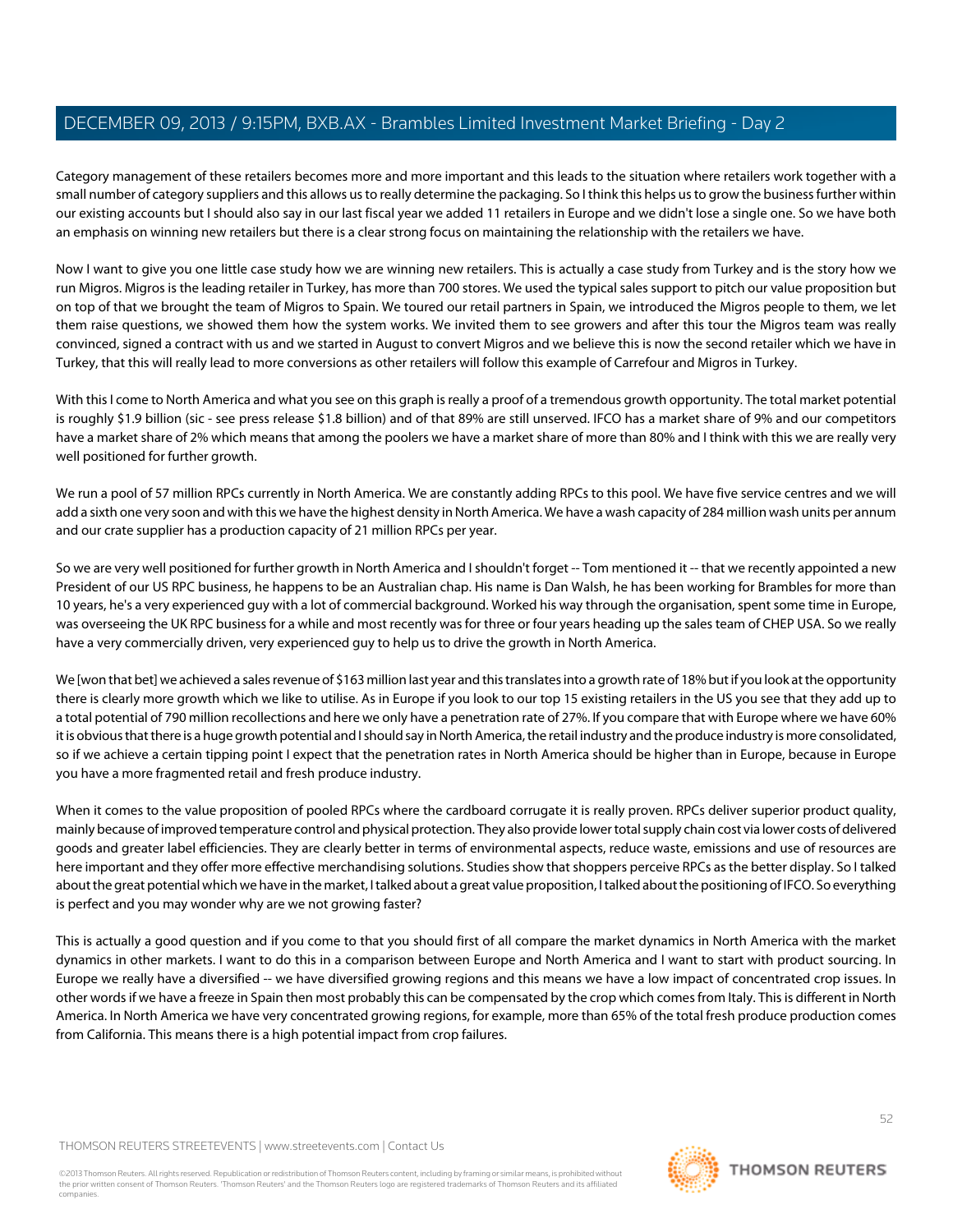The other big variance is the retailer dynamics. In Europe we have many small to mid-sized national or regional retailers and even the well-known brands tend to operate locally. They are not managed centrally. These small to medium sized national retailers tend typically to have comparably flat organisations with a limited number of stakeholders. In North America we have a high share of national retailers, some of them really huge, the Walmart's, the Kroger's, the Safeway's of this world and we have some regional players. But large retailers tend to have quite complex organisations and this means they have many stakeholders which are involved in the decision taking. In Europe retailers have exclusive relationships with one pooler whereof in North America it's a different model, retailers do not work exclusively with one pooler but they leave the choice to the grower.

We also have significant variances in terms of the produce, producer dynamics. In Europe again the market is quite fragmented. We have many small to mid-sized growers with only modest collective organisations whereof in the US we have a consolidated market. We have large growers with significant negotiating power. In some commodities there is only two or three large players who add up to 90% market share and these growers tend to have brands and they are very powerful and this makes a huge difference to Europe. Because in Europe the growers typically use the packaging type the retailer asks for whereof in America growers may push back on the preferred packaging of the retailer because they think for their produce they want to have another packaging. In Europe the choice of the pooler is determined by the retailer whereof in North America growers have the choice which pooler to use.

Based on these different dynamics, we actually made quite some learning lessons in building up our business in North America. I want to share some of the challenges with you and I want to share with you what mitigating actions we have implemented to overcome these challenges. I want to start with the differences in terms of retailers and growers, what we really learned is that there is many people involved in the decision of the packaging and the total supply chain benefit is not always evident to all stakeholders.

Now, I shared with you that we have many studies but we are missing so far is really an end-to-end supply chain calculation tool. We will roll that out now, we have one in Europe, we will adapt it to North America and this will actually provide us with the opportunity that we can show the value proposition to each stakeholder. So the transportation guy gets his view, the producer gets his view, the merchandiser gets his view and all of them get the total supply chain benefit view. So this is something we're currently working no. It will be rolled out in Q1 of calendar year 2014 and we're looking forward to that because it will help our commercial teams to sell the value proposition.

We also learned that it is not good enough to convince retail executives and to get their sponsorship, because, as I said, there is so many people involved and you need to convince all of them. It's not always good enough that the senior vice president of fresh produce sourcing is convinced, you also need to convince his buyers, you need to convince the guy who is in charge of food safety, you need to convince the guy who is in charge of distribution, the guy who is in charge of transportation, the guy who is in charge of store operations. So there is many stakeholders and this is a complex solution sales process and we need to apply that.

Last, but not least, growers are really important in that process. So we really, also, need to address their needs. We need to collaborate with them to convince retailers and we need to convince them that RPCs have value for them as well. So repacking all these aspects together and we really want to solidify our value proposition and align with all stakeholders.

The other areas where we made some learnings, changes now our strategy to go to market. One interesting learning was that some of the retailers, although they were quite convinced about the value proposition of RPCs, tended to change back on high craft corrugated for sales promotions. The perception was an RPC cannot be used for sales promotions, and we worked on this, we addressed their requirements here and we actually came up with some very innovative RPC merchandising solutions and I will later on show you how that looked like. It's quite successful.

The other area is how we address the market and we learned that there is a high concentration on some produce categories and if there's crop issues, we are suffering in our top line and to mitigate this, we really want to balance our commodity portfolio and I'll walk you through that later on.

Last but not least, there are some high seasonal items and this business for these high season items tends to result in poor asset utilisation and we increased our focus on year-round and counter-seasonal items to mitigate this. Last but not least, it's not good enough to have a very good value proposition and a good strategy, you also need to drive execution and we are doing this. This starts with the management of conversions. We learned that we cannot count on retailers to manage a conversion, this is something we need to do. We need to make sure that everybody in the

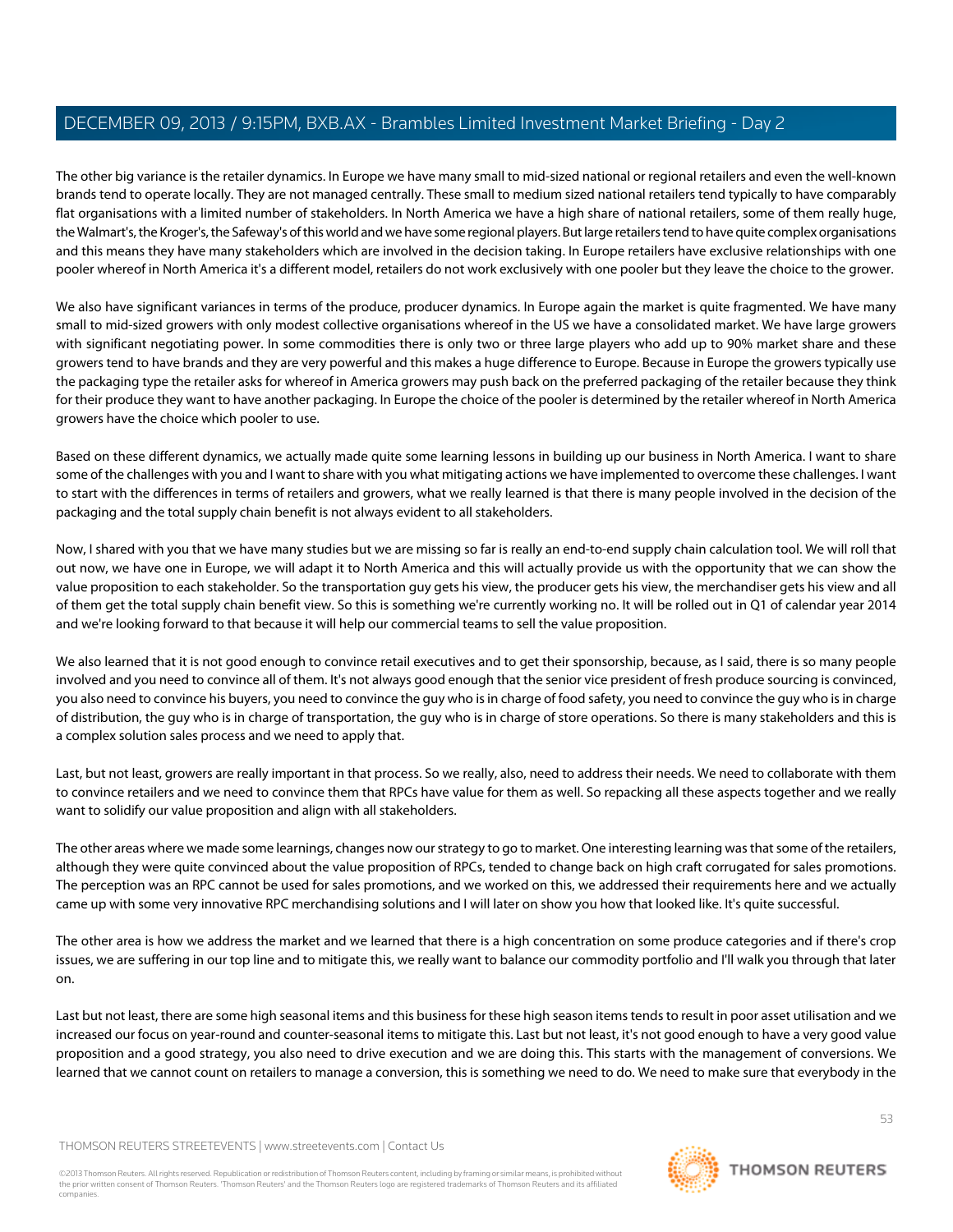process is informed, that everybody knows what to do, and we need to manage this process. We have established a launch management which is quite successful.

Once you've converted a commodity, the work is not finished. Then you need to ensure that there is compliance. In this market, there is constant change, there are buyers who change to different jobs and new guys are coming in. Retailers also tend to change their suppliers once in a while and we need to make sure that we manage this change and that nobody forgets about using RPCs. We're doing this by implementing a -- we have done this by implementing an audit team which constantly monitors the RPC compliance and feeds that back.

Last but not least, we also learned that in the market of North America, where you play with some real huge retailers, the volume is so high that it is better to use a staggered approach, compared to doing a big bang conversion for one category for all retailers. Because if you don't have historic data, the likelihood that you don't have enough RPCs to fulfil the demand of the retailers is high. For that reason we are choosing now to apply a staggered implementation approach, do it retailer by retailer and by this, have more security and can better serve our customers.

I now want to give you some examples of successful implementation of what I just said. I want to start with a case study, which is a good example of collaboration with growers. In this case, the retailer wasn't convinced that RPCs were a good packaging solution for iceberg lettuce. We partnered up with the leading grower for lettuce, Tanimura and Antle, and this was already a customer for us and he worked for other retailers on RPCs. We partnered up with him, we asked him to support us, we went jointly to the retailer, we agreed a pilot, the pilot was successful and we convinced the retailer to convert to RPCs for iceberg lettuce.

This is a good example which we want to replicate to other commodities, so we will check by retailer what commodities are the retailers using in terms of RPCs and we will raise the question, if Walmart uses RPCs for apples, to give you an example, why is Safeway not using RPCs for apples? Then we will look for the lead growers and work jointly to standardise the market and this is to the benefit of all parties involved.

I talked about merchandising solutions for sales promotions, here you see some examples. We really did a good job, our marketing people did a good job, to develop some patented clips, sign displays and dividers. With them, we are now able to also support sales promotions. This gives you another example where we work with RPC reps, so RPCs can be used for sales promotions and we have proven that and our retail partners are now using these solutions. They are not going back to cardboard.

I talked about a structured approach to the market. We have started to categorise all commodities by volume, by length of season and by loop length. Clearly, the higher the volume, the longer the season and the shorter the loop, the better. We will now apply a very structured approach to convert commodity by commodity and we will, of course, concentrate our efforts on the most desirable commodities.

This leads to the reduction of the reliance on particular commodities. I have one example here, in North America, 75% of the apples are grown in Washington State. For comparison, in Europe, 70% of the apples are grown in five countries. So if we have a problem like a freeze in Poland, the likelihood that this really impacts our volumes is pretty low. In North America it's different, if you have a crop issue in such a concentrated growing area, it really hits your top line and you are impacted. Now, unfortunately we can't change mother nature, so we can't influence weather impacts but what we can do, actually, is to diversify our commodity portfolio and to balance our portfolio in a better way.

On the graph, you can see that we started doing this and we will continue our path to do that. We will grow categories which are so-far small and by this, reduce the dependency on the large categories.

I also talked about high seasonal items and the challenges which we have with asset management, but also with availability. Grapes is a good example for that. Grapes are grown during a period of three months, primarily in California and also in Mexico. The pool which we used there was heavily under-utilised during winter. Now, during winter there is a lot of grapes imported from Chile, that is a very long and challenging supply chain, we worked with our retailer Loblaw to find solutions for that. We were successful and we just started shipping RPCs from Chile to North America to two retailers, Loblaw and also one in the US.

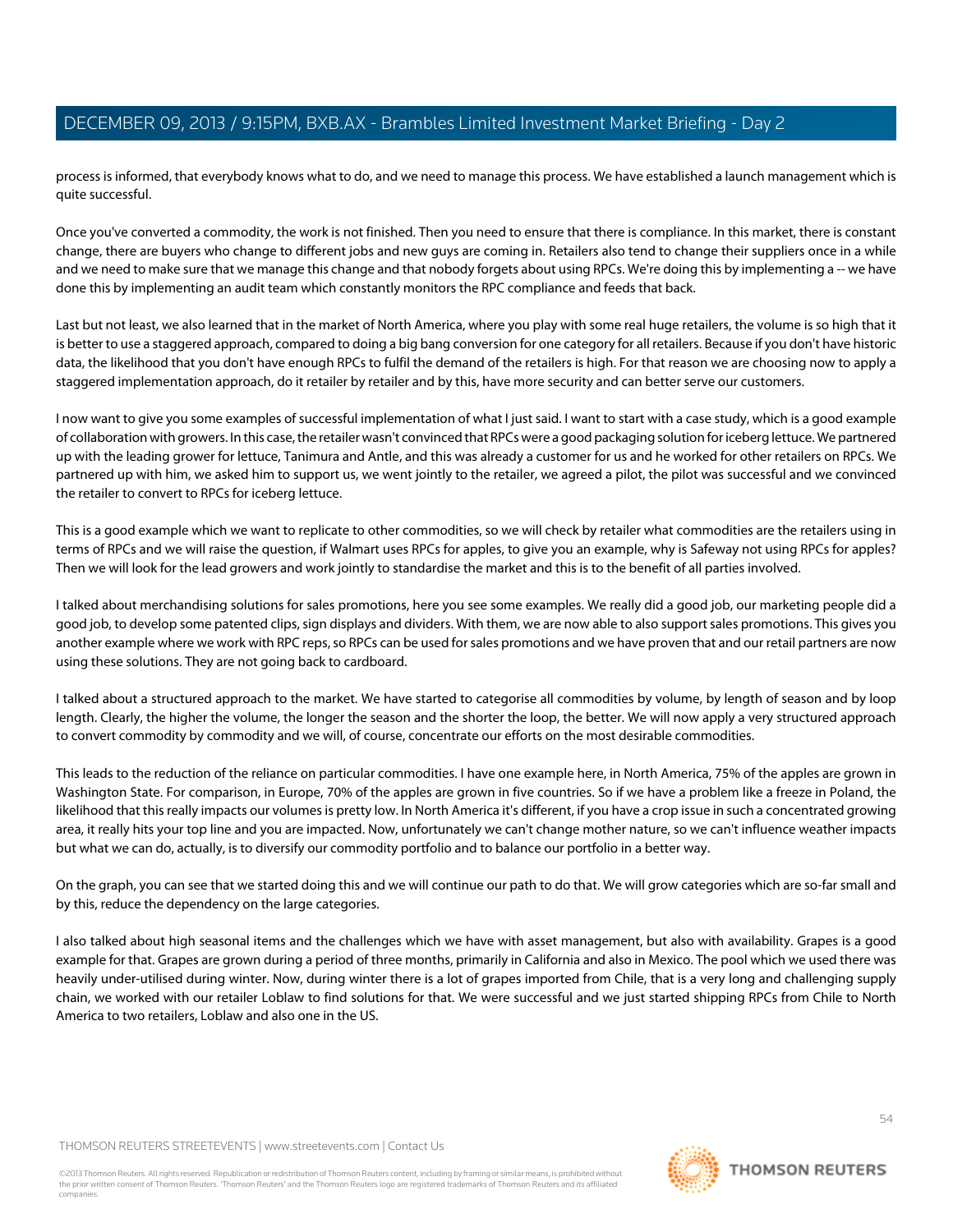This is a good example how we actually can find contra-seasonal applications for our RPCs. This helps us with asset utilisation but it also helps us to position a big enough pool. Again, we want to replicate this example, we want to extend it to other commodities to serve our customers better and also to improve our asset utilisation.

This leads me to execution. We are improving the conversion project management by assisting retailers better in the conversion. As I have said, we cannot count on the retailer to manage a conversion, we have to do this. Actually, we have implemented a new function in our organisation, we have a commercial team which takes care of the retailer and we have a commercial team which takes care of the grower. In between the two, we have implemented so-called category coordinators. Now these category coordinators are subject matter experts, so we have a category coordinator for stone fruit, one for citrus and so on. So they really understand the business from a grower side and also from a retailer side. They actually manage conversions.

A typical approach to a conversion starts with a collaboration. We bring a grower to the retailer, we explain the value proposition and ideally the milestone of this process is that the retailer agrees to a test. Then we run the test, we measure the results, we present the results in the end and that typically leads to the milestone that the retailer agrees to the conversion. Then the real hard work stats, which means we need to secure the commitment, we really need to define all the details which is, which DCs are involved, what are the pack specs, does this involve any changes in the ERP system of the retailer. We need to discuss which suppliers are involved and the milestone here is that the retailer confirms the supplier list.

Then the supplier list goes to our grower sales team, the grower sales team really pursues the suppliers from the retail list and the milestone here is that the grower sales communicates the volume forecast to the commodity coordinator. We then plan the pool demand and come to the later stage which is actually forecasting and shipping. This involves that new growers are on-boarded which means we explain the usage of RPCs to them, existing customer agreements are adjusted to reflect new volumes and in the end everybody is informed what's going on, we manage the process, we make sure that all milestones are achieved. This eventually leads to successful conversions.

As I said before, after successful conversion, the work is not finished. There may be new buyers, there may be new suppliers and we need to make sure that we maintain a good compliance and that's why we have implemented an audit team and these auditors collect RPC compliance and use of competitor RPC data via a tablet-based audit program. So they go into the retail DCs and into the stores and by season they see all the commodities which should be in RPCs and if they are not in RPCs, they will note it down and the result is immediately transferred to a database which we have centrally. These results are distributed weekly to grower sales teams for grower targeting and these results are also communicated to retailers to assist in buy compliance efforts.

So I think we have a great potential in North America, we have a good team, we have the right strategy, we are very well positioned and what it requires now to utilise this potential is hard work. I think it can be done, we have done it before and I'm very confident that we will grow the North American market step by step over the upcoming years. As I said, my personal expectation would be that taking the high consolidation of the market into account, we should achieve in the end state a higher penetration and a clear standardisation for RPCs on this market. Because there is only a few growers and there is only a few retailers and if we all sign them up for RPCs, it's in the interest of the industry to work with one packaging standard.

Now let me spend some words on Latin America. We are currently present in Brazil, Argentina and Uruguay. We had a kind of challenging year last year and that was due to tough economic environments in Argentina and in Brazil, high inflation rates, high unemployment rates, so it was really tough. We are now really back on track in Brazil, we added one new retailer last year and we were just this year able to reach an agreement with Walmart to implement RPCs in the south of Brazil. We also developed meat, egg and poultry applications and we expect that we are able to develop regional retailers following the conversion of Walmart.

Similar picture in Argentina, we were able to grow the penetration, we were able to add new applications and we gained some market share from our competitor there. Last but not least, Uruguay, we also expanded our market share there and we're specifically collaborating very well there with the CHEP folks.

This leads me now to the second pillar of our growth which is implementation of new RPC applications. To give you a background for this, our current business is really dominated by fresh food and vegetable offering and that's why we have a very strong focus on the product development

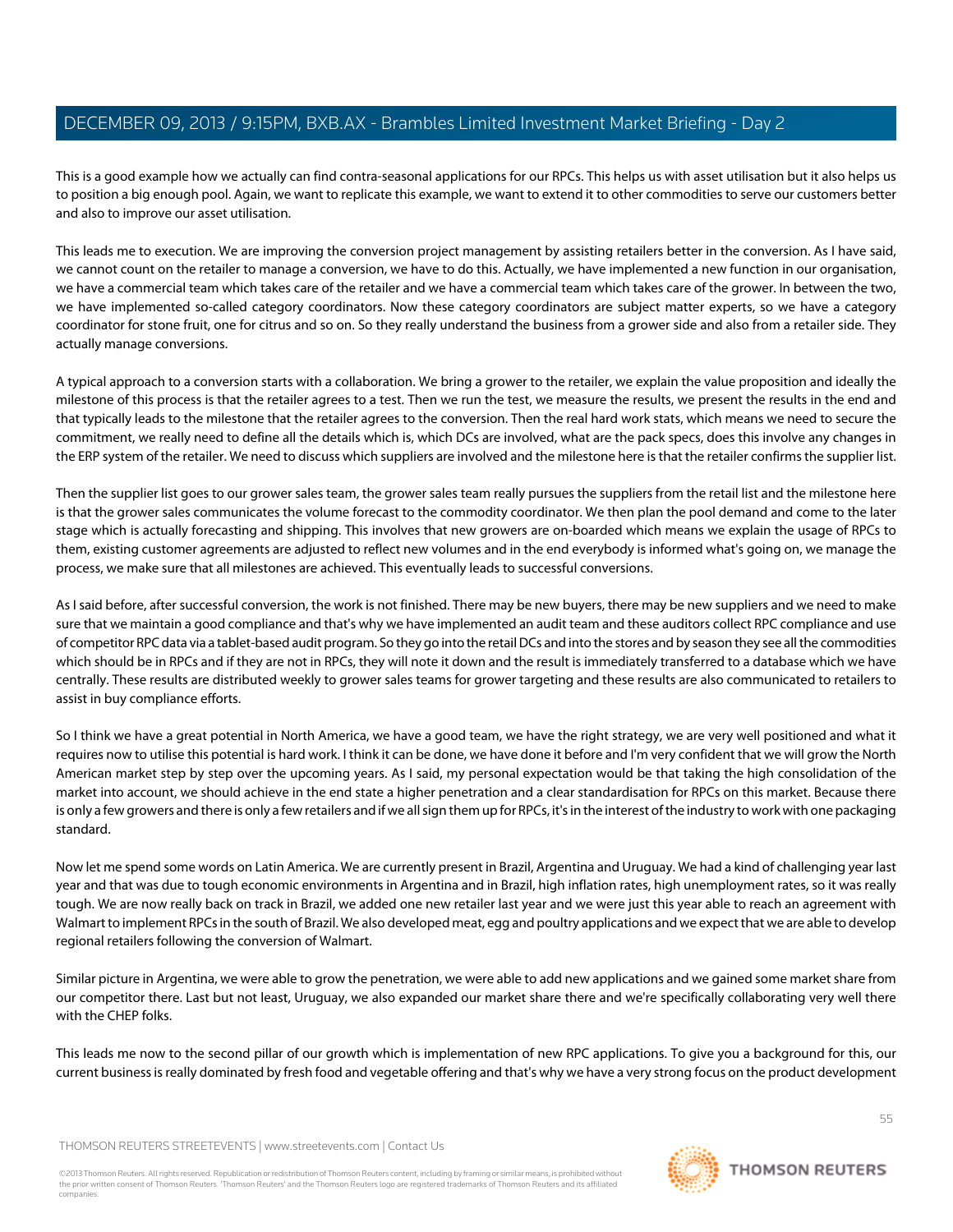to broaden this portfolio. Examples are bananas, eggs and meat. Doing this, we really concentrate on new applications that provide synergies with existing applications. What we really want to avoid is any distractions. So typically, any fresh product is overseen by the same management at the retailers. So we typically have a way into the retailer organisation, it is a similar supply chain, we can use our existing service centres. So that is the way forward for these kind of applications.

Typically, there is a long sales and implementation cycle and frankly speaking not all innovations make it to the market successfully. To give you one example we started implementing a beverage tray about three years ago in Germany. We were very enthusiastic, the value proposition was great and we got a very slow start. In the meantime, we're doing about a million trips a year and it shows you need to persist and you slowly gain momentum. I think what we need to implement this, we need to fill a pipeline so that in three, four, five years from now, we have additional growth opportunities after we have grown the penetration of the fresh produce market.

So we're really working on that and this is a very nice example of a successful application of this strategy. It is about Carrefour in Spain. You see that with Carrefour Spain, we started in 2007, converting fruit and vegetable crates, then in 2008 we implemented the big box for bulk items such as potatoes and onions. Then in 2008, we implemented eggs. In 2011, a meat crate for packaged meat and most recently we also implemented the crate solution for convenience products.

Again, this kind of approach we want to replicate, we want to roll it out to all our retailers. We are sharing best practices and this is a great example because Spain is managed by Manuel Montero and he is also the Vice President for Southern Europe. So he really brings that idea of that approach to the guys in Greece, in Turkey, in Italy and in France. The same is true for the northern and central region.

Now we have a movie and it's -- and this is a movie about banana. Unfortunately, we don't have any sound for the movie but I just wanted to show you how the banana RPC is actually used today in the banana supply chain. You see this is where the bananas are picked and packed in Ecuador. This is how they bring them to the vessel. How they come to the harbour in the end. They do the ripening in the RPC, they come to the retailer and eventually to the store. They are used as one-touch display and sold straight out of the box. Then they are going back in our normal cycle, we collect them, we sanitise them and we issue them again.

Now, banana is one of the categories which has the highest volume potential. It has a quite unique supply chain. The supply chain has its challenges. We started quite a while ago in implementing a solution for bananas. We did many tests and in the mean time we were able to convert two retailers in the UK and one retailer in Germany. We faced some challenges with some push-back from brand banana suppliers and we overcame them by concentrating first on the private label suppliers in collaboration with the retailers. We are proving the value proposition and then we go back to the branded banana suppliers and say, look, it works very well for private label bananas, why don't we implement it also for your product?

This brings me finally to the last point of our growth strategy, which is further geographical expansion. Everything which is green and blue on the map are areas where Brambles has an RPC business. We now want to examine the expansion into new geographic regions. What we need are conditions to support a long term sustainable business. We have a focus on regions where we are already -- maybe already have an access point for a market entry. Typical examples are, we are present in a neighbour country, that's the approach we apply in Eastern Europe.

So for example, we are in the Czech Republic, we have a subsidiary there, we have infrastructure there and from there we move to Poland and we use the infrastructure in Czech here to build up the business in Poland. Or an example which we may apply for Russia, we have an existing customer relationship with growers who export to a Russian retailer, that also helps. So we typically find -- typically try to concentrate on these examples where we have an entry point. That's, of course, also true for the global presence of CHEP. CHEP is really present in many of the Asian countries already, where we are not yet present. It really helps if you use their presence, their back offices to build up RPC business.

So regions of interest are currently Eastern Europe, Russia, China and parts of Latin America. Again, I want to show you how we actually implement this kind of strategy. This is our expansion into Eastern Europe. So we started in 2005 from Austria, into Slovenia. Then we added Slovakia and Hungary, we went to Bulgaria, we went to the Czech Republic, to Serbia, to Croatia and most recently, this year, to Poland and to Romania. We will further expand into Eastern European countries until we reach the Russian border. Russia, as James told you earlier on, is a market which we evaluate in a joint project which involves all three business units of Brambles.

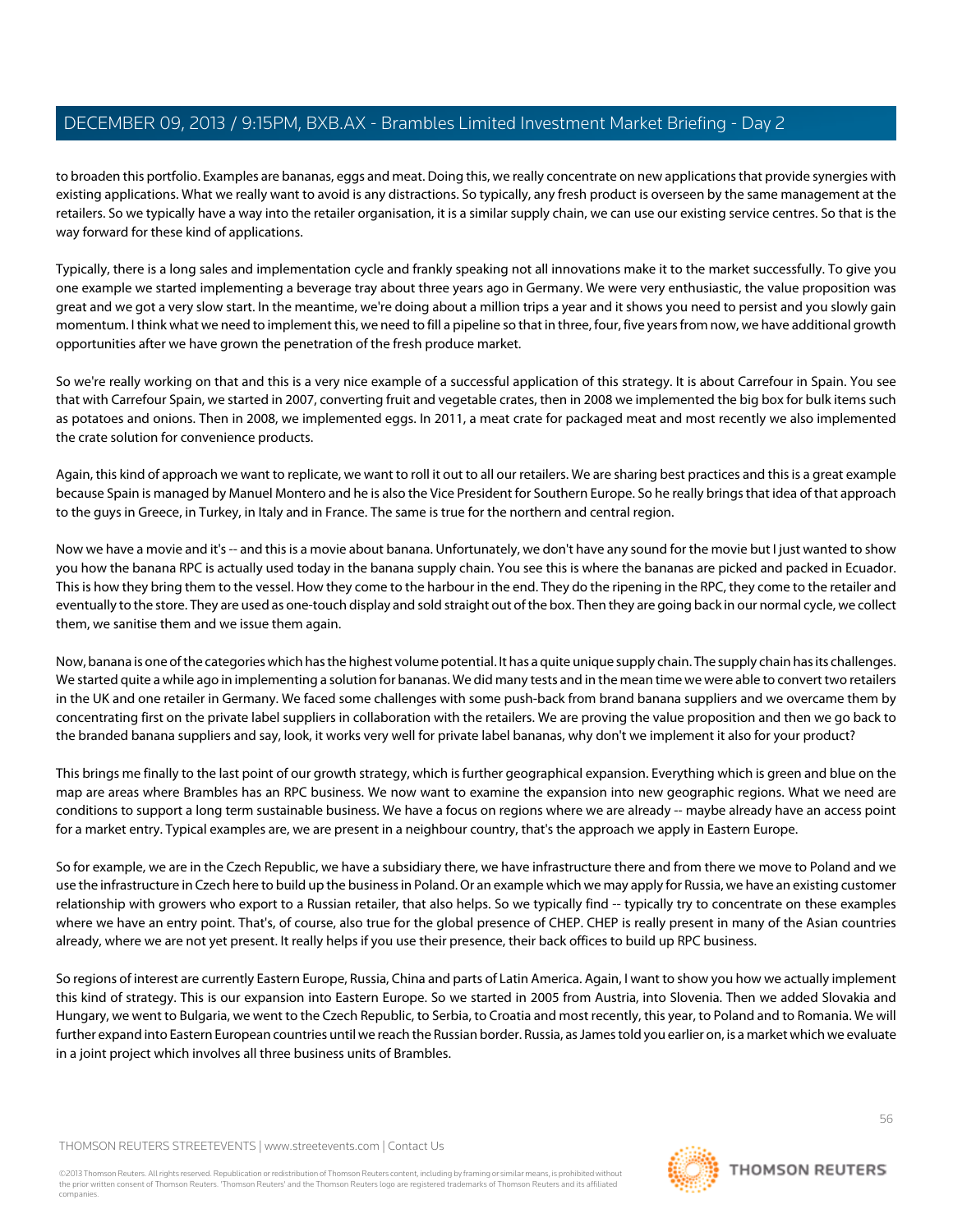For emerging markets, the collaboration with supply chain partners is a key part. With the support of CHEP China, we started a pilot with the leading Chinese retailer, Wumart, in Beijing. This is currently in progress. It is quite an interesting project. We don't know yet whether this will actually evolve in the end, because I think Tom mentioned it, in these countries, you really face some challenges in terms of labour costs, in terms of logistics infrastructure. We think we have a good value proposition, we will run the tests and if it is successful, we will consider a market entry to China. In parallel, we're currently conducting a market evaluation study for India. We are examining organic and acquisitive expansion to Latin America.

With this, I come to the end of my presentation. As a short summary, I think we have a great growth potential in all regions we are, both by increasing the penetration and by winning new customers. We are very well positioned in all markets. We are clear market leaders around the globe. We have the biggest pool. We have a lot of possibilities to collaborate with our colleagues from CHEP. We have a great team. We also can grow by adding new applications and by expanding our geographic footprint. So I think we are really prepared for growth and over the next five years, we really want to grow this business step by step.

With this, thanks very much and I'm open for questions now.

## **QUESTIONS AND ANSWERS**

#### **Unidentified Participant**

Just a question on asset utilisation. The turn rates that you've got in the appendix, jumping up from about five to five and a half the last couple of years, where do you see that going forward?

## **Wolfgang Orgeldinger** - Brambles Limited - IFCO, Group President, RPCs

We actually are higher than four and a half in the meantime.

#### **Unidentified Participant**

Five and a half.

## **Wolfgang Orgeldinger** - Brambles Limited - IFCO, Group President, RPCs

Five and a half, yes. I think the turn rates will slightly improve. They will improve in Europe, they will improve in Latin America, but for North America we put a higher focus on capturing market share and we don't worry so much about turn rates. So we will really build the pool ahead of the curve because as we grow, we will automatically get a good asset utilisation in the end. But our clear focus for now is growth.

#### **Unidentified Participant**

Where is pricing now in Europe versus cardboard?

**Wolfgang Orgeldinger** - Brambles Limited - IFCO, Group President, RPCs

Sorry?

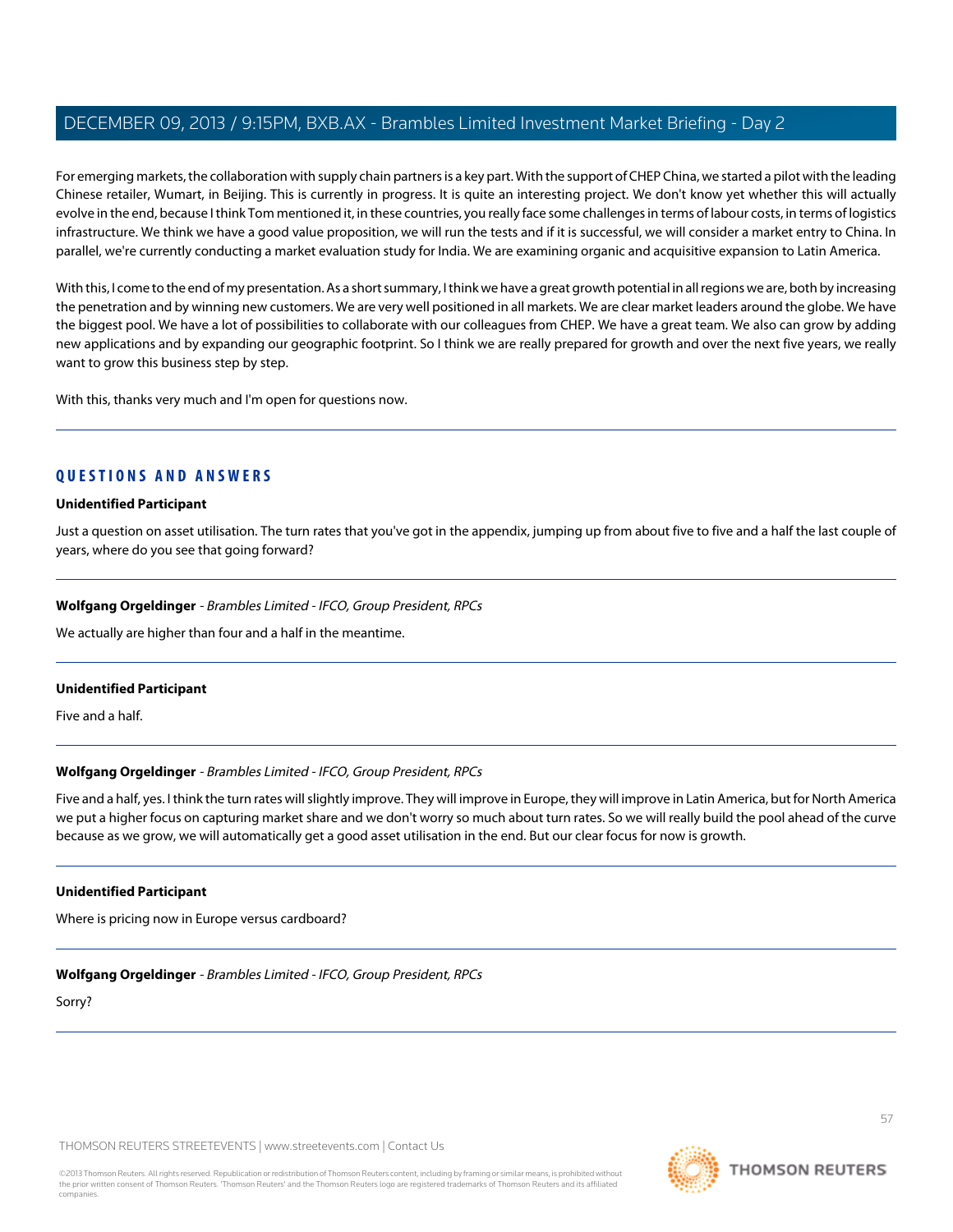#### **Unidentified Participant**

Where is the pricing now for crates for the industry versus cardboard?

### **Wolfgang Orgeldinger** - Brambles Limited - IFCO, Group President, RPCs

We have a competitive pricing, definitely, but the price for cardboard is kind of a moving target because there is no cardboard price as such. There is various qualities, it depends on various geographies. So it's very hard to really come to a price of cardboard. If it's short distance, it may be a very low quality cardboard which is used so it's hard to tell. But overall, I think we are really competitive.

#### **Unidentified Participant**

I just want to ask a question about your North American business versus your European business. You've got about a third of revenues in the North American business that you have in Europe, but you've got two times the number of people employed. Just wondering what the structural differences are? I guess what I'm getting at is there an opportunity here for potential costs out in the North American business? Or is that positioned for further growth?

#### **Wolfgang Orgeldinger** - Brambles Limited - IFCO, Group President, RPCs

Sorry, I didn't understand you completely.

## **Unidentified Participant**

So you've got two times the number of employees in the North American business, so the structural differences --

## **Wolfgang Orgeldinger** - Brambles Limited - IFCO, Group President, RPCs

Very good question. There is a very simple answer. In Europe, we have outsourced almost our entire service centre operations, in North America, we run all our service centres on our own. That's really the difference. Then, of course, we have more commercial people in North America, for two reason; one is we grow the market, the other one is we need to put more emphasis on the grower side than we need to do in Europe. But I think if you would really compare apples with apples, we probably have 20% more people in North America compared to Europe and it's primarily salespeople.

#### **Unidentified Participant**

Given the benefits of RPCs, given the lower damage rates, given the lower cost -- and I think that's over 20% cost differential on a unit price between cardboard and RPCs, where is the slowness in the conversion? Who's the resistance and why do you see that they have that resistance to change?

## **Wolfgang Orgeldinger** - Brambles Limited - IFCO, Group President, RPCs

I think it's just that people to a certain extent don't like change. It is what it is. You really need to convince everybody, right? And as I said, there is many people involved in retailers and in growers. It just takes some now. Now we try to accelerate but the value proposition is really very clear. Nevertheless, you talk to many people, some people are very traditional. The industry is quite traditional. It just takes some time. But could we accelerate it? I think yes.

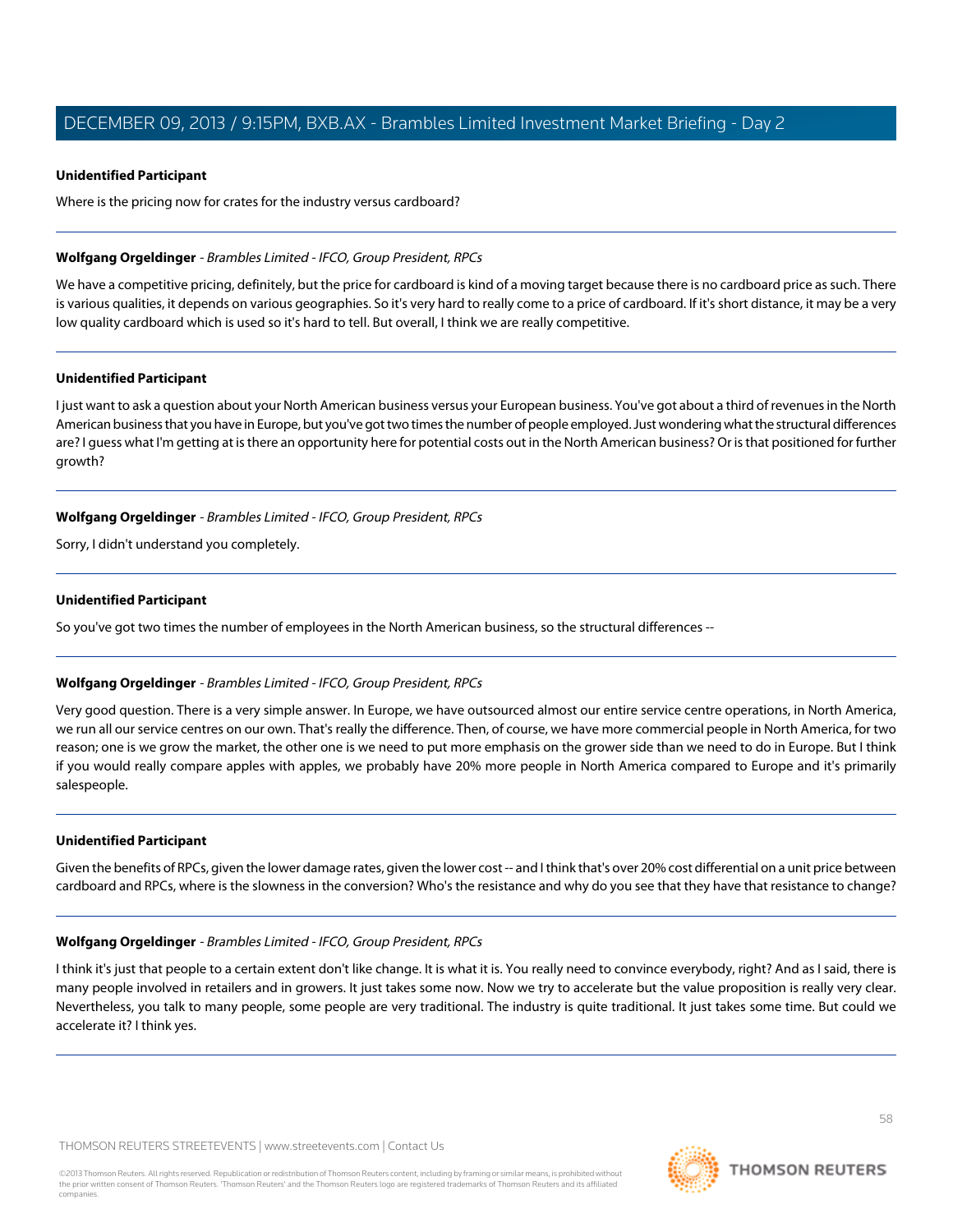#### **Unidentified Participant**

But I would imagine a grower doesn't like waste and if they see 40% of their produce that's not sold then arguably that would, I would think, lead to a stronger level of conversion. So there must be some reason that they have an aversion to that change? Is it how you deliver the product? Is it the ability to get crates to their fields in a timely manner? Is it the back dock efficiencies from the retailers? Can you give us some guide as to if there is a pressure point that you see? Clearly there must be one.

### **Wolfgang Orgeldinger** - Brambles Limited - IFCO, Group President, RPCs

Yes. To be fair, specifically if you grow a market, up to a certain tipping point, RPCs are the exception, which means the grower likes cardboard because he can pack in cardboard and he can ship it everywhere. So you typically need to reach a certain tipping point and then it's the other way around. Then the grower actually advocates the standard. The other element which plays a role is the more you have a tight and constant relationship between retailer and grower, the higher likely it is that the retailer and the grower can determine the packaging.

Now, in North America as well as in Europe, most retailers actually put more and more emphasis on supply chain management. This means that they're really growing into a situation where they work together with a few category suppliers and that they have long term relationships and then they really can determine and plan the packaging. Whereas traditionally, many retailers did spot buying, or a lot of spot buying. But the share of retailers who do spot buying is going constantly down.

#### **Unidentified Participant**

Another question if I could. A lot of the retailers like the concept of produce being a differentiator. If they look at -- if I look at your produce in your crates, it would look very similar across the multiple people -- retailers that have converted. Is there a technology risk that someone will look for a differentiation as to how that RPC is packaged?

## **Wolfgang Orgeldinger** - Brambles Limited - IFCO, Group President, RPCs

No, I think not in the sense that there is a technology risk. I think we're really ahead of the curve here. I think we have the most sophisticated RPCs, currently, on the market. There is one aspect which sometimes comes up and this is the one-touch usage of RPCs. A number of retailers think it is better to display in a different way. However, interesting enough, all studies reveal that the shopper actually perceives the product in an RPC as fresher and of better quality. Even some retailers who were very strong advocates of using baskets, creating a market atmosphere and so on, did tests and were surprised about the good results.

Now, having said that, we don't mind whether our RPC is used for display purposes or not, we are also happy if it's just used to transport the fresh produce to the store and then they take it out. But all studies really have revealed that a uniform display in RPCs is perceived as very good and as of higher quality. So even some North American retailers which were very sceptical in the beginning and said, okay, it's a great solution to transport the products to the store, but we won't use it for display purposes, are now moving to display.

#### **Unidentified Participant**

Can you give us an example? Are wholefoods still --

#### **Wolfgang Orgeldinger** - Brambles Limited - IFCO, Group President, RPCs

Kroger for example. They, in the beginning, didn't intend to use RPCs for display purposes. They have tested it now, the results are very promising.

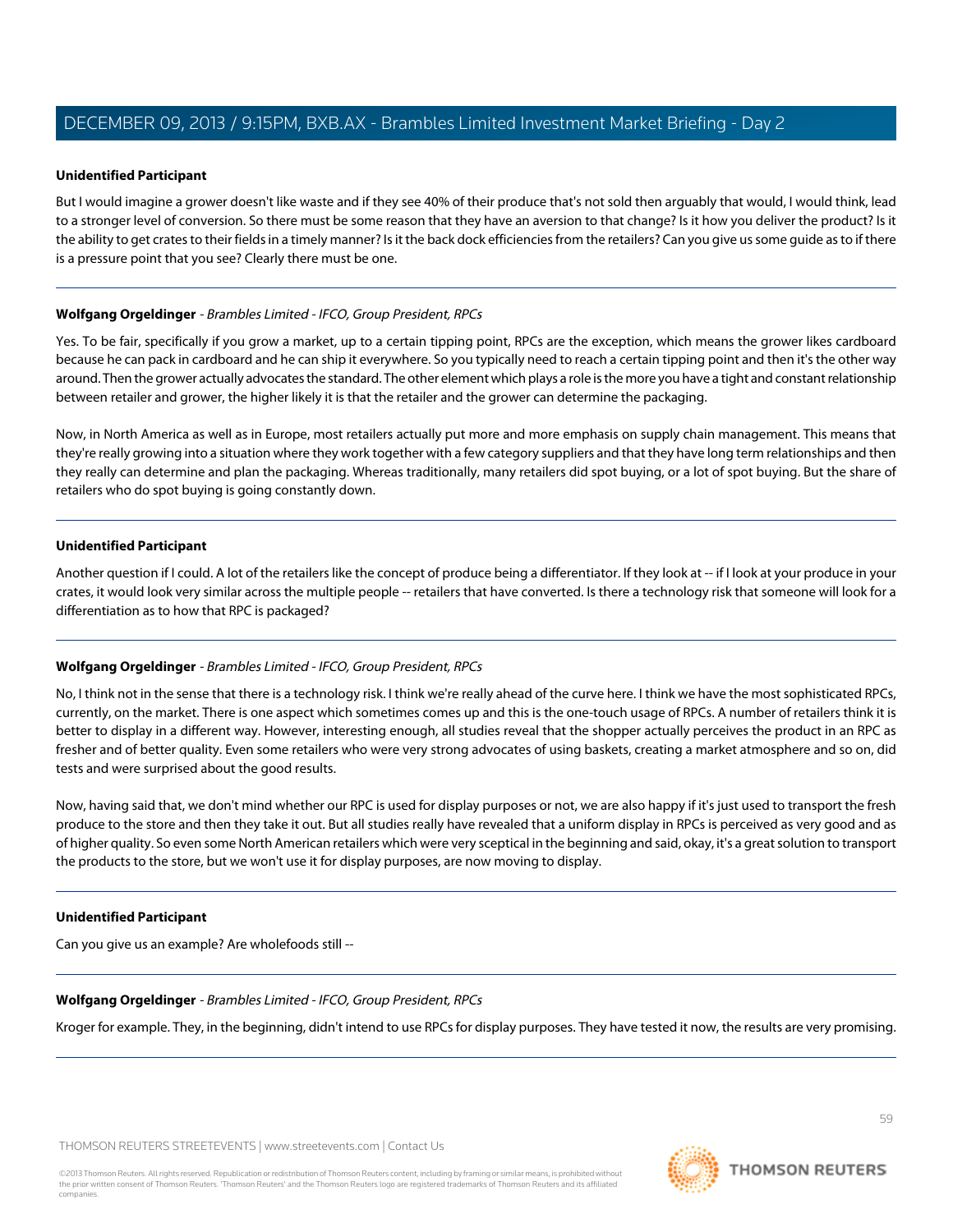#### **Unidentified Participant**

Wolfgang, can you talk about the size of the market opportunity outside of fruit and veg; so in eggs, bananas, meat? How do we think about the charts you've put up here about the opportunity? And what's a realistic lead time to think about breaking into those markets?

#### **Wolfgang Orgeldinger** - Brambles Limited - IFCO, Group President, RPCs

I don't have concrete numbers in my mind, but I can give you a direction. I would think that meat will probably account for at least 50% of the potential which we have for fruit and veg, but I would need to really check the numbers. But it is a huge opportunity, specifically because many retailers are really moving to ready-packed meat. That's also a trend in the industry which helps us. Then there is clearly a huge market for eggs, but again, I would need to come back to you because I don't have the numbers here. Bread is another application, fish is another application so fresh products offer many applications.

I think the more retailers convert to RPCs, the more they like it because packaging standardisation plays specifically a very high role when it comes to store distribution because they're all inter-stackable and easy to build pillars with. All right, I think if there's no further questions.

#### **Unidentified Company Representative**

We have one here.

#### **Wolfgang Orgeldinger** - Brambles Limited - IFCO, Group President, RPCs

One more.

## **Unidentified Participant**

Wolfgang, I was just wondering if you could explain the -- how the economic environment makes it harder or easier to convince customers to make the switch? Clearly the targets that have been previous set haven't quite been met. I'm just trying to work out how much of that is due to the economic environment and how much is actually just customer gestation taking longer?

## **Wolfgang Orgeldinger** - Brambles Limited - IFCO, Group President, RPCs

I think actually the tougher the economic environment gets and the tougher the marching pressure gets for retailers, the better is our value proposition. Because if they come under marching pressure, they need to work on their supply chain efficiency, because typically the first thing they do is work on the purchasing price and there comes a natural button to that. Then they need to work on supply chain efficiency and that's where we come in. So I wouldn't say that we are dependent on the economic situation but the tougher the market is, the better our value proposition.

Vice versa, I think it's also interesting to note that in markets where the market -- where the economic conditions were very tough, we still had growth and this is also because the nice thing about our transport packaging is we transport food and people need to eat. They don't spend money on other goods but they always need to spend money on food. So even in countries like Greece or Spain or Portugal, we really have nice growth rates.

Okay, so thanks very much. We have a break, yes. Thanks.

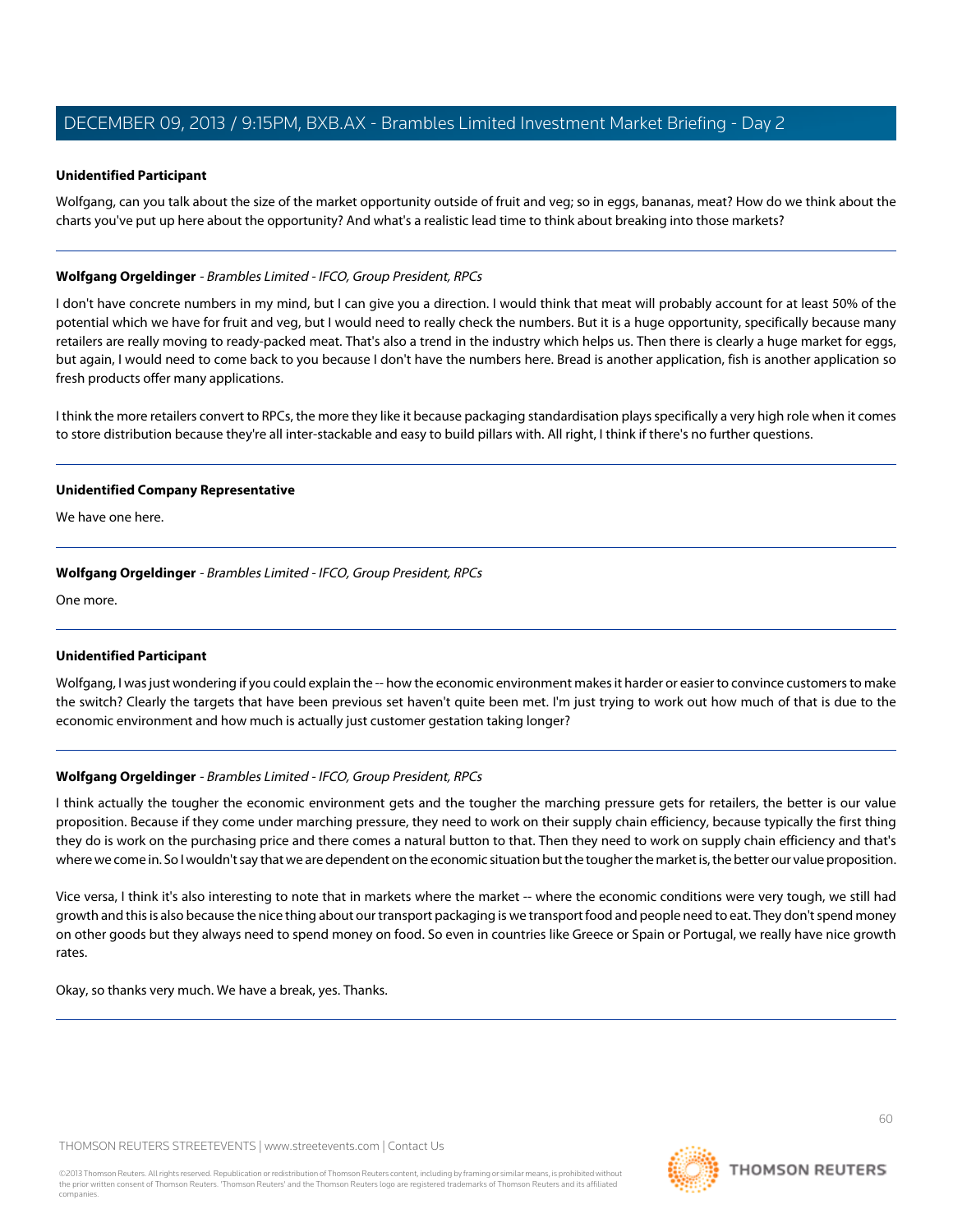## **PRESENTATION**

#### **Tom Gorman** - Brambles Limited - CEO

Great, well thank you very much again. We're really closing in on the end of what I think has been a great day thus far. So there's really two components left in today's presentation. We're -- we'll hand off in a moment, I'll introduce Jason in a moment and we'll go through the containers story at a high level and then in a little more detail with Neale, specifically around what's happening in the CHEP Pallecon Solutions business here in Asia-Pacific, so I think you'll get a lot more granularity, get understanding, of where we're trying to build our businesses going forward here.

Then after that I'll come back up, I'll make a few thank you and wrap up comments, and I will open up for Q&A again at the end, so if there's anything from any one of the sessions throughout either yesterday with Zlatko and myself or anyone today. I'll sort of moderate a Q&A period for as long as you like to let that run. With all the executives from the Brambles team in the room we'll pass microphones around as necessary.

So you'll have plenty of opportunities to ask some questions in the formal environment. I just encourage you again that tonight when we have some sort of end of session drinks please take advantage of that. So it is my pleasure to introduce to Jason Rabbino. Jason joined us, how long?

#### **Jason Rabbino** - Brambles Limited - Group President, Containers

18 months.

#### **Tom Gorman** - Brambles Limited - CEO

Eighteen months, not that he's counting. So a year and a half ago Jason joined us and it's interesting because you -- all the presentations up to now really were mostly long-serving Brambles CHEP IFCO employees. Jason did join us about a year and a half ago, and I have to say that I think we're really fortunate to have him. He's come in to really put -- make sense out a long-term horizon, three set of strategies. I don't think we could have expected anymore than he's delivered, so it's been great to have him on his team, and I think you'll all benefit from getting his view where we're taking the containers business going forward. So with that, Jason Rabbino.

## **Jason Rabbino** - Brambles Limited - Group President, Containers

Great, thanks Tom, and thank all of you for returning from the afternoon tea break. So I didn't see too many people slipping out the back door which is good. In the next hour or so we're going to try to share with you a bit about the container story. I think even if you've been to Zurich -- for those of you particularly who haven't -- a lot of this is fairly new. In some cases they're things that we might have talked about within Brambles over the years, but in terms of the approach, the structure, and the focus we have, it's a very different opportunity for us than we've discussed in the past.

We serve four different supply chains. I'm going to attempt to do justice to fairly complex supply chains in three or four pages, so please bear with me as we go through each of the four. In some ways I'm more interested in your questions at the end, so we're going to provide a couple of things as we go through.

Number one, a state of the land today. What have we accomplished and what are we focused on at present. Secondly, a pretty candid assessment about what we've learned particularly in the last 18 to 24 months. As with any early stage business, some things work out exactly as you hope, some of them work out a little bit better, and along the way there's some surprises. We're going to be candid and honest about all the things that are working. In some areas where some of our assumptions may have been challenged, what we're doing to work around those challenges and keep moving forward.

Then finally at the end to make sure you understand as we invest in growth in these new areas we understand that we have a responsibility to all of you and the people you represent to deliver a return on capital over time. So we'll make sure you understand it's not just a growth story, although that's the primary focus for the team looking at our value levers. But it's a story of profitability and long-term success for brambles and its investors.

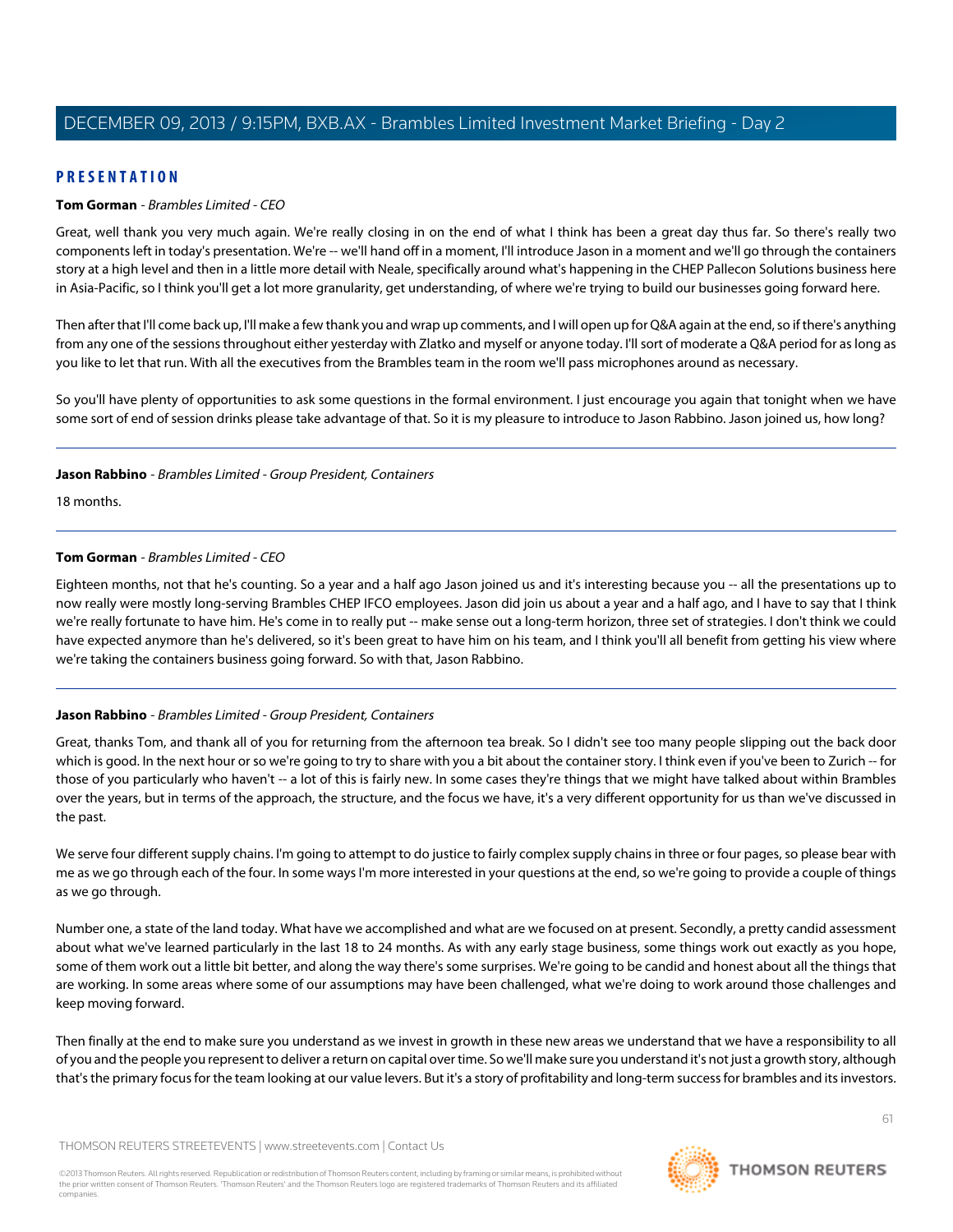So with that, if you look at our portfolio today, as you might expect from a somewhat earlier stage of businesses, we have a fairly wide dispersion in terms of how large the businesses are, how fast they're growing, and how profitable they are today. Obviously our goal is to ship things over to the right-hand side of the curve as much as we can and as fast as we can, and grow the circles while moving them up.

I think if you look at the circles you see up there, our more mature businesses -- so our Asia-Pacific Pallecon business, our automotive business in Europe, and our CCC catalyst business are all very nice profitable businesses, delivering a very good return on our investments today.

At the same time, you see a number of businesses towards the centre of the chart. These are businesses somewhere in the middle of their growth platform, businesses we're continuing to invest in in new ways as we understand these markets better, and businesses where in some cases we brought in new leadership or new sales models.

Then finally on the left-hand side of the chart, you see automotive Americas, and a bit over from that in aerospace. In both these cases, these are businesses that we either restarted several years ago in the case of automotive North America, or we invested in through acquisitions in the case of aerospace.

New ventures and new opportunities for us as a team and for our employees, and areas where while they're growing obviously the base they're growing off of is much smaller. These are businesses that we particularly pay close attention, to make sure that as they grow and as they develop they're continuing to hit certain milestones in delivering the returns we expect from growth businesses.

Over the last four years, how have we performed as a Group as we brought this set of businesses together, as we've carved them out in some cases from the pallet business, so just the automotive business in Europe, or have acquired them in cases such as the aerospace business and most of the Pallecon solutions business. The answer as you see is that we've actually enjoyed a very nice growth rate during the four year time horizon, approaching 20% on a compound growth rate. Now that's been obviously very heavy influenced by M&A activity, but organic growth is now beginning to kick in as the businesses become a bit more mature as part of our portfolio, and we understand better how to add value to these businesses.

Again, in many cases some of these teams, most notable Pallecon, have been part of Brambles for less than a year, so while we expect a growth rate to begin to accelerate in this year and particularly in the year following, we're still in some cases integrating the teams, and getting the systems and processes standardised to deliver the management control and financial oversight that we expect as part of Brambles. At the same time, this growth rate has been offsetting headwinds in some of our mature businesses. Many of you are obviously familiar with the automotive situation here in Australia.

Likewise the European automotive business -- the largest portion of the portfolio today -- has experienced some very significant headwinds over the last four or five years, and so the growth rate, while not quite as level as we'd hope, has actually been off-setting some challenges in our mature markets, most notably in Europe.

Over the last 18 months what have we been working on, and what has been our focus and some of our accomplishments? Initially I'll talk about it at high level at the Group, and then as we go through the businesses in a minute, we'll drill down a bit more. At the most senior level from a Group perspective, when I joined 18 months ago, the containers group as a management team had one employee. That was me. So I answered my own phones, I sent out my own mail, and actually I still answer my own phone and send out my own mail.

But in order to put some structure around this we needed to hire a small, but very accomplished, team of professionals to run this as a separate organisation underneath Brambles. So we've on boarded a management team. We've put in place process using controls, so we have good oversight over the business. We can actually identify opportunities to invest capital in a prudent way, and allocate capital across the four areas.

Then within each of the businesses for CHEP Pallecon Solutions, we obviously made the acquisition of Pallecon covering the European and ANZ regions in January of this year. You'll hear from Neale Myers in a few minutes on that, but we're delighted that this has been integrated on time and on budget and has allowed us to rebrand our entire global IBC business as CHEP Pallecon Solutions Worldwide. So for those of you who were

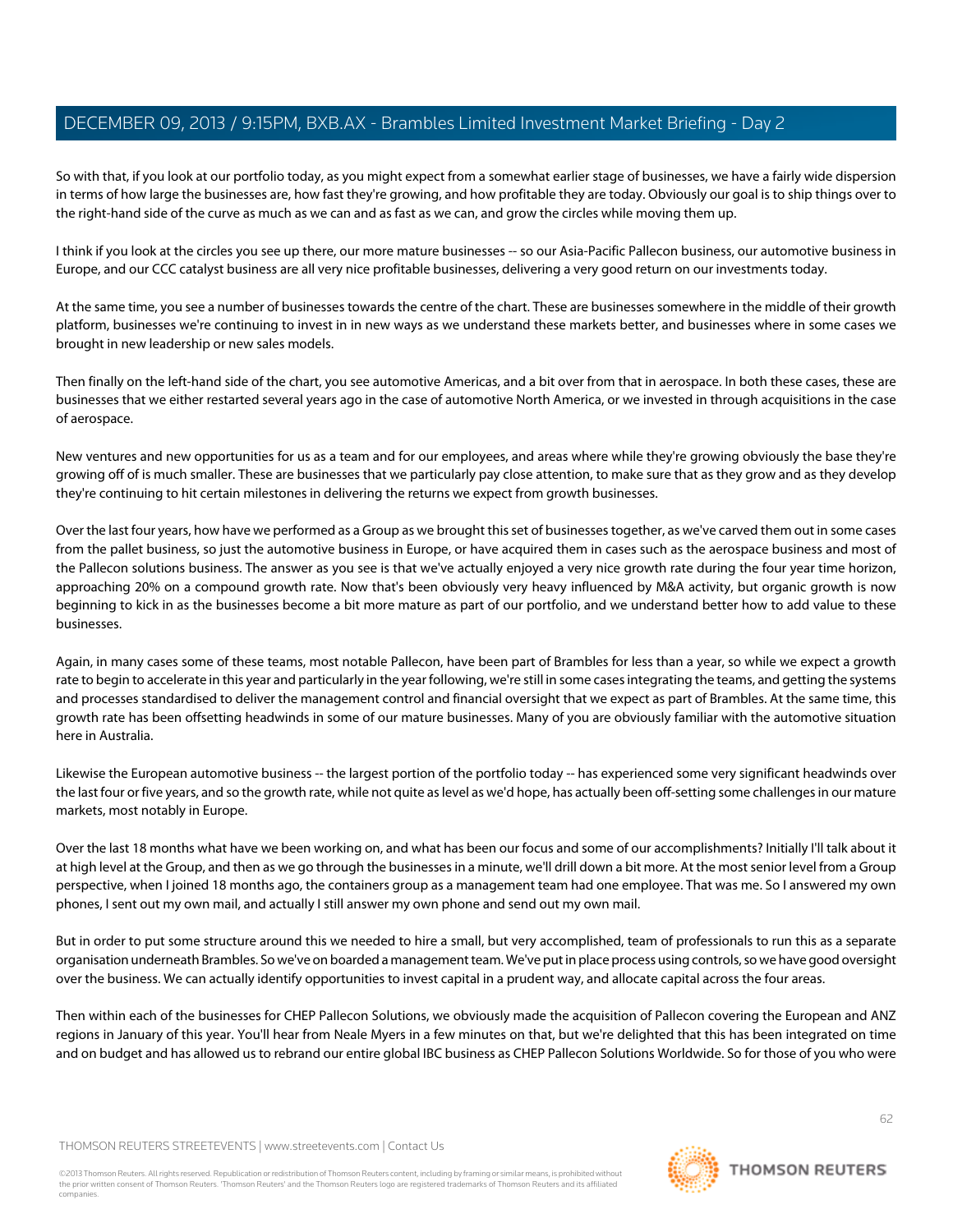in Zurich or saw the transcript, Bob [Wedemeyer] was there representing the CAPS business, which is our North American IBC business. Now, everywhere in the world we go to market, CHEP IBC goes to market as CHEP Pallecon Solutions.

In our aerospace business, we've had a number of key wins, on both the pooling and the maintenance repair and overhaul or MRO sides of the business. We'll show you more about those in a few minutes, but we have begun to see the conversions of pooling that we've talked about for quite a while. We understand that not the pooling conversion aerospace doesn't happen as quickly as we thought we might as we were investing in the business initially, but we do have the better handle on what the conversion cycle looks like and what it takes to win.

In the automotive business in Europe, despite the headwinds, we've actually recently won our largest tier 1 supplier in almost ten years. That customer's in the on boarding phase right now. It's gone extremely well to date, and we're actually very excited about the opportunity not just to work with them in Europe, but also to work with them inter-continentally, as Tom, Pete and Wolfgang have alluded to, with inter-continental being a key growth opportunity across all of Brambles.

Finally in our CHEP CCC, or our CHEP catalyst business, for those of you who are familiar this is a very cyclical business based upon the refining industry cycle worldwide. The last couple of years have been quite challenging. In CCC in the US and Canada, our two largest markets, we've begun to see a rebound within the last 12 months and are reaping some of the rewards of that, while at the same time have begun developing new solutions to penetrate the emerging CCC market in regions such as the Middle East, Latin America, and China, where we don't have presence today, but where global refining is shifting on a fairly rapid basis.

Then finally on a macro level, we've invested in a couple of new areas that are very early stage for us right now, but have tremendous potential and great enthusiasm not only within Brambles but within our customers. Those two areas we've touched on throughout the day have been inter-continental flows, as well as cross-selling.

The opportunity for my team, for Pete's team, and for Wolfgang's team, to work together and say what's the value we can bring as one integrated team to customers? Where does that Brambles sell? Where does an integrated solution approach work, and frankly where doesn't it? We're just in the early stages for both inter-con and cross-selling, but already in the first couple of quarters we've got a number of wins on the board and a rapidly growing pipeline in both areas.

As I mentioned at the start, a lot of good developments, but at the same time, there's certainly been challenges along the way, and bluntly there'll be challenges in areas to come. What's incumbent upon us is to recognise the challenges as we grow new businesses and invest in new areas and then use our resources and our people and our skills to adapt to them where we can, where ultimately we make decisions as a management team if we have to change direction or change strategy. You'll see here that there are a number of challenges identified in the last 18 months, and they roughly cluster into three categories.

Number one is that while the addressable markets may be large in these sectors, we do not currently today have the solutions to address that full market. So if you think back to Kim's presentation, there's a total market size out there that's theoretically addressable by CHEP, and then there's the market we can address today with the products and services we have in our portfolio. We have a twofold responsibility. One is obviously to capture more and more share of the things we can do today with the assets and capabilities, but the second bigger and more exciting is to move beyond what we do today to develop new solutions and new offerings to capture more of that market out there in these new areas.

A second challenge we've identified is that while we've got great people and we've got great expertise, by the nature of these businesses that are relatively small and relatively geographically fragmented, we tend to have pockets of expertise in one part of the business or another which in most cases means one part of the world or another. For those of you who've had the opportunity to come up and touch -- put your hands on the blue Kool-Aid container up here, you can see it's quite warm. That's a product that Neil and his team offer. The container, the M3, is part of the solution. The liner bag that sits inside is another.

But one of the secret soft solutions in there is the thing that's keeping it warm which is called the heater baseboard. It allows us to work with customers who have products that require very specific temperature control; things such as chocolates and oils that can't congeal or solidify in



**THOMSON REUTERS**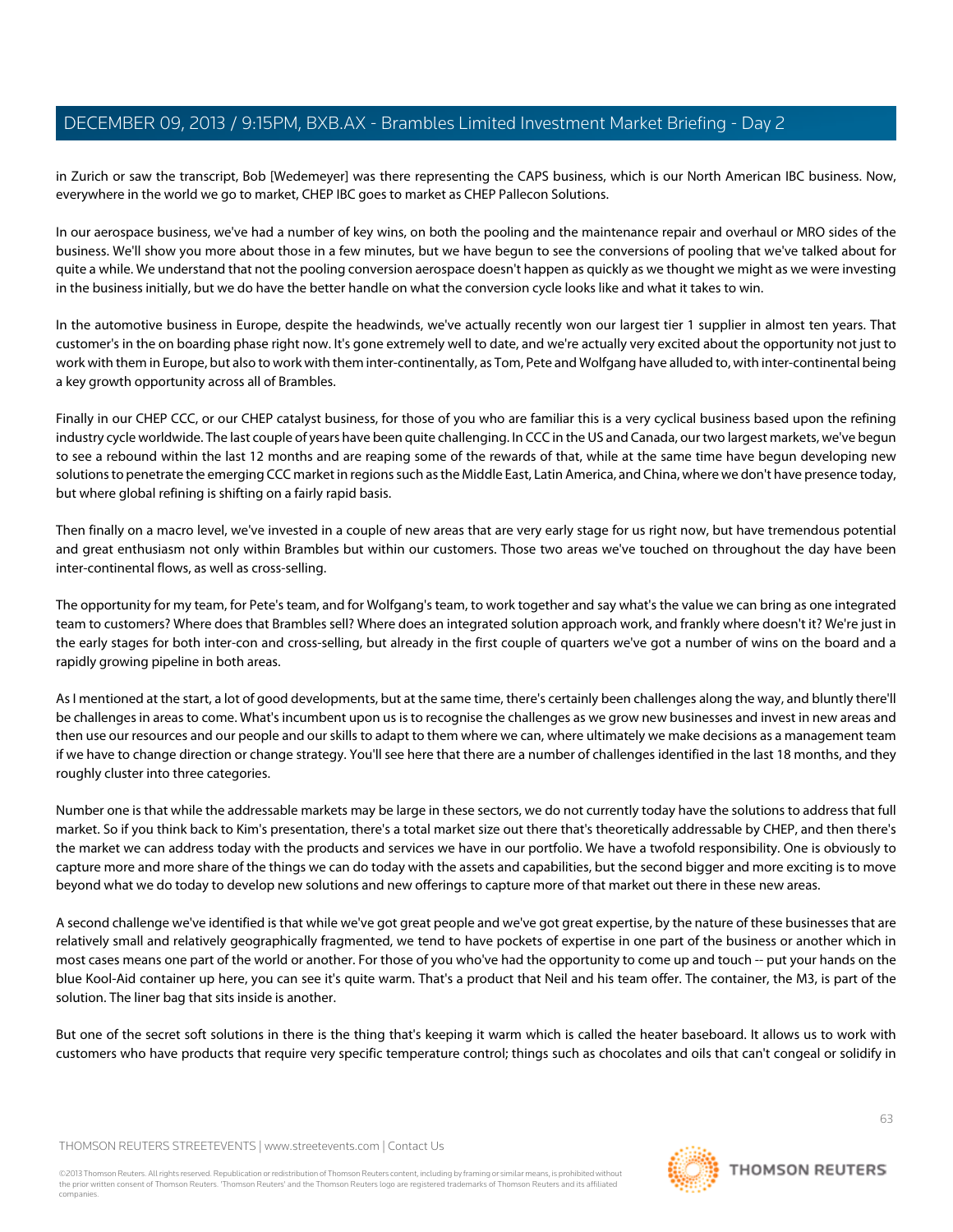transit. Neil and his team are extremely successful with heater baseboards here in the ANZ region and through our partnership with Sumitomo, it's also quite successful in Japan.

However, as we've integrated Pallecon, we've identified this is not a solution that we currently offer in the North American market. Now the types of flows and types of customers we serve in many cases are similar, so without spending a lot of time and resources recreating entirely new solutions, we need to be able to take solutions such as this from one region and move it to another.

Then the third learning, or the third category of areas that we've gotten, I'd say, smarter on in the last 18 months is the conversion timelines. Since many of these were new businesses for Brambles and for CHEP, as we entered into them either through greenfield investment or through acquisition, we attempted to apply our best practices and our assumptions based upon our experiences in pallets, and in RPCs, as to how long it takes from initially contacting customer to get them to convert over. In many cases the assumptions hold up quite well. They're all pooling businesses so there are a lot of similar characteristics, one of which in many cases can be the conversion timeline.

However, we've discovered in other segments, probably most visibly our aerospace segment, the similarities are quite less in that segment, and as we've worked with customers there we've realised there's a longer timeline to conversion. So while we've begun to make very good progress in aerospace and we remain quite confident on it, we're much smarter now about what it takes to convert and what a reasonable timeline is.

The implications for us in that area have been we need to change a bit of our sales approach, in some cases become more technical, to embed ourselves with the customer thinking, but also in businesses that are taking longer to develop, be mature and responsible about it and adjust our cost structure to fit the opportunity in the development stage. You'll see as we go through in some cases we've made decisions to change our investment profile, not walking away from these sectors but investing in a more prudent way based upon the market cycle.

As with all three businesses that you've heard from today, we're focused really in three areas of value creation. For containers, investing in new growth is our top priority as it is for Wolfgang and his team as well. We're very excited about what we're doing there, and you see a quick summary of some of the key priorities. At the same time, we understand that growth for growth's sake is insufficient to deliver the returns you want, so while we are growing these businesses, at the same time we're optimising our asset efficiency, and we're taking cost out in improving operations day to day.

Finally, on leveraging Brambles. For us this ties very much directly back into the growth opportunity. We're a small high growth business relative to the rest of the Company. We can succeed only if we leverage the rest of Brambles. So whether it's working on cross-selling with the sales teams in the field, sharing service centres in regions where it makes sense, or moving talent back and forth between the more established business and containers, leveraging the rest of Brambles in terms of assets, geographic reach, and talent, is a key part of our growth strategy.

So with that overview let me shift to each of the businesses. As I mentioned we'll go through them in relatively short form so please feel free to ask any questions at the end that clarify more about how the businesses work or how these supply chains are organised.

Starting off with Pallecon, the largest acquisition we've made within the group to date, and the one which is really delivering in early months of integrating Neale's team as well as Martin's team in Europe. Very positive returns and positive contribution. Looking back over the last several years, the Pallecon business overall has actually grown quite nicely. However, this reflects a mix of organic growth in our businesses and a great deal of acquisition through both the Caps acquisition in North America in FY 2011 and most recently Pallecon in Europe and Asia Pacific.

So for those of you who've been around Brambles for a while, you probably look at this chart and think back to the last two IMBs or four IMBs or six IMBs you've attended, and say well we've been hearing about intermediate bulk containers for a long time. What's new and what's different? Why is this going to take off and be material now when it hasn't in the past?

I think that's a fair question, but I think we have some pretty fair answers to that. What's different is threefold. First the IBC business today is not part of the pallet organisation, it's actually a separate entity within the containers group. So we understand very differently about the importance of this. We have a unique focus on growing IBCs that as part of a very large pallet organisation the prioritisation would never be there. It's not to

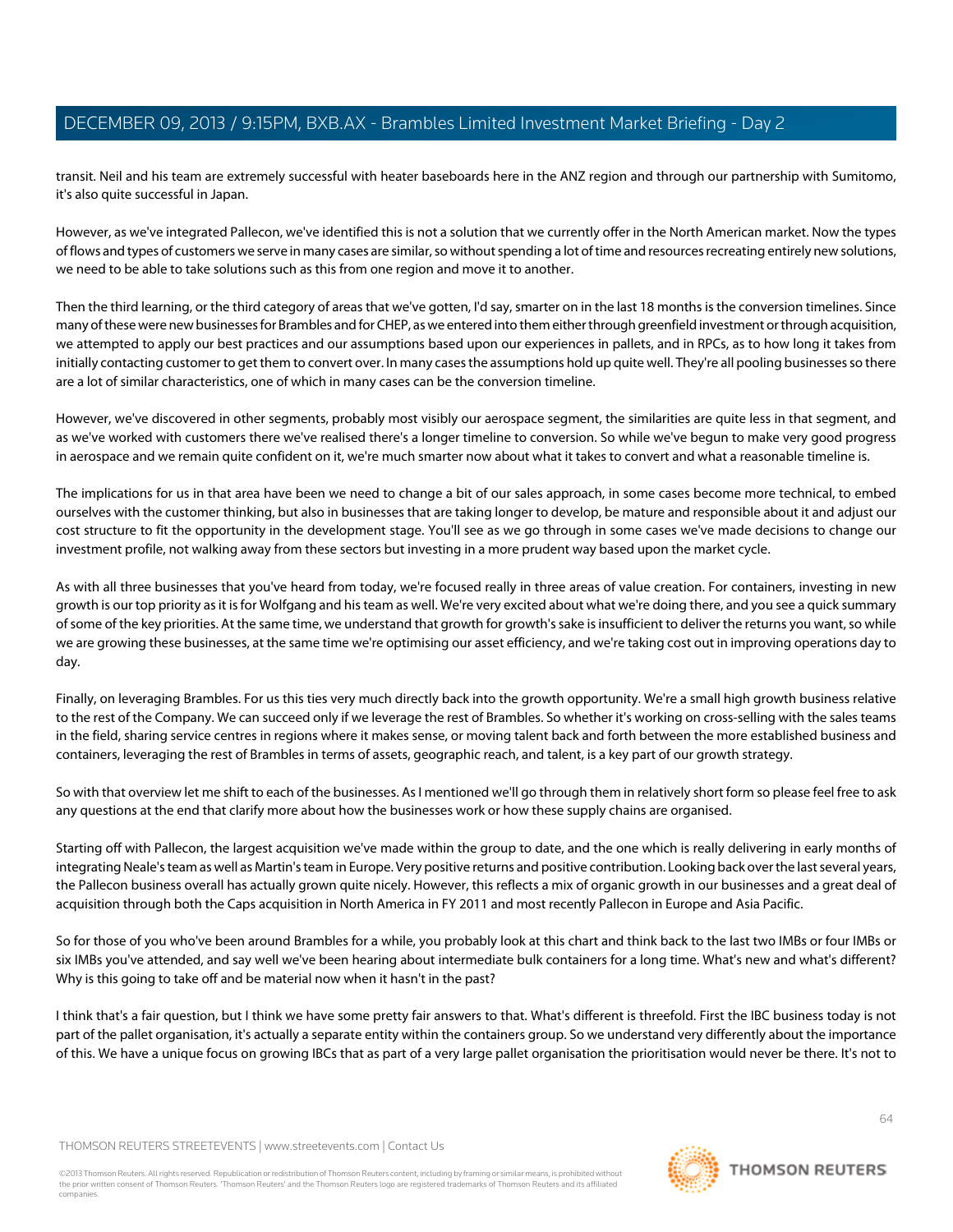say we weren't doing the best we could within the structure we had before, but breaking it out and letting people focus on it as a core growth engine makes us able to make better trade-offs between capital investments and talent allocation.

Secondly, a lot of our business today is made up of the Caps organisation, now Pallecon North America, Pallecon Solutions Asia-Pacific under Neale, and Pallecon Solutions EMEA under Martin. All three of these businesses were acquired within the last two or three years from private equity. These were large investors, Lazard and [Sieven Apollo] who didn't have any focus on pooling, didn't understand or appreciate the value of these businesses, and as a result didn't invest the capital or the time to help them grow.

Under Bramble's ownership, and with our core focus entirely on pooling, these are fundamental to our growth story and are a true part of where we go forward. That doesn't mean we just give a large check book to the teams and let them go off and start buying things, although Neil and his colleagues have asked me for the cheque book several times.

What it does mean is that we do give them capital but we also give them support, we give them resources, we give them the leverage of the global CHEP and IFCO customer base, so it is both the investment capital, the management focus, but then also the insight and expertise that Brambles brings to the table, that allows us to add far more value than we've been able to add internally and that any of the acquired businesses could achieve on their own.

That translates into new solutions and new service offerings that are just beginning to come online right now. But importantly we have an incredibly strong innovation pipeline that we've developed over the last 18 to 24 months that you'll see in a minute. Secondly it's allowing us to enter new markets, so not just expanding the range of what we offer but getting out to different customers who have not been exposed to IBCs or to CHEP before in opening up new regions and allowing us to globalize our flows in new ways.

In terms of globalising what we do, we are now the distinctive leader in the markets we can serve. There are other people who do IBC business on a multi-national or regional or in some cases a global basis. But in terms of combining our customer footprint with our geographic coverage within Pallecon Solutions, we feel that we have a unique capability to serve the market in very different ways than any other competitor out there.

We feel that the Brambles and CHEP scope and scale actually create an economic moat, a barrier to entry for other people who don't have this footprint and don't have the capabilities that we have to serve customers around the world on a consistent basis, in many cases with their global movements from market to market.

I mentioned before we've learned a bit more about our markets. Certainly bringing in leadership from the CAPS businesses and from Pallecon have helped us to be much smarter about segmenting. For those of you who've been with us for a while, you've probably heard us in the past talk about a market size of \$3 billion in addressable market.

I've been here for 18 months and spent a fair amount of time figuring out what it is we're going after, and I actually remain pretty confident that the overall potential market, that size is about right. We think there is \$3 billion of opportunity for us to go after. I think the difference from the last time we spoke to you is that we hadn't broken that down and said okay of the \$3 billion that's out there, where can we compete today? What solutions -- what can our people do to win and what does that look like?

We've done a fair amount of work on that and we think of the theoretical market that we have the capability to go after that fits in the sweet spot of what we do and avoids areas that we don't feel are appropriate for CHEP and our investments, we think today there's \$400 million of the market that we could effectively serve.

If you compare our market size and the size of the business today to \$3 billion, you'd say hey you're not making a lot of progress, you're relatively small. I'd ask you to look at it in one other context which is to say of the \$400 million that we have the ability to serve today, and considering that much of our team and much of our business is actually relatively new to Brambles, I actually think we're doing a fine job and we're making very good progress.

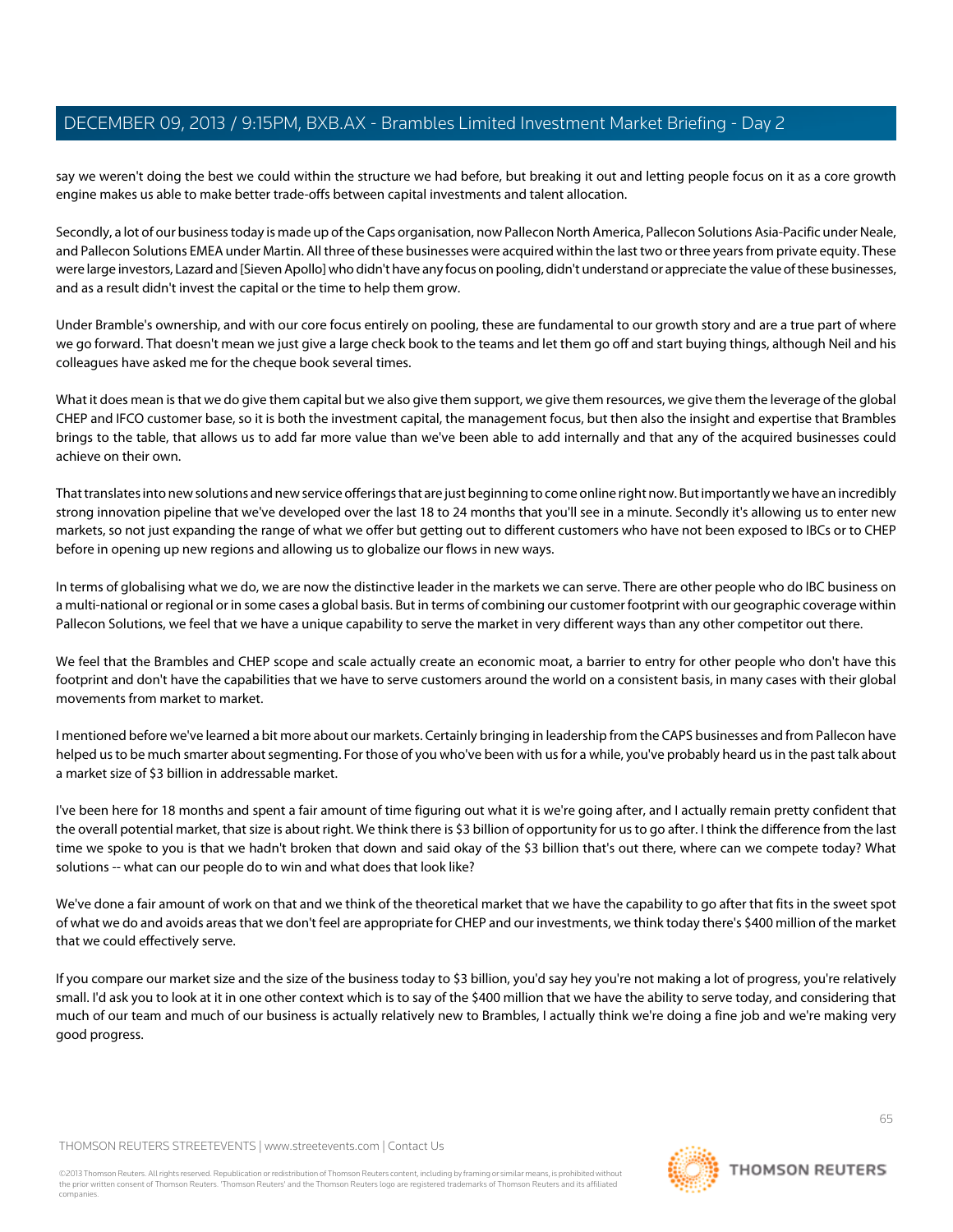So as I said before, our responsibility and our opportunity is to capture more share within the \$400 million as rapidly as we can, but move very quickly to expand the range of what we do through new solutions and new geographies, to start bringing more and more of that \$3 billion underneath the scope of our capabilities.

We think we have a pretty good bead now on what it takes to leverage that global footprint and begin to do this. In terms of making this a truly global Pallecon business, not just in name but in reality, there's three areas that we're focusing on. The three of them actually build on one another, so these are not things we're pursuing entirely separately.

The first is to globalise our sales. Historically each of the three businesses that make this up worked very much in their own region. I think Neale and his colleague Martin would share that even under the [Sieven] umbrella, the ANZ businesses and the EMEA businesses never spoke to one another. So we have sometimes trouble communicating across lines of business. It's always nice to see that people within the same business sometimes have trouble talking to one another as well. It makes you feel a little more comforted on some days when things are frustrating.

So we're trying to globalise what we do, and leverage our sales teams. So we're talking to customers in a more holistic way and saying we're serving you in ANZ, we know you've got operations in Europe, let me introduce you to my colleagues there, because you'll get the same service, the same offering, the same quality from CHEP Pallecon Solutions in Europe you get here today.

I also mentioned the idea of cross-selling. Not just working within Pallecon Solutions, but working across the different businesses, and using our global footprint and our customer base. The second area is new market expansion. Certainly our businesses to date have not expanded the markets prior to us taking ownership of them and even within the legacy CHEP IBC business, they were pretty tightly focused on one market or one geography.

As we look to globalise the business, we understand where our customers are moving and what the flows look like to be successful. There's some markets that we have business today but no presence on the ground. We have assets going in with customers but we have no ability to cross-sell and to leverage the assets once they're on the ground.

Those are the markets we're targeting first. Places like Thailand and the Middle East, which are incredibly strong growth markets overall for what Pallecon Solutions does, and we know we can capture share very quickly with people and presence on the ground.

We've already established a presence in Thailand just in the last three months. [Apong Siri] who leads that business for us is off to a great start, and I'll complement him on one of his first accomplishments, was bring a \$200,000 cross-selling opportunity into the pallet organisation. So while I've told him I'd like him to go and win some IBC business for us, the fact that he's helping our colleagues in pallets win business early on is a pretty nice sign as well.

There's some other markets, places like Turkey, and Latin America, where we think that the customer demand is going to pull us sooner rather than later. But we're also cognisant we can only do so much at one time. We don't want to go into five new markets simultaneously and be small and ineffective in each. So we actually do have a phase investment plan to move into markets as the markets and our team are ready.

Then last but not least, there's some very large theoretical markets: places like Russia, which you've heard about quite a bit, China and India. These are very large markets today. Obviously growing in terms of the economy and the consumer demand. Theoretically things such as IBCs should be quite attractive there. However, we don't understand these markets in the IBC context yet.

Also, there's some issues around trade regulations, customs, and tariffs, that are not set up to deal with a product like an IBC. So before we start investing substantial funds in these markets, we do want to make sure that we work with our government affairs team and the local authorities to help them understand how IBCs work so the containers don't just go in, but the containers actually come out and generate value for us. So we think these are very much a part of our future, but we think that there's work to do to make sure our investments there are going to pay off in a reasonable period of time.

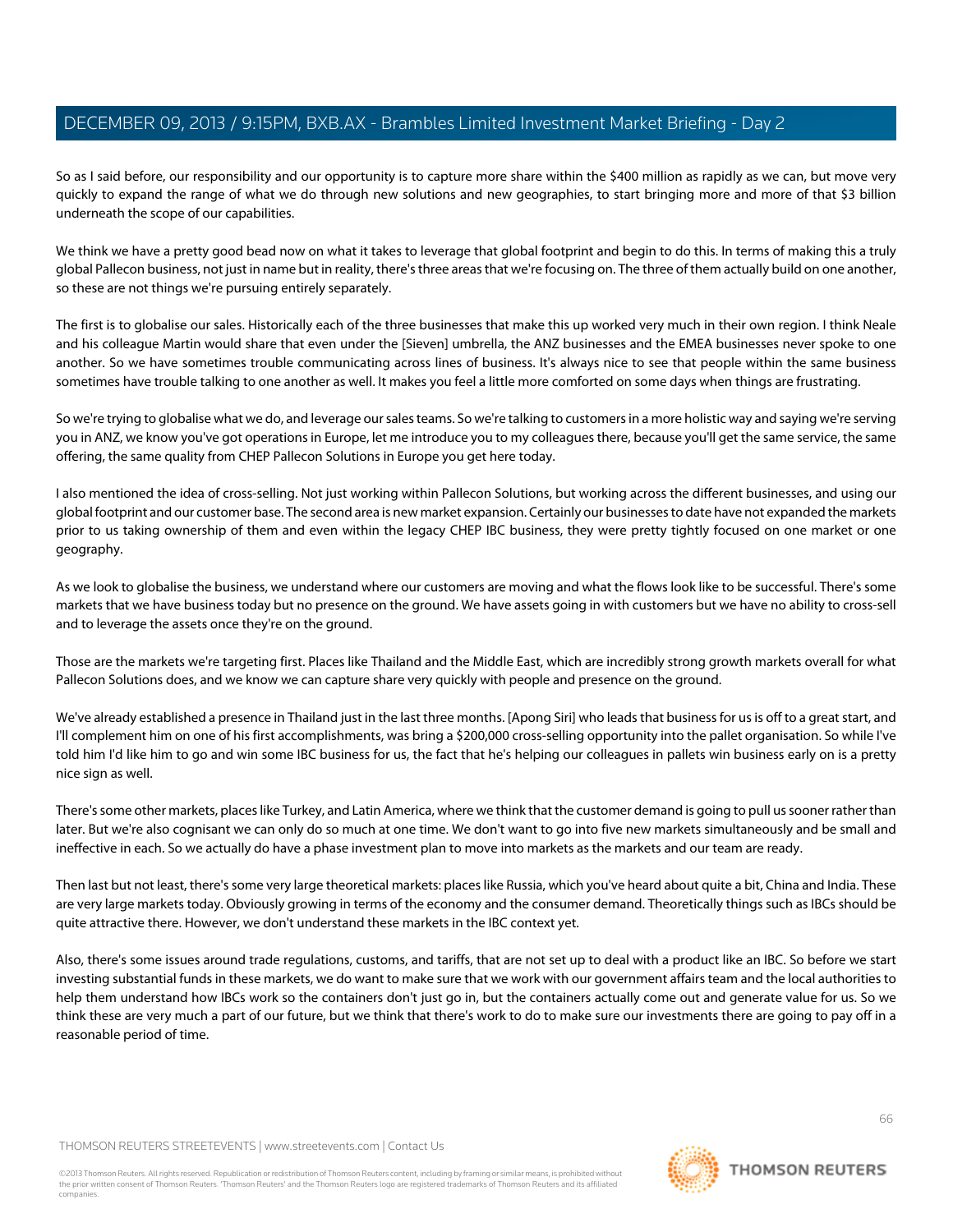Then last but not least is the idea of using these advantages to capture the inter-continental flows. There's a huge amount of opportunity out there that we know we can address in a very distinctive fashion, but you need the right products, you need the right solutions, and you need the right people with a focus on them.

Some of you have seen the [ICO] cube up here, the grey container, and some of you have seen the large blue one in the back. Many of you have seen the large blue one filled with drinks last night. Not the primary use for it but obviously we develop assets to do lots of different things. So the ICO cube is a product we just launched in this fiscal year. It is already up and running with customers today. In this example of how we're taking innovation and using innovation to help us capture global flows in inter-con.

Inter-continental's a very complex sell. You need to understand the flows on both sides of the ocean or the border you're moving across. There tend to be multiple parties involved as opposed to one customer, so while we think this is ultimately the biggest growth opportunity for us in terms of IBCs, we realise it's the most complex and is certainly going to take time to mature.

I've mentioned a couple of times around innovation and you'll see a recurring theme across all the business. Innovation for any organisation, but particularly for a new business like ours, it's the lifeblood of your future. You can't rely on today's products and services to grow. Your customers' needs are evolving, and frankly we want to work with customers who are excited about CHEP being an innovator who helps make them better. It helps bring them ideas they haven't thought of in the first place.

You'll see up here our first ever innovation pipeline. So aside from my wife and the Brambles team you get to see it first. You don't need to put it on your holiday cards, but I think it actually tells a pretty nice story about how we're trying to build the business through new products and services.

You'll see from the chart we actually have very clear timelines in terms of what products come online in what timeframe and how they add value to specific customer segments. So if you go back to that \$3 billion segment, we're addressing individual parts of that market in very distinct ways based upon our ability to innovate new products and bring them successfully to market in a positive return way.

This'll keep us busy for the next three or four years, but we're also respectful of our customers. In cases where an innovation pipeline doesn't match up with needs, we'll continue to evolve our products and adapt what we're doing to make sure innovation creates value.

For all our innovations, we're investing significant capital. We're using a good rule of thumb, which is called the 1% strategy. What we're saying is any time we're creating a new product or new offering at a bare minimum, it needs to address 1% of the addressable market.

Obviously as a pooling company we want and expect our solutions to deliver far more than that. They need to be global platforms and globally scalable, but to make sure we're making good use of resources, we can't chase small segments, or individual customer demands. We need to develop products and services that address enough of the market to deliver a fair return.

Finally, just switching a moment to the operating side of things. We're pretty focused on making sure the business gets better every day, not just growing. We've developed a lot more operating rigor within the last 18 months. As my teams would probably share with you, maybe more operational oversight than they would like some days, but I think everyone's benefitting from having a more focused look at how we can constantly improve while also delivering on growth. Up here, you see two examples from our North American business. We obviously haven't applied this quite yet to Pallecon given it's not even through the first year. But we understand the value of improving asset utilisations and turning our assets around faster.

It's a little bit different story in the IBC business than it is in a pallet business or an RPC business, but the basic theory is the same. We know that most cases for every five days reduction in cycle time we actually get 82 basis points of return improvement. That's a pretty powerful equation and we've been working on that quite a bit. You'll note that for the last couple of years that's flat-lined out before an expected improvement again in FY 2015.

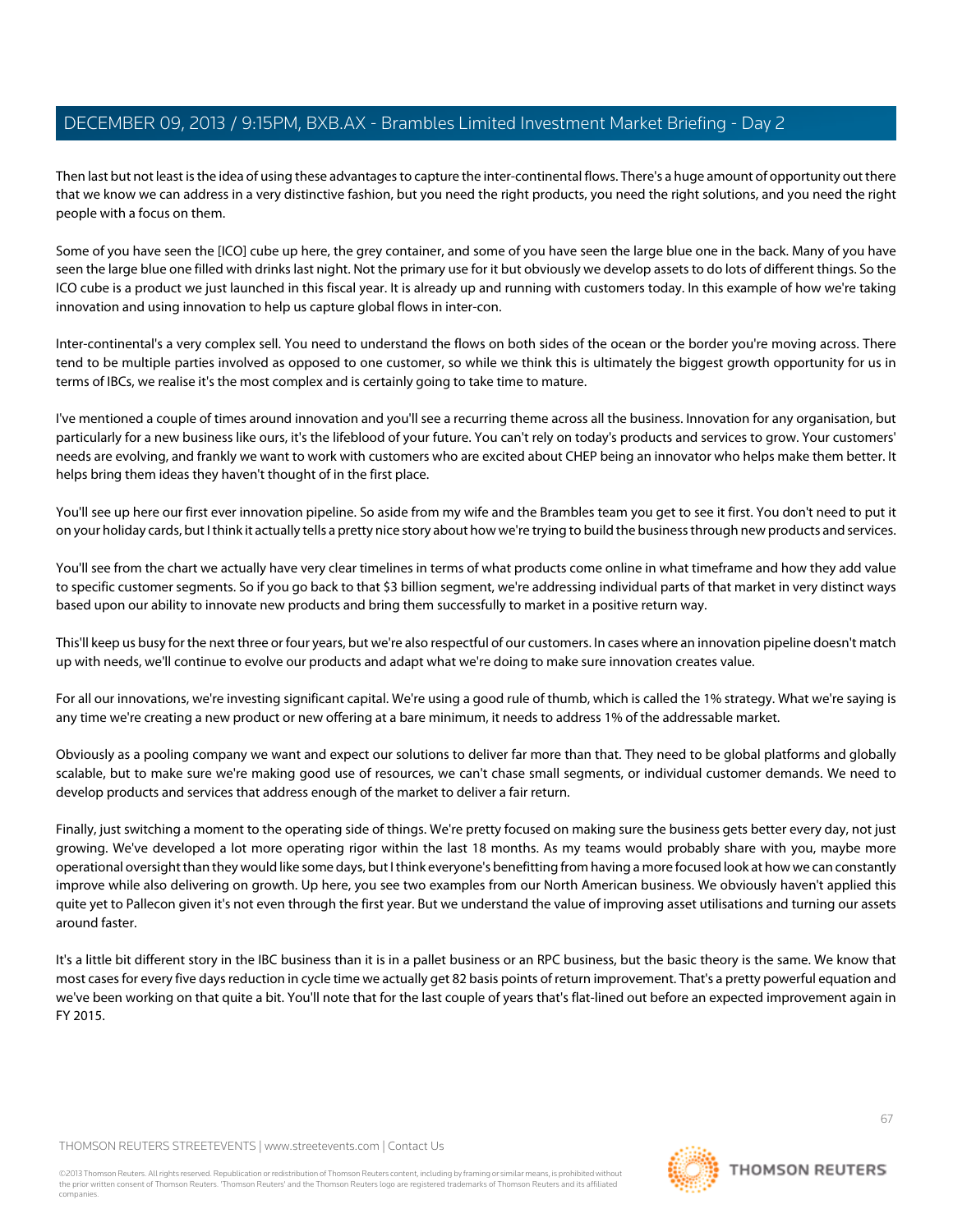The reason there is that as we enter new segments of the market, they may have different cycle times. So this is not a homogenous business where all cycle times apply to all people, so new segments will often vary this back and forth, but the team is overall very focused on making sure we turn the assets faster and going after segments where fast returns, means faster returns.

Likewise on the bottom you see our network optimisation approach. What we've said to our team here is that the business is growing quite nicely, your customer base is expanding, clearly where your footprint is today is probably needing to evolve as well. So we have developed a small but dedicated team with expertise in managing complex supply chain networks and locating developing service centres. In our first run through with this team in North America we were able to close down a number of old service centres that based upon the shifting customer needs were no longer in the right geographies. Instead we opened up three lower cost much more efficient service centres much closer to the customer.

This kind of network optimisation allows us to take out cost which is key, but at the same time by being closer to the customer it actually improves our customer service and customer satisfaction, so it's a win on both sides of the house. Just snapshots of what we're doing. We need to bring it to other regions, but network optimisation is not just a Pallecon Solutions approach. It applies to other portions of containers as well.

So to bring it all together, what's different, as I said at the beginning? The difference is for the first time we have a standalone business with focus, with dedicated management attention, and an integrated strategy for how we're going to grow the business on a global basis. We understand what we need to do today to start putting more gas in the tank, and starting to really expand the range of the business and how we get more organic growth moving ahead of the acquisition driven growth. Once we accomplish in the next 12 to 24 months, we understand how to build on to it by going to the next set of geographies, by expanding our M&A pipeline to bring on more bolt-ons, where now we have operations in place to develop very clear cost synergies through the acquisitions.

Finally, in the further out timeframe, as we're starting to saturate that core market we can serve today in beginning to expand, looking at newer verticals that we don't serve in substantive ways today. Things such as chemicals, both hazardous and non-hazardous chemicals, as well as taking our new products that are coming online and continuing to innovate and develop, taking both cost out and expanding the range and flexibility of these offerings. A couple of years ago before we acquired CAPS and we acquired Pallecon Solutions, I look back. The average tenure within the IBC space of leaders across most of the CHEP organization was less than four years. We had people running our businesses that had less than four years of expertise in IBCs.

In the last three years, bringing Neale on board, bringing Martin on board, and bringing Bob on board, the average tenure for our leadership on IBCs is more than 15 years. So for me, what we do at the end of the day is not about the box or about the power cord, it's about our people. You look at that change in leadership, that change in customer and market insight, you bring them together and combine them with all the things that Brambles can bring to the table. I think this is a fundamentally different business or set of businesses than it was a few years ago and we're really very excited about where we go next.

So with that let me switch gears and talk about aerospace. I think many of you know either from talking or from my bio, I spent ten years as a military pilot, so aerospace solutions is relatively near and dear to my heart, not that I didn't grow up thinking about being an IBC business leader. But I probably thought more about aerospace than I did about IBCs. So let's talk about where we are. This is definitely a business which is as I said before quite new to Brambles overall.

Of all our businesses, the one we're really trying to create an industry. That leads to a lot of opportunity and a unique set of challenges. I think as we go through the story, you'll see that we're capturing the opportunity and we're confronting the challenges at the same time. Since we entered the business through acquisition of [Unipool] and subsequently through JMI and Driessen in the maintenance and repair side, the business has grown quite significantly.

While the number here is largely influenced by the acquisitions, we have seen very nice organic growth at the same time as we brought new customers on board and expanded what we can do with the customers. You see on the chart our global footprint today. Some CHEP owned facilities, some through partners. This network of service centres around the world is an unmatched resource. While we have a competitor in the pooling space, that competitor does not have boots on the ground, and does not do in most case the maintenance, repair, and overhaul that we perform today.

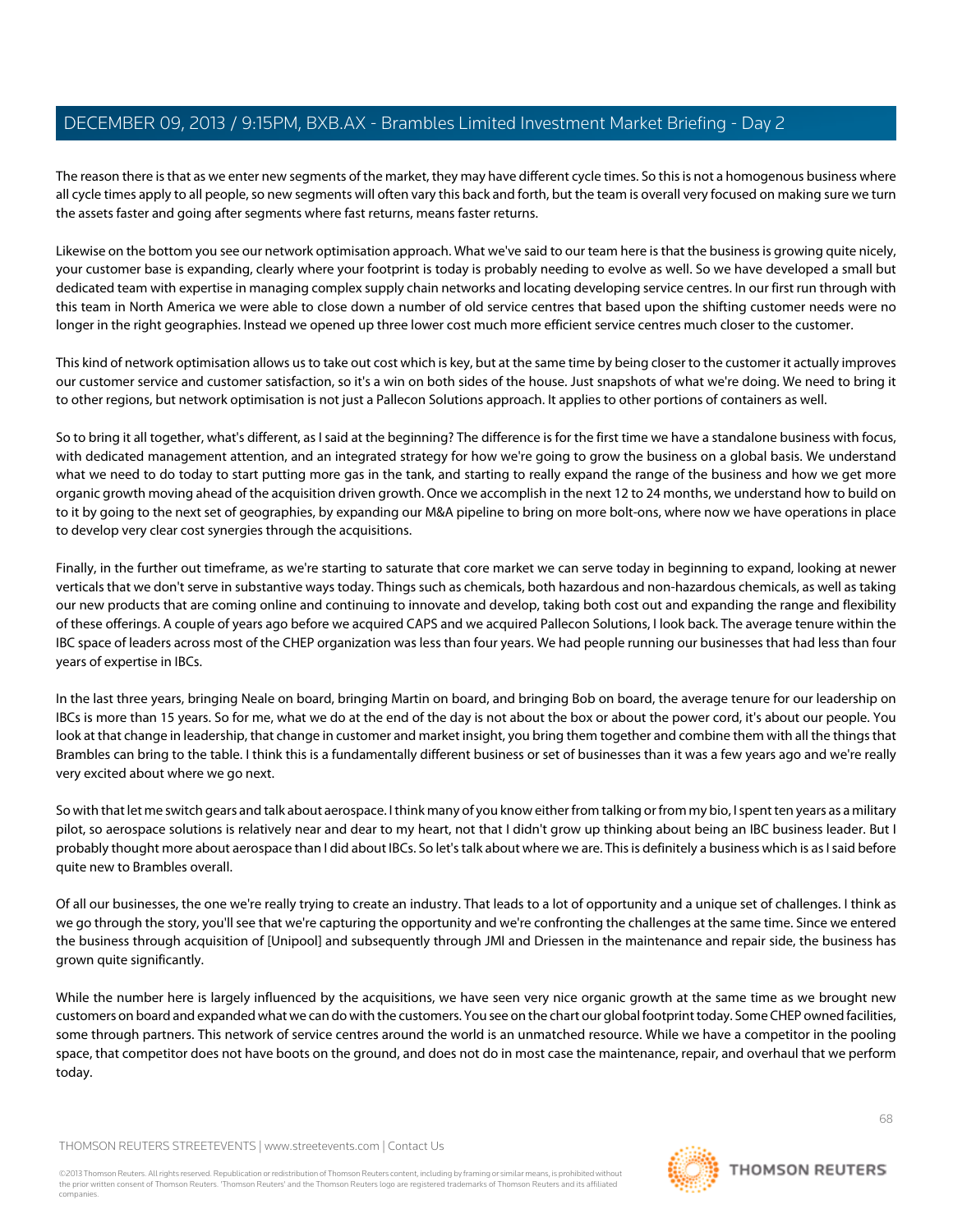Just in the last couple of years we've added six new locations to our MRO network to serve our customers as we've won new customer business and brought them on board. In fact in many cases where other people perform services for customers today, even when we compete with them, they still rely on CHEP to provide the maintenance, because no-one has the footprint that we can offer.

However, despite having the global scope and scale to date it's been a mix of successes and some challenges in the business. Let's talk about what's working and what we need to improve and change. Looking back on where we've come and where we are today, we have some real clear highlights. Most notably a number of you have asked me over the course of the last two days what's the conversion cycle, what's the pipeline look like. You'll see on here that our pipeline has expanded threefold since the last time we spoke to you. Obviously all of you and all of us are interested in converting the customers and winning them. But as a sales leader I can tell you you can't convert customers until you have them in the sales pipeline.

Right now we're talking to 25% of all the airlines around the world about pooling opportunities and MRO opportunities, up from 8% just a couple of years ago. That's tremendous progress, and we've begun to see the conversions coming through, but the rapid growth of the pipeline suggests that for an industry which didn't exist a couple of years ago, we're starting to get the message out. Pooling is very unique and very different for the airlines. Not sometime they're traditionally comfortable with, so there's a whole portion of customer education that we've been working on quite hard, and I think the growth in the pipeline reflects success in educating customers about the value of pooling.

Another great success for the team is that we've proven, if you look at the bottom of the chart, once we win a customer, they're thrilled with us. The customers that we serve today have among the highest net promoter score satisfaction across all of Brambles regardless of business line. They're very enthusiastic and in fact, in talking to some of our customers, they have directly said to me if anyone else is interested in CHEP, please tell them to call me, I want to tell them how good you're doing. Now, I've never really had that many customers come to me and say I want to be a reference for you please find people for me to talk to me.

For me that suggests our team's doping a great job, and our teams on the ground are very passionate. Aerospace as an industry tends to inspire a lot of loyalty in the people, and our folks are very excited about serving our customers, and that level of customer support and willingness to serve as references is a great sign.

Now, I'll contrast that with at the end of the day this business is about conversion, and winning new customers, getting them not just in the pipeline but over the end zone into the goal. That has not moved as quickly as we thought when we originally got into the business and there are number of reasons for that. Most notably I think we've learned over this period of time that airlines relative even to the rest of our customers across Brambles are extremely risk averse. As you probably hope as a flier, airlines are pretty careful about everything they do. But any change for an airline is a major, major effort.

So while they don't see a particular risk in terms of switching over to the CHEP Aerospace Solutions model, it is something very new. There are not enough airlines out there using the pool approach today to have enough data points for them to point to and say yes I get it, this is the way we run the industry now. We do believe that in the coming years we collectively will reach a tipping-point in the industry where this will be more the norm going forward, but that risk aversion, that resistance to change, is quite strong when you're creating a new industry such as this.

Then the result of that is with the pipeline not moving as fast as we like, the business still has not reached efficient scale in terms of the number of assets and the density of our network and this is not delivering the returns at this point we would have expected several years ago. Again we continue to make very good progress so the directional momentum is quite good, but the timeframe is lagging behind where we thought.

I do like to talk about the good news side of things as much as the challenges, so let me go back for a second and talk a bit about some great success stories we've had just since we spoke to you last.

Four major customer wins over the course of this time, quite a few smaller ones but obviously we focus on the bigger wins in these forms and you see here on the pooling side Air Canada and most recently Hawaiian Airlines have joined the CHEP pool. We're thrilled to have them onboard (1) because they're big and important customers for us, but (2) both of them are known in the industry as very strong operators. So while we want to serve all customers, working with people who are leaders in the space who other airlines look to and say hey if they can entrust CHEP I'm probably

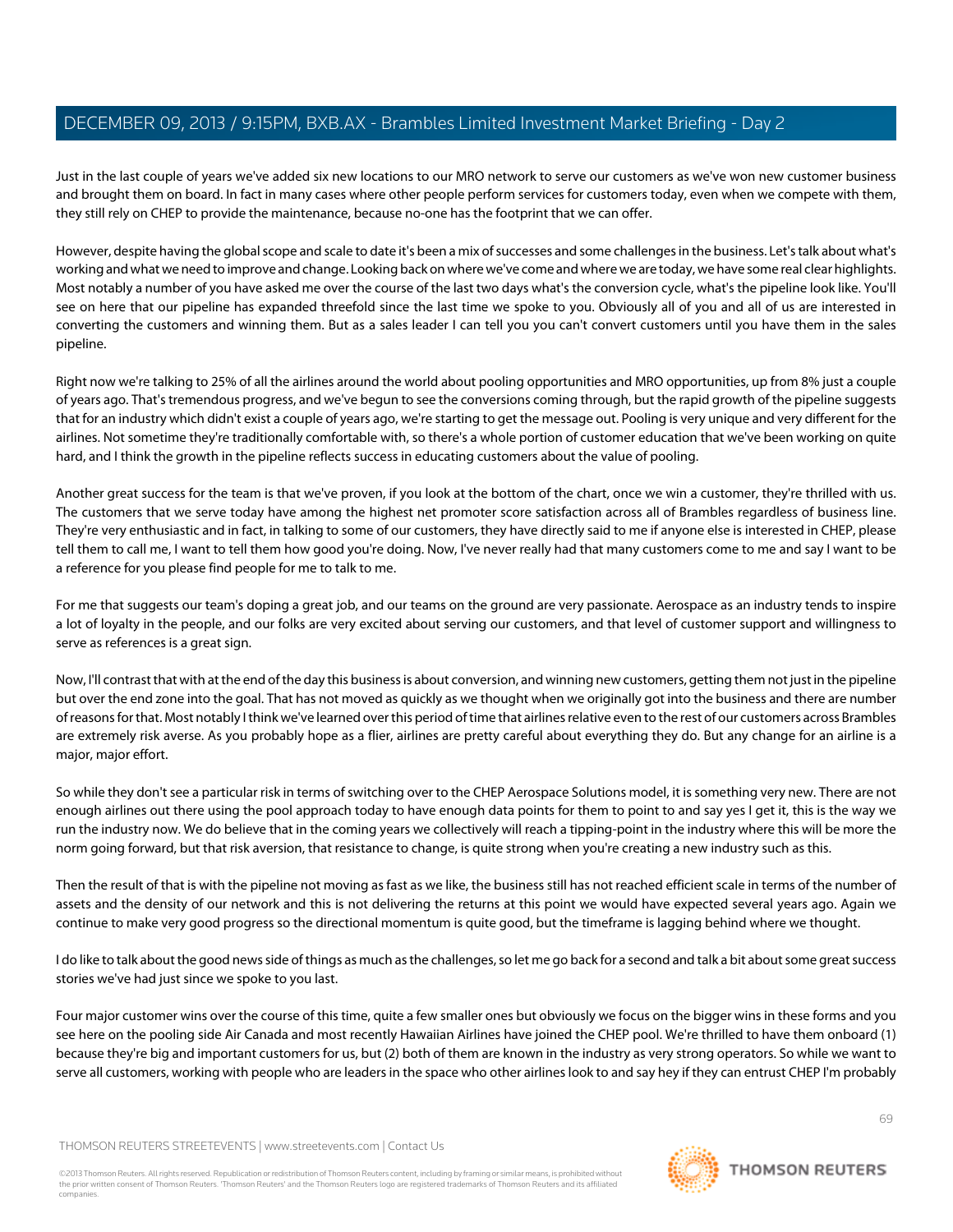willing to take a look at them as well, has served us quite well, so customers such as these can serve as great references for other airlines as they begin to think about pooling.

On the MRO side of the house, a bit less sensitive for the airlines because maintenance tends to be more outsourced than pooling does and so there we've had two very large wins, one with American Airlines which as most of you know is a much larger airline today with the merger of US Air as well as Qatar Airways, one of the fastest growing air carriers in the world and a very large airline unto itself. Both these companies have entrusted CHEP to do all their maintenance repair for their ULDs and increasingly for their galley carts on a worldwide basis.

We're thrilled to have them as part of our organisation, we think we're delivering a great offering and their feedback has been quite positive, but what we need to do is we actually need to accelerate this. Now our expectation is that we're going to have at least six notable wins per year and one or two what we call mega-carriers, people who are the alliance leaders, major airlines that you'd recognise by brand name.

So we've got some of them in our portfolio today, we have a lot of very positive conversations going on and so we're optimistic that in the coming months we'll have more to share with you, but again we're happy with what we've done today but we're not satisfied. We need to do more to prove out the opportunity in the business.

So what do we do as a leadership team to make sure we are making progress? Obviously with any business you have a score card, you have milestones and you have metrics but that's true even more so in these early-stage growth businesses where you want to make sure that we're moving up that maturity curve that Tom talked about yesterday, not just in size of the business but in returns and profitability. This is an example of part of the scorecard that we use for the Aerospace Solutions team.

We have very rigorous operating reviews and very regular dialogue about new customer movement through the pipeline as well as operating improvement and we understand that we need to see the pace of advancement in the business accelerate. The team is incredibly focused on that and is quite passionate about delivering. So we think with the broader range of offerings we're starting to innovate with more a focus on cost out to align with the market readiness and with the passion that we see in our existing customers, this type of discipline approach will allow us to monitor the business quite carefully and make sure we continue to invest in growth as the industry warrants it.

Innovation within aerospace is quite fertile like within Pallecon. Here our innovation is a mix of cost out innovations as well as customer focused or growth innovations. Some of the things we're doing right now -- and many of these are in the early to medium stages -- we're upgrading our ULD fleet, our container fleet, to be more focused on lightweight ULDs relative to the traditional aluminium container most of you are used to seeing at the airport. This weighs approximately 25% to 30% less. What that means for our customer is \$25,000 a year per aircraft in fuel savings at a time when all airlines, perhaps particularly some local airlines, are in need of some cost savings, we think the shift to lightweight ULDs is a huge value-add for our customers.

Secondly is coming up with new service offerings, so one of the areas we've begun to focus on in the last year is on galley carts. Galley carts, the ones that they wheel down the aisle and hit you in the knees and the elbows occasionally with, are a core part of the airline's service offering and are something where unlike the ULDs, which are quite sensitive given the fact that they're part of the cargo operation which is a key enabler for the airline's profitability, galley carts are not quite as visible on the risk-sensitivity radar screen but are truly a pain point for the airlines. They tend to get damaged, lost and misplaced at an extremely high rate so we believe this is an area as we develop the offering, maybe less sensitive and may have a shorter conversion cycle.

We're developing the offer here very much in conjunction with the customers, so it's not a build it and maybe they'll come approach, it's a let's build it together with you, let's understand what your pain points are, let's make sure we get the cost right and let's be your partner in doing this. The early feedback from customers has been quite positive as we've been working out the business model. This is something if we continue to make good progress we expect to launch formally as an offering in FY 2015.

In terms of the containers, you heard a bit from Pete about tracking the pallets throughout the supply chain. We have our own version of this for ULDs for airline cargo containers which is GPS-based and using a GPRS system. Right now we're in beta tests of this today, we're quite optimistic about the early results, but actually making a tracking system that can turn on and off when an aircraft takes off the ground to avoid interfering

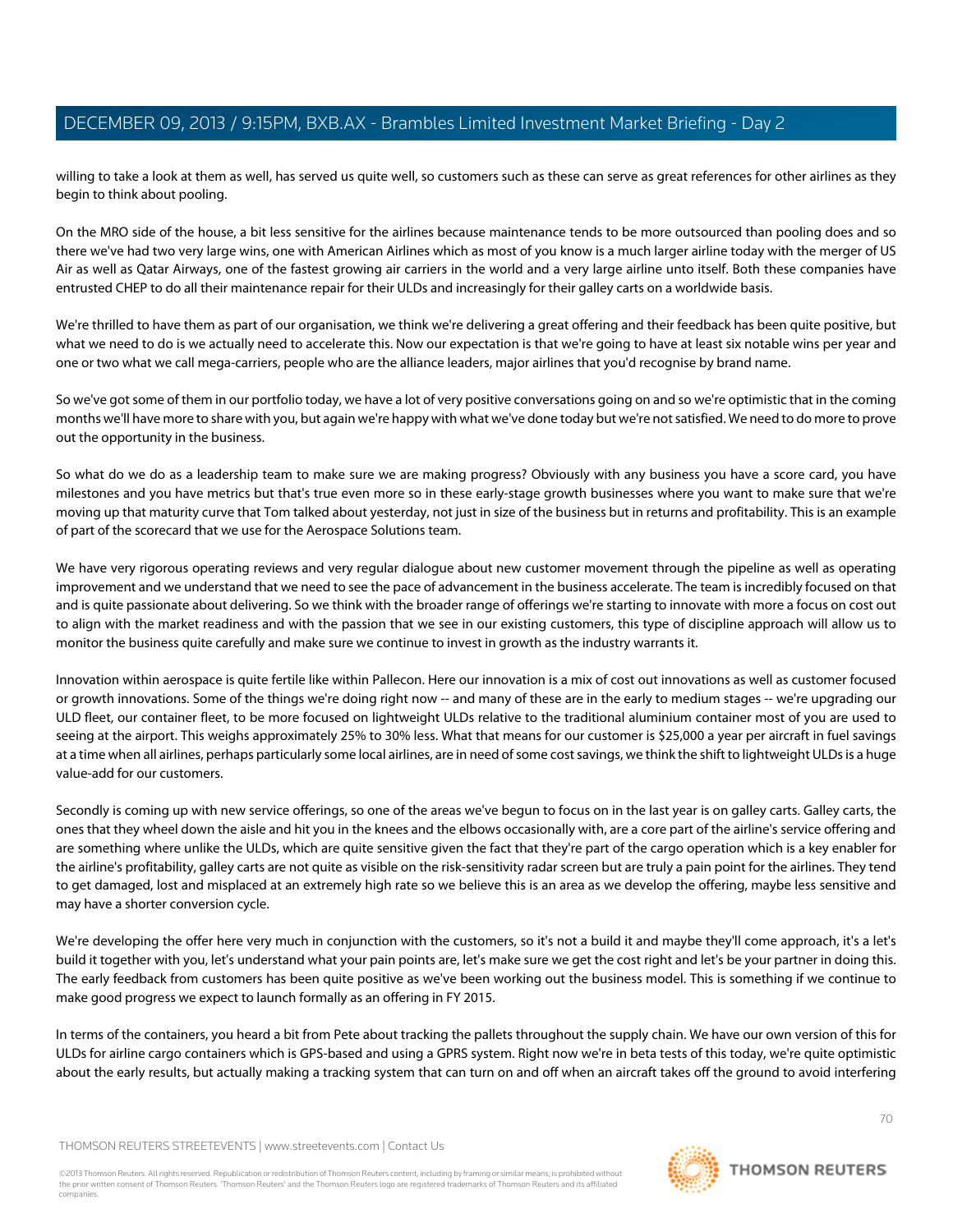with flight equipment and allows you to track the asset even when it's inside despite being solar powered is not a particularly easy thing to come up with.

CHEP is by far at the leading edge of the industry in terms of developing this. As I said, we're in beta phase right now, we do have units in trial, but we think this is something that in the coming years will not only increase our value proposition for customers because they have much more real time visibility into where their equipment is, but also allow us to take costs out of our offering because we actually reduce losses within the overall system.

Then finally on reducing costs, in January we roll out Tracker 4. Tracker 4 is the latest evolution of our unique and proprietary ULD management system. This allows us to run a pool on a global basis across dozens of airlines and most importantly for us, Tracker 4 allows us to take quite a bit of the cost, the manual calculation in tracking of containers, and automates this within the system. The direct cost savings will be notable to us. We can deliver some of that in terms of margin improvement, but also pass along the savings to customers hopefully speeding their decision on the conversion cycle.

That sums up in a few brief minutes where we are in aerospace. Again, we think some very positive developments, a lot of things in the works right now, but we're very aware of what the challenges have been and we think we've got plans in place to address those.

Now let's turn our attention for a few minutes to the automotive business and really it's a tale of two markets here. We're not going to focus as much on the ANZ region given that's run within Phillip's business and he's touched on it briefly, so I'm just going to focus on the European business first and then turn our attentions briefly to the North American business as well.

Within Europe I'm sure you're all aware the European automotive industry has gone through some very tough challenges since the 2007 peak. Overall OEM production in Europe is down 15% from the peak period and the CHEP customer base has been uniquely exposed to the downturn and our customer base is down about 30% during the same period of time.

Despite that, our top line and our bottom line has held up relatively well. We think we've built a resilient business, but as the industry's been turning down, we've pulled a number of levers over that period to try to address it. First, we've expanded the range of things we bring to our customers, so even as the pie has shrunk we've been able to solve more of their needs. Secondly, we've actually followed the industry to the east, so as the supply [basin has] -- the business in western Europe has contracted, we followed our customers into places like Hungary, Poland and more recently into places like Turkey and Russia.

You start hearing a theme about emerging markets across all three business segments and as we've talked a bit, in places like Turkey and Russia we're working together as one Brambles organisation to leverage the resources and to build these markets in a much more scalable way.

Then finally as we've pursued new customers, we've tried to identify in segment in this new automotive market in Europe who do we think are going to be the winners, where is the opportunity going forward and we've directed our sales efforts towards going after the customers we think have the highest growth potential.

We think that when the industry does begin to recover within the next two to four years based upon what numbers you look at, CHEP is well positioned to benefit from that, however at the same time we do acknowledge that the market has changed quite a bit. Customers are under more cost pressures than ever and are demanding CHEP work with them to take cost out and competition has been fighting very aggressively for an increasingly shrinking pie. So while we like our core business, we do realize that growth in Europe requires not just relying on what we've done successfully to date but expanding the range of things we can do going forward.

Our team's very much focused on doing that today and you'll see here examples of types of areas that we're focused on, things such as expanding our footprint in emerging markets such as Turkey and Russia. Russia's projected to be the second largest automotive market in Europe by 2020. We have business there today but clearly we need to do more and have a more established presence to capture some of that growth.

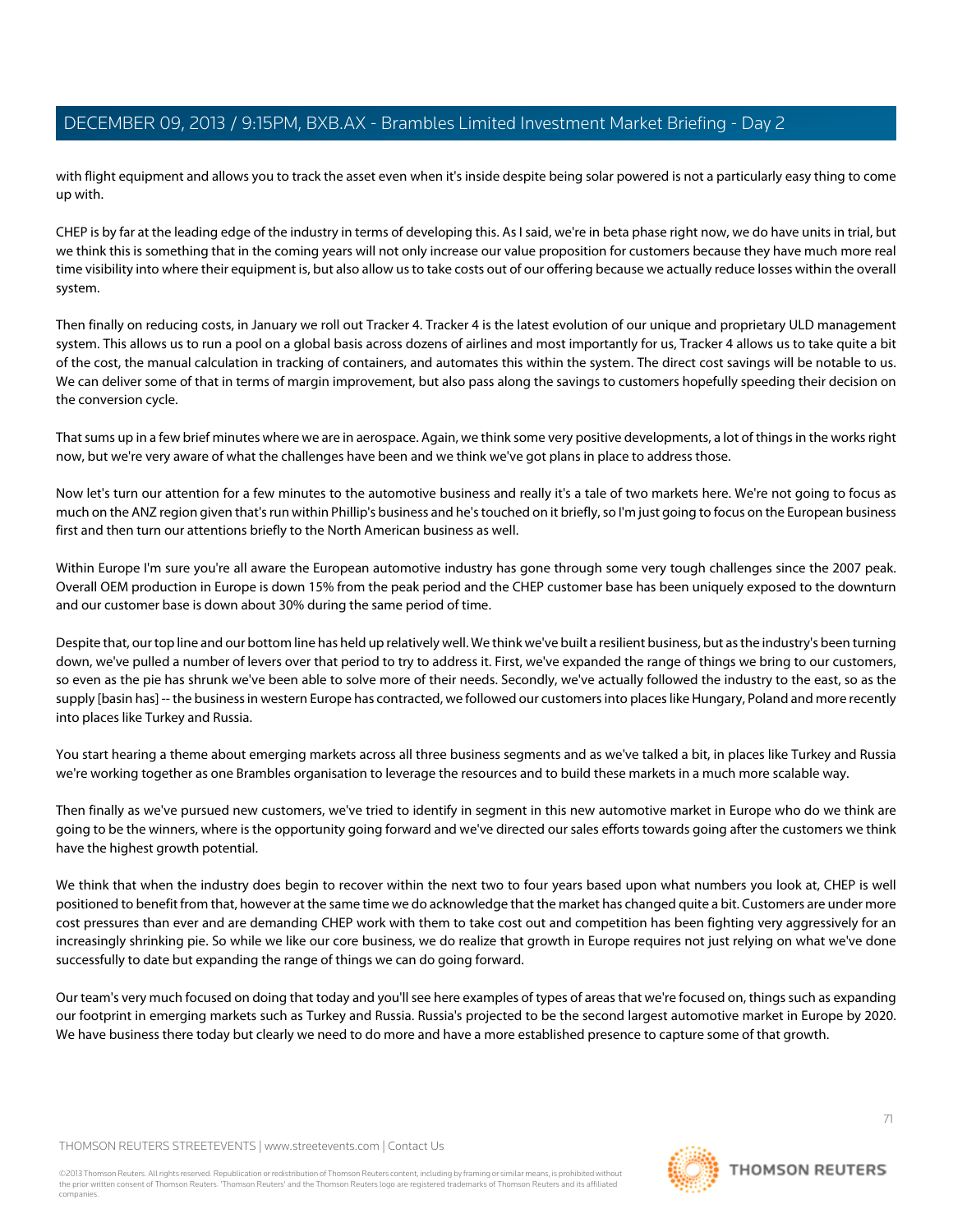Looking to develop new solutions for tier 2 and tier 3 suppliers, while the OEM market in Europe as well as tier-one is relatively well covered in terms of plastic containers and pooling either own pooling or third-party, the tier 2 and tier 3 supply chain still largely moves in cardboard today. As those suppliers start doing more complex subassemblies, we think there's far more opportunity to educate them about what CHEP does and develop a slightly different model that cost effectively can serve them in pooling.

We think that expanding beyond automotive also is a great opportunity for us. When we talk about the European automotive business we actually refer to it as the automotive and industrial solutions business today and that's because we've expanded beyond just automotive and are starting to work with customers in places such as whitegoods, agricultural equipment and aerospace. These segments are largely un-penetrated in terms of container pooling and while they have some unique needs that we need to respond to, we've had some early wins in this segment and are moving forward with deeper analysis of the market to find the ways that CHEP can serve these new segments more effectively.

Finally, much like we talked about with Pallecon, intercontinental is a tremendous opportunity within automotive as well. Most of the automotive intercontinental supply chain today still moves in corrugate or in very cumbersome wooden boxes so when we can create opportunities for Brambles and CHEP, it tends to be when there's a disruptive event in the industry. Trying to transition that global corrugate supply chain to reusable containers is a huge opportunity for us and as I mentioned, we've just begun to launch our team and launch intercontinental flows.

We've made some great progress today and we have our first lanes up and running between Japan and Australia and Asia. We have lanes coming onboard in the next month between the US and Europe and we're starting to trial flows between Europe and Latin America. For those of you who've had an opportunity to see the [ICO] cubes they're a tremendous resource for our customers and I'll just give you one example to make it more tangible.

We have a customer in Europe, it's actually an FMCG customer which does a lot of manufacturing, and they saw an opportunity to work with us and with the ICO cube product on flows from Europe to Brazil. We spent quite a bit of time working with the manager of that project to see where the savings were and after a few months of work he said well it's somewhat interesting to me, there's probably about a 10% savings here and that's sort of my minimum for making a change.

We said well how do you think about your supply chain, what's your responsibility? And his response was well I need to get the product from Germany FOB to Brazil and after that it's out of my hands, it goes to my local colleague down there. We said well if we can save you 10% doesn't he have costs he'd want to take out as well? And the customer said well I don't know we've never talked about sharing our supply chain costs.

So we spent the next two months working with his team in Brazil and identified another 10% cost savings on that end of the intercontinental supply chain. The trail flows are just underway but we think now between both sides of that customer supply chain we actually may save them between 18% and 20% of their total supply chain cost. That goes back to understanding the complexity of intercontinental and not just thinking about it as one discrete flow but understanding all the cost inputs and we think when we do that we have a very compelling value proposition to bring.

This is our customer example in Asia that I touched on before. In this particular case switching to the automotive side, we had a customer who knew what their pain points were but initially didn't even know that CHEP could help them solve it. We spent a number of months on the ground in Japan as well as had them spend time with us on the ground within the CHEP facilities and identified a range of savings across six distinct areas. Everything from significantly reducing their warehouse cost to reducing their direct labour to notably increasing their CSR score by taking corrugate out of the supply chain.

This customer has just launched in the first half of FY 2014, initial results are extremely promising and we're beginning to now take the ICO cube product and leverage it across a broader base of customers across all the regions of the world and again it's allowing us to globalise what we do and so the ICO cube as well as other products we use for intercontinental are a global offering. So whether you work with us in ANZ, you work with us in Europe, Brazil, India, Japan, China or the US, you get the same products, the same quality and ultimately the same types of savings on a worldwide basis.

Finally, innovation in European automotive is no exception to the rule, we need to innovate here as well and you see just some of the things that we've rolled out within the last 12 months or are developing today; a 1208 footprint large container which is called an FLC in some parts of the

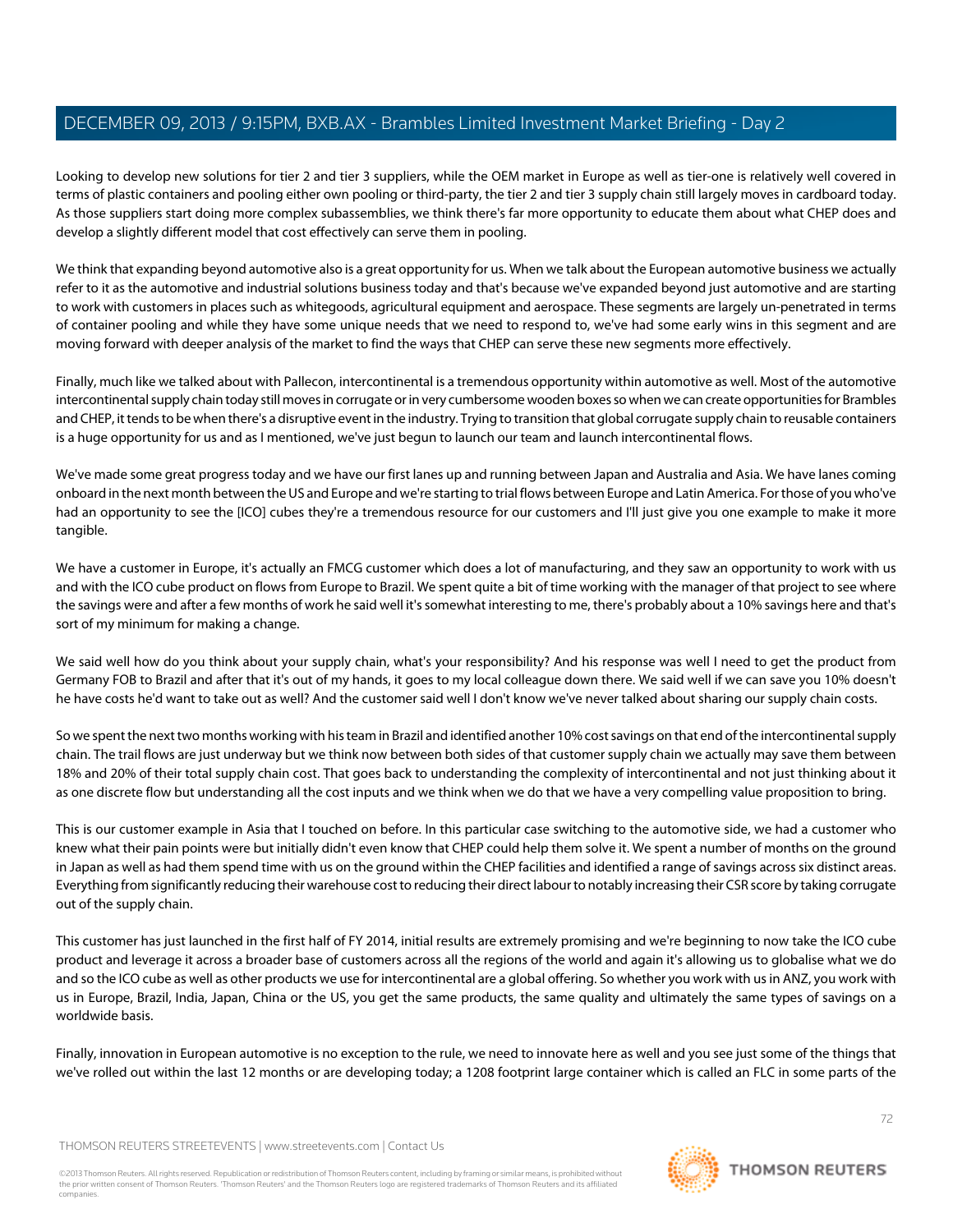world. The FLC 1208 serves a segment of the market that we couldn't serve with our traditional 1210 footprint. There was demand from the customers but we hadn't responded to that demand until this year.

In the three quarters since we introduced the 1208 we've expanded our sales pipeline by over 7% and in the last 30 days converted our first two customers over to the 1208. This is entirely new business with customers we wouldn't have had if we hadn't expanded the range of what we do by listening to the customers.

In terms of leveraging the capabilities across the containers group, we have a great capability within Pallecon that's called track and trace, allowing us to keep track of our assets through both barcode scanning and RFID. Rather than developing an entirely new solution for automotive where there was a demand for track and trace in asset management, we're modifying our existing platforms within Pallecon and transitioning those over to the automotive customers.

This allows us to be at the cutting edge of innovation, solve a customer pain point, but also take costs out of the system by reducing losses and allowing cost allocation to the right party using a container at each point in the supply chain.

Finally, coming up with collapsible KLTs, small folding totes, this allows us to reduce relocation costs by up to 50%, a huge benefit for the customer as well as improving the margins for CHEP. These are the kind of things we're doing far more of now and will continue to do more of in the future to make sure that our growth is not dependent on industry recovery alone, but dependent upon us controlling our own destiny to build this business out.

So let's switch gears to a somewhat different story which is our North American automotive business. This business was re-launched by CHEP in North America in 2010 so this was a greenfield start up for us, putting people on the ground in the US. At the time given our success in Europe, our success in ANZ and emerging success in new markets such as China, we felt we could leverage those capabilities and relationships to quickly build out a scalable, profitable North American business.

We had the fortune and ultimately the misfortune of having a very large customer express a strong level of interest as we were building out the business. As a result of being able to serve the OEM in a way that made sense for them with the scale and scope, we invested quite heavily in building out a team, in building out a capability, to serve a large OEM as our launch customer.

After a period of time it turned out that that OEM was not indeed ready to outsource their container management and as we talked to the rest of the market and spent more time going from customer to customer and hearing what their stories were, we realised that the pain point for large OEM conversions in North America was not there. Sometimes your timing is impeccably good, sometimes your timing is a little bit challenging.

We re-entered the US market exactly at the moment that the US automotive industry was starting to pick up an incredibly strong head of steam and so while people acknowledge on the OEM side that CHEP does bring value and they appreciate the value that container pooling can offer them, right now they're running all of their factories full out to keep up with the incredible production demand they have today. So the idea of introducing any risk into their supply chain, switching over something that's working, even if it's not the most cost-efficient to a third party, is not a priority for US OEMs.

When I came in a year and a half ago I had some reservations about the progress of the business, but as hopefully any new business leader does, you'll want to step back, take some time, make sure you understand the dynamics and so I spent several months going out and meeting with customers, hearing what they had to say firsthand and working with our team. After doing that for a bit of time it became obvious that we did have some challenges in what we built and what the market was ready for.

So at the beginning of this year we made a somewhat difficult decision to realign our cost structure and our team with a market-readiness. We felt this was a prudent decision, not to back away from the market and exit the US market, but have a sustainable cost basis that was much more aligned to the segment that expressed the interest in CHEP today which is more the tier 1 and tier 2 supply base. These are people who are more focused on corrugate traditionally and so have conversion needs and didn't have quite the same production pressures that the OEMs have.

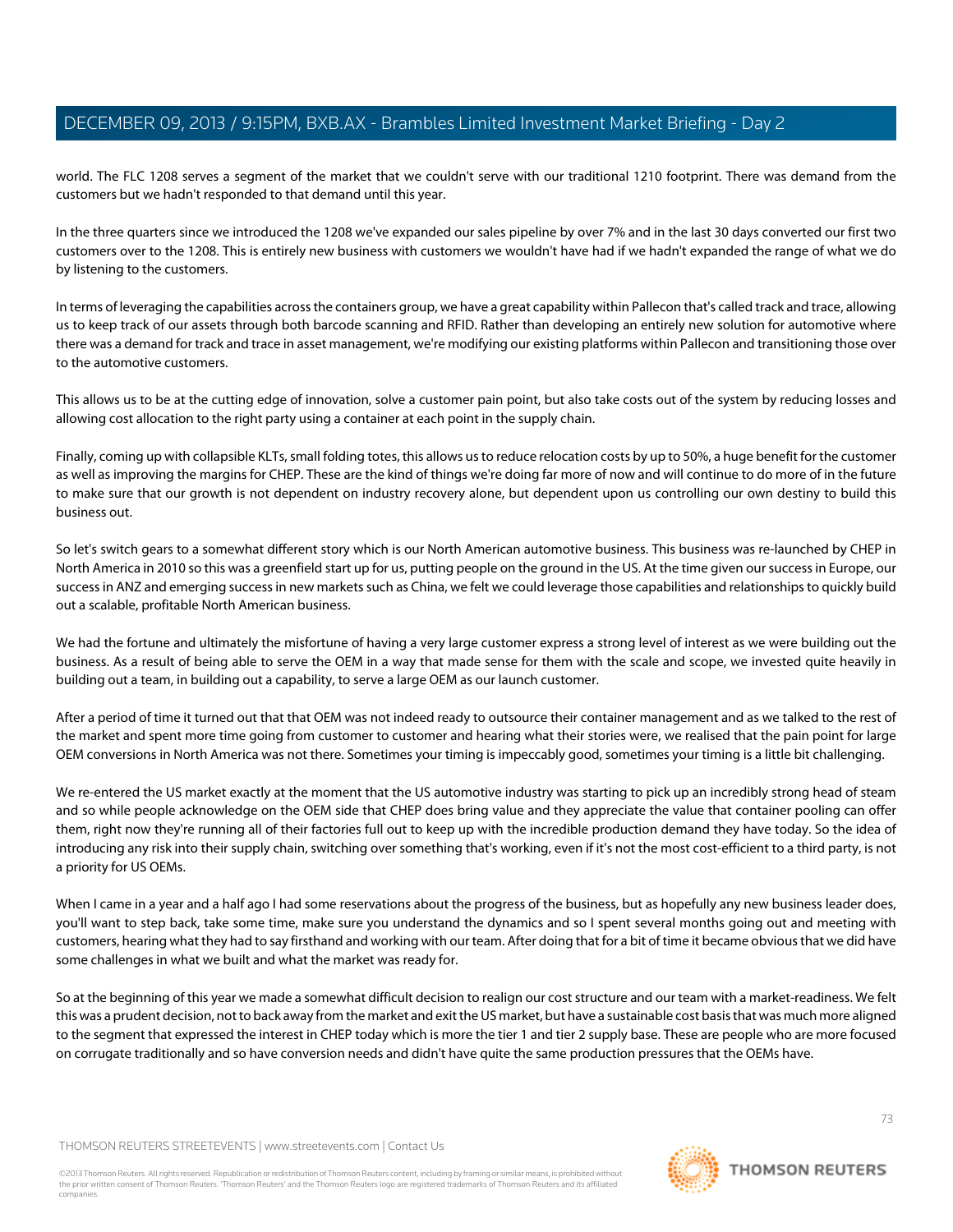Within 30 days we were able to reduce the costs in our business by approximately 50%, while at the same time maintaining the quality and service levels for the existing customers we had established. The business right now is not as ready to respond to a large OEM as we would have been a year or two ago, but importantly we think we're actually ready to respond to the demands the market has today.

So going forward, we have a much better position in terms of the cost structure we put in place, we think we're much better positioned to address the market that's ready for us today, but as OEMs become more interested particularly in the intercontinental side of what we do which is still largely in corrugate in the North American market, we think we've got a position established that allows us to capitalize that when the market's ready.

Now with any business, especially one that you've had to revisit your strategy on, we're not committed to blindly going forward for the next five years and hoping the market comes to us. So we do have very clear milestones and very clear priorities over the next two year time horizon. The business needs to meet certain thresholds in terms of customer adoption, CHEP becoming much more a partner of choice initially within tier 1 and tier 2 and then beyond, and developing a set of solutions and a team that's capable of winning in this segment.

We remain quite optimistic about what the North American market could be, but acknowledge that our initial expectations were quite a bit overstated relative to market-readiness and we think our current position in the market is the right one for our shareholders, our team and the customers that we have today.

Finally, let's turn our attention to the CHEP CCC business, our chemicals and catalyst container business. This is a place which we're very excited about in terms of our market position today, perhaps not quite as excited about the growth potential within the core of what we do. CHEP CCC is by far the global leader in catalyst movements and catalyst containers. We've got a very strong position across all the major regions of refining around the world and our competition which is quite fragmented doesn't really hold a candle to us in most places we do business. It's a great place to be and we built this business over time with a lot of hard work and a lot of expertise in all of our regions.

The challenge for us is that the refining industry is increasingly shifting as I mentioned earlier to lower cost regions of the world, places we don't have established presence in relationship we don't have that depth, also markets which tend to be much more price-sensitive and much less environmentally sensitive than more mature markets.

The second challenge we have is that as you see here the overall catalyst handling industry for the containerization portion worldwide is roughly \$65 million in size, so we are by far the very biggest fish and we are swimming in a relatively small pond. So we love the business, we love our customers, we think we deliver very good returns for our US shareholders on the business, but as a growth platform we need to go beyond what we do today or reconsider the growth relevance of CCC to Brambles.

This industry, unlike most of the rest of what we do across the entire Company, is unique and it's a very event-driven business and for those of you who have been covering us for many years or investing with us for many years, you've heard about CCC before. The way we make our money is when a refinery is temporarily shut down for maintenance purposes or because there's an operating issue, we come in, we actually remove the catalyst from the refinery and help them replace it with a fresh catalyst which is what is used to take the impurity our of petroleum products.

We do quite well and we are the partner of choice for the majority of the industry around the world, but the issue is that what we do is a relatively small portion of their overall business and so refineries tend to shut down on very short notice when there's a market change or an operating issue. But likewise when things are going extremely well and prices for refined products are high, they may on a week's notice delay a turnaround for six months, 12 months, a year or even two years at a time. So for all of us, myself very much included, who like entirely predictable businesses or at least largely predictable businesses, CCC is not the business for you.

Sometimes we get great upside surprises and sometimes we get some downside surprises which cause you to have greyer hair than you would like as I am living testimony just in 18 months in the business. These are not customers that we lose, but these are customers where we could see a one month, a six month, an 18 month delay in a very large project. In a business that's very project-driven with large opportunities either won or lost or delayed, we actually can see fairly lumpy returns in the business. Over time, like any cyclical industry, it tends to balance out, but within any

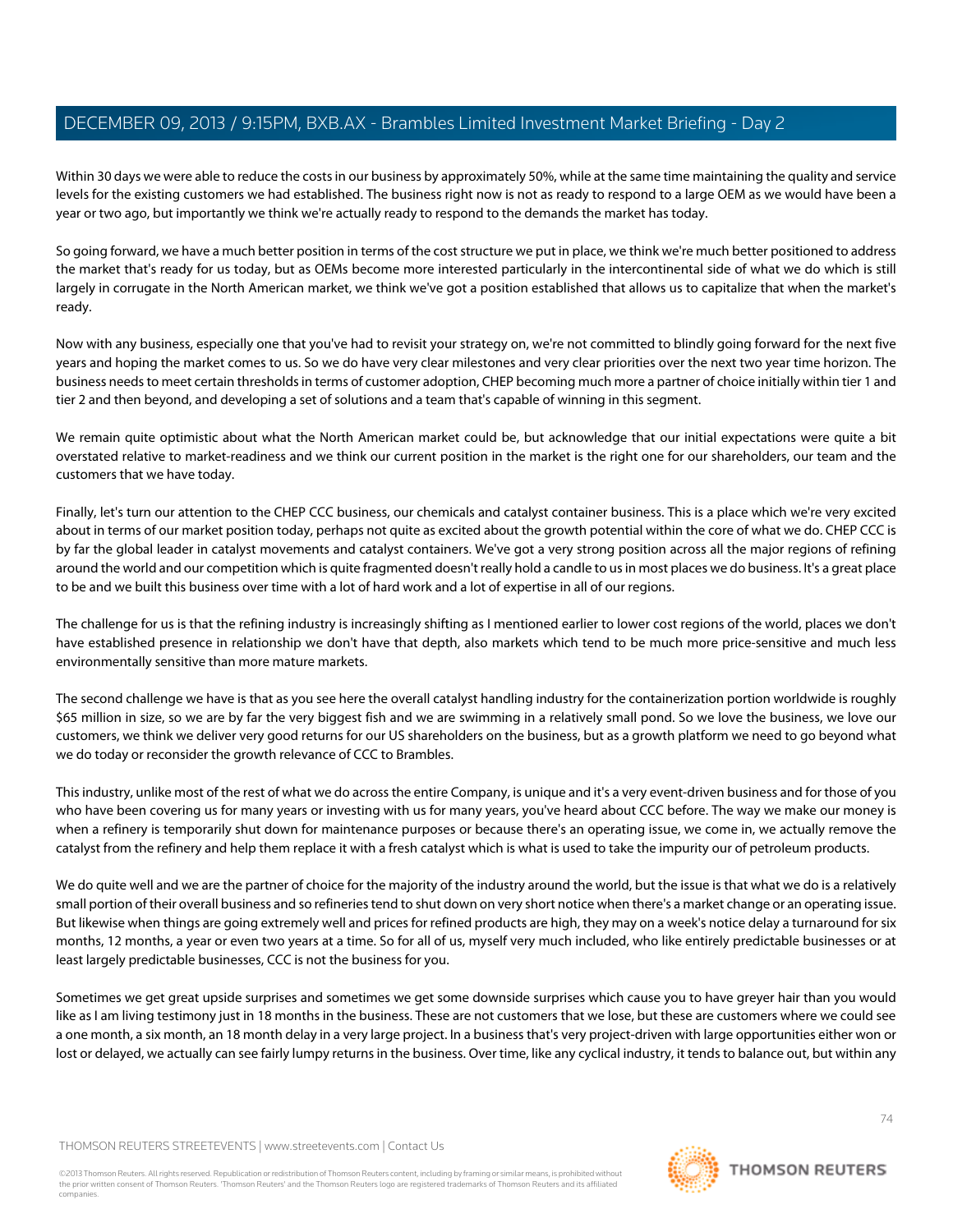given quarter, even with any given year, CCC bounces around quite a bit through no fault of our team and frankly no fault of our customers. That's the nature of the business we play in.

We need to make this a bit more predictable even within that backdrop, so one of the things we've done within the last year is actually made a leadership change for this business. The previous leader had been in place for a very long period of time, we'd experienced a period of real stagnation in terms of the top line performance and more importantly, we actually hadn't made any progress in several years in terms of narrowing down the cone of uncertainty around the business performance.

So while we don't make these decisions lightly, we've actually brought in a new leader for the business. John has done a great job in just a 12 month period of time re-energising the team, refocusing them on both sustaining the core business as well as starting to identify new channels of growth and working with the finance team, the sales team and the operating team to improve our predictability.

I mentioned the geographic challenge, so we don't just play in a small space we play in a somewhat shifting space as well. You see here the bulk of the refining industry represented by these bars which show that in the US market, in the Canadian market and in the European market we have a very strong share of the industry. That's great for today, the challenge for us is that these are markets where in the case of Canada are largely flat for the next five to 10 year planning horizon. In the case of the US, and particularly in the case of Europe, the market is shifting more towards lower cost countries.

As we said, places such as Latin America, China and the Middle East, are the growth markets going forward but today they have very small position and the exact timing is a bit uncertain. A typical refinery from announcement of refinery development until daily operation generally runs somewhere between five and 15 years so there is no typical refinery, they tend to vary quite a bit. So as we think about the market, we think (1) these are very price-sensitive environmentally, not worry type markets, but (2) we're not sure how quickly these industries will develop.

So we are very cognisant, we want to retain our global position, we want to play in these markets but we probably need new solutions and we need to make sure that we're investing in a prudent and time effective way so we're putting our capital to good use roughly in line with the market evolution, not over-investing ourselves before the market's quite ready.

So for CCC we have five priority areas. As I said, (1) and foremost is figuring out how to follow the market over whatever timeframe it does evolve into lower cost countries; (2) is we have seen increased competition within our segment in the last three or four years so how do we respond to that competition in a way that actually maintains the quality of the business we have today and the quantity of the business we have as well.

As the business expands into new areas and new offerings, finding entrepreneurial leaders who are excited about building these businesses in some pretty tough geographies to work in is always a challenge. Brambles always wants to have the best talent. In this case you're competing against the oil and gas industry which is incredibly high demand for talent and you're competing in some very thin markets for great leaders, so finding that talent to help us succeed is a clear strategic priority for us.

We've talked about improving the visibility and the predictability of the business. This will always be uncertain as anyone who works in oil and gas maintenance can tell you, the industry is uncertain, but as part of Brambles we do want to narrow down that uncertainty to something we can manage a bit more effectively.

Then finally like with all of our businesses but notably here because we haven't invested for a while, we're the industry leader, we feel we need to have a fleet of assets that represent that and we feel that over the next couple of years some additional capital to upgrade the fleet as well as respond to the growing demand in the cycle is important for us to maintain our leadership position.

So in summary, CCC's a great business, we've got a world class leading team, we've got a new, highly-motivated management and we like the position we have today in terms of both the market share and the performance. The challenge here (1) is to follow the industry evolution to make sure we maintain what we built, but (2) while doing that is to make sure we decide what the CCC business looks like for us going forward and is it a growth engine, do we expand into new areas, do we harvest the business and so the cash it generates is great and fuels other parts of growth or do we look at other strategic alternatives.

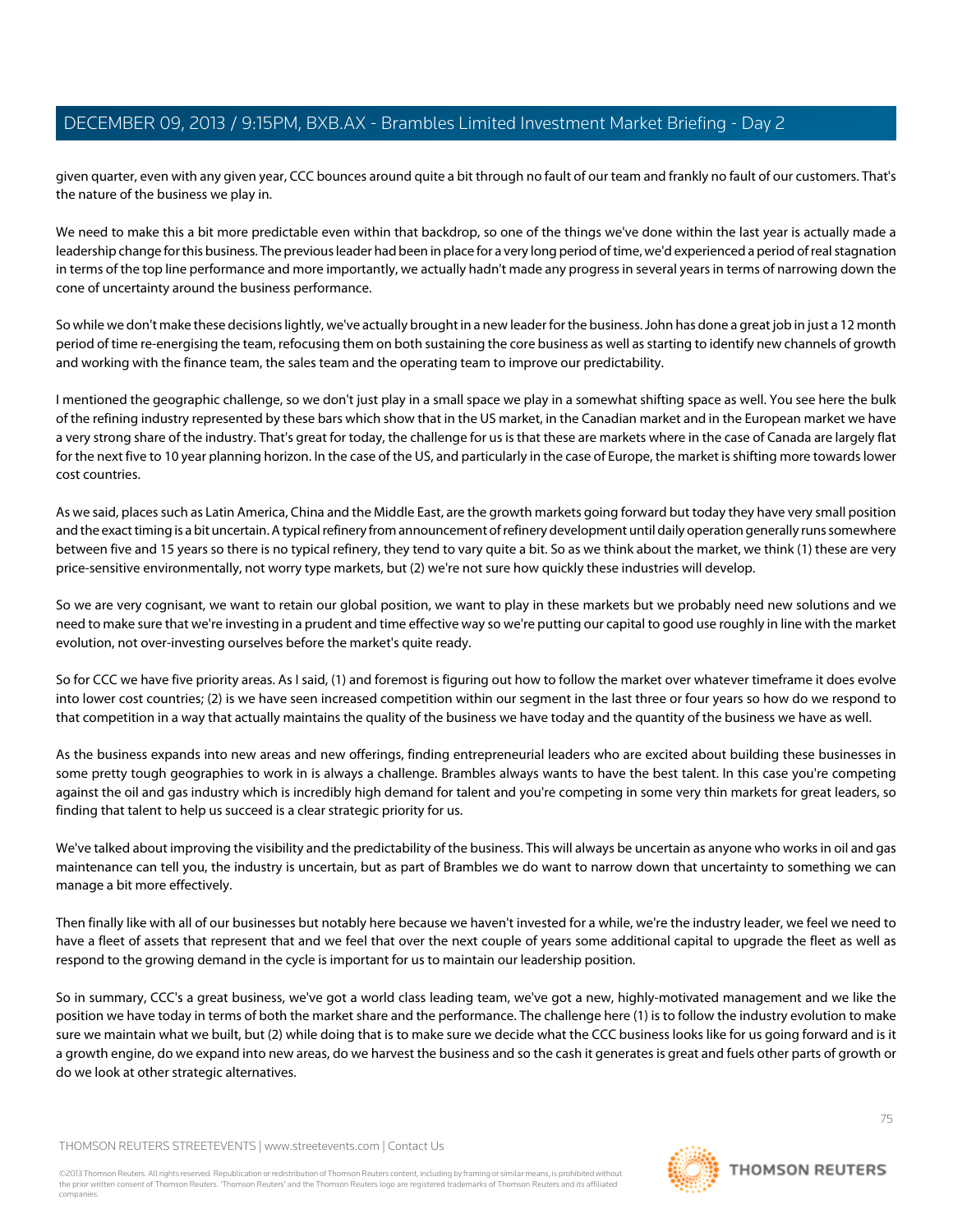Frankly that's no different from what any business does with any part of its portfolio, but given the size of the CCC market as we serve it today, it probably is the most notable of the four segments in terms of that decision.

So hopefully over the course of this time you've gotten a little bit of insight across all four of our segments in terms of how we're thinking about investing in growth, the fact that we haven't given up any of our focus on operating improvements and asset productivity while we do that and certainly some clarity about the importance and the enthusiasm we have for leveraging all the things that Brambles does across all three of the businesses.

So when people ask me to sum up where we are today, 18 months into my adventure with the Brambles team, it's a pretty clear story. We've got good growth and improving operational performance across the containers group, we've done a great deal to build and strengthen the team we have in place and have far more discipline around the operating side of what we do as well as financial management and oversight about what we do in the business.

We think all four of our sectors have very clear opportunities but also have unique sets of challenges and we need to obviously double-down on the opportunities and find ways to mitigate the challenges everywhere we can.

Going forward we need to have more organic growth and we're making progress across all businesses on that, but we realise we have great opportunity to balance that off with additional M&A opportunities where we can create value from the shareholder perspective.

So on behalf of our entire team, the 1200 employees I have the opportunity to represent on the stage as well as all of Brambles, we're very confident and very excited about our container's journey which is still in many cases at very early stages and at the same time we recognise we have responsibility and accountability to all of Brambles and all of you to make sure that our investments in these growth areas continue to grow and deliver the returns that all of us expect in the future.

We know we can do that, what that looks like is going to evolve in the days, months and years to come, but personally we're all excited about the journey and I'm thrilled to be part of the team working with Brambles. Thanks very much.

Let's open it up for some questions.

## **QUESTIONS AND ANSWERS**

## **Unidentified Participant**

Jason at the investor market briefing in Zurich there was a fair bit of time spent on the capital that's been invested in the containers business and the trajectory of the return on capital improving and there was a target given of return on capital getting to 20% in 2016. I appreciate that pre-dated your leadership so I thought it was worth asking if that is still the target or the intention.

## **Jason Rabbino** - Brambles Limited - Group President, Containers

Sure. Obviously like with any part of the portfolio we're committed to being part of the Brambles aspiration that Tom laid out yesterday. The return on capital has not advanced at the rate we would have expected a few years ago, so I think we're pretty clear on that and you're probably even more clear on that.

So right now if you look at our return on capital you saw on the earlier charts currently we're at about 8% return on capital. We need to generate a return on goodwill, so much like Wolfgang talked about that we understand that. If for comparison purposes though you do extract a goodwill from our business, we're performing somewhere around the 15.8%, 16% range.

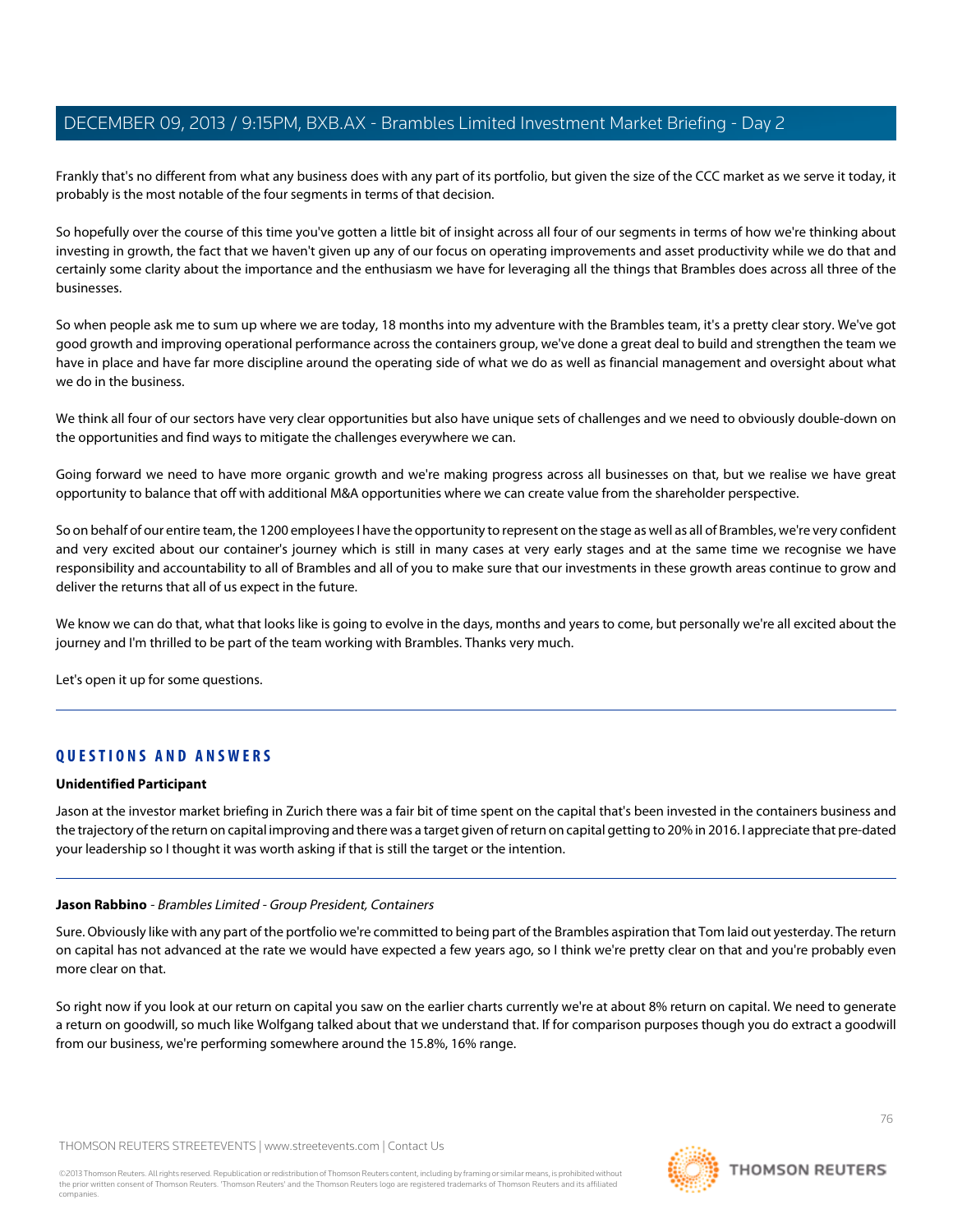Then what I'd ask you to do is if you actually want to look at the businesses without going through the specific numbers but you break it out those more mature, more established businesses on the right-side of that bubble chart at the beginning, we've proven that as we mature these businesses and we move them up the curve they actually do start delivering that 20% plus range. So if you break out mature established businesses that are on the maturity curve versus early stage businesses such as auto North America and aerospace, you do see kind of a tale of two cities.

So we need to continue to get those earlier stage businesses up the curve. Tom had used the numbers with you yesterday three to five years to actually generate a good return. I think we're still learning in some of the containers businesses what that number is which is a bit different than you'd see in pallets.

Certainly by the 2019 year when Brambles is shooting for the 20% overall Group return, we expect to be a material contributor to that. All of our businesses won't be at that level because they'll be in different stages, but the bulk of the containers group, barring any major portfolio changes, should be in line with the overall Brambles results.

#### **Unidentified Participant**

How should we think about capital invested to grow revenue, so for example, \$50 million or \$100 million of extra revenue what type of capital do you think would need to be deployed into the business to achieve that, so I guess like a revenue to invested capital measure?

#### **Jason Rabbino** - Brambles Limited - Group President, Containers

Yes, it's a good question. It varies a bit by the four segments so in many cases I won't try to put a peanut butter approach on all of this. Right now we're putting about \$100 million in CapEx into the business a year. About two-thirds of that is orientated towards growth and about one-third towards maintenance, so I think if you see our top line performance you'll see some expectation that it's not quite a one to one ratio but you'll see a ratio somewhere along those lines.

## **Unidentified Participant**

I quess I've got a couple. The key growth rates that you've delivered -- you point to these presentations, obviously they are impacted by the acquisitions which you've made probably quite noticeably. Can you strip out what, if any, the organic growth rates are for the respective businesses within the portfolio?

## **Jason Rabbino** - Brambles Limited - Group President, Containers

Sure. The organic growth rates again they vary from segment to segment. I don't think we're going to go into individual business by business levels, but the overall organic growth rate is in the double-digit range, lower end of the double-digit range. The organic growth is obviously offsetting that quite a bit. You then have to factor back in markets such as European automotive which have been going backwards for a couple of years, so overall we've got double-digit growth within the parts of the portfolio that are growing.

#### **Unidentified Participant**

Then acquisition led growth, how do you focus on that? Obviously you've had some. Is there still an appetite for further acquisition led?

#### **Jason Rabbino** - Brambles Limited - Group President, Containers

Yes absolutely. As I said as we went through, acquisitions are an inherent part of our strategy within the business. Tom, Zlatko and I talk about acquisitions every couple of weeks and we have a fairly active pipeline there. We're going to be quite thoughtful. For those of you who obviously

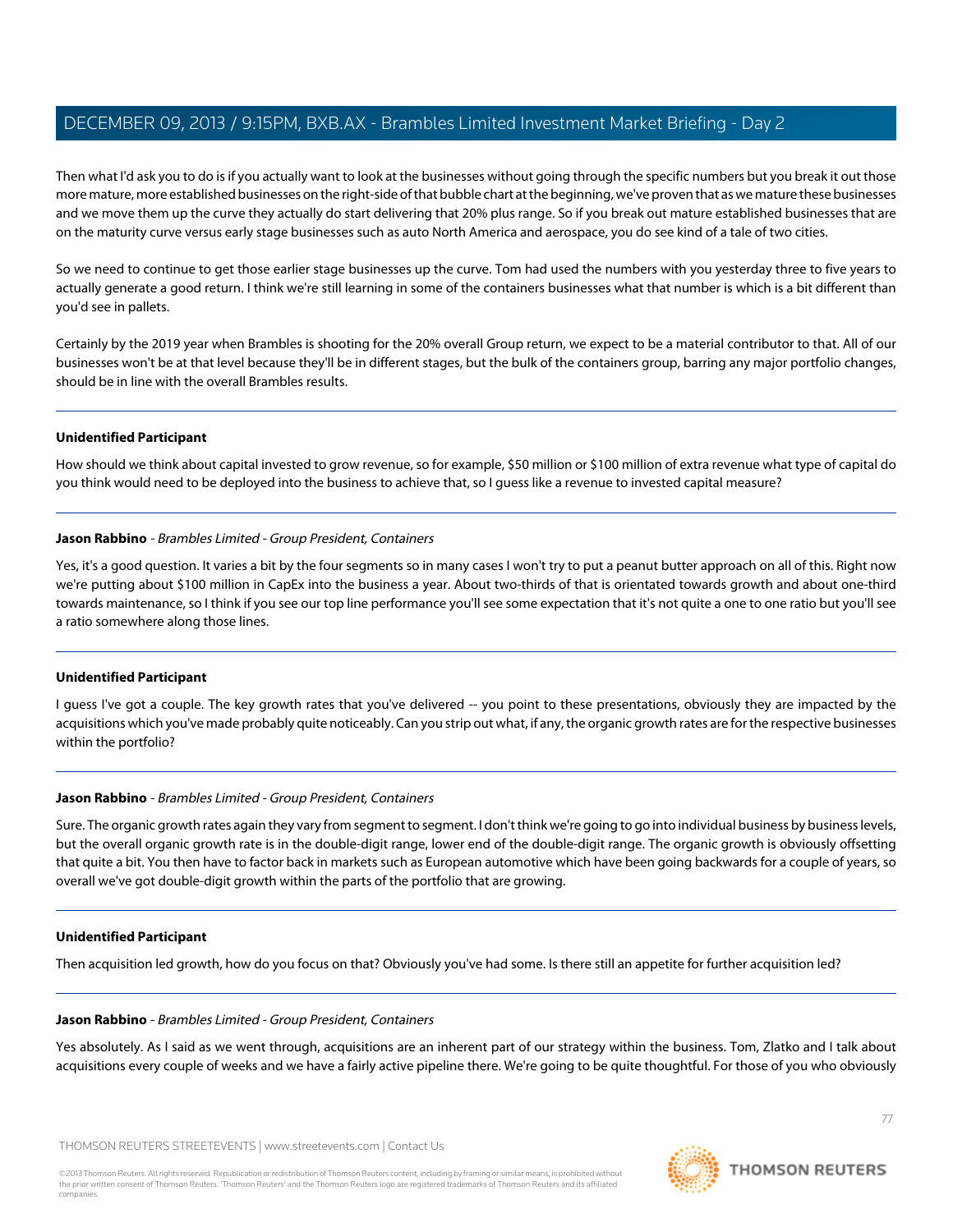follow the Pallecon acquisition quite closely, I think we did a nice job there, as well as we did with IFCO, about establishing a bar. We know where these businesses should be valued and so we're not going to overpay for businesses.

I think if we go back a year and a half we had people coming out of the woodwork left and right saying my business is worth X, my business is worth Y, we congratulated them and said you should keep running your own business in that case. So I think we've shown a good discipline in terms of what we're willing to pay. Again Pallecon at early stages is off to a good start in meeting our targets for what we expected from the business.

We do expect to do more M&A. We do expect to get synergies that we haven't been able to do early on because we didn't have anything to bolt it onto. So how much going forward is going to be acquisition-driven versus how much is organic is a bit tough to say right now. We still have to be a little bit opportunistic. There's not a lot to buy in our spaces in what we do today, so you won't be seeing a whole raft of acquisitions would be my assumption, but you will see acquisitions as a key growth enabler for us.

#### **Unidentified Participant**

Okay thank you for that, and do I take that you could look to exit the CCC business if that's one outcome and is there a timeframe in which you'll consider making either a reinvestment into that business or an exit of it?

#### **Jason Rabbino** - Brambles Limited - Group President, Containers

I singled out CCC from the standpoint of we know what the market size is and what share we have today so it's unique only in that aspect. I think with any company, whether it's growth businesses or really any portfolio of businesses you have a responsibility to your shareholders to always look at what the best way to create shareholder value is. So I think with any portion of what we do in containers -- but again I don't think it's unique to containers -- if we see an opportunity to create more value by exiting a segment, we'll consider doing that.

Right now we're actually quite comfortable with the portfolio we built, but as I said, particularly given the stage of these businesses, we're applying probably more scrutiny than we would certainly in a pallet business or an RPC business to what's the right way to create the most value for it.

In a business where you have a relatively confined market segment, you would certainly need to grow beyond what you currently do today in order to generate the growth returns we're looking at, so CCC does stick out from that standpoint. But we're very pleased with the business, it's just strategically a bit different than the others.

#### **Unidentified Participant**

Jason, just over here on your right.

## **Jason Rabbino** - Brambles Limited - Group President, Containers

Yes.

## **Unidentified Participant**

You mentioned cross-selling a couple of times, which is usually great in theory but far more difficult in practice. Could you just provide a specific example of how that worked and are you able to try and quantify the opportunity in terms of what percentage of existing customers can you target, what percentage of your growth came from existing customers of Brambles?

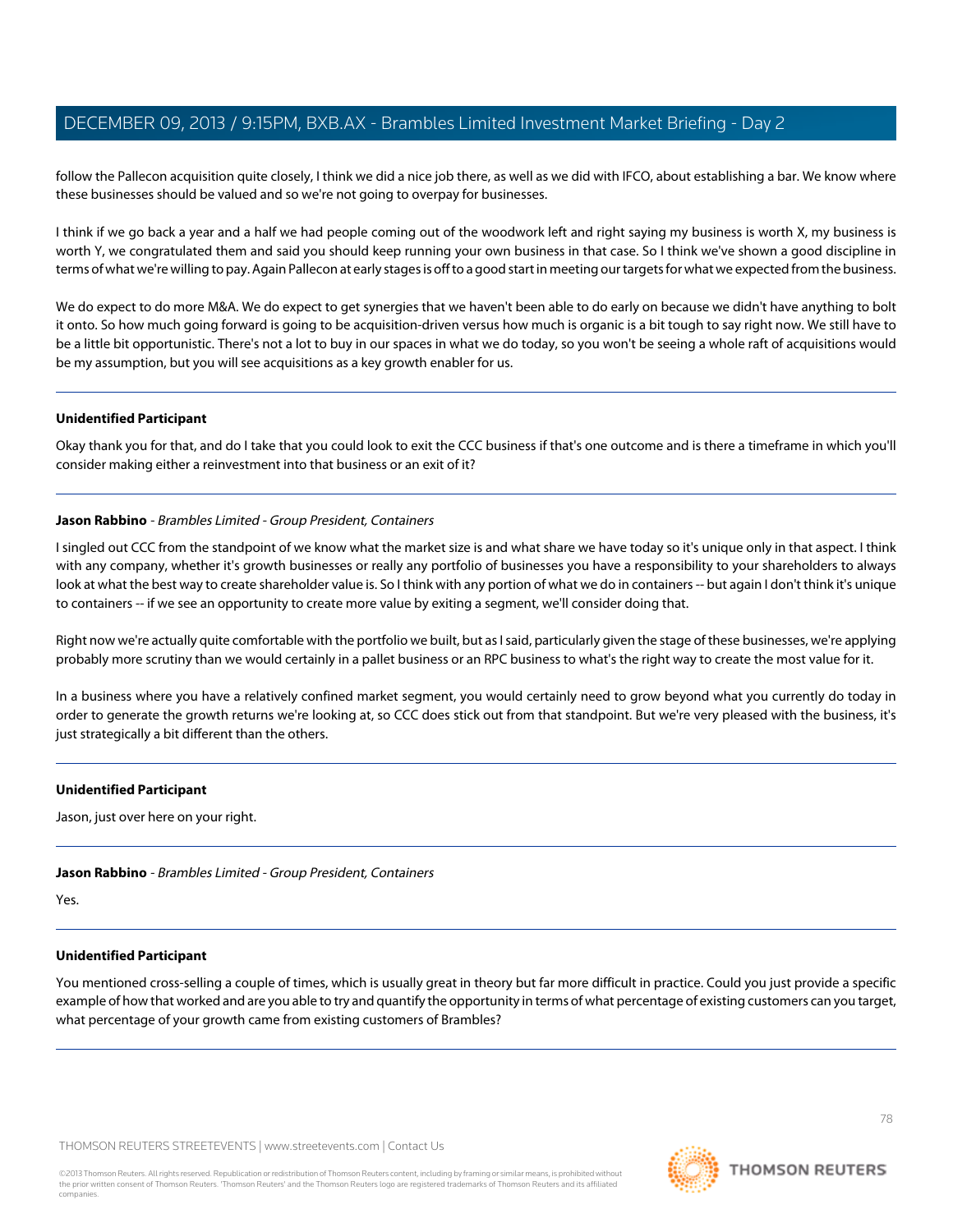#### **Jason Rabbino** - Brambles Limited - Group President, Containers

Sure. To the question, can I provide a specific example, I'll say yes. To the question can I quantify it, I'll say no. So let me start with the easier part of your question. Well, I gave one quick example before which is our new employee, I mean literally three months in, in Thailand. He joined us in the Pallecon business but in viewing a customer site, he saw opportunities to help them convert from whitewood over to the CHEP pallet solution in Thailand, and that customer is up and running on CHEP today. So you know, it's kind of encouraging that if the person who his still finding his way to the restroom can help a customer cross-sell, it means that probably the people who've been around for a while longer could do that as well.

Probably a more specific example is in the US market and I won't use specific customer names but I'll give kind of general guidelines. We have one of the large agriculture companies who does a lot of work within the pallet side. The pallet team has spent time actually training with the IBC team in the US, so they've come to Livonia which is right outside of Detroit and we've done a hands on one day training for all of them. They've gotten to actually see the products, they've gotten to fill them up and empty them out, so they really understand on the pallet side how our products work to some extent.

They were actually with the customer and they saw in the customer's location they were using 55 gallon drums to move a product around. And they said well, you know, for us if the drum is sort of the [sweets bottle], when we see drums our eyes light up and we get really excited because that's when we know we can convert and win in most cases.

So they mention to the customer are you familiar with IBCs or familiar with Pallecons, the customer, which is one of the leading agriculture companies in the world, had never heard of IBCs before. So we began a trial program with them. It's actually been a pretty challenging trial because the product is peanut butter. Peanut butter, for those of you who have young children like I do, tends to stick to a lot of things and doesn't like to flow very easily and so we hadn't been tasked with trying to move peanut butter in IBCs before. We spent about six months working with the customer, doing some trial lanes. That customer converted about 60 days ago. The initial lanes are roughly \$100,000 in size to give you an order of magnitude, but given the size of the customer, this is one flow with one of their brand lines.

So you know, to that point, is that one customer \$500,000, \$1,000,000? We don't really know, but we do think this is a big opportunity for us. To your question how big is it and how material is it, you know, at my last company I actually ran cross-selling so I know firsthand being in the trenches how hard this can be. I think the nice part here is that unlike other organisations where there's sometimes political barriers or other barriers, our barrier is more about educating our team and building awareness on the customer side. So we know we're going to have a lot of success on this, how material it's going to be in the greater scheme of containers for Brambles is a bit tough to predict right now.

But I think unlike what we've done in the past as a Company -- and you know, I mean this precedes me -- we've talked about the theory of cross-selling before. We now have a dedicated team working on it, which that doesn't solve the problem but saying it's everyone's job, I know that doesn't work. I think many companies have proven if it's everyone's responsibility it doesn't work, having a dedicated team does.

Steve McGhee, who's leading that team for us, has been with Brambles for more than 20 years. He's worked in IBCs, he's worked across almost all portions of the pallet organisation. So we didn't just put someone who was sitting around with nothing to do in charge, we actually took one of our top up and coming leaders and said this is critical to the Company, we want someone at this level to drive it. So again, we're quite excited about it. It's early stages but the pipeline has built up very quickly so I think in the months -- and certainly in the next IMB, we can probably rattle off a pretty nice list for you.

#### **Unidentified Participant**

Thank you.

#### **Jason Rabbino** - Brambles Limited - Group President, Containers

Any other questions? No? Okay.

THOMSON REUTERS STREETEVENTS | [www.streetevents.com](http://www.streetevents.com) | [Contact Us](http://www010.streetevents.com/contact.asp)

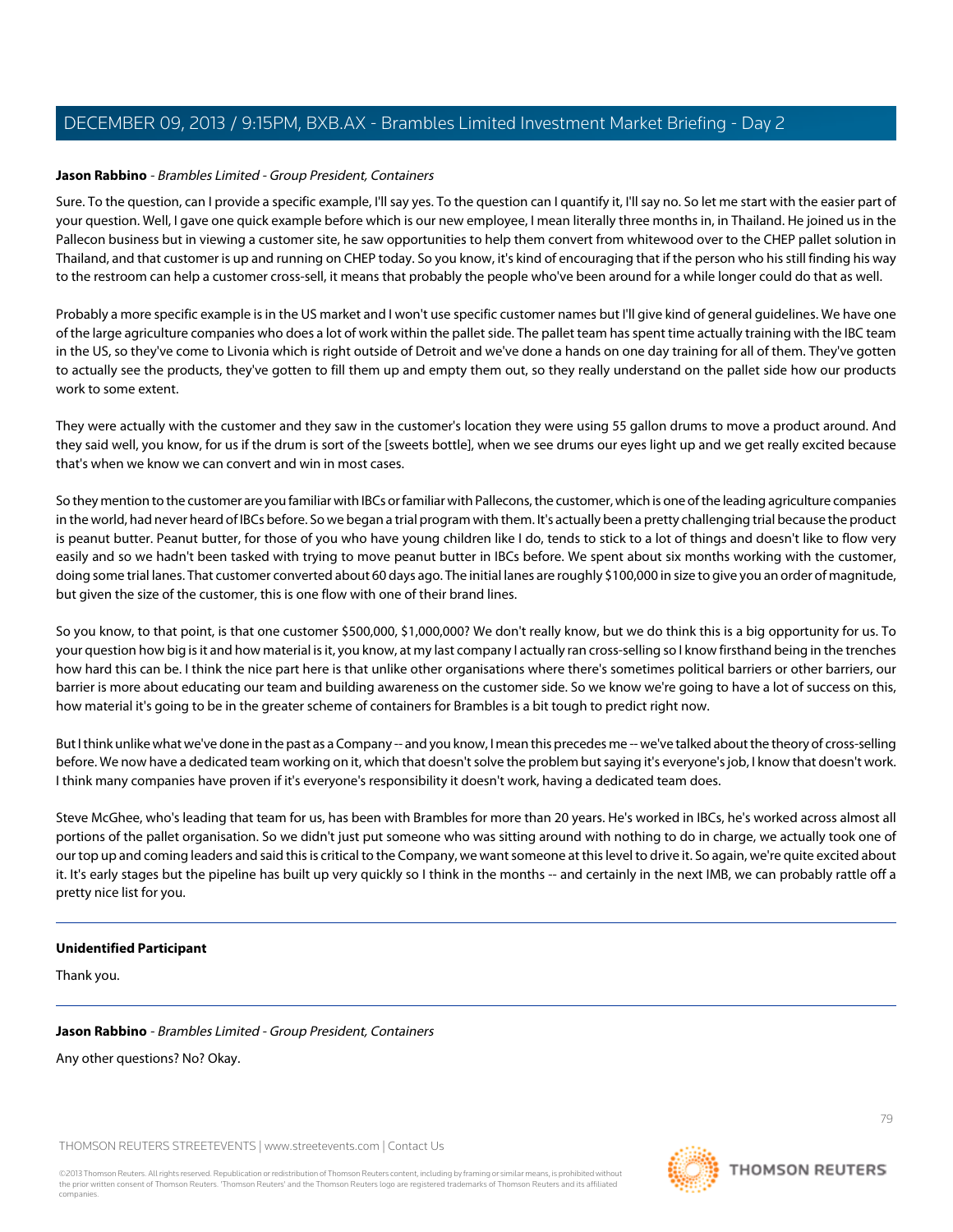## **PRESENTATION**

#### **Jason Rabbino** - Brambles Limited - Group President, Containers

So with that I'm actually going to turn the panel over to actually Neale and Neil, and you can spell it whichever way you like since we've got both of them covered up here. So Neale Myers, as I mentioned a couple of times, leads our Pallecon Solutions business here in the APAC region and he joined us in January through the acquisition of CEVA Pallecon and he's become a great member of my leadership team.

Neil Rogers is the leader for New Zealand Starch, one of our favoured customers, perhaps our favourite customer right now as we begin the Q&A with him. During the time we were doing the acquisition, one of the customers that I had an opportunity along with Neil to sit down with -- and when you do acquisitions you want to make sure that you don't screw anything up. And in kind of recognition of Neil, when we had dinner together back in February in Auckland, I think the first thing Neil said to me was it's great you bought Pallecon, don't screw stuff up. So he'll -- I'll turn over to Neale and Neil to let them go through it but hopefully one of the themes you'll hear is that Pallecon acquisition we've done a pretty good job on so far. So with that, Neale and Neil.

#### **Neale Myers** - Brambles Limited - Managing Director, CHEP Pallecon Solutions - Asia Pacific

Thanks, Jason and good afternoon everyone. I'm Neale Myers, I lead the Pallecon business in Asia Pacific. I'm based in Melbourne and have been with the business for eight years and joined Brambles as Jason said in January this year following the acquisition. This is my first IMB and I've been allocated the last presentation slot before closing drinks so perhaps some sort of recognition that I'm the new kid on the block here.

So in my briefing I'd like to share with you details of our strategy and information about our key opportunities and challenges in our new operating environment. We are an entrepreneurial basis and for added flavour we do have Neil here with us today, and I will pause during my presentation to ask him some questions and there will also be an opportunity at the end during the Q&A for you to hear directly from Neil.

I've also included two case studies covering our continuing focus on new product development and also our approach to building revenue in the South-East Asian market. So I would like you to know I'm really excited to be part of a core business with a winning team culture, and as Tom has made clear, there is an expectation that we will deliver on our promise.

Many of you would know Pallecon started in 1976 in Australia, went under TNT ownership and has built an impressive history as a leader in pioneering re-usable rental IBCs as a more efficient alternative and better environmental solution to owning and using drums.

You heard earlier we were private equity owned by Apollo for six years and this simply starved us of capital during that time before we were bought by Brambles in January. This has been a great transformation for us. It's invigorated our people and we now have an owner who gets us and will help us grow through market expansion. Brambles also understands a commitment is needed to innovation as a key to maximising our potential and I know Brambles will deliver on that commitment.

We like to amplify our customer proposition. It's a great reminder for our people, customers and suppliers that nobody else does what we do or does it as well as we do. We have an unrivalled synergy between our full service offer, our product range, technologies and network. This drives our strong customer relationships and our high retention rates. From a service perspective there is no other rental provider that also manufactures and supplies liner bags. This enables us to provide a more flexible approach to bespoke solutions as well as enhancing our margins.

We also design and supply a range of valves and fittings which assist in more efficient filling and discharge of our containers and we will launch a new generation container in early 2014. This container has been under development for the past two years, which is the normal product cycle time for new product development and it will be a significant improvement on any collapsible IBC in the market today. It will in fact supersede the blue plastic one you see here to my right and it's in fact our sort of equivalent of Phillip's generation 3 RPC. So we're looking forward to bringing that into the market early 2014.

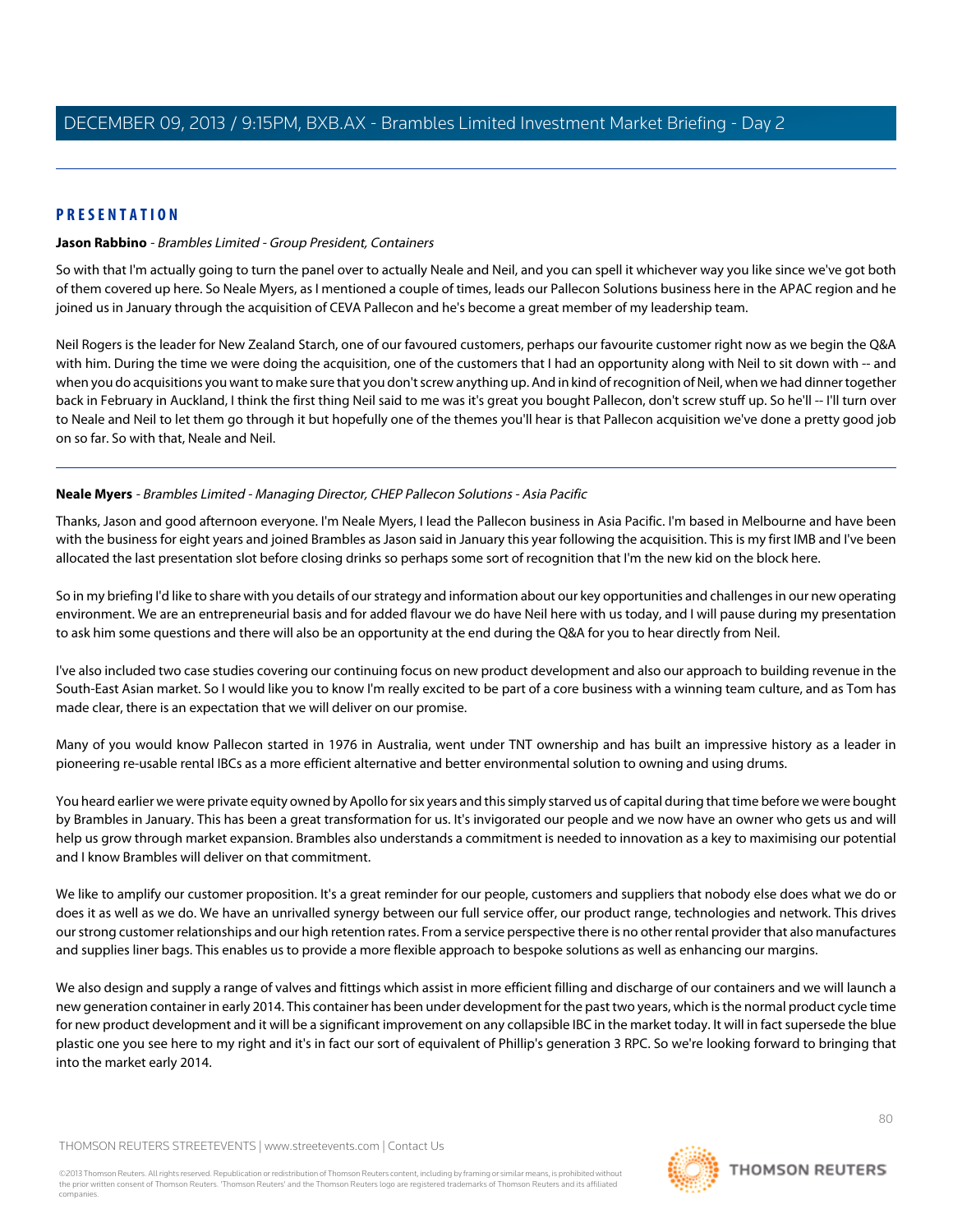To manage and control our assets across our customer supply chain, we've elected to retain Paltrak, which is our proprietary fleet management system that we first launched 13 years ago. Our customers tell us Paltrak is straightforward to implement and operate and it's fully automated, so no human intervention is needed to manage the container flows. So with that, I might just turn to Neil and ask him is it really straightforward and how does it benefit your business?

# **Neil Rogers** - New Zealand Starch - General Manager

Thanks, Neale. My name is Neil Rogers. I'm the General Manager of NZ Starch, just to put things in a little bit of context. We manufacture starches and glucose syrups and being a country New Zealand's size, you have to be all things to all men. We've been fiddling around with IBCs for 25 years in one shape or another and we supply the glucose syrup into the food industry, confectionery manufacturers and such, which means they have to be food factory friendly, all the facilities have to match, no sticky little hands getting in the place. Syrup is a specialised medium. It's 1.5 times the density of water, it's highly viscous, so we require Pallecons with heated pads so that the customer can warm the syrup up so that they can pump it and use it.

When you've got a resource like that you need to know where it is. So for our business, inventory management is really cost control and Paltrak offered us for the early days the ability to understand who had what of the assets and who was paying for it, and that's fairly important to us. So that innovation is exceptionally successful. As Mr. Rabbino mentioned, when I first saw them, I think that was my second sentence, don't muck with Paltrak, it's working just fine thanks very much, and it was important to our business that that continuity stayed there.

# **Neale Myers** - Brambles Limited - Managing Director, CHEP Pallecon Solutions - Asia Pacific

Fantastic. Thanks, Neil. We have a fantastic record in key customer retention. Our top 10 customers generate about a third of our total revenue in Australia and New Zealand but what's not evident there, is most of these customers started with us on a small scale and we have been successful over time in growing those customers organically. The average length of relationship with that top 10 is just over 13 years and what it demonstrates is that when we win a customer they generally stick with us and they grow and also our churn rate is very low.

So what I've found is, we remain a vital link in our customer's supply chain and even over time as people and ownership changes occur, a constant is the continuing link with our product and services. You'd be familiar with most of our bigger customers that we have there at the bottom of the page. Some of those have already renewed their term agreements with us this year and others have committed to formalising their renewal with us. So I might just turn to Neil one more time and ask, you know, following the acquisition, why did you choose to stick with us?

# **Neil Rogers** - New Zealand Starch - General Manager

We have had experience with other IBCs suppliers. We'd even gone down the track of trying to develop IBCs ourselves. As I said earlier, we're all things to all men in the New Zealand and the Australian market. We sell glucose syrup by the drum, by the IBC and by the 20-tonne truckload.

It was important to us that first of all we gave the new owners of Pallecon an opportunity to do what they said they would do and we had long established relationships with their people on the ground. Being a bulk supplier, the relationship that we had with those people gave an informal relationship with our customer and that was part of the thing that I didn't want to see fractured in any way.

When you have issues, when there are problems, we always got very good service and we were able to rectify the faults. And as I said before, this can be from not being able to get the syrup out of the box, the box is not heating up. When everything's going fine these are small things but when they're not working they become very large things. So that was important that we kept those relationships running and services running.

# **Neale Myers** - Brambles Limited - Managing Director, CHEP Pallecon Solutions - Asia Pacific

Sure. I guess in past discussions, you've also said to me in the past that we're your front of house with your customers. What do you mean by that?

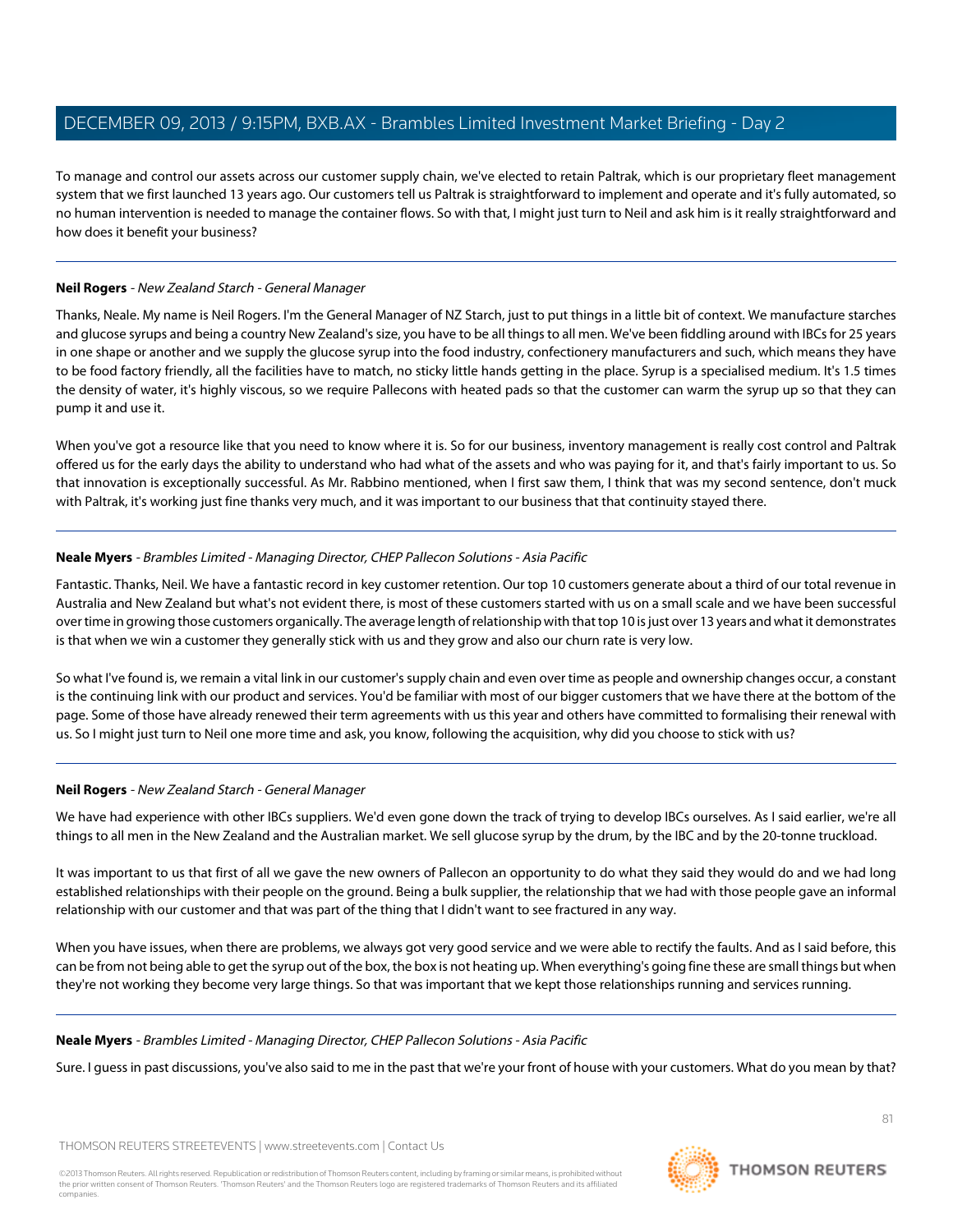## **Neil Rogers** - New Zealand Starch - General Manager

As I said, we're an industrial supplier and you don't have somebody knocking on the door offering a Pallecon of syrup this week. You have a requirement of maybe 300 tonnes or 400 tonnes going in on an organised supply chain. So the people that the customer -- our customer sees are our transport people, our logistics people and our service providers like CHEP Pallecon. Their expertise of our product and their own product is what makes it work.

## **Neale Myers** - Brambles Limited - Managing Director, CHEP Pallecon Solutions - Asia Pacific

Fantastic. Thank you. If we just turn to the next slide, in the APAC region we have achieved a strong leadership position in the Australian and New Zealand domestic market. We specialise in liquid food grade with Australia still our key market. Just in the chart there you'll see 12% of our revenue is generated out of Japan and that comes from our agency relationship rather than the actual revenue generated in the Japanese market and I'll touch on that for you shortly. And then of course Neil is a strong contributor to our New Zealand numbers.

Jason spoke about Chemicals earlier. By [end] market we have diversified our risk with Chemicals contributing 22% of our rental revenue and we are also a small player in the automotive market with the aftermarket manufacturers. So we have relationships with Holden, Mazda and Honda where we supply equipment for them for replenishment through to their dealer network. That's still a focus for our business and we expect that we can achieve growth there going forward.

Currently, we don't offer Haztainers outside of the APAC region and our EMEA and US teams are reviewing this segment as a growth opportunity in their respective markets.

Both in APAC and USA, we see upside in the pharma and cosmetic sector and already in EMEA this is generating 28% of their total rental revenue. And that's why we're following our customers that manufacture these products into the Thailand market.

In our service mix, which represents -- you'll see 60% of our revenue is generated from our rental activities and in the ancillary sector that just represents revenue from transport, recoveries, issue fees and revenue that we generate from equipment sales.

So next, if I move to Japan. Since 1992 we've had an agency relationship with the Sumitomo Corporation, or SGL, to develop the Japanese domestic IBC market. At the time this approach was taken as a low risk entry into a new and relatively unknown market. The benefit was there was no capital investment required and it now still provides a consistent revenue stream from liner and equipment sales and a royalty applied to the rental revenue generated by SGL. SGL has a fleet of about 16,000 IBCs and they are the largest domestic provider in Japan with a market share estimated at 60%.

Since 2011, SGL has performed impressively in the cosmetics sector where the product cost per litre is lower than food commodities and therefore there's less sensitivity around pricing.

This year, the cosmetics sector is expected to grow by 20% for SGL to represent 35% of their total rental revenue, and under Brambles ownership there are now enhanced cross-selling and joint venture opportunities with Sumitomo.

Previously there was a reluctance to engage with CEVA, our former owner and also TNT Logistics, because both were direct players in the 3PL space. So we're currently exploring the range of opportunities through their direct automotive and aerospace relationships and we're working together with them on a strategic basis to grow the Asian IBC market where we will look to leverage their freight forwarding and customs brokerage services. So tomorrow we do have some representatives from SGL visiting Jason and I here in Sydney and that will be an opportunity for us to continue our dialogue along those lines.

So here is how we see ourselves in the market. As I think Phillip mentioned earlier today, following our acquisition, we have carved out and combined the IBC business from CHEP Australia into the global containers group to provide a singular more specialised focus.

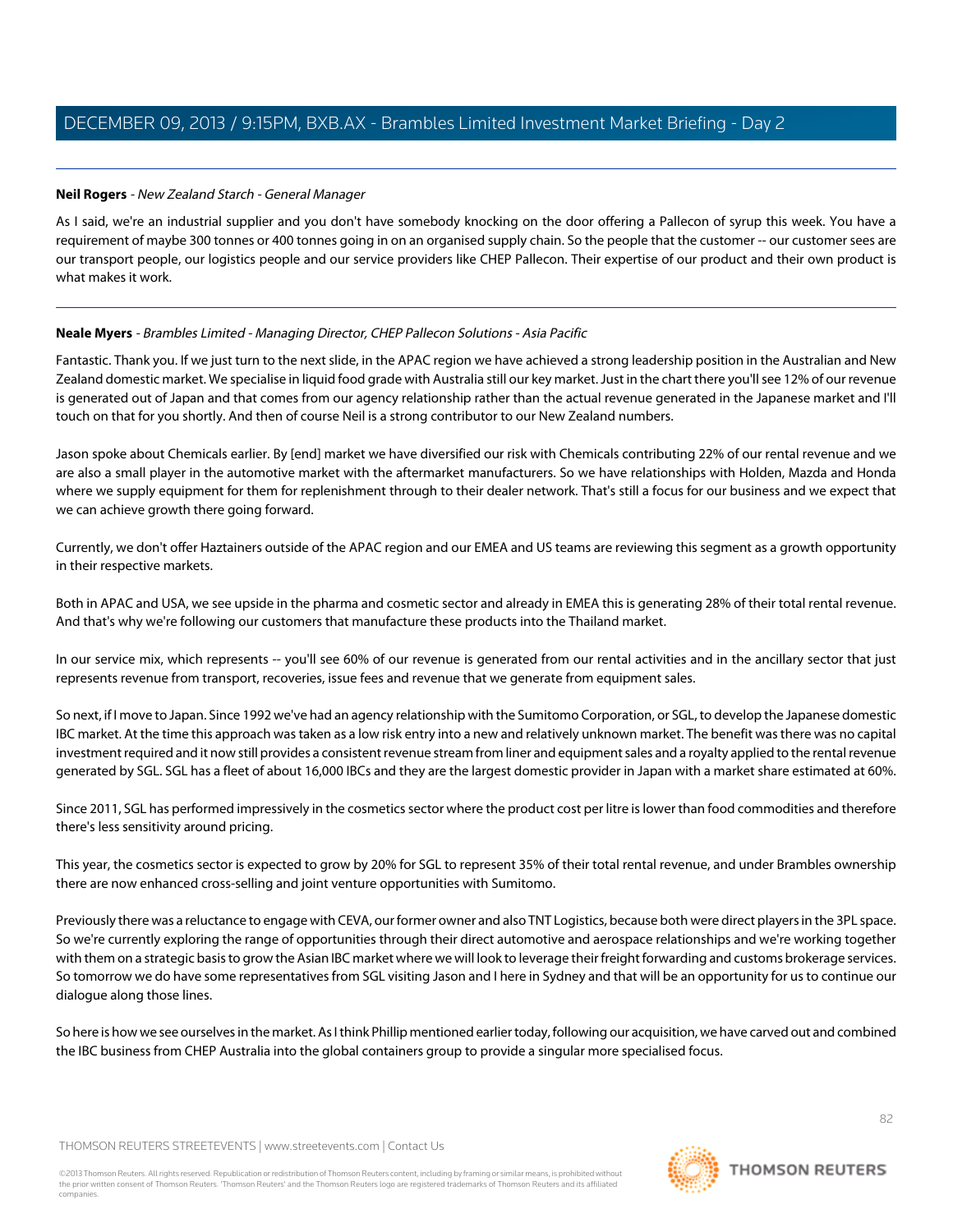Relative to our competitors, CHEP has a consistent and strong market position and a capability that provides continuous sustainable growth opportunities. Our new alignment and connection to pallets also better supports our cross-selling opportunities, and there was a question earlier about, you know, what is that doing and that is something we are measuring at the moment. And within our pipeline we've identified 60 cross-selling opportunities within the IBC business that have been generated through the communication with the pallets business here in Australia.

So this offers us a platform to consolidate and strengthen our key customer relationships where there is a demand for returnable, reusable bulk containers, where there is a focus on safety, user friendliness, hygiene and an ability to protect the product from loss or damage.

There has been some discussion about Loscam earlier today also, so it's worth noting that with the two businesses coming together, that has in effect escalated Loscam from being the number 3 player in the Australian market to the number 2 player. We haven't seen a lot just yet that worries us. We are mindful, we're certainly not disrespectful of their presence but there certainly hasn't been any business lost to Loscam this year.

Our business is primed for growth and will remain underpinned by our core food grade liquid focus. We are mapping and validating opportunities for regional expansion which has commenced with our entry into Thailand and we are aiming to further maximise the advantage of developing our own range of liners and valves. This approach is an enabler. It makes it easier for our customers to use our products safely and cost effectively and also ensures our technology tools are seamlessly and readily provided.

So again, I might just bring Neil into play, and one of the things we are looking at, Neil, is building our intercontinental capability and Jason referred to that earlier as well. Do you see that can bring benefits to your business as we improve our scale and network, particularly across South-East Asia?

## **Neil Rogers** - New Zealand Starch - General Manager

Yes, I can. New Zealand supplies Australia. 30% of what we manufacture in New Zealand comes across to Australia and for our own business we see Thailand and Japan as areas of expansion for our particular products. It's difficult to get material up there in the manner in which especially the Japanese market expects. So anything that adds to the ability or acceptability of packaging and transport systems would offer us an opportunity.

# **Neale Myers** - Brambles Limited - Managing Director, CHEP Pallecon Solutions - Asia Pacific

Sure. And just one final question, and it comes back to our people and we now have a good mix of people within our business in terms of length of experience and new talent coming through. But I guess in an overall sense, what's your sort of general view towards our people and the expertise that they bring to your business?

# **Neil Rogers** - New Zealand Starch - General Manager

We're very critical of service suppliers. We service the food industry and our customers are very critical of us, so -- and so they should be. Food safety is a very serious topic in this world today and you know, if you ask anybody about -- who works for Fonterra about that, they'll give you lock, stock and barrel on that one.

The expertise that Steve and his people bring to help us has been well-developed and it's been developed in conjunction with ourselves and also with what our customers want and what our customers expect of us in a timely manner. It's not always easy to front up and say hi, I'm here to help when you've got a customer who believes that they are doing things the right way. And I think that's what Steve met when he first came to see us. He's a -- the New Zealand and Australian businesses established very good relationships with our customers and it's a strategic point that holds the relationship together.

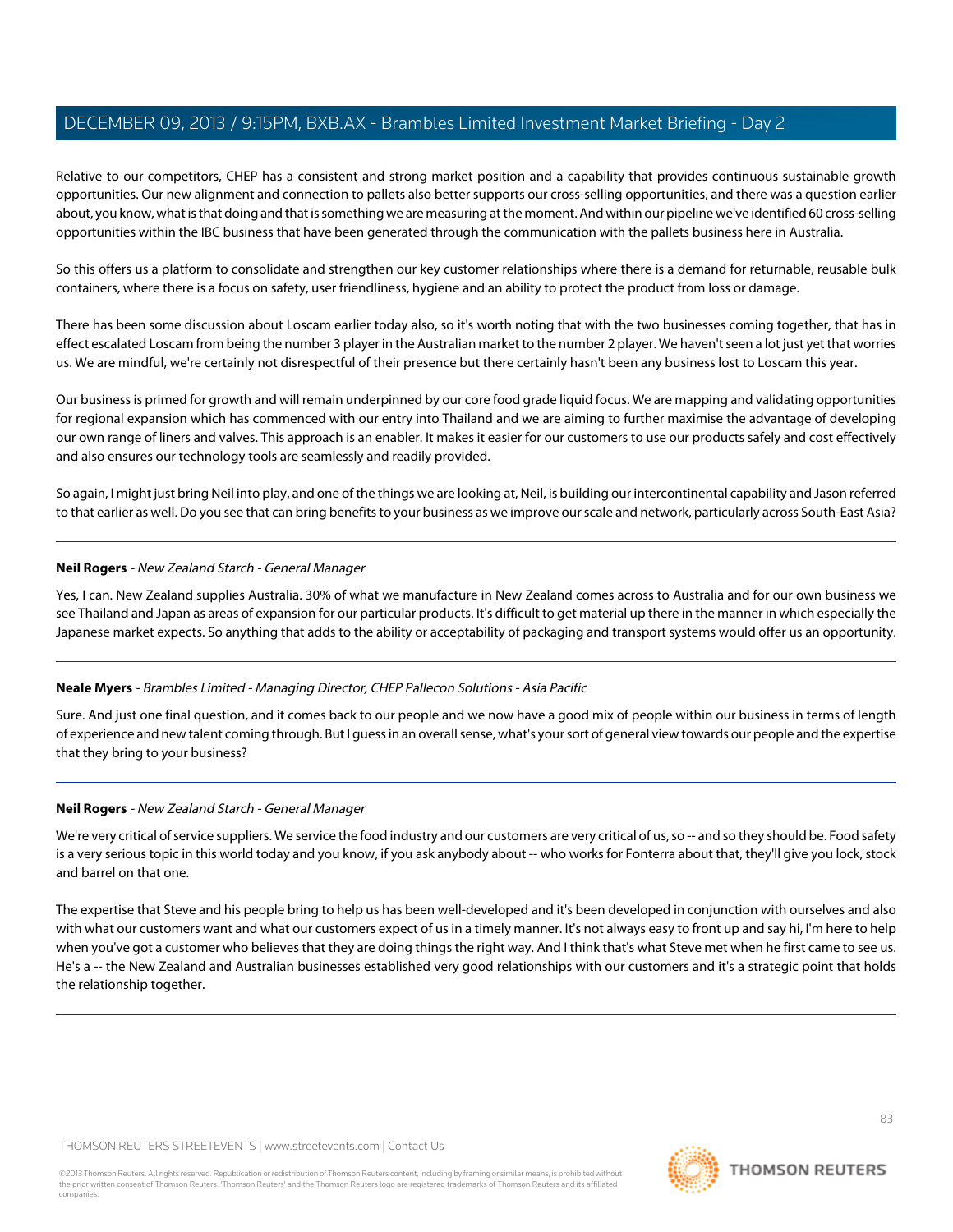## **Neale Myers** - Brambles Limited - Managing Director, CHEP Pallecon Solutions - Asia Pacific

Sure. Thank you. So in our local market we're conditioned to what we call casual or open loop rental where typically the hire cycle is 45 plus days and the receiving customer generally transfers the hire to their customer before de-hire occurs. We know our customers like flexible commercial options but in Europe it's certainly more common to see term or closed loop activity occur, and in these instances the cycle time can generally extend up to 12 months, transfers typically don't happen and IBCs are returned to the issuing service centre. This means there's reduced depot throughput activity and handling costs with minimal relocation activity required, and as a result the utilisation rates also tend to be a little higher.

So here if I just flick through this animation, it does show how the different flows operate. The previous slide showed trip rates which are becoming more prevalent in the industrial sector, particularly with products such as adhesives and paint additives where the certainty of fixed price packaging provides a strong competitive proposition to the alternative of customers purchasing their own new or used bottle in cage containers. We've started to have good success in converting bottle in cage users to fixed -- to our fixed [trip rate] solution and this is a continuing focus for our sales team.

So I don't need to be convinced that Pallecon belongs with Brambles. We're a natural fit to the global leader of pooling solutions. Our people now know that robust business cases for geographic expansion and new product development will be supported by capital investment. We have maintained our rigour and discipline in tightly managing our costs and this is certainly one positive carryover from six years of private equity ownership. And we have adapted quickly also, our people are now encouraged to think and act globally and to best use their capabilities to support our customers' requirements and their supply chain challenges.

So we know innovation is critical for us in staying ahead of the curve, meeting the changing needs of our customers. It's driven our success and been a significant point of difference for us. So far this year we've obviously focused on customer retention as we've moved through the migration process and we've continued our focus on quarterly business reviews, and our focus on these reviews helps us to formally acknowledge with our customers the good work that they've done for them. It helps gets decisions made and it supports engagement with our senior management contacts.

From a new product development point of view, I've included pictures here of our Maxivalve which we released into the market in 2012, which is patent-protected. The advantage of this valve is that it provides superior functionality and performance to any other valve in the market with a 30% faster discharge rate and no leakage. It's also ideally suited to the more specialised aseptic market and we're generating interest here in Australia in that market with multiple customer trials underway that will provide us with new growth opportunities, and without this valve that was a market we couldn't play in previously.

I also spoke earlier about trip rates which are gaining momentum and awareness across the industrial market segment for us, and we're also analysing opportunities to use Paltrak, or use Paltrak technology to generate revenue and relieve the headache for our customers in managing their own equipment pools.

So just next on to Thailand and Jason again touched on that a little earlier, but we chose to take a low cost, low risk entry into the Thailand market aiming to replicate the success of our EMEA colleagues and also SGL in Japan, where they have grown the cosmetics and pharma sector and to achieve this growth we've had to follow our customers into Thailand as a manufacturing hub for this segment. We're now a registered entity in Thailand and we open for business in August and that was preceded by the appointment of [Pongsiri, our] highly talented local sales manager who was known to us previously.

We're currently supporting Procter & Gamble and also a chemicals manufacturer who is an existing Australian customer and we're otherwise building our pipeline and validating our full service commercial offer. Thailand provides a logical platform to extend into adjacent countries and we're currently supplying containers in Australia that are moving into Malaysia and Singapore and it's these markets that we've also started to watch.

So Brambles acquired a business that was performing strongly under challenging internal circumstances, with a proven sales process based on proof of concept where we can quantify and measure customer operational and quality benefits and importantly, deliver cost savings. The improved

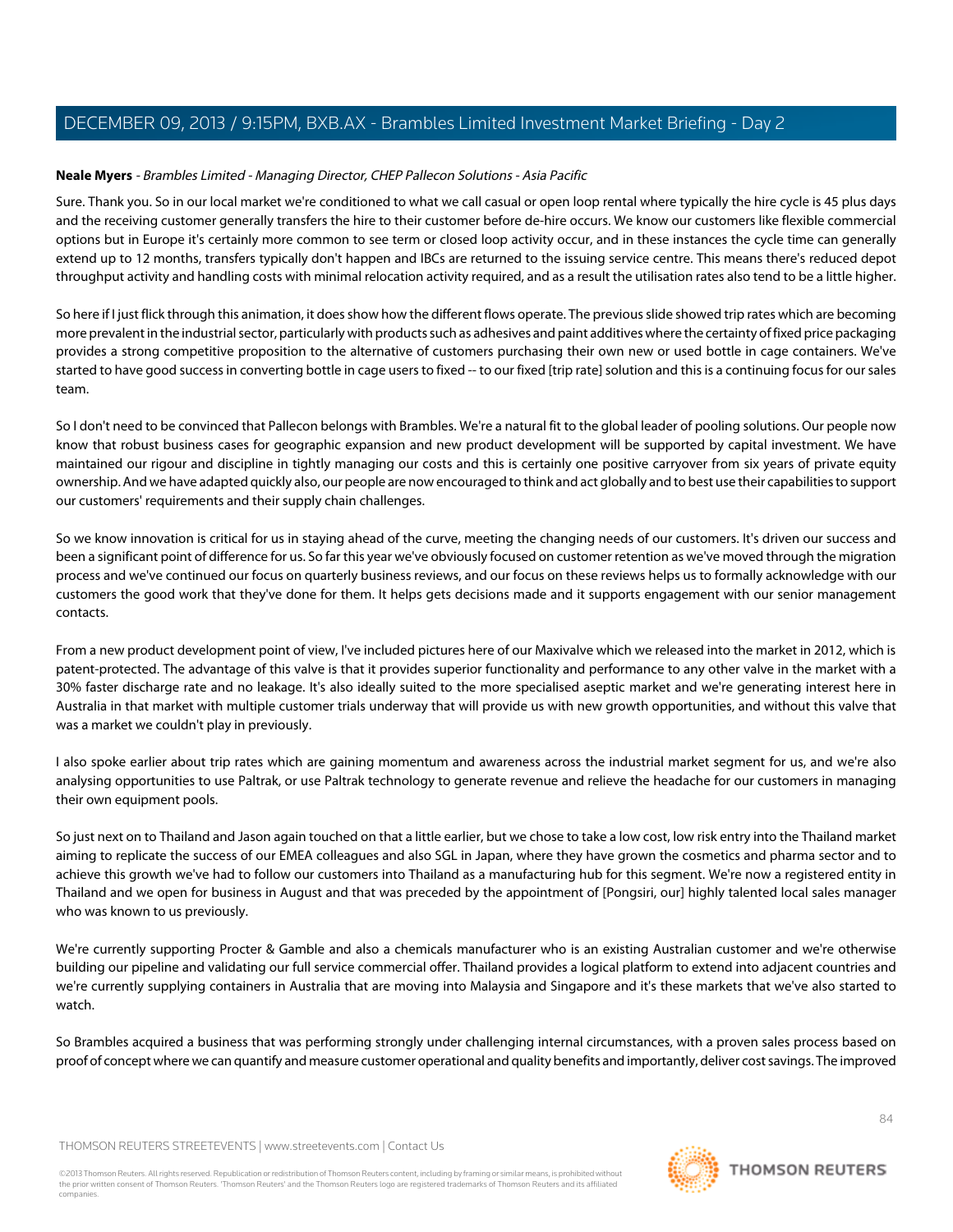access to capital supports our growth aspirations. It's already accelerated our entry into Thailand and has supported the investment in our new plastic IBC.

We are also enthused about growing our global service capabilities. This was previously thinkable but not doable and we've begun to share our expertise mix through the containers group to have a consistency of quality and service across our businesses.

And as you know, we do operate in an intensive manual handling environment where safety is paramount. The introduction of zero harm has driven an even stronger safety culture and awareness with our people and this has been universally embraced by everybody. And importantly, following our sale we have retained all of our people, and they've worked tirelessly and maintained their focus on our customers. They're also being rewarded with access to a better career development path and this includes the scope for international assignments, and they're also enjoying the recognition of belonging to a market leader where they can propel shareholder value.

Our business is built on the strength of the relationships we have with our customers and the early indicators have been positive. We have renewed eight customer contracts this year. We've maintained, as you see there, our close to customer relationships and this has certainly eased any concerns that may have existed following our acquisition. We are building and maintaining a fairly dynamic new business pipeline and we're continuing to deliver value and efficiencies which perhaps weren't easily accessible under our previous ownership and importantly, we haven't lost any customers since our acquisition.

So in closing, I've showcased these customer testimonials and they are representative of the type of customer feedback we generally receive. You'll see up the top the reference from Goodman Fielder to our m3 container which we have over there in the corner. That is another of our units that is patent-protected with its split lid design. It certainly provides various operational and safety benefits to our customers. But there is a common thread around this feedback and it focuses on quality, safety, operational excellence and proactive support for our customers and their customers.

I met recently with Chelsea Sugar in Auckland and I was thrilled to hear their story of how we've saved them time, money, reduced their waste and packaging disposal costs. This is what we do. On that note I'd like to finish and open up to any questions that you may have. Thank you.

# **QUESTIONS AND ANSWERS**

#### **Unidentified Participant**

Me first? Okay. Thanks, Neale. Could you -- you touched on a little bit of this when you talked about Japan, but if you were to think about new market opportunities, the regional expansion that you highlighted as reactive and an opportunity to go from bottom left to top right, what are the specific countries you would be most excited about entering? And yes, so -- but could you talk a little bit more about how they fit in the regional supply chain that you're trying to operate within?

# **Neale Myers** - Brambles Limited - Managing Director, CHEP Pallecon Solutions - Asia Pacific

Sure. That's something we're currently mapping and prior to the acquisition we had identified Thailand as a target market for us. So as I mentioned, Brambles helped accelerate that entry. We've only been there now for a couple of months but we do know that once we enter into that market, we're logically going to have to extend into other adjacent markets to support customer flows. So, you know, logically, Singapore, Malaysia, Vietnam come into play. China is one that we will look at, at a -- I guess on a more strategic basis within the Group to just work out when and what we do there. But certainly they're the priority countries. Then with our dialogue with SGL in Japan, you know, we'll certainly seek their input and look at how we work together.

Oh, sorry. Yes?

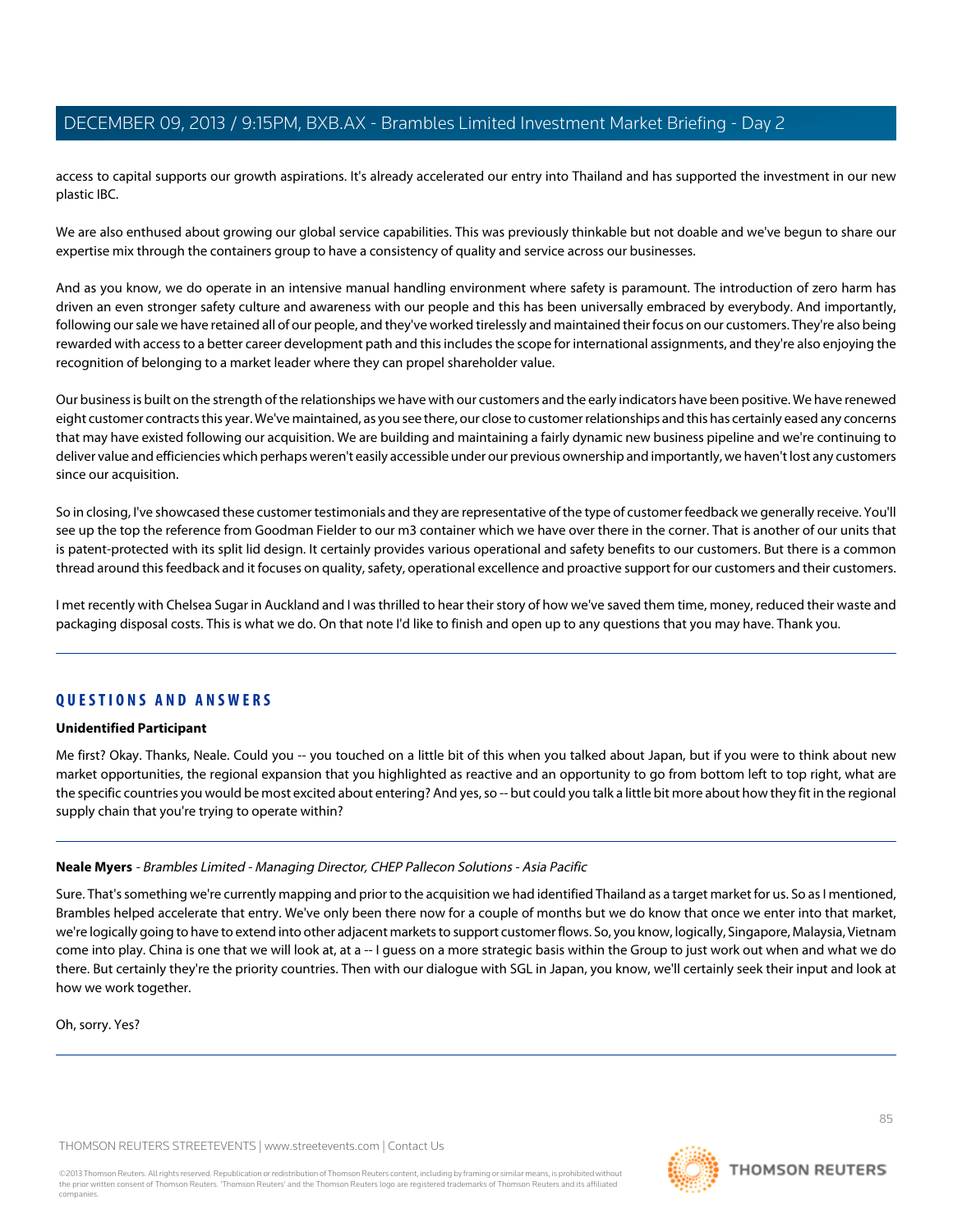## **Unidentified Participant**

Just in the -- in the IBC market, can you just talk to, like when you approach a customer, what's the value proposition? How much do you think you can save them by converting across?

#### **Neale Myers** - Brambles Limited - Managing Director, CHEP Pallecon Solutions - Asia Pacific

It varies in a lot of instances. So Jason spoke earlier about getting 10% and 20% cost savings. We tend to look at most opportunities on a case by case basis and part of the proposition is not just the cost saving but the other, I guess, softer factors in terms of environmental benefits, waste reduction, and less risk with hygiene factors. We're certainly seeing that with bottle in cage, particularly with used containers, there is a risk of contamination of product. That appears to be particularly prevalent now in the olive oil sector, so there are users out there that are I guess more risk adverse and are looking to go to single use liners. So, you know, everyone's looking for a cost saving. We focus on that as part of our proposition but it's also well-supported by the service levels we give and that's, you know, part of what we try and put forward to our customers.

## **Tom Gorman** - Brambles Limited - CEO

Neale, maybe I could just ask Neil Rogers the same question? I mean, what's the point of inflection as a customer when you start thinking about your willingness to change from one process to another. At what point do you start paying attention?

# **Neil Rogers** - New Zealand Starch - General Manager

There are a number of break points for the customers. One Pallecon of syrup is equal to four drums of glucose syrup. Smaller customers handle - manhandle the drums so you've got significant health and safety issues. As I said, it's a very dense liquid, once they begin to get to the level of consumption that you can offer them the Pallecon as an alternative -- perhaps I can also tell you some of the costs. I mean, each drum costs around \$70 and it's a one way trip, whereas with a Pallecon you've got the cost of the liner and then perhaps the cost of pipes to hook up which would be one-off costs and the specialised valves for putting them into your syrup. So you've got the health and safety thing, you've got the ability to handle the product, which is an improvement and it's one which our customers when they move are astonished that they didn't do that sooner.

The second one is, is how you get the syrup out of the drum. You can imagine a drum turned up and the syrup glugging out and what you're offering the customer is a completely closed system where the liner just collapses in the Pallecon as you consume the liquid. It's a little bit difficult to put the lid on a drum again and come back the next day and you know, hope things -- that there's no bugs have got in it or, you know, ants, wasps, bees. So that also is a food safety thing as well. So there's four or five pretty well-determined things that you can go to and say well, this is our next system for your level of consumption.

#### **Unidentified Participant**

Okay, thank you.

# **Tom Gorman** - Brambles Limited - CEO

If there are no more questions, thank you Neale and maybe I'll just wrap up.

Well, thank you again. We're sort of at the end of the day. I'll just make a few comments and then see if there's any appetite for more questions. If there are, as I said, the team is happy to stick around. If not, again plenty of one-on-one time when we head out to the veranda and have a few drinks. But I just would like to wrap up just with one or two comments. I mean, really what we tried to do over the last day and a half, was really again to present the investment thesis, or the what is the value proposition for us here at Brambles, and I'll just reiterate the three core themes.

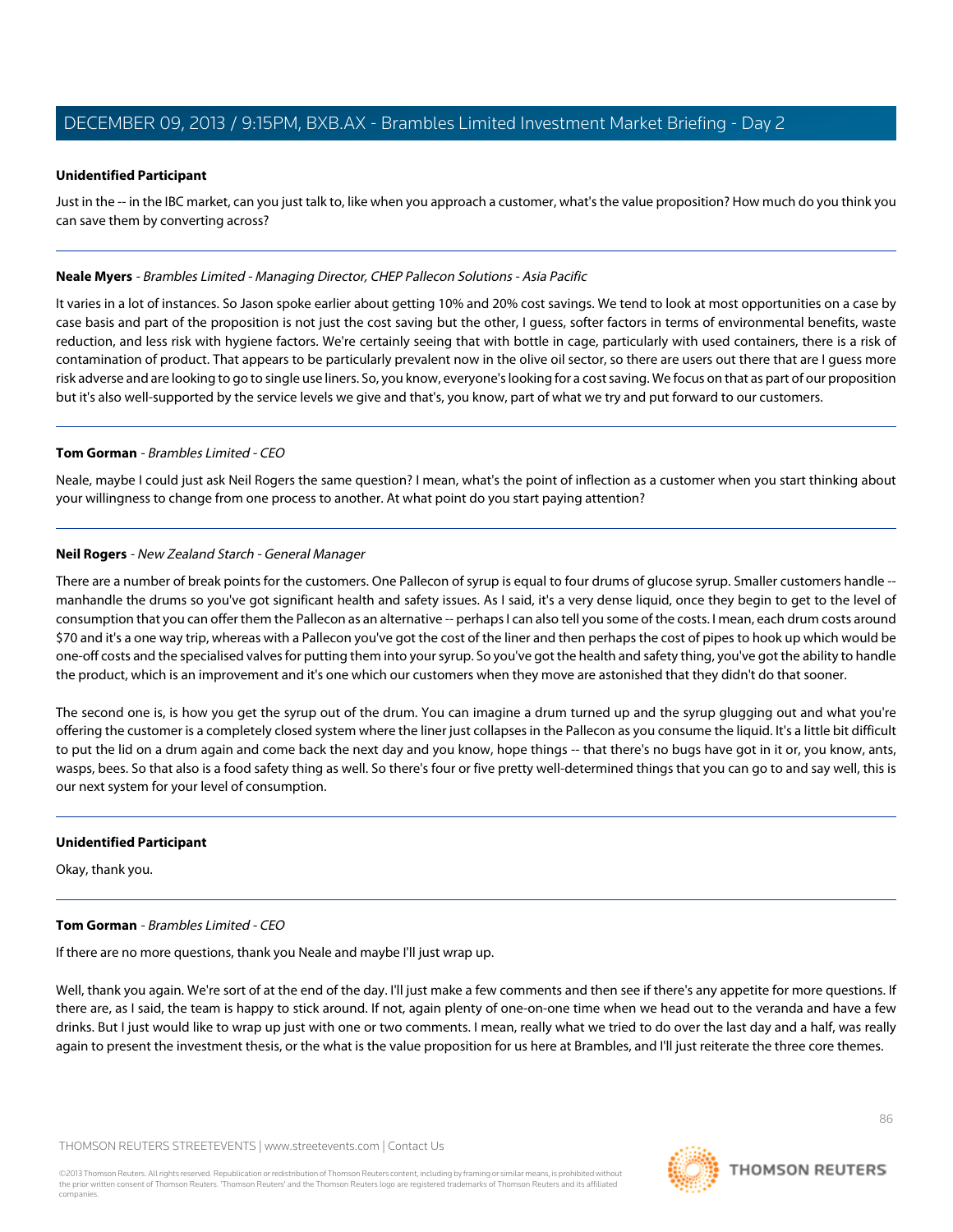We believe strongly that we have a very defensible and very sustainable competitive advantage and we tried to present the entire pooling solutions business to you over the last day and a half so you got to see, in some quite level of detail, really where the value proposition is and why we think we have such a strong, sustainable competitive advantage.

Secondly, we tried to talk to you about our superior rates of return, again which is the quality component and Zlatko in particular really went through some of the things you want to do from a corporate level to drive that improvement, and then I think you saw that in a number of places. Focusing on the basics, which is really around asset control, asset management and continuing to focus on cost, particularly the discussion yesterday around ripping overheads out of our business over the coming years. That is the quality component and of course, there's the quantity component.

We tried to demonstrate to you over the last several days in some of our better established businesses that still have a myriad of opportunities for growth, ranging all the way to a set of our newest businesses with really Jason and then Neale and Neil covered today in a wrap-up. There are plenty of opportunities for us to get after. The challenge obviously is along with that quality -- I'm sorry, along with that quantity of business, making sure that it does in fact deliver high quality returns and I think Jason in particular addressed that. We will adjust, we will refine strategies over time. We clearly have done that to a degree in the US automotive business as we sort of got to understand the market potential better. That pushes out some of our investment plans and the timing, but again we're going to be responsible in how we deploy capital.

So those are really the key messages over the last day and a half, and again, on behalf of the entire team of presenters and all those folks that didn't present but did all the work to get us ready, I just wanted to say thank you to all of you for your strong attention.

The other thing that we try to do in these meetings in the initial objectives, is give you access to our management team and I just think just sitting in the back for today and participating up here, I mean the management that we now have within Brambles I think is a very strong team. And it's an interesting group of folks, I mean you got to see a number of people that have been in the business for a long time, and clearly Phil a long time, with a number of CHEP and Brambles businesses here in Australia. When you look at Wolfgang with the IFCO business or Neale in the CHEP Pallecon solutions business, guys that have been in the business and really have a deep and really strong understanding.

Then another group of individuals that have progressed through our Company, and many of you now over the last four IMBs I guess have seen people progress and take on more leadership roles. James McCarthy and I started at roughly the same time. Almost six years ago James started as my CFO and he moved on to operational roles and leadership roles in Europe and now runs all of Europe for us. Kim really was the major implementer of the Better Everyday program in the US, then she went on to lead the integration of the IFCO acquisition and for her sins there she got to run the US business and now that's expanded to North America and as part of that obviously she's now really actively fully integrating the PMS business. So I think we've shown you a series of individuals that have continued to build their career with us.

Peter is one of the few executives that we have that's worked in all three of our regions now, having worked in Europe, the US and here in the Asia Pacific region. Then the third component -- well, there's actually two more components. I mean, the folks that have joined us through acquisition, I mean, we've been very, very fortunate on acquisition and I think both Neale and Wolfgang I think point that out extremely well that when we've acquired companies we've been very, very fortunate to like the management team, to value them, for them to be excited about the opportunities with us and to build their careers.

In all the acquisitions we've made over the last five years, we've only had now really two senior executives leave and that's both Karl and Michael and they elected to retire at the end of their time with us. So we've been able to keep management excited and energised and believing in the Brambles growth story and building value over the long term.

And then of course the last component is people that have just really come in to join us and I think Jason really stands out as an extremely high quality executive that we were able to attract to our business and really take a challenging role to say the least, but I think something that's enormously stimulating intellectually and exciting and something that you can look back on and say -- you know, very few times in your business career do you really have a chance to build something from the ground up and that's really what he's doing in many cases and I think that's fantastic.